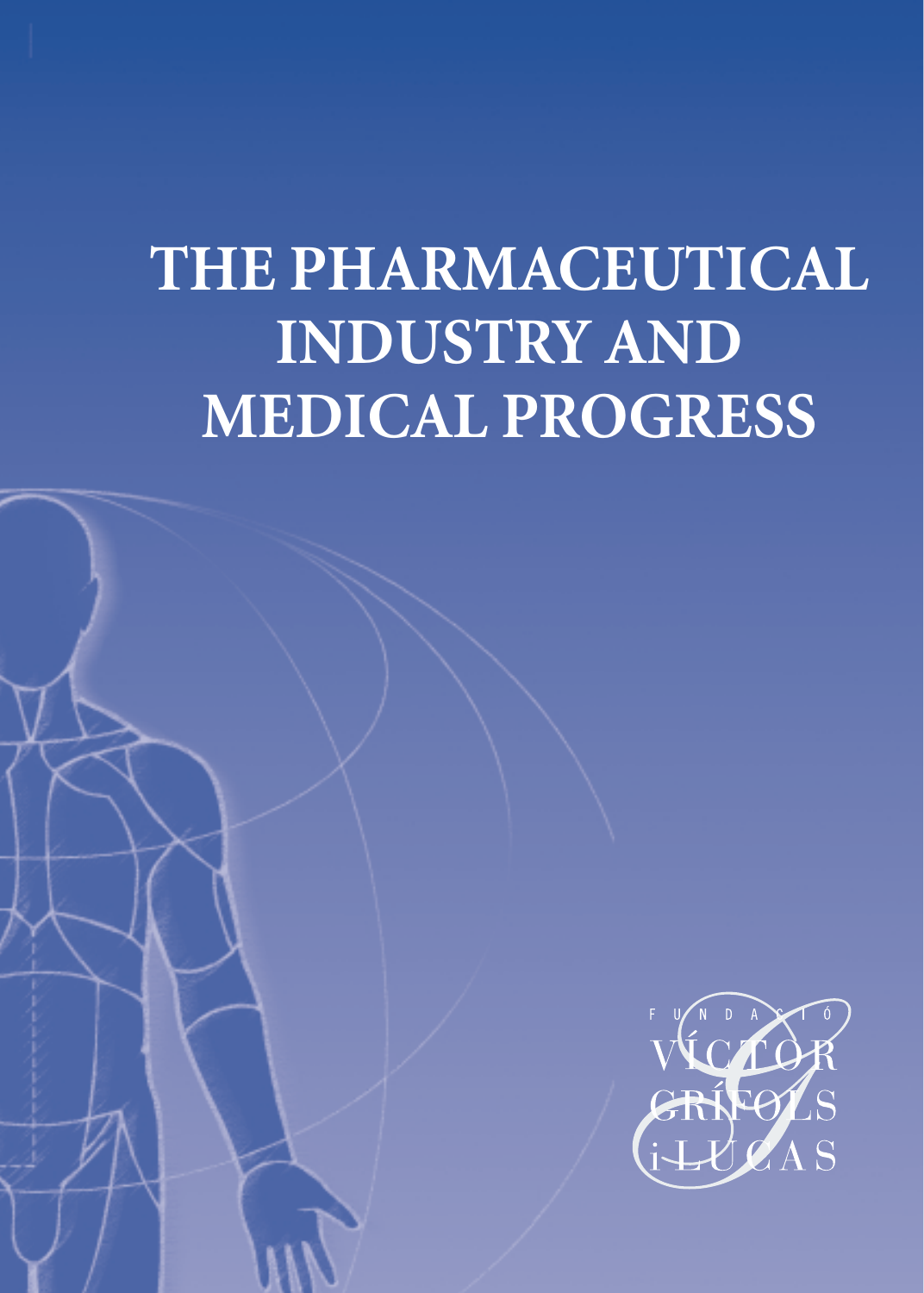Collection of the Víctor Grífols i Lucas Foundation *The Pharmaceutical Industry and Medical Progress* - No 3 - (2001) Published by: Fundació Víctor Grífols i Lucas c/. Jesús i Maria, 6 - 08022 Barcelona - SPAIN Translated by: EDMONDS, S.L.

Imprime: Gráficas Gispert, S.A. - La Bisbal Depósito Legal: GI-904-1999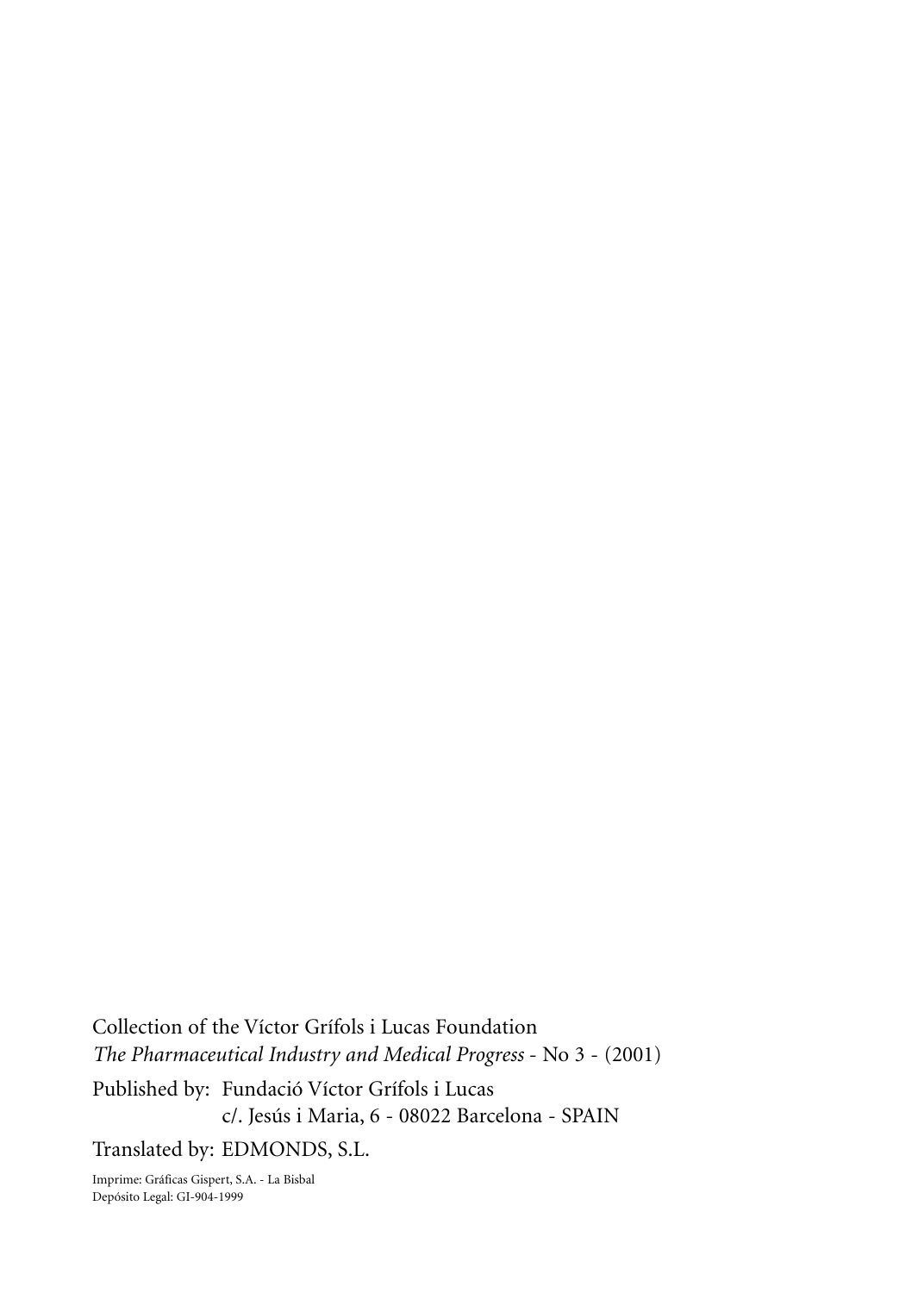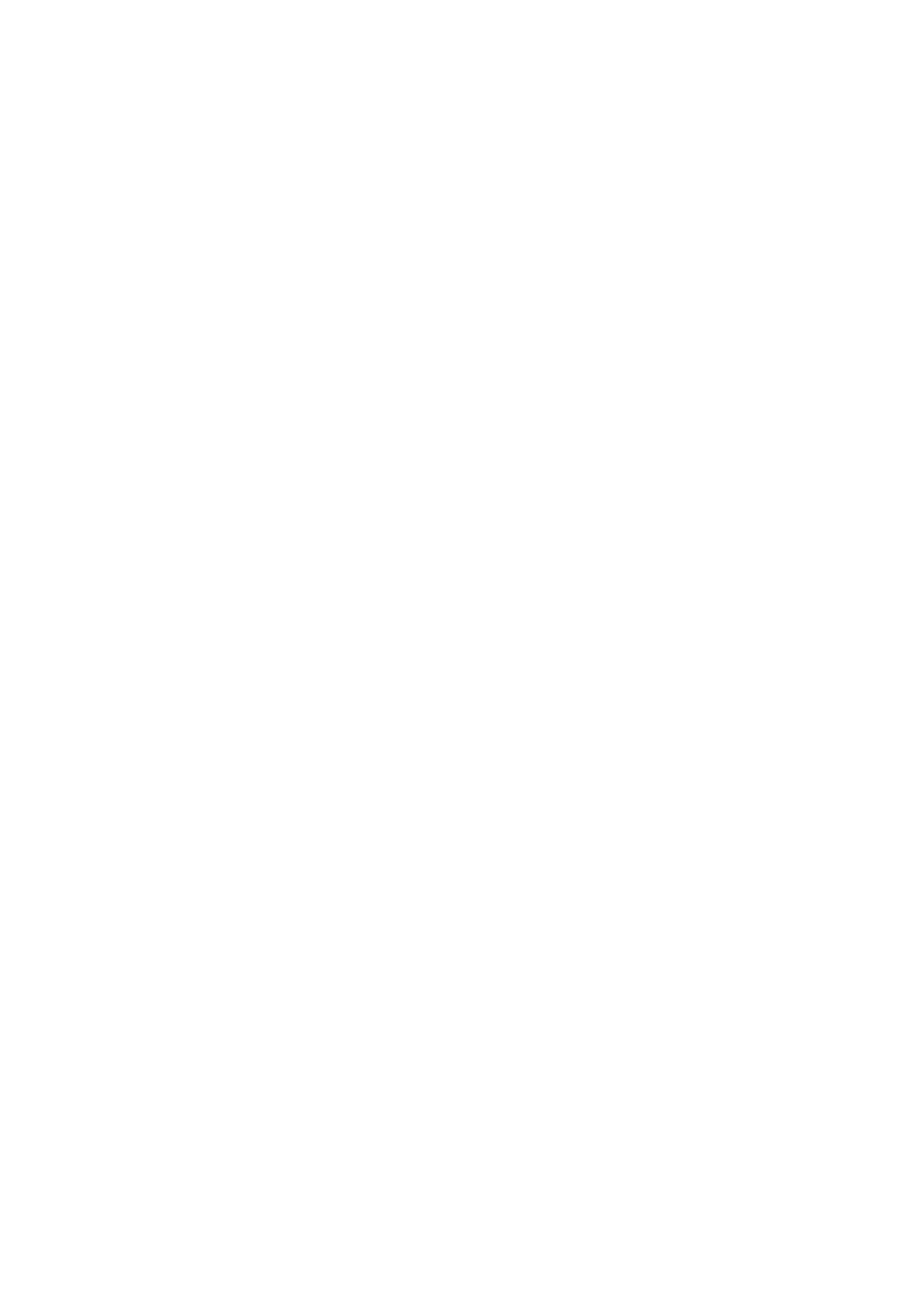### **CONTENTS**

|                                                  | Pág. |
|--------------------------------------------------|------|
| Prologue                                         |      |
|                                                  |      |
|                                                  |      |
| THE INFLUENCE OF MEDICAL PROGRESS AND THE        |      |
| PHARMACEUTICAL INDUSTRY ON OUR HEALTH            |      |
| Fernando García Alonso                           | 9    |
|                                                  |      |
| THE PHARMACEUTICAL INDUSTRY AND MEDICAL PROGRESS |      |
|                                                  | 33   |
|                                                  |      |
|                                                  | 53   |
|                                                  |      |
|                                                  |      |
|                                                  |      |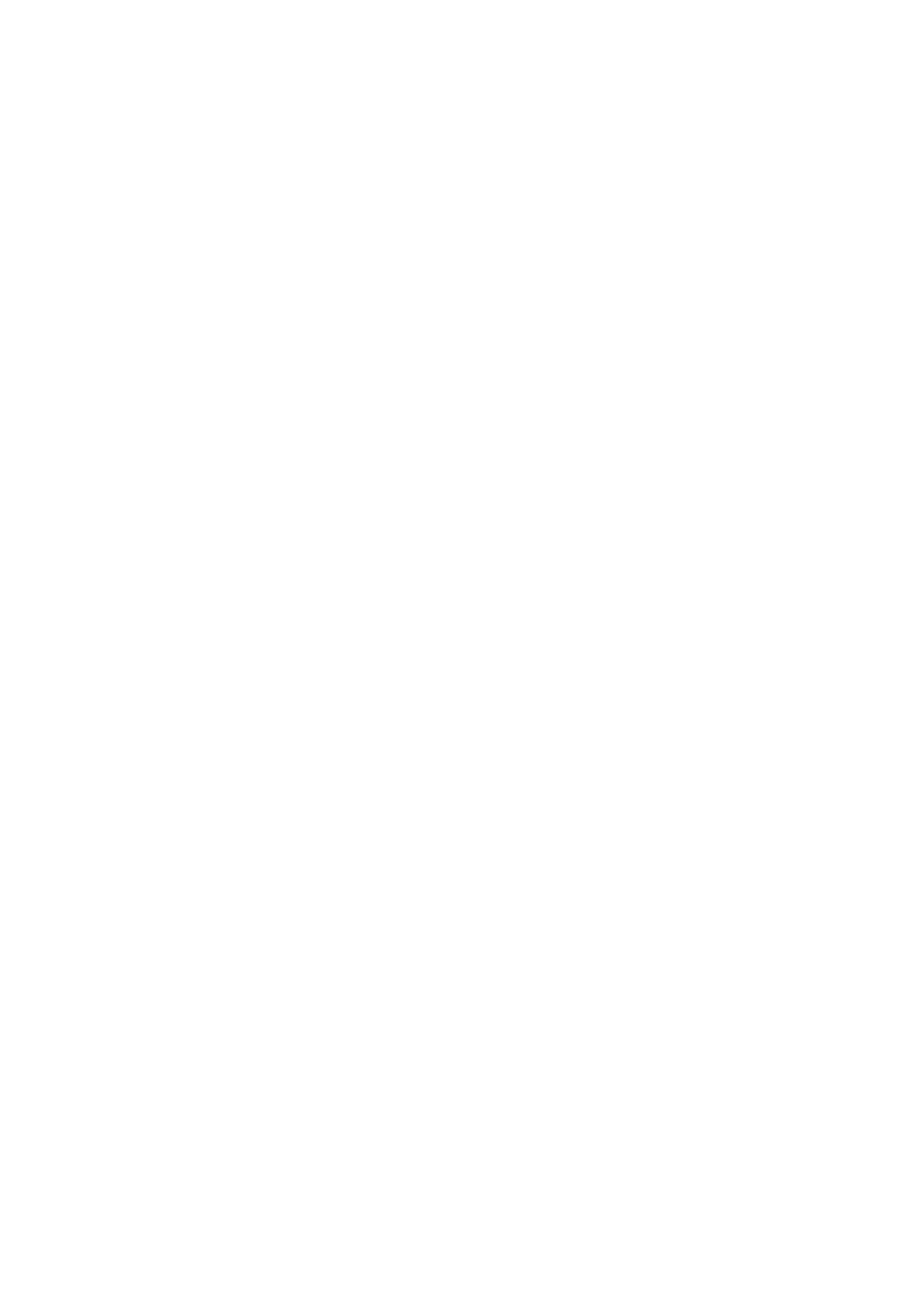### **PROLOGUE**

The following pages contain the issues surrounding the debate "The Pharmaceutical Industry and Medical Progress" held in May 2000 by the Fundació Víctor Grífols i Lucas. The talks given by Fernando García Alonso and Xavier Peris, acted as the starting point for the ensuing discussion in which pharmacologists, doctors, philosophers and journalists participated.

Basically two issues underpinned the debate. The first, derived from the very title of the conference, consisted in challenging the relevancy of the idea of "medical progress". What does medical progress actually mean? The data used to measure the progress should not be accepted unquestionably. As for the rest, they are data and numbers, when medicine is becoming more concerned with the idea of quality. Fernando García Alonso encouraged this discussion from the outset putting forth his own skepticism regarding effective medical progress in the last 40 years. If medical progress has to do with health, we know it doesn't depend exclusively on medical factors; environmental, social, and more recently, genetic factors are just as important. What should we now refer to when we talk about progress?

The second issue that arose focused on the question of the extent to which the pharmaceutical industry satisfies its commercial interests in contrast to issues of justice or even effective improvement in the people's health. Xavier Peris spoke using the example of a businessman who held his work in high regard although seeing its shortcomings from a social justice perspective. The debate addressed the role of politics and its responsibility in dealing with phenomena such as the control held by an industry which is one of the biggest economic powers today. The existence of uncontained diseases and inequality in healthcare between the rich and poor, both nationally and internationally, questions the true accessibility of welfare, as well as the responsibility on the part of politicians who should in the first instance guarantee the right to healthcare for everyone. Is the money spent on healthcare fair and rational? Is research carried out in what is most important or of greatest concern? And if things aren't as they should be, what should be done about it? Given (on observation) that the pharmaceutical industry is one of the most legislated ones, what other interventions could be considered?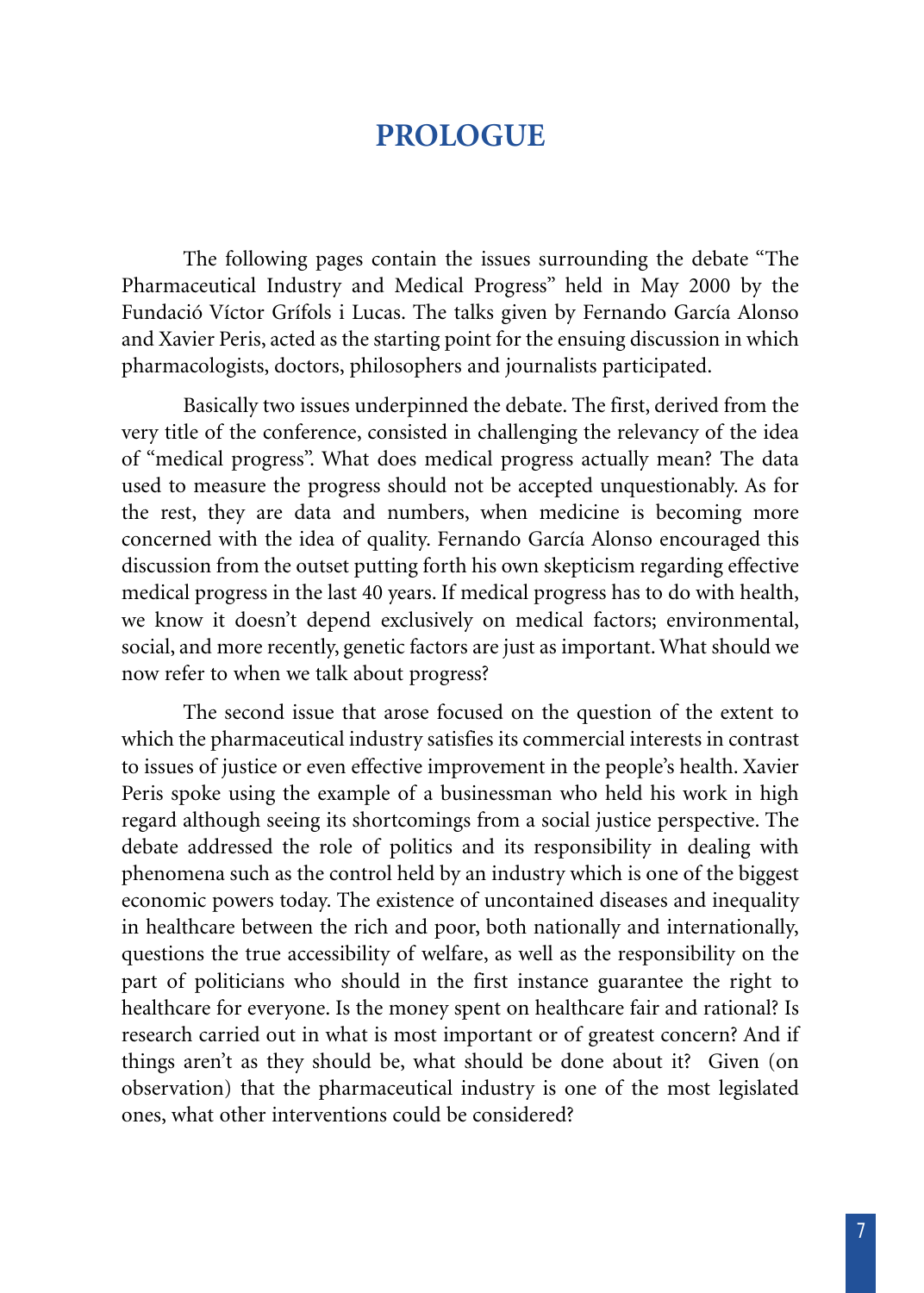Other issues arose from the previous two, such as the definition of medication when well-being and health increase and enter into the category of medication substances which don't strictly have a curing role. However this question gives rise to others: Is curing the only aim of medicine? Should not the care of people be addressed instead, a concept which covers a broader spectrum of possibilities?

The question about responsibility was drawn to a different arena, beyond that of politics, to medical practice and patient education instead. The problems found aren't always related to the production of pharmaceutical products. The prescription or the demand for these can also be irresponsible. The creation of an appropriate medical culture is something that should be promoted alongside recognising the right to healthcare.

Finally, from the observation of a deficient medical culture arose the debate about the information that society receives, and the role the media plays in this. We refer to information which misinforms or informs partially and is biased. If on the other hand the pharmaceutical industry has fallen victim to bad press, the reasons for it should be analysed, as should the impact of it as a way of presenting the problems to public opinion, which highlights above all, bad practices and scandals.

The conflicts which result in the field of bioethics have the effect of raising more doubts and questions than generating answers. This shows that at times the discussion is valid in itself and is an invaluable preamble to being able to move closer towards doing things somewhat better.

> VICTORIA CAMPS **CHAIRPERSON**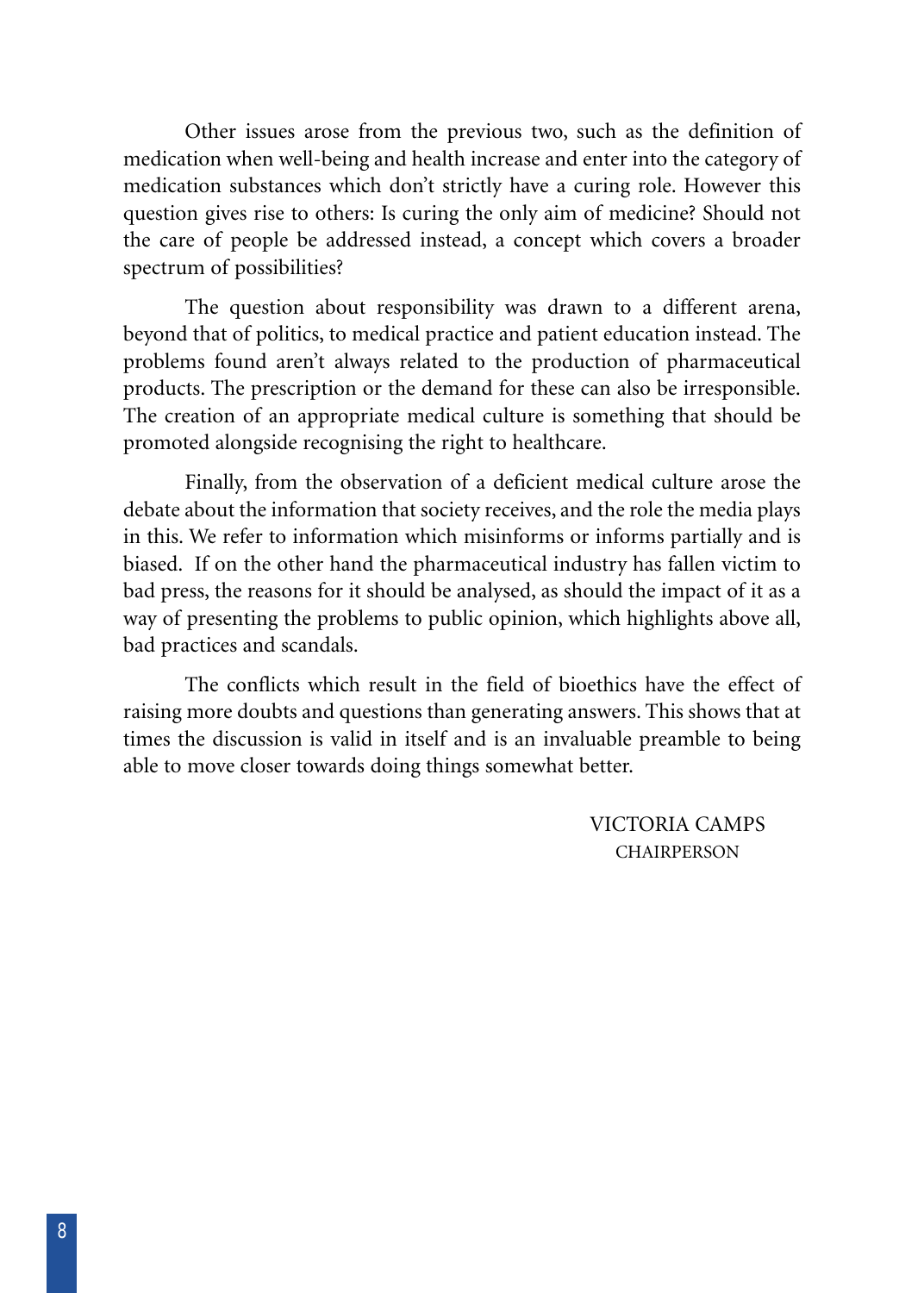# **THE INFLUENCE OF MEDICAL PROGRESS AND THE PHARMACEUTICAL INDUSTRY ON OUR HEALTH**

Fernando García Alonso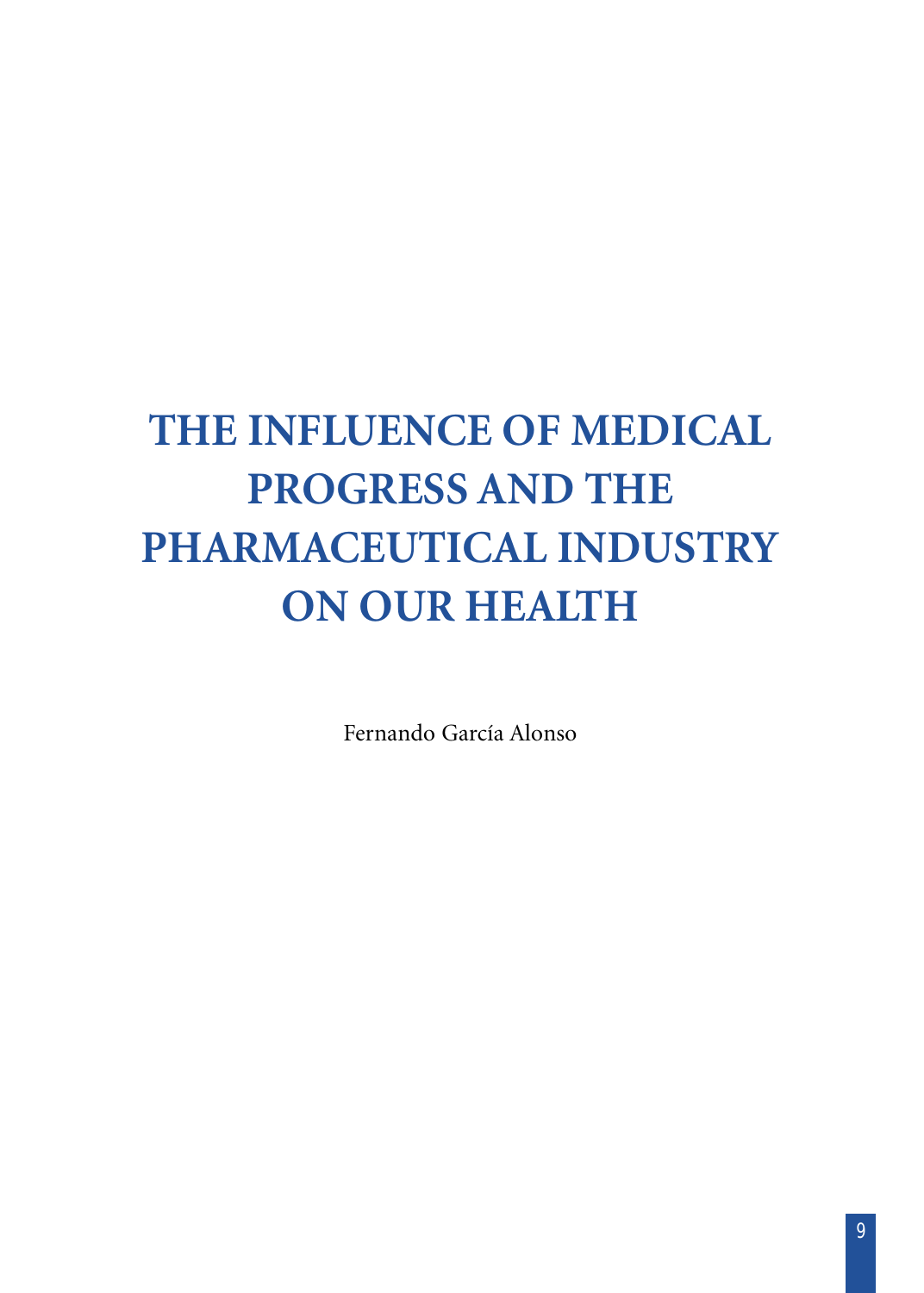Popular belief says that the improvement in health of a population is linked with medical progress and in particular, breakthroughs made by the pharmaceutical industry. There is truth in this. The impact on health that the discovery of antibiotics and vaccines have had is undeniable. Or the surgical possibilities that became available through the appearance of general anaesthetics. Or even the impact that insulin, antipsychotics and beta-blockers have had.

But these surprising and wonderful discoveries have had a lesser impact on health than other "discoveries" which have gone unnoticed: the improvement in nutrition and hygiene, and a higher standard of living. The increase in life expectancy in the West, which has gone up from 45 to 75 years in less than a century, has been attributed more to social progress than to medical progress.

Keeping in mind that social and medical progress have grown in a parallel way, it's not easy to identify the weight that each of these has had in the different areas of health. This has lead to an interesting controversy and extreme stances, which have generated a certain amount of confusion. When we analyse the events of the last 25 years, the present situation is better understood.

#### **Recent backgroung information**

A book titled *Medical Nemesis*1 was published in 1975 which became remarkably popular amongst the left. Written by Philosopher and theologian, Ivan Illich and supported by statistics, it claimed that medical progress had not had any impact on public health. He said that infections like tuberculosis and poliomyelitis were disappearing due to better hygiene as opposed to the availability of vaccines and antibiotics, and that modern medicine caused more harm than good.

In 1979 a book titled *The Role of Medicine2*, written by British epidemiologist, Thomas McKeown, appeared. With more convincing arguments than Illich but along the same lines, he states that if vaccines and antibiotics were of use and helped control the spread of some infections, these were of lesser impact on global health than nutritional and hygienic measures. He also claimed that intrinsic hereditary factors and environmental factors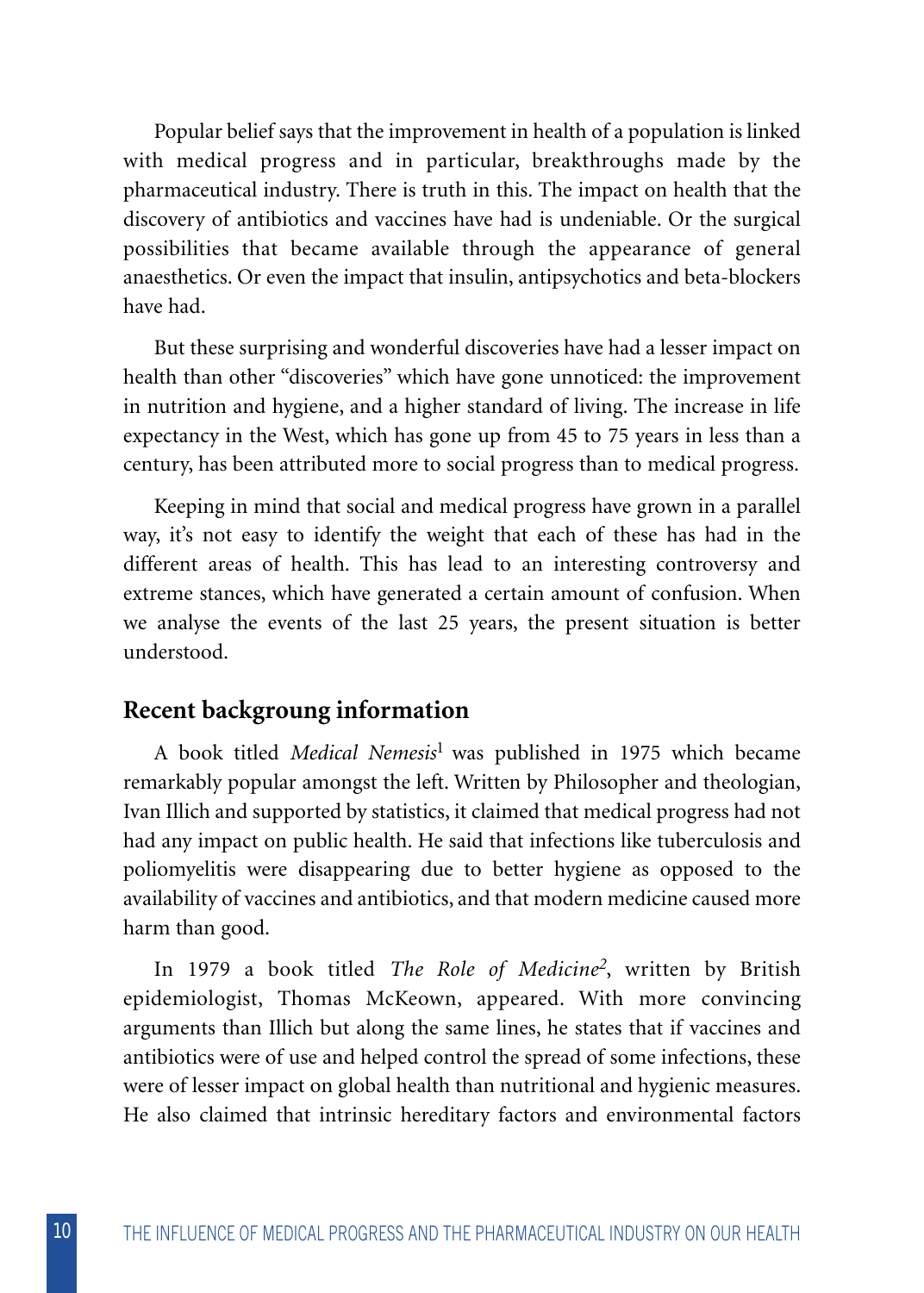were the cause of disease. Therefore, he argued, given that the most significant genetic diseases had disappeared through natural selection, the main cause for disease in the West was attributed to environmental factors, many of which could be controlled. Finally, he suggested a review be made of current models of healthcare and proposed that a greater emphasis be placed on public health and preventive medicine.

In 1988 the same author published *The origins of human disease*3, where he extensively develops the arguments put forth in his previous book. In addition, he stated that scientific progress had not always been applied to solve health problems. He used as an example the fact that 100 years went by before they used the knowledge about optics to correct vision. In the same way, the emphasis placed on the origin of diseases over the mechanism of their appearance had significantly retarded the acknowledgement of the effects tobacco and lack of exercise had on the development of heart disease.

Over the last 25 years there has been a lot published in favour and against these theses. For example, *Science and the quiet art*. 4 was published in 1995. Its author, David Weatherall, a specialist in human genetics, played down McKeown's arguments and instead emphasised the important role genetics plays in the control of disease. He held the position that genetic and environmental factors together with ageing has brought us to the present day spectrum of pathology. In order to combat this, the genetic factors which exert an influence here should be researched more extensively apart from just controlling environmental factors.

Weatherall's eclectic position could serve as a springboard to analyse the extent of the influence medical progress and the discoveries made by the pharmaceutical industry has presently had on our lives, and especially what we can be expected in the next 25 years.

#### **Where are we now?**

About 20% of what we spend on healthcare goes to medications. Therefore the trend in the numbers in the pharmaceutical industry can show where we are. According to data from the Centre for Medicines Research International<sup>5</sup>, spending on research in 1998 was close to 4 billion dollars, double that of 1990. This was thanks to total sales in 1998 which amounted to over 300 billion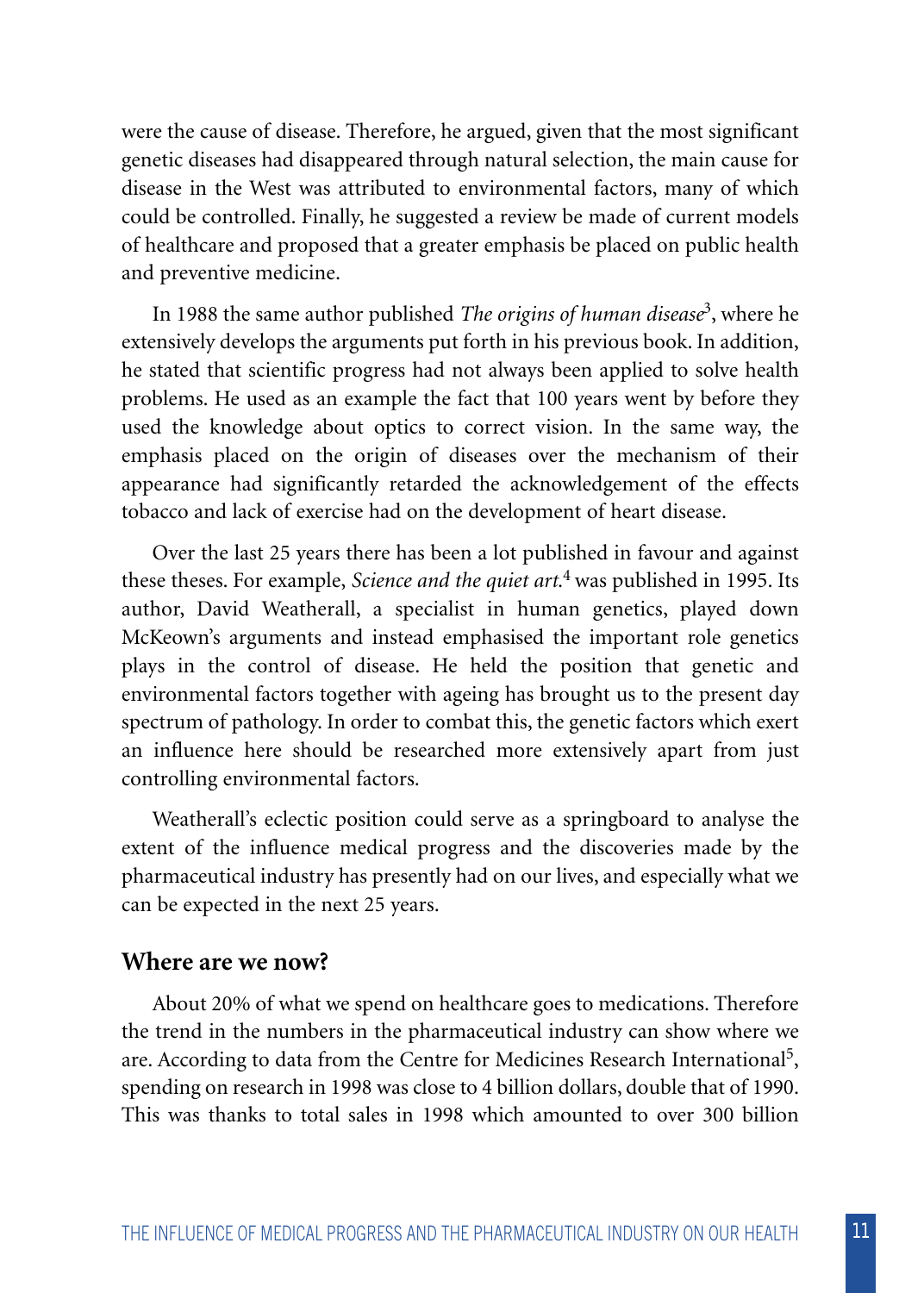dollars, double that of 1990. In other words, there has been an upward trend in research expenditure and sales, but not in the number of new medications.

In figure 1, we can see the number of new medications introduced into the market in the last 40 years. The progressive slow down from the pharmaceutical boom in the sixties is obvious, and now despite all the promises made by the biotechnology industry in the early eighties, the numbers of new molecules continue to go down. The progress in medications has not been held back, however they are failing to produce the sort of discoveries that changed the health prospective of patients about 50 years ago.

The first edition of the 1999 *Lancet* 6 described those groups of medications from which therapeutic improvements could be expected: leukotriene receptor antagonists, endothelin receptor antagonist, IIb/IIIa inhibitors, cyclooxygenase type 2. Despite their obvious interest, none of these are having the sort of impact that the previously mentioned antibiotics, general anaesthetics, antipsychotics and beta-blockers are having.

If we cannot expect an important impact on health from the development of medications, we should perhaps look at modifying environmental factors. Reviewing the consumption patterns of alcohol and tobacco in the west reveals that although not on the increase, their restriction remains challenging. For example in Spain in 1980, 64.7 litres of wine, 53.4 litres of beer and 32 litres of distilled drink was consumed per person. In 1995, 36.2 litres of wine, 66.6 litres of beer and 2.5 litres of distilled drink was consumed per person. In litres of alcohol we have come down from 13.6 litres per person in 1990 to 10.2 litres in 1995.

In regards to tobacco, 55% of males over the age of 16 and 23% of females smoked in 1987. In 1997 44.8% of males and 27.2% of females smoked. Therefore we cannot say that there has been any significant progress in controlling environmental factors.

"Other biomedical progresses" could be the chapter where most of our hope has been placed in genetics. Nonetheless, even the most optimistic can't say for certain that progress made in this field has had up to now any significant impact on health. In the last edition of McKusick $8$ , bible for geneticists, more than 5000 monogenetic diseases are described. However, these diseases do not occur frequently therefore making their treatment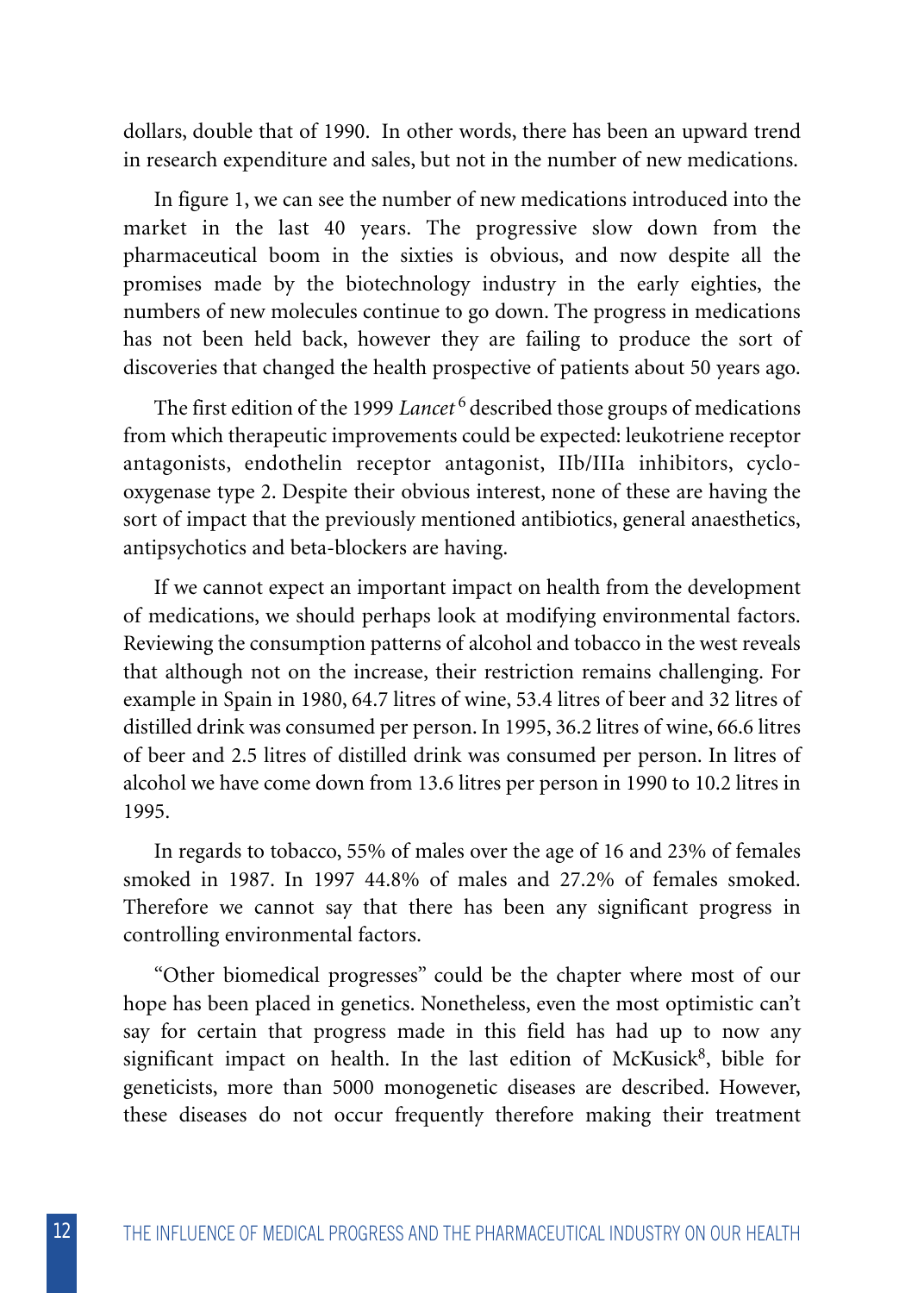through genetic therapy of minimal consequence to public health at large. Unfortunately, the most common diseases are all multi-factor ones, for which there is no solution with genetic therapy.

#### **Biomedical progress and its impact on health in the next 25 years**

When it comes to evaluating improvements in health, the way this is measured is rather decisive. Fortunately today there is good standardisation<sup>9</sup> which allows us to compare between countries. However, when it comes to evaluating long term impact, the most logical way would be to use the traditional way of measuring health: incidence, prevalence and mortality of a disease.

If we review the data on coronary disease in the United Kingdom in figure 2 using demographical projections, we observe an increase in prevalence with the current extent of medical knowledge (standard).

When the scenario is adjusted accordingly to the opinions put forth by panels of experts based on the expected progress in biomedicine in the following years, we can observe a slight decrease in prevalence when projected 20 years from now (prediction). In figure 3, both in the standard and especially in the predicted projection, there is a significant decrease in mortality rates due to coronary disease.

If we look at data from the same source<sup>11</sup> regarding lung cancer, we can see in figure 4 an important increase in its incidence both in the standard and predicted projections. We must note that the increase is mainly found in women seeing as there is a predicted stabilization in men. Figure 5 shows an increase in mortality in the standard projection, with only a slight decrease in the predicted, which indicates that patients will live a little longer. Similar data has been obtained regarding lung cancer in Germany.

The data shown for coronary disease and lung cancer explicitly indicates that the impact of medical progress on health is indeed small, especially when we use such objective health measurements as incidence, prevalence and mortality for a given disease. Naturally this information doesn't exclude other health improvements when less rigid measurements are used like functional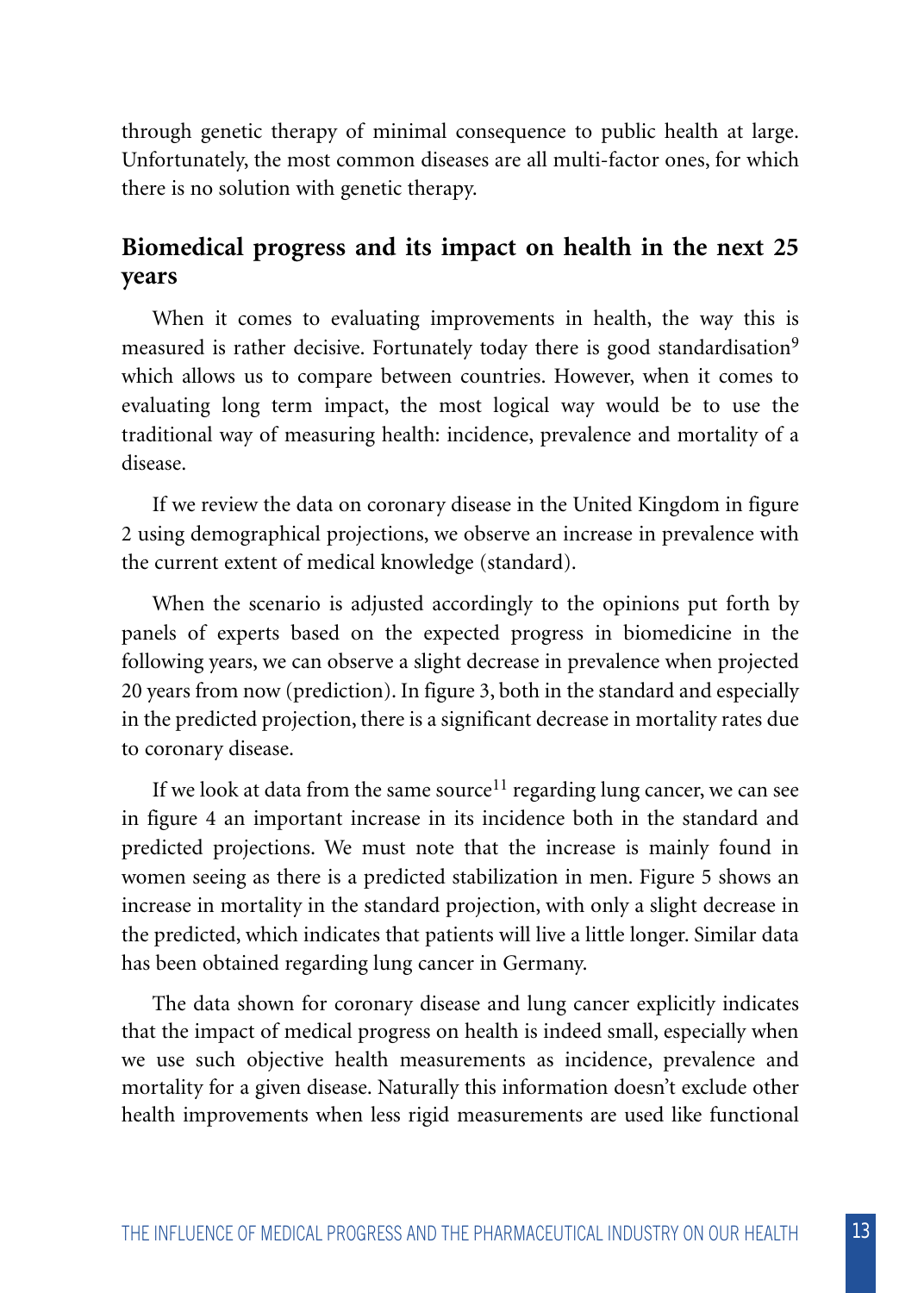capacity, psychological well-being, social health, pain, general ones and those specific to quality of life<sup>12</sup>.

The panel of experts, which had made the aforementioned predictions, were also questioned about the percentage they would attribute to "environmental factor control", "pharmaceutical advances" and "other medical advances" in lowering the mortality rate for various diseases in a 25-year period. As you can see in table 1, experts from the United Kingdom, France, Germany and the United States gave their opinions regarding preventable deaths in coronary disease, cardiovascular disease, breast cancer and lung cancer.

For cardiovascular and cerebrovascular disease, great confidence was shown in the modification of environmental factors, lesser confidence in pharmaceutical advances, and little confidence in other biomedical advances, which include genetic therapy.

For breast cancer there is a greater confidence in medications for results in contrast to environmental modifications. Again, other biomedical advances generate lesser confidence.

For lung cancer, with the discrepancy of Germany, confidence was shown in the influence of environmental modifications, with much less confidence in pharmaceutical advances and other biomedical advances.

#### **Discovery** *versus* **development**

According to the data presented, the impression is given that progress in biomedicine contributes little to health and that big changes are not expected in the next 25 years.

To understand this paradox, we have to accept that in the sixties we experienced a flattening of the curve which depicted the improvement in health. The increase in the standard of living (in the West) back in the sixties and discoveries like penicillin, the polio vaccine and chlorpromazine seem unlikely to happen again. The progress in health in the eighties and nineties was due to the development of new treatments and ways of focusing disease, more by the apposition of knowledge than by the sudden discovery of new concepts.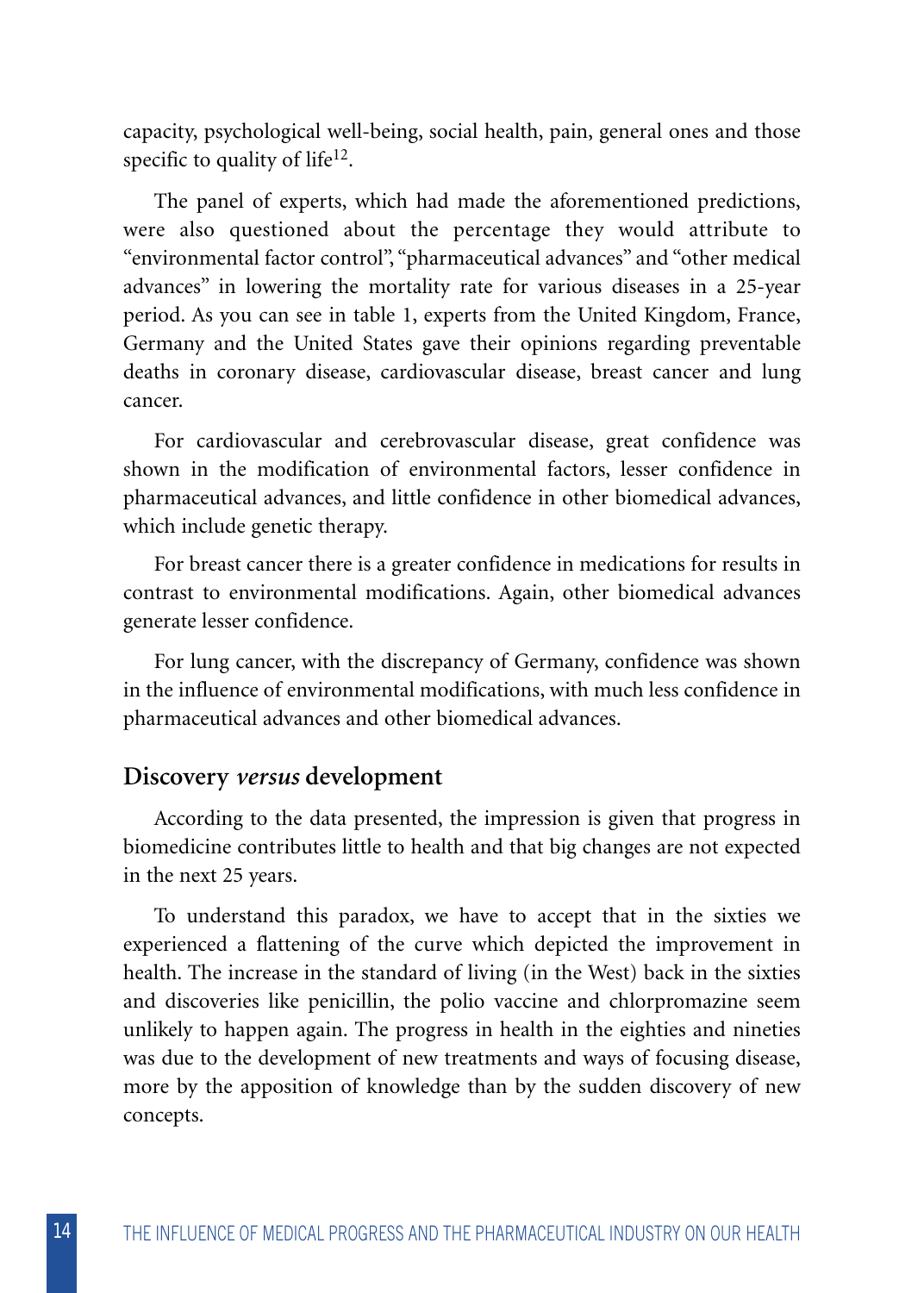There doesn't seem to be new discoveries in environmental factors which determine the course of a disease, or new genetic factors that conclusively explain a certain pathology, on the horizon. Logically, an increase in genetic and environmental knowledge will allow a progressively greater control of disease.

Victor McKusick, in his recent visit to Spain, expressed this with some clarity: "With knowledge of genetic factors we can act on environmental factors"13. He spoke in greater detail about a new model for preventive medicine with genetic considerations: "Technology will allow us, in the not too distant future, to carry out a global analysis on the genome. This will allow us to detect predispositions to certain diseases, which include the most common ones and which could affect 40% of the population, like cardiovascular disease, diabetes, asthma or psychiatric disorders. Understanding the susceptibility and its relationship with genetic, environmental and social risk factors, preventive measures could be outlined to help modify risk..."<sup>14</sup>.

#### **The concept of health**

To study its relationship with biomedical progress, more academic type of health concepts have been used: incidence, prevalence, mortality. Other perfectly standarized concepts exist which are used in scientific work: the Katz Index, the health profile of Nottingham, the WOMAC questionnaire, etc. <sup>15</sup> Simply, for most doctors or patients, "health is the absence of disease", which could lead us to think that "a healthy person is one who as not been sufficiently or adequately examined"<sup>16</sup>. The World Health Organisation defines health as "a state of total physical, psychological and social well being", which agreeing with Henry Miller, is only achieved in states of acute mania or when you're having an orgasm. As you can see, the concept of health is not a simple one, but rather a subjective one at times and with strong cultural components.

Accepting the fact that health doesn't mean the same thing for everyone, it would seem reasonable to prevent any negative impact that medical progress could have there. If medical advances are foreseen in the next 25 years, as already observed, any potentially negative effect that environmental factors, pharmaceuticals and other biomedical advances could each have, should be revealed.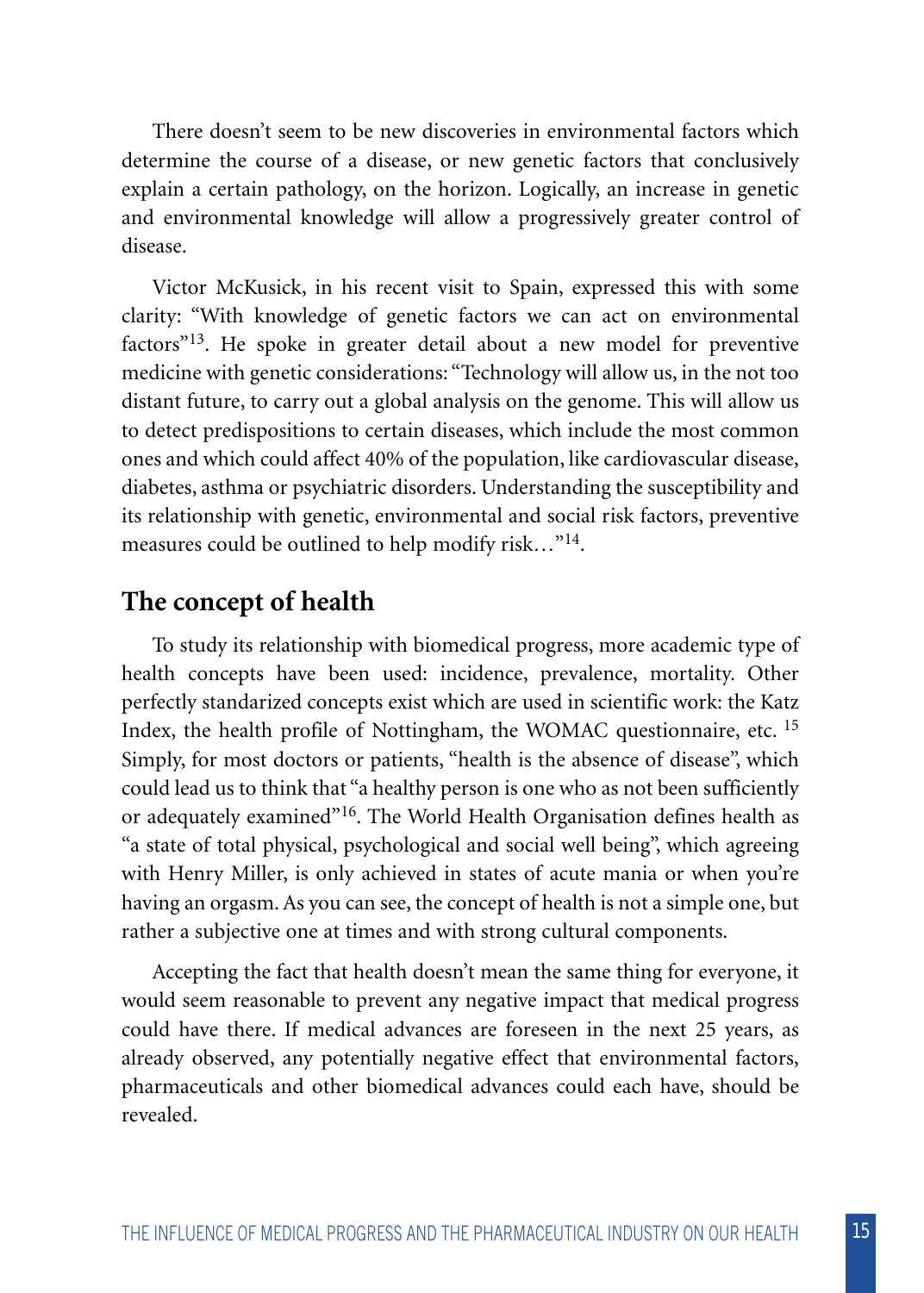In the case of other medical advances (including genetics), conflicts appear systematically and are basically of an ethical nature<sup>17</sup>. Some of the major ones include the use of genetic therapy in germinal cells, the use of human embryos in cellular therapy, xenotransplants and human cloning. For many people, these advances carry certain risks. For example, the concern with genetic therapy in germinal cells lies in the alteration in the genetic make up of the person receiving the therapy, and that of the person's descendant's. Another example is in the performance of xenotransplants where there's concern with the potential transmission of retrovirus from animals, which could have longterm effects.

In regards to pharmaceutical advances, fears lie largely in the economic arena. The ever-increasing research costs into new medications have direct repercussions on the pharmaceutical bill. These costs are detrimental to other health care costs (medical attention, diagnostics, hospitals), and so give rise to doubts surrounding the efficiency of pharmaceutical costs when it comes to finding the greatest relevant impact in health care.

In the case of environmental factors, problems arise from the never-ending list of recommendations regarding risk prevention which come from epidemiological studies. Even though many of these are supported by conclusive data, others lack the necessary weight so as to give them as general recommendations. This could mean, in the case of coronary disease, that an unending list of prohibitions and recommendations could actually bring about a negative effect on health. A list of some of the risks here could illustrate the seriousness of the problem: male, smoker, high levels of cholesterol, high levels of LDL, low levels of HDL, high blood pressure, obesity, diabetes, excessive alcohol intake, sedentary lifestyle, no naps, not eating fish (especially mackerel), living in Scotland, English as the first language, scrupulous when it comes to keeping appointments, not taking cod liver oil, snoring, having a low income living in a developed country and being bald $18$ .

Whoever tried to adhere to all these recommendations or became anxious over being effected by one or more of these risk factors could inadvertently experience a deterioration in their health. Also an important risk factor, as is a family history of coronary disease, cannot for now be modified. Therefore it's obvious that we're seeing only one part of the problem and that there are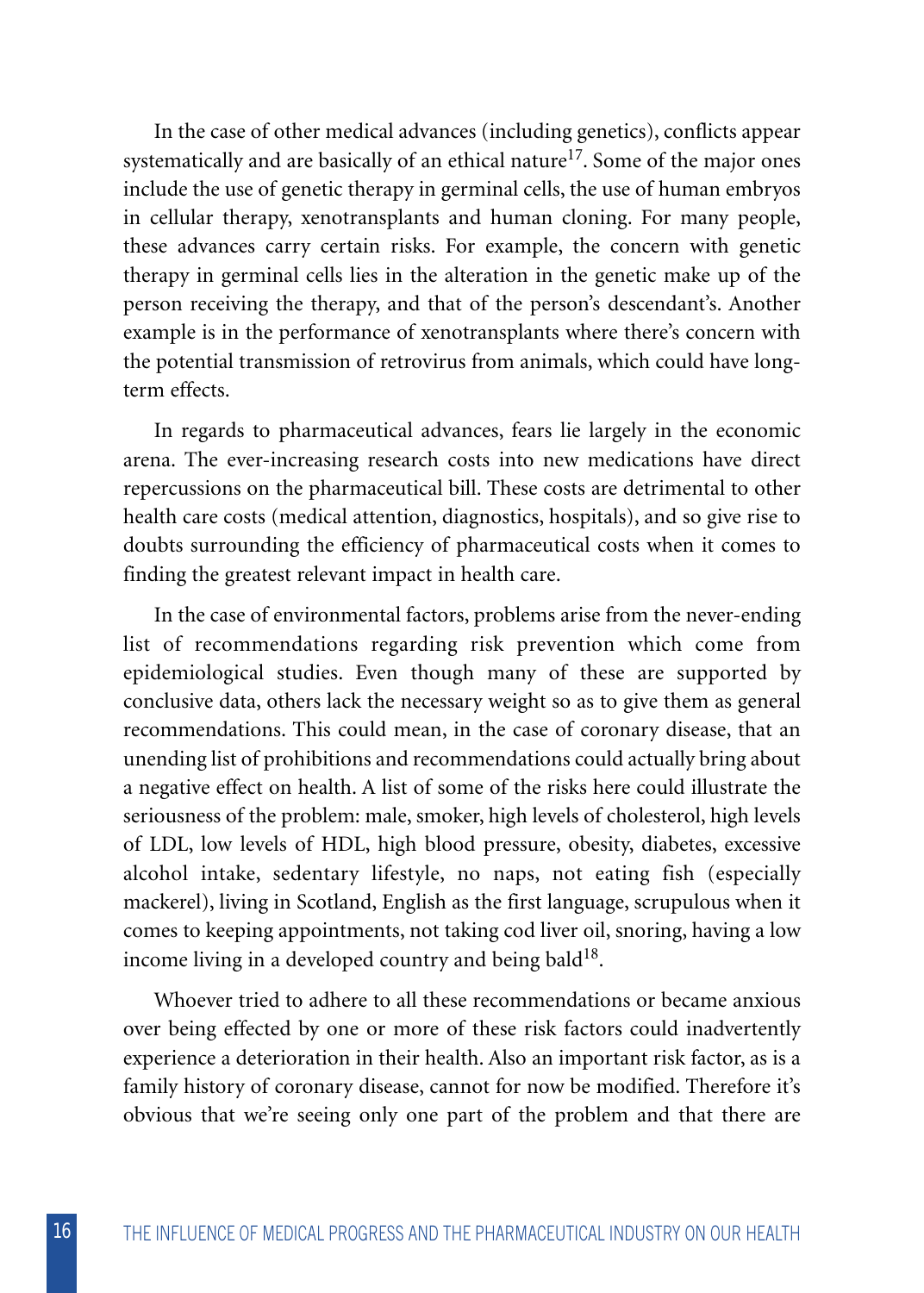genetic factors, which we know little of**,** that probably have the greatest bearing in determining the appearance of coronary disease.

Doctors have a fundamental role in transmitting all this information. A good doctor-patient relationship should allow for good communication, without any omissions, but with an appropriate focus. An informed patient is not one with the most information, but the one who has been able to understand it. This way, he could gain an adequate understanding of his own health.

#### **Conclusions**

It would seem reasonable to accept that biomedical progress has had a positive impact on health, a minor impact which progresses slowly and is not accessible worldwide in the same way. Although the concept of health is objective, when it comes to carrying out research, in practice there are subjective aspects, it changes with time and there are strong cultural components.

Society's perception, especially of those scientists involved in genome research regarding the potential of biomedical progress, is overly optimistic. The expectation placed in the "discovery" of a cure for cancer or cardiovascular diseases in the medium term (25 years) seems somewhat unrealistic. It's more likely that over the years with genetic and environmental knowledge, greater control will be gained over the disease. Meanwhile, drugs developed by the pharmaceutical industry will palliate discomfort by giving symptomatic relief or will moderately increase survival rates.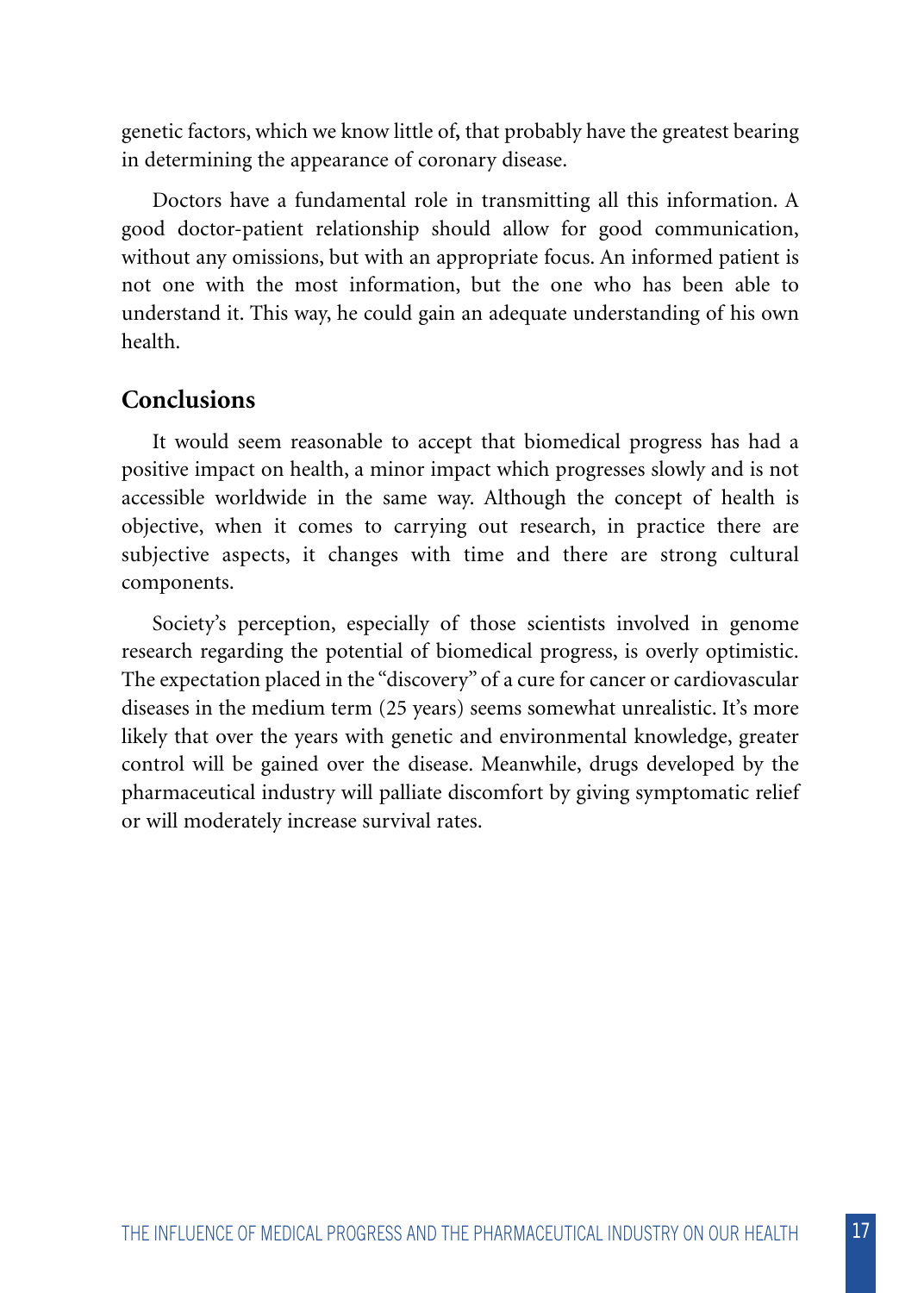| Percentage of contribution each of the three factors have towards mortality prevention in 4 diseases in the United Kingdom,<br>Increased<br>del 2010<br>Impact<br>Little<br>After<br>USA<br>50<br>$\overline{10}$<br>$\overline{40}$<br>Germany<br>del 2000<br>Impact<br>Afters<br>Little<br>A lot<br>USA<br>15<br>38<br>47<br>Lung cancer<br>Germany<br>France<br>25<br>38<br>37<br>$\overline{19}$<br>$\overline{a}$<br>$\overline{6}$<br>Kingdom<br>France<br>United<br>58<br>68<br>$\frac{26}{5}$<br>$\overline{\mathbf{31}}$<br>$\mathbf{I}$<br>$\bullet$<br>Kingdom<br>United<br>$\mathbf{g}$<br>S<br>$\overline{a}$<br>USA<br>$\overline{10}$<br>50<br>$\overline{\mathbf{a}}$<br>France, Germany and the USA, in a prediction period of 25 years.<br>Table:<br>Germany<br>Germany<br>29<br>50<br>29<br>30<br>$\overline{21}$<br>$\overline{4}$<br>Breast cancer<br>France<br>France<br>$\overline{16}$<br>35<br>32<br>33<br>$\overline{a}$<br>65<br>Kingdom<br>Kingdom<br>United<br>United<br>76<br>$\overline{19}$<br>28<br>15<br>57<br>in,<br>Other biomedical advances<br>Other biomedical advances<br>Pharmaceutical advances<br>Pharmaceutical advances<br>Environmental factors<br>Environmental factors<br>Factor<br>Factor |  | Coronary disease |  | Cerebrovascular disease |     |
|--------------------------------------------------------------------------------------------------------------------------------------------------------------------------------------------------------------------------------------------------------------------------------------------------------------------------------------------------------------------------------------------------------------------------------------------------------------------------------------------------------------------------------------------------------------------------------------------------------------------------------------------------------------------------------------------------------------------------------------------------------------------------------------------------------------------------------------------------------------------------------------------------------------------------------------------------------------------------------------------------------------------------------------------------------------------------------------------------------------------------------------------------------------------------------------------------------------------------------------------|--|------------------|--|-------------------------|-----|
|                                                                                                                                                                                                                                                                                                                                                                                                                                                                                                                                                                                                                                                                                                                                                                                                                                                                                                                                                                                                                                                                                                                                                                                                                                            |  |                  |  |                         | USA |
|                                                                                                                                                                                                                                                                                                                                                                                                                                                                                                                                                                                                                                                                                                                                                                                                                                                                                                                                                                                                                                                                                                                                                                                                                                            |  |                  |  |                         |     |
|                                                                                                                                                                                                                                                                                                                                                                                                                                                                                                                                                                                                                                                                                                                                                                                                                                                                                                                                                                                                                                                                                                                                                                                                                                            |  |                  |  |                         |     |
|                                                                                                                                                                                                                                                                                                                                                                                                                                                                                                                                                                                                                                                                                                                                                                                                                                                                                                                                                                                                                                                                                                                                                                                                                                            |  |                  |  |                         |     |
|                                                                                                                                                                                                                                                                                                                                                                                                                                                                                                                                                                                                                                                                                                                                                                                                                                                                                                                                                                                                                                                                                                                                                                                                                                            |  |                  |  |                         |     |
|                                                                                                                                                                                                                                                                                                                                                                                                                                                                                                                                                                                                                                                                                                                                                                                                                                                                                                                                                                                                                                                                                                                                                                                                                                            |  |                  |  |                         |     |
|                                                                                                                                                                                                                                                                                                                                                                                                                                                                                                                                                                                                                                                                                                                                                                                                                                                                                                                                                                                                                                                                                                                                                                                                                                            |  |                  |  |                         |     |
|                                                                                                                                                                                                                                                                                                                                                                                                                                                                                                                                                                                                                                                                                                                                                                                                                                                                                                                                                                                                                                                                                                                                                                                                                                            |  |                  |  |                         |     |
|                                                                                                                                                                                                                                                                                                                                                                                                                                                                                                                                                                                                                                                                                                                                                                                                                                                                                                                                                                                                                                                                                                                                                                                                                                            |  |                  |  |                         |     |
|                                                                                                                                                                                                                                                                                                                                                                                                                                                                                                                                                                                                                                                                                                                                                                                                                                                                                                                                                                                                                                                                                                                                                                                                                                            |  |                  |  |                         |     |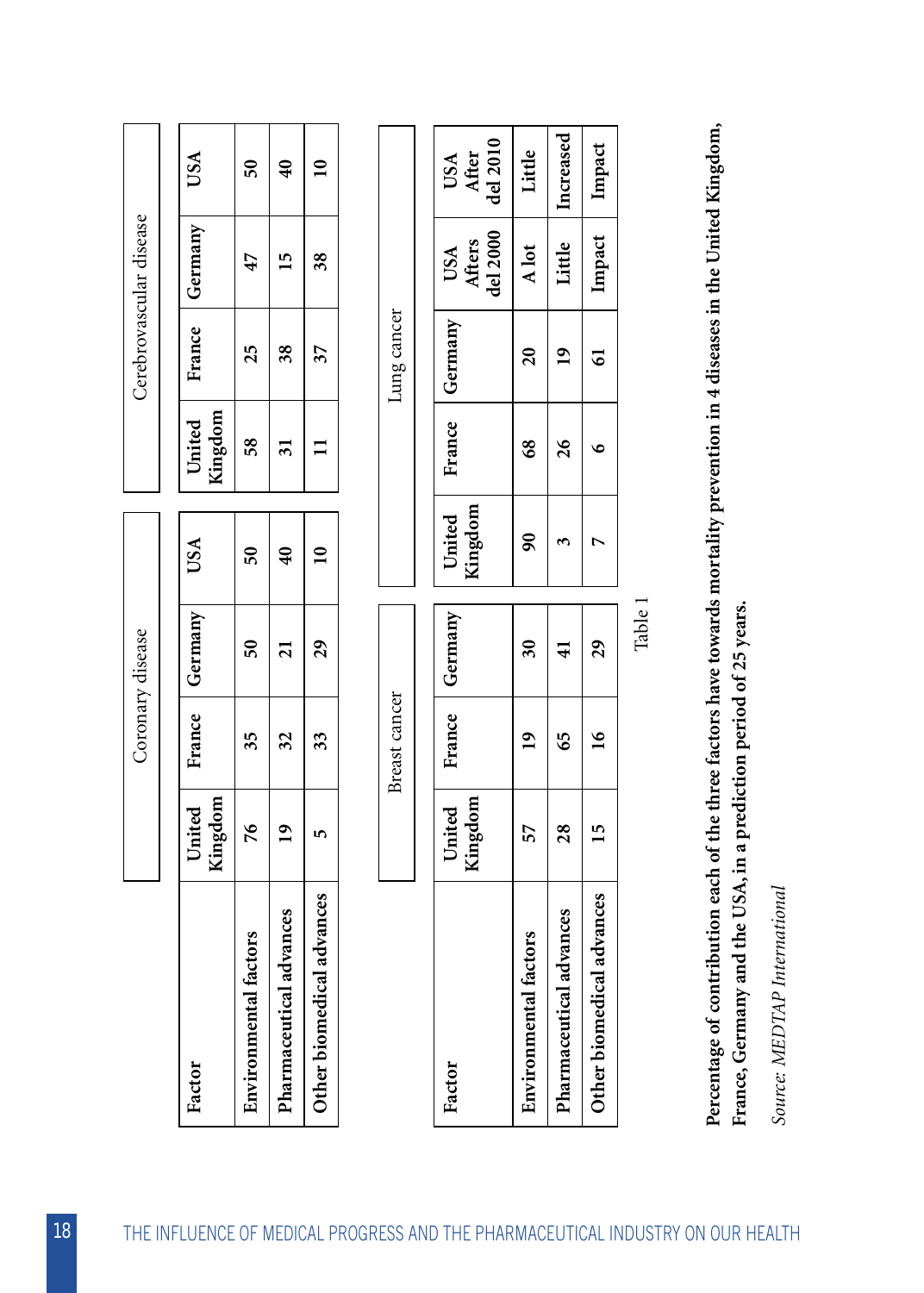#### **References**

- 1. Illich, I. *Limits to Medicine: Medical Nemesis: The expropriation of Health.* Harmondsworth: Penguin Books, 1977.
- 2. McKeown, T. *The Role of Medicine*. Oxford: Blackwell, 1979.
- 3. McKeown, T. *The origins of Human Disease*. Oxford: BlackWeel, 1988.
- 4. Weatherall, D. *Science and the quiet art. The role of medical research in health care*. New York/London: W.W. Norton Company, 1995.
- 5. Walker, S.R. "Trends in global drug development" (Centre for Medicines Research International). In: *International Pharmaceutical Business Health Care Reforms and Regulation*. The London School of Economics and Political Science. Conference Proceedings. March 1999.
- 6. Sharp, D.; McNamee, D. "New drug classes". *The Lancet*. 353:8, 1999.
- 7. Gil López, E. "Alcohol y tabaco". In: *Salud, la clave del desarrollo.* Madrid: 8. Ministerio de Sanidad y Consumo, 1998.
- 8. http://www.ncbi.nlm.nih.gov/omin/
- 9. Badía, X.; Salamero, M.; Alonso, J; Ollé, A. *La medida de la salud: Guía de escalas de medición en español*. Barcelona: PPU, 1996.
- 10. Hutton, J. "Forecasting the future: Scenario Planning (MEDTAP International)". In: *International Pharmaceutical Business Health Care Reforms and Regulations*. The London School of Economics and Political Science Conference Proceedings. March 1999.
- 11. Hutton, J. *Op. Cit.*
- 12. Badía, X.; Salamero, M.; Alonso, J; Ollé, A. *Op. Cit.*
- 13. *El País*, Monday, April 5, 1999, page. 24.
- 14. *Ibid.*
- 15. Badía, X.; Salamero, M.; Alonso, J; Ollé, A. *Op. Cit.*
- 16. Skrabaneck, P.; McCormick, J. *Sofismas y desatinos en medicina*. Barcelona: Ediciones Doyma, 1992.
- 17. Alonso Bedate, C; Herranz Rodriguez, G. *¿Hay que poner límites a la investigación científica?* Eidon. 0:10-35, 1999.
- 18. Skrabaneck, P.; McCormick, J. *Op. Cit.*
- 19. Pharmaceutical industry is developing therapeutic interventions based on genic therapy; this could cause an overlap between the concepts of "pharmaceutical advances" and "other biomedical advances" we have used.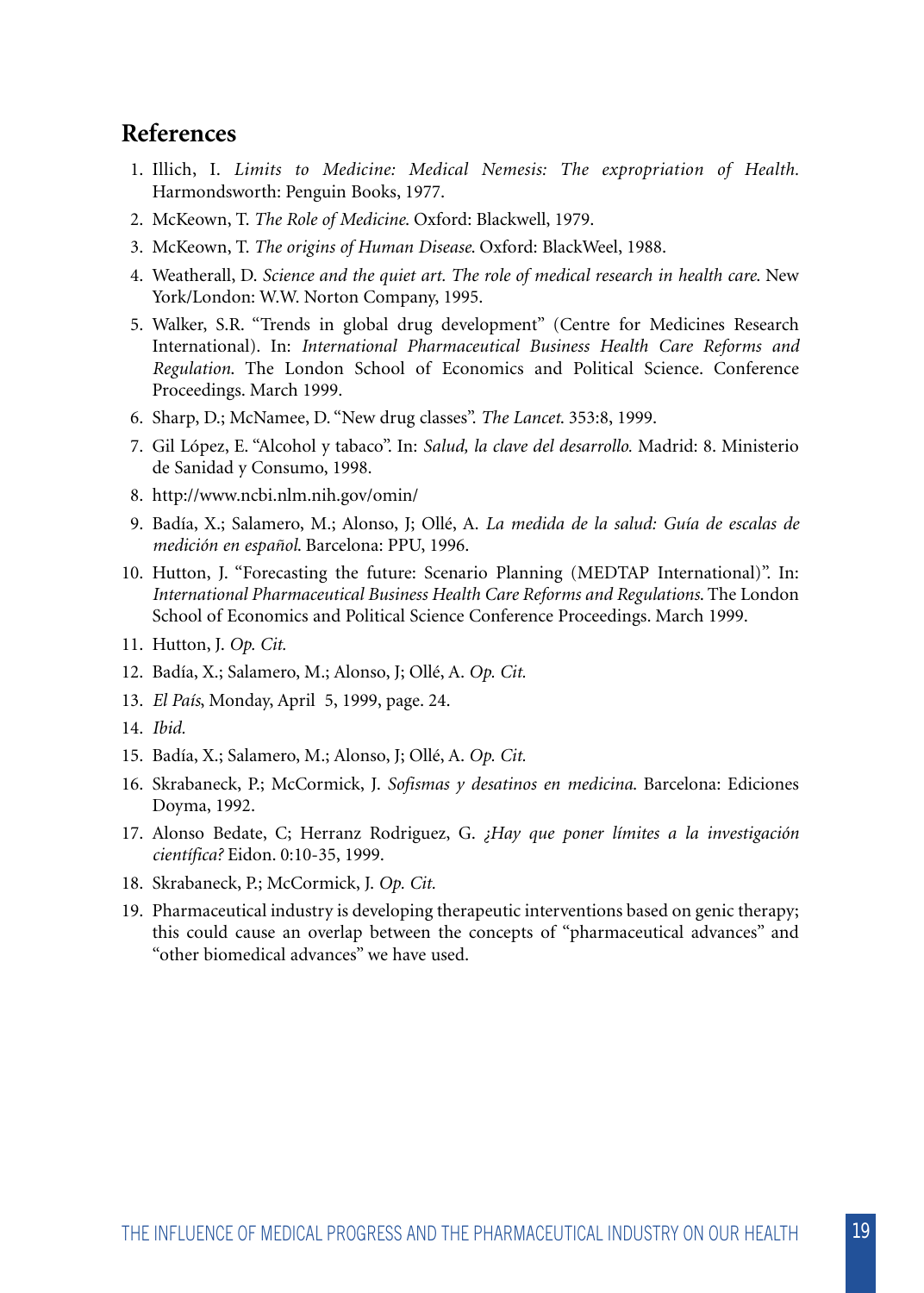#### **Joan-Ramon Laporte**

When I read the paper, I felt it was going back to the main ideas of Ivan Illich and especially those of Thomas McKeown on public health, the content of which I generally agree with. However, on further consideration I think it's lacking in some perspectives.

The paper criticises the strictly medical focus progress gets, as you've made out at the beginning, and have pointed out as the main issue in your address. You endeavour to distinguish medical progress and incidence in health, which is great. But I would perhaps add some other perspectives other than purely medical ones. Especially for the interest it could generate in the future.

First consideration: you want to distinguish medical progress from health. I agree. But I also think the pharmaceutical industry should be distinguished from medications. I believe that if we talk about the pharmaceutical industry, we talk about what it produces (medications and vaccines), but we also refer to its general behaviour, and general social influences which are manifested through the political power it has in the media in creating expectations, etc. Therefore, medications and industry are two rather different things.

It's rather limiting to talk about medical progress and medications. Could we discuss the possibility of adding to your paper, for example, recent North American meta-analytical research on the undesirable effects of medications on health, which positions medications as the fourth greatest cause of deaths in the United States, behind infarct, all types of cancer and cerebral vascular accidents, and in front of diabetes, chronic obstructive pulmonary disease, traffic accidents, violence, etc. I would perhaps add this as an element of thought for the medical perspective. However I do think it would need other perspectives.

Without a doubt, one would be the economic perspective, especially when we think of the future; the economic perspective in terms of cost-benefit. In other words, we can progress, but at what price? What price is society willing to pay? And, which society is willing to pay each price? It's not the same to talk about the United States or Denmark than Malawi or Botswana. Who is able to pay all of this?

The second would be the social perspective. This is a social perspective considering that all health systems, and not just the use of medications, have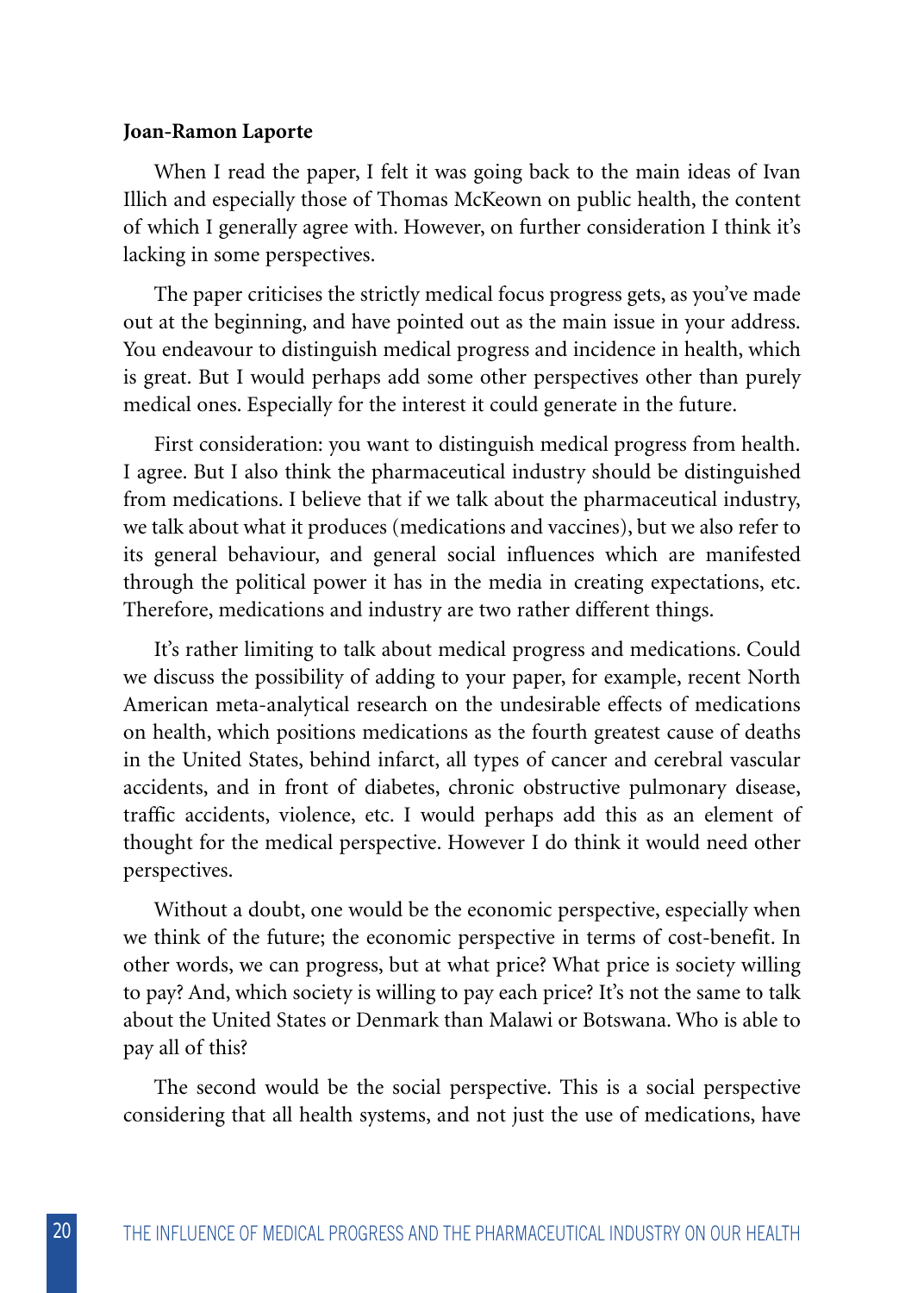serious organisational problems found in the existence of inequality and unfairness. Inequality nowadays is observed in such a confronting manner, in short on a global scale, the difference between developed countries and less developed countries is getting greater. We're talking about the difference between barely one fifth of the world's population and the rest. This is a model which I doubt about regarding its social, general and political sustainability on a global scale, and which makes the future unpredictable. How long will all this last? How long will immigrants continue to arrive in small boats and not by other means? And this is only one aspect regarding differences.

Then there's the political perspective. I'm thinking particularly in the political perspective from two viewpoints: the one dealing with politics and trade, which is the politics of globalisation, the World Trade Organisation, the TRIPS agreement, and the impact this has along with what they call intellectual property (in other word, the respect for and extension of the validity of patents) on Third World countries. It's hypocritical to say, as said only a few days ago, that the prices of AIDS medications destined to Third World countries are going to be reduced. I have here a table in which I recently put together with professor Stolley for an article which dealt with similar issues, where we compare the income per capita of some countries (refreshing the memory, Tanzania \$120 – annual income - ; Haiti \$250; Egypt, better now at almost \$800; Barbados \$6500; Colombia between \$3,000 and \$4,000) and the cost of some medical technologies. A seven day course of ceftriaxone costs \$130, that's more than the annual income per capita in Tanzania, and ceftriaxone is an essential drug as it's the only alternative for now in treating a number of diseases. A single dose of streptokinase in the case of infarct is \$400, or even a course for multiresistant tuberculosis, which is the major theoretically preventable cause of death in the Third World, costs \$5,400, an amount that can't be paid with the annual income of many countries. Then we have the three-way treatment for AIDS, it costs \$16,000, a price well over the annual income per capita of many countries.

I believe all this is political, as is the problem of mergers: it's not a question of stopping them, but they are creating a certain phenomena whereby some corporations, lessening in number in recent times, progressively gain greater political control and influence. The political power is undeniable, established and exerted in various ways. In any case, the United States and European Union representatives, more so those of the United States and more explicitly,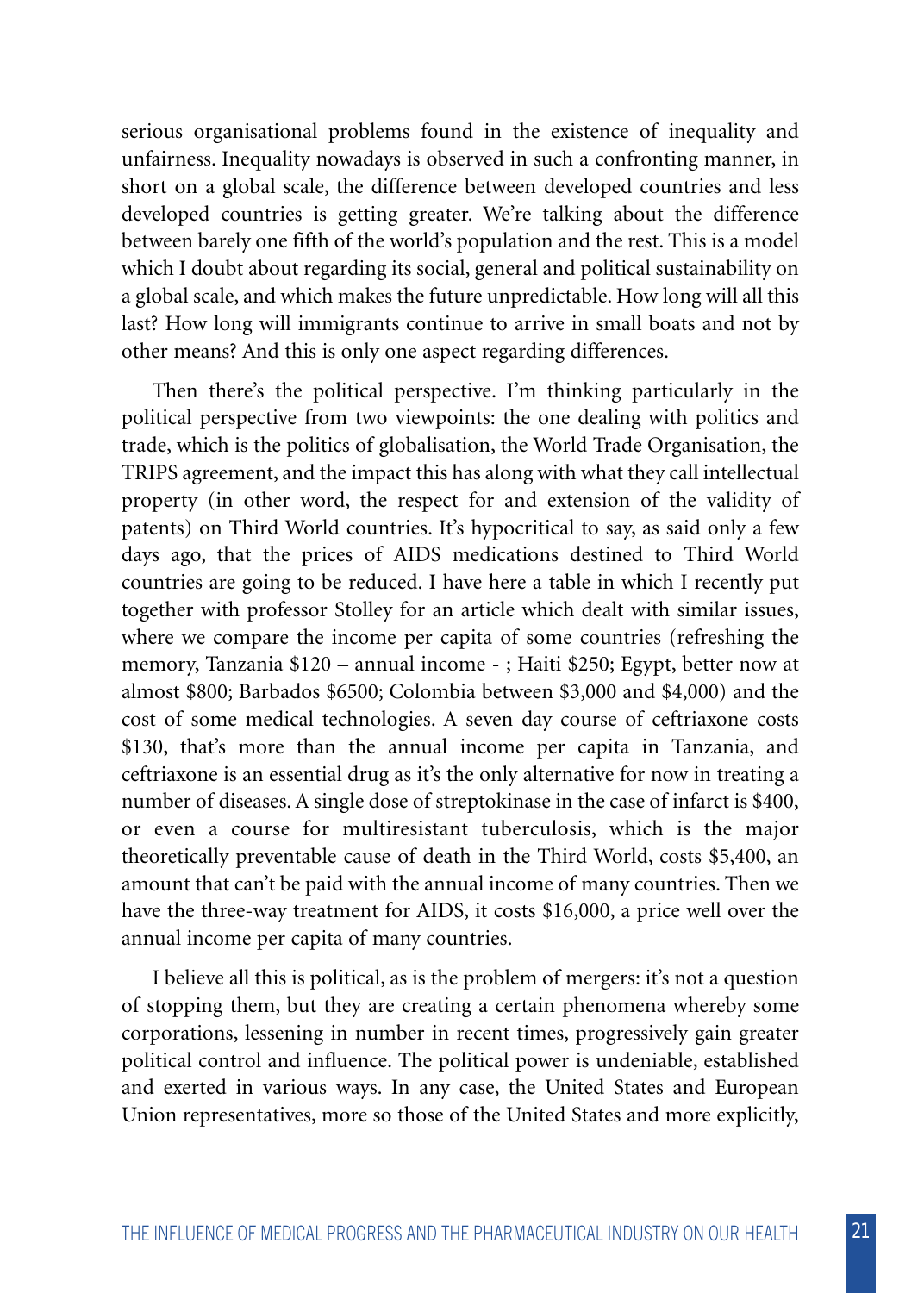are and do consider themselves as representatives of the interests of these multinational companies when it comes to proposing guidelines for behaviour at WTO talks.

I also believe the ethical and bioethical perspective should be added here in several ways. We should ask ourselves how the ethical and bioethical criteria used today (and not just referring to clinical research, specifically clinical trials or other types of investigation, but also to medical practice) could be received in countries with such different cultural bases then ours, and to what extent could all that's been developed in the ethical and bioethical fields be an imposition of certain cultural values, which don't have to be accepted as we have, on other cultures, even though it's all done in good faith, no doubt. There is an ethical and bioethical perspective that arises in many issues directly related to the development of medications, like for example, the tremendous discussion that took place in 1999 over possible modification in the Helsinki Declaration as a basic ethical guideline for clinical trials. These modifications refer mainly to the problems associated with informed consent, whether it's licit or not to carry out clinical trials using placebos for diseases or symptoms with known treatments, as well as the problems in obtaining an informed consent, which they do intend to modify. I believe this has to do with the phenomena we call globalisation, which is more than technological innovation in an information society, seeing as it consists of a society that accumulates power, where differences grow wider. All this raises a number of very important questions regarding perspective and the prospect of medical progress.

There's another issue: in many aspects I believe we should distinguish vaccines and medications. I know of epidemiological studies which are quite convincing when it comes to demonstrating or suggesting that vaccines have had positive results on the traditional health indicators you mention in your address. And amongst various medications, having revised bibliographies systematically, I only know of a few that have had a real impact: H2 antihistamines in the treatments of ulcers. These have not only lowered the need for surgical intervention, but also mortality due to peptic ulcer complications. This has been seen in Europe where the mortality rate due to peptic ulcer was observed to decrease after a few latent years and in consequence of the gradual introduction of these medications to the market in each country, namely from West to East.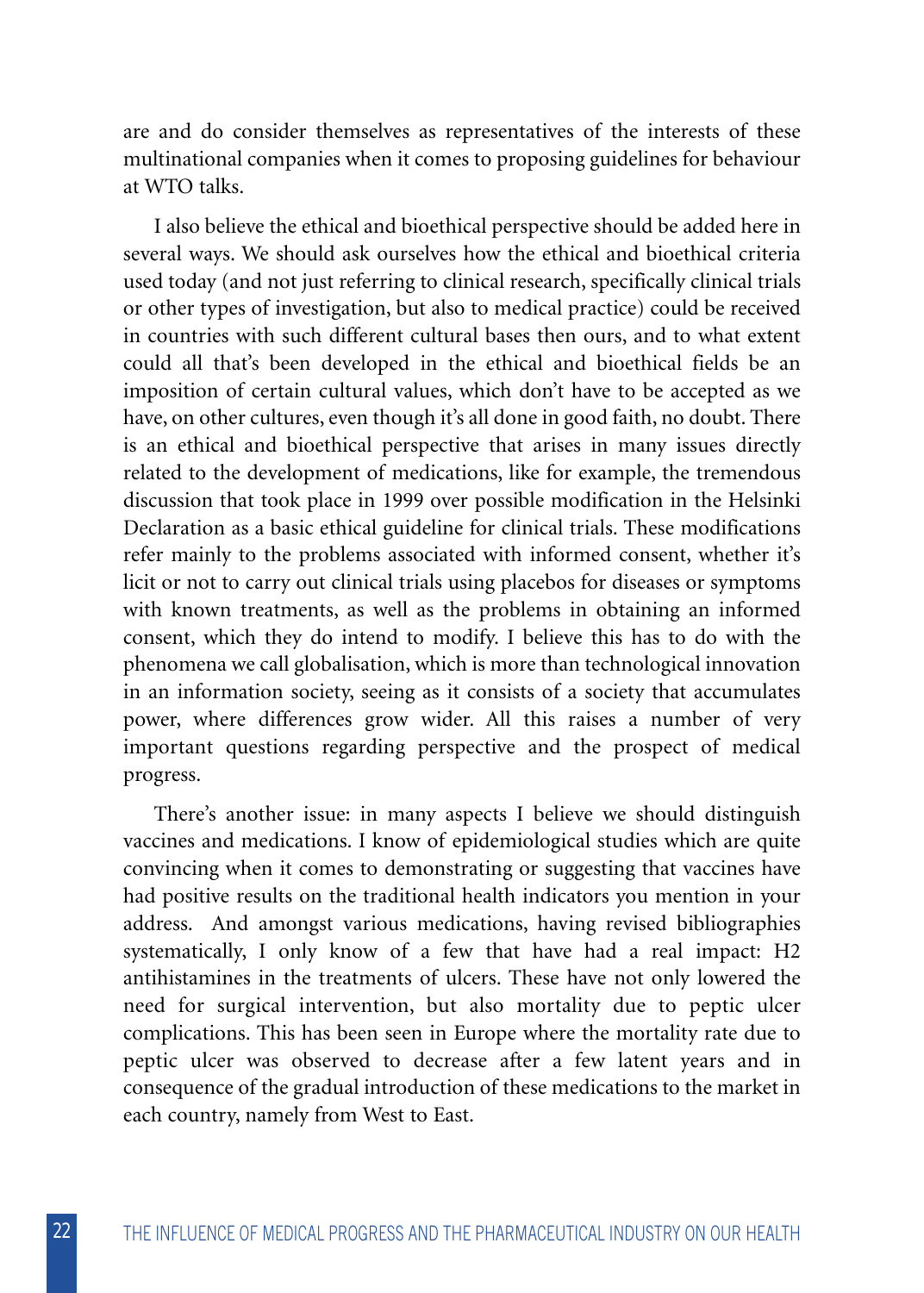I would like to make a small remark regarding the article in *Lancet* and the new medications you mentioned. I'm a member of the committee that selects articles for *Lancet* and I would like to point out that they are not published as medical advances – this must be clear - but rather as new developments for the information of our readers, but which is not said prior whether or not it these will make great progress in health.

#### **Fernando García Alonso**

Very briefly: my talk was set within self-imposed, defined boundaries. The first restriction is that of setting, if not the Spanish one, that of the West closest to us, because if one has to write ten or fifteen pages on the subject, one has to be selective. Even though I have been selective, I have left things out. Basically, I'm not going to respond point by point to what you have said. Some things are clear to me, others aren't so much. However, I would like to clarify that I purposely left out all issues to do with the Third World. Many of the concepts I mentioned aren't applicable to the Third World, and if they were considered, they would sound almost ridiculous. I have limited myself to the West.

You are right about what you say concerning the *Lancet.* However you would at least acknowledge that groups have been selected from which a lot can be expected, and not otherwise. The proof will be with the passing of time if any of it turns into a new and useful therapeutic development (independently to the commercial interests of some company) which is why I chose the 1999 selection and not the 2000, which also exist.

#### **Vicenç Navarro**

I would like to make some comments on three levels. The first refers to the article. I disagree with some of its the intellectual structuring, where you seem to emphasize the biological and the environmental as decisive factors in the health of the population. I was pleased however to hear in your talk references to other causes, indeed more important ones, such as social causes. In reality, the most important changes experienced in the twentieth century regarding the health of populations have been due to social transformations.

You said this but it wasn't mentioned in your article. In this aspect, I have also found the references missing from the article which highlight what I'm saying. Hence, I'd like to make a protest against what you said regarding the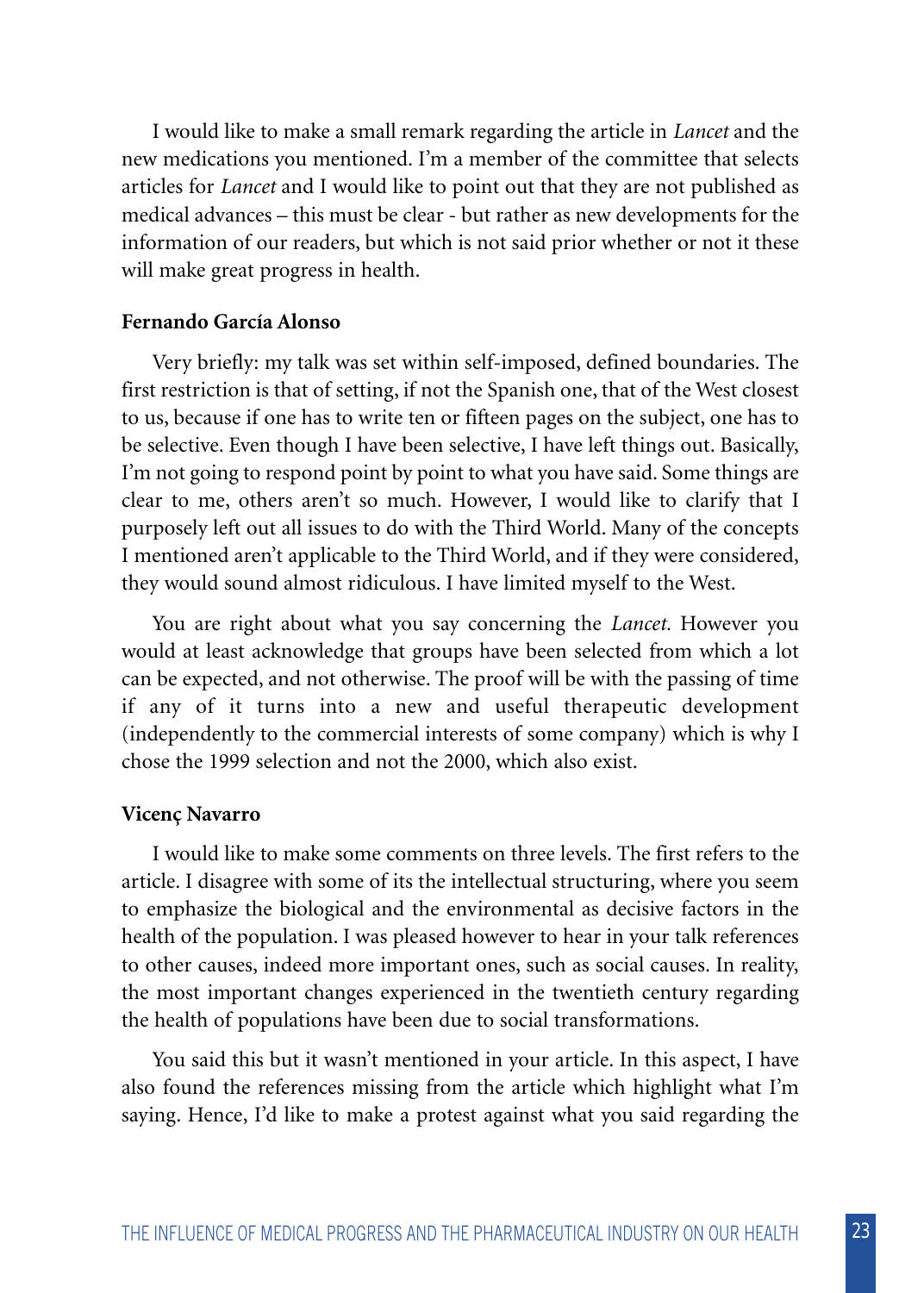popularity gained by the book *The Medical Nemesis* amongst the left. Perhaps it was meant as a provocation, because it was precisely the left who criticised it the most strongly. I know that nobody is a prophet in their own country, but I recommend you read my works regarding Illich which are very critical and well known in the United States, but not in Spain.

#### **Fernando García Alonso**

Let me clarify something Vicente, and I say this to everyone; there are two or three jokes in the article. Those who know me can appreciate the humour, those who don't, won't. The quote attributed to Arthur Miller is not true. I made it up that it was Arthur Miller. The thing about the left was to laugh a bit. They are touches of humour that are understood by those who know me. But you are right; it's not an academic article. It's an article of ideas.

#### **Vicenç Navarro**

I didn't perceive it as a joke. I would advise you to be more obvious in your use of humour, because just as it's written, the touch of humour is hard to detect.

Seriously now, I suggest you include a series of references and works like those of Richard Wilkinson and others, which analyse the root causes of diseases in a social context. I hope that the works of various authors, amongst who I include myself, are published in our country and which analyse the relationship between, for example, social inequality, lack of social cohesion and disease. I'm not referring here to social exclusion.

The already famous Wilkinson study showed that in Great Britain the upper class live two years longer than the lower upper class; the lower upper class lived two years longer than the skilled working class; the skilled working class lived two years longer than the unskilled working class and the unskilled working class lived two years longer than those on unemployment benefits. There's an eight-year difference in life expectancy between the upper class and the unemployed, which by the way is less than the difference in Barcelona between these two classes which is ten years. This is not only because there are more poor. In reality, the lower upper class lives less than the upper class. The dichotomy of biological causes/environmental causes is too limited to say what the casualty on health and disease is.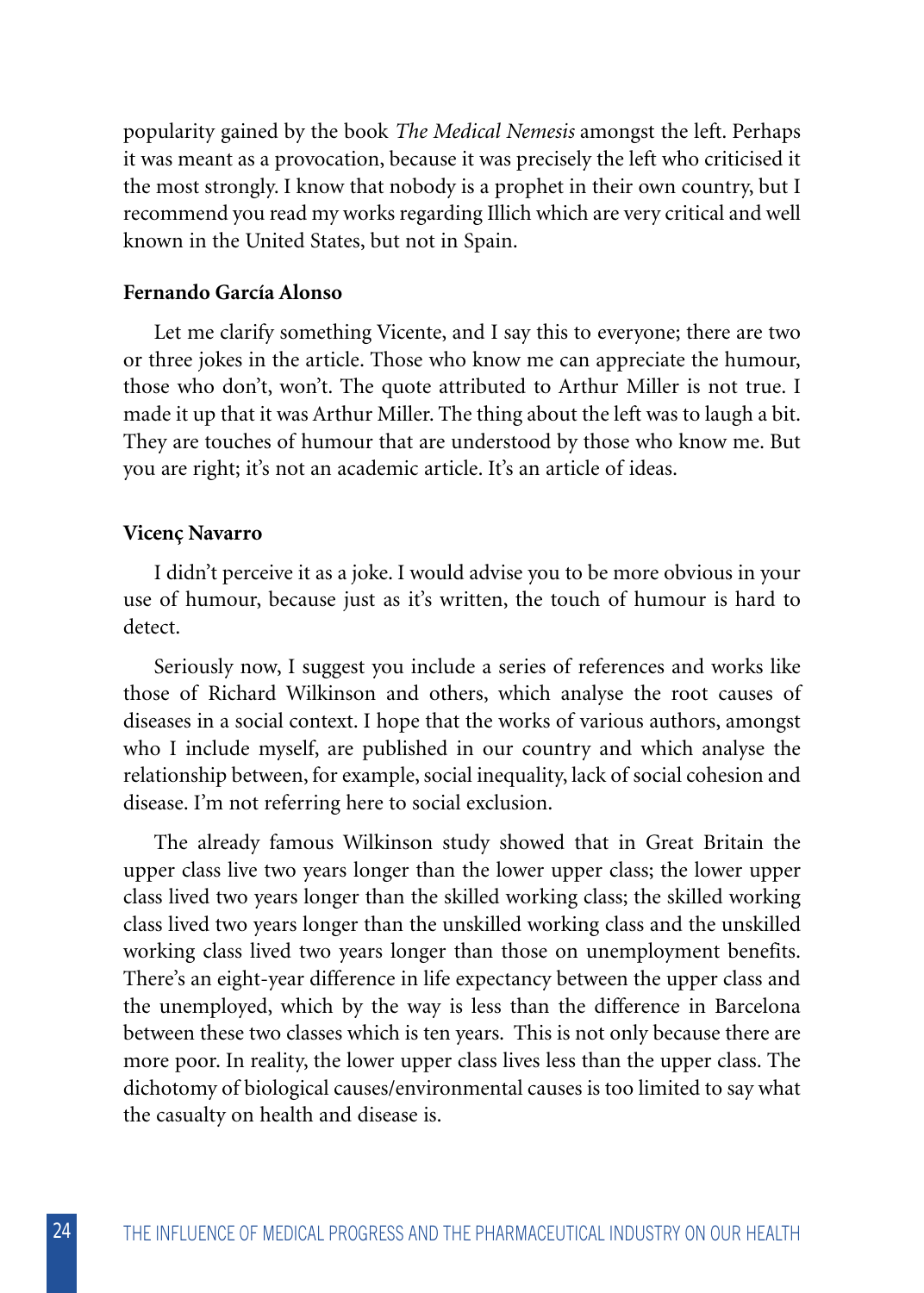I was pleased to hear your introduction where you qualified the title. I have my doubt as to whether the pharmaceutical industry contributes to medical progress. I also liked Joan-Ramon's clarification that we must make a distinction between the pharmaceutical industry on the one hand the medications on the other. The pharmaceutical industry is creating a medical culture that stands in the way of resolving the healthcare problems of our society. This is not mentioned anywhere in your article and I believe its central to the issue. Due to its enormous influence on the medical culture, the pharmaceutical industry is emphasizing biological aspects, and because of the power it has and the priorities its able to establish, all social aspects and those related to public health take second place. Catalonia is a clear example of this. There are magnificent hospitals in Catalonia. In addition, centres for genomic investigation are going to be set up, and so forth. Meanwhile, we are seeing public health become the poor cousin. We had a public health organisation called the Institute of Public Health of Catalonia, which is going under at a time when the institute for genomic research is going to be set up. Catalonia is almost paradigmatic in its strong biological concept of health, and yet the data shows something quite different. The fact is the problems require a different type of intervention. Workplace accidents are the highest in Europe; food poisoning is the highest in Europe; drug addiction is one of the highest in Europe, and so forth. These are all social problems, not biological. I think this aspect is important. Another aspect, and I refer now to the situation in Catalonia and Spain, is that due to the enormous amount of power held by the pharmaceutical industry, 20% of public healthcare money goes to pharmaceuticals. We are all well aware of the pharmaceutical industry's opposition to the introduction of generic products, which I believe goes somewhat against this idea of progress. Only 3% of pharmaceutical products are generic. I feel it's an outrage. I'll relate an anecdote. When I was in the White House helping Mrs. Clinton with the Healthcare reform, I was able to obtain information about the use of generic products through the United States Federal Government. I saw that this Government doesn't pay for a commercial product when a generic one is on the market. This promotes the production of generics for sure. Medicaid and Medicare, but especially Medicare has a high percentage of expenditure on generic pharmaceuticals. However, in our country it's only 3% due to the enormous influence of the pharmaceutical industry.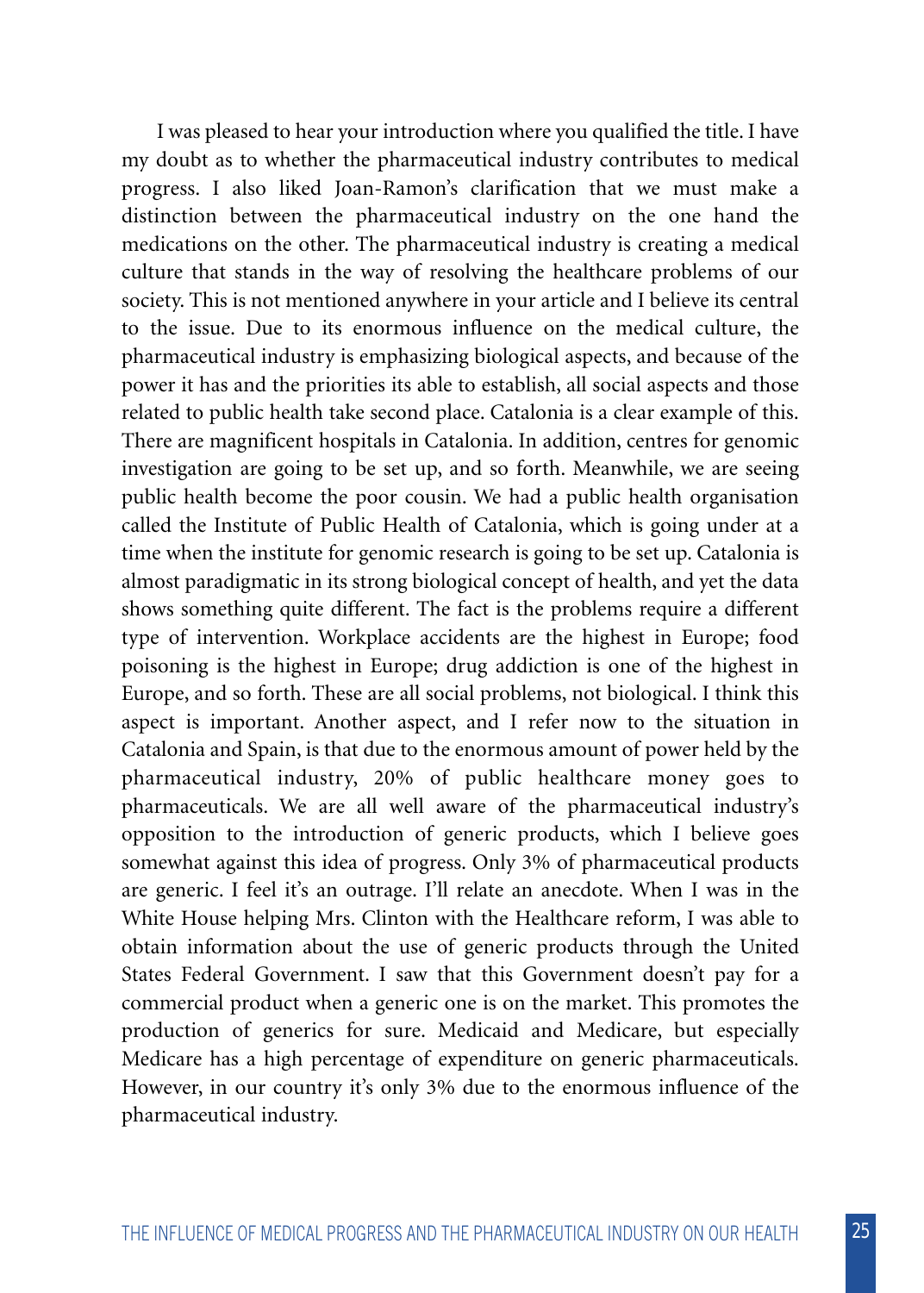I also experienced the enormous power held by the pharmaceutical industry when I was advising one of the presidential candidates for this country, Mr Borrell. When Mr. Borrell resigned, the Socialist Party office received a phone call within four hours from the pharmaceutical industry spokesman, asking if it was true that Dr. Navarro was also resigning. Apparently they were apprehensive about me and my possibility of directing or influencing healthcare policies in this country. They believed, and with reason, that it could effect their interests. You understand when I say that one thing is the pharmaceutical product, the other the pharmaceutical industry. Their optimising of profits is in conflict with the interests of the population. This can be observed more clearly in underdeveloped countries where the situations are quite extreme. A fourth of the population in South Africa is going to die of AIDS. This information was released just last week, and the pharmaceutical industry is opposing the idea of introducing and discounting the cost of these products that don't cure as such but 'looks after' it. Meanwhile, the North American government, as you pointed out, acts as the pharmaceutical industry's spokesperson so that South Africa can't reduce the price of its products. This is of such a dimension that I don't know how to qualify it.

The pharmaceutical industry, contrary to popular belief, doesn't cure, but rather "looks after" with its products. Here I refer more to pharmaceuticals than the industry itself. Medicine is not curing a lot these days, but does "look after". This is rather important in itself, but you didn't include it in your graphs. When the people have a headache, an aspirin works well. This is what medicine does – it gives aspirins. I'm speaking symbolically. It does not resolve the cause of the headache, but it makes life more bearable. Again it's what medicine does. Therefore we can't evaluate the pharmaceutical industry, or rather its products, by looking at morbidity or mortality, we should do so looking at quality of life. This is where the value could lie with pharmaceuticals, and not the industry. In this respect, my criticisms are aimed not at the value of the products, but at the behaviour of the industry.

I'd like to make another comment. My criticism is not so much against the pharmaceutical industry, as they do what any company has to do; optimise their profits as their major objective, but towards the public authorities. The fact that only 3% of products used in this country are generic ones isn't the industry's fault. They are only trying to optimise their profits. It's logical that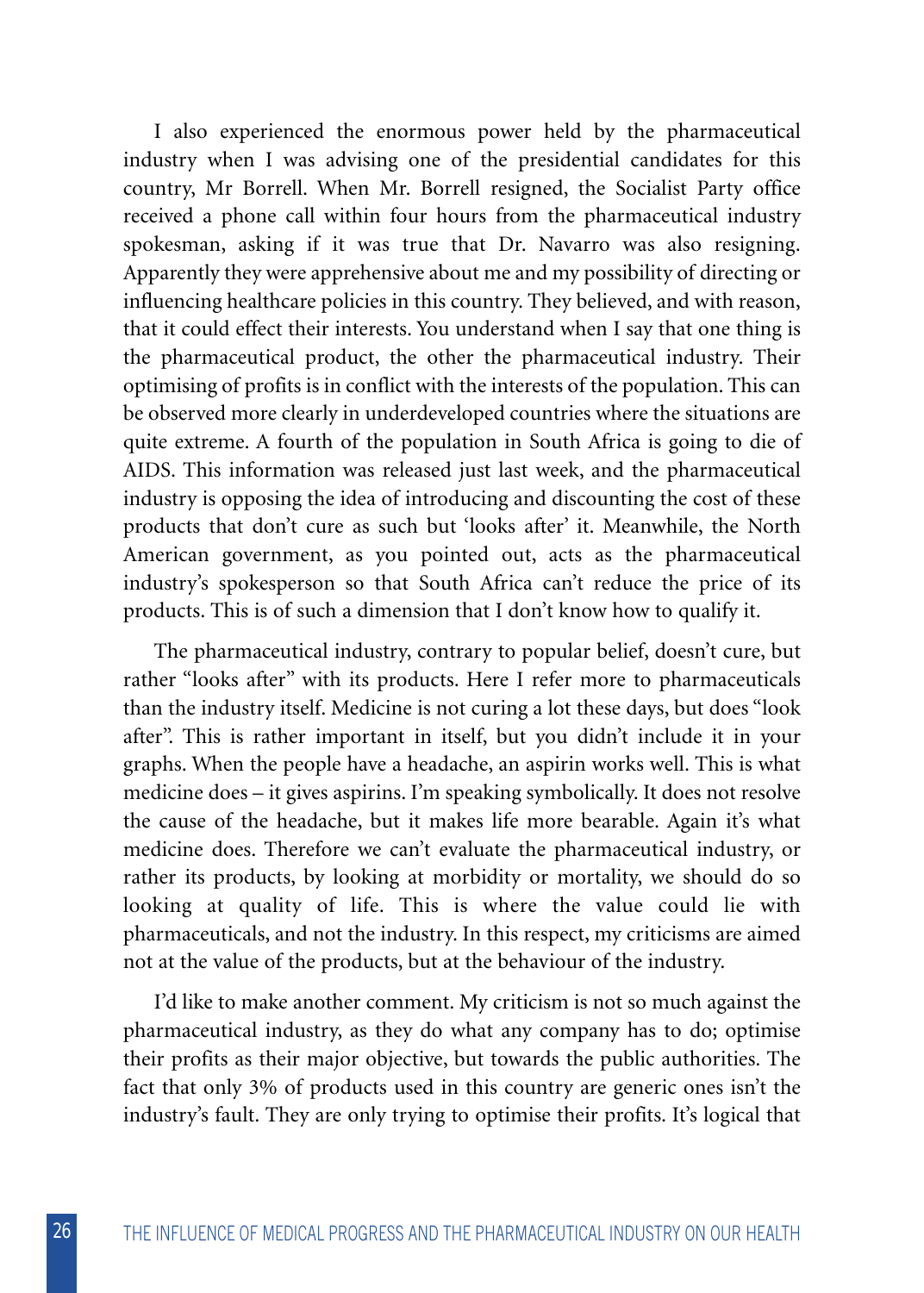they do so, because this is what's expected from any company, that it optimise its benefits. The public authorities, who are incredibly sensitive to the influence of this industry, are more at fault. The criticism is aimed at the political figures who allow this industry to have the hold that it does. It's shameful that politicians allow the interests of this industry to go before general interests. These political factors, ignorant most of the time regarding the economic analysis of this industry and of medical costs, are decisive. With this I conclude, grateful for being invited to share my comments on the article.

#### **Fernando García Alonso**

I'd like to highlight only one point so to not waste time. My closing remark in my conclusion was: "Meanwhile, drugs developed by the pharmaceutical industry will provide, and in fact are palliating discomfort by giving symptomatic relief or will moderately increase survival rates." Basically, in my eight or ten line conclusion, I emphasize that we should discuss palliative medications more. Also, as you will have seen throughout the article, I clearly differentiate between traditional ways of measuring health and measurements for quality of life, which I understand are those the industry feel more comfortable with. Thank you.

#### **Guillem López**

I'll pick up from Fernando's last point, from who I've noted down a new quote: "Quoting the Social Security Research Fund director, the most accurate definition to the WHO's definition of health is an orgasm" Beyond the cleverness of the statement, there's no doubt some truth in it. Please allow me to expand on my idea, seeing as this will be my only intervention due to agenda problems.

What we observe from an economic point of view, is that if we set a particular value for health and then relate it to health spending (McKeown said this in 1976), we're going to get a production function for health whereby there will be a decrease in its marginal development. Which is to say that in the first phases of health spending there's a great impact on the improvement in the state of health, but from ongoing more developed phases, the impacts are much less, more complicated and, seeing that growth in health is directly related to healthcare spending, much weaker.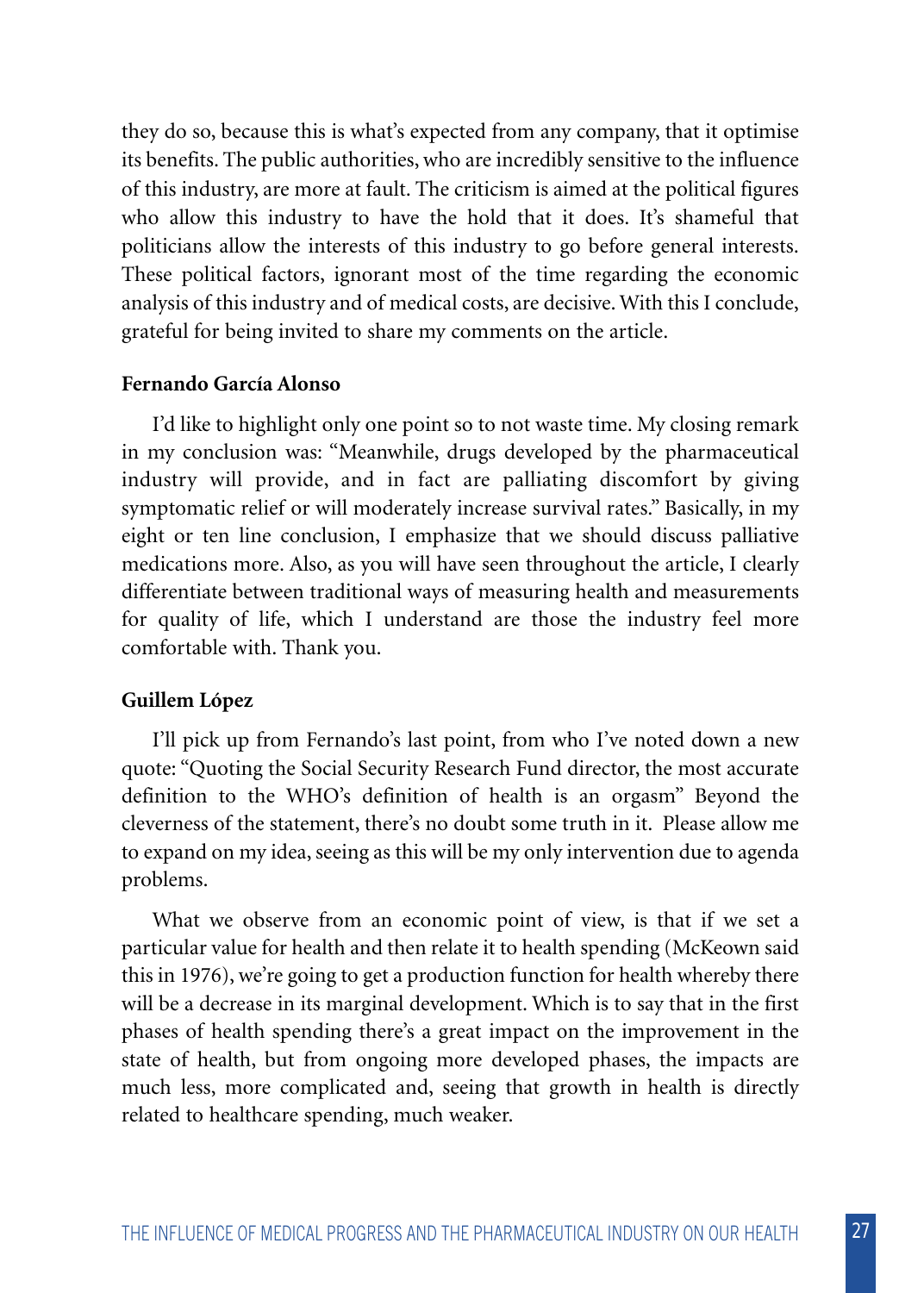There are two relevant elements in healthcare spending. The first is how it rates in the general productive function of the economy. This includes employment, a weighted capital, (we'll obviously be referring to human capital, not just capital assets) and the other parameters that define the level of technological progress. What would be interesting to know is whether medical progress in relation to the pharmaceutical industry and in other areas in general, are based on these *inputs* in an isolated way, or on technological parameters. Innovative success would be that it came through the latter, as this would mean greater results amongst other productive functions to continue to grow in other ways such as the areas of declining productivity, which would follow a qualitative leap having this an almost full impact on social well being.

From this view point and my understanding, we could redirect the discussion regarding the importance of pharmaceutical innovation in relation to human progress to evaluate the point to which recent advances made by the pharmaceutical industry have acted as substituting elements in traditional healthcare inputs, or simply as complements. This requires at least some evaluation as to how innovations affect professional practice. Which is to say that it's a question of finding out whether what we're doing is continually increasing healthcare costs through health service, instead of promoting qualitative growth in levels of health. This on the one hand.

The second issue has to do with our reference to the 'orgasm'. Health parameters in strong economies have, as is known, two components: to cure and to care. The values of curing and caring come near to a broad concept in which things are valued in terms of use and change. In the area of health, the professionals are used to working with concepts of use: effectivity, the impact of what you spend and what you get. However, there are also values in terms of change, of usefulness, the possibility of accessing certain assets, of hard and fast utilitarianism, for who the aspect of caring takes on all its value. The change value is the comparison I'm making, it corresponds with the caring concept and which could be in someway overvalued in our current situation. Something that wasn't relevant in the past now seems to be, therefore, and I shall finish my disquisition here, it has become of interest to know how, who and to what point this change is willing to be financed. The willingness to spend here doesn't only rely on the exclusive parameter of objective health, in other words curing or "the use value", but also on values of change, which then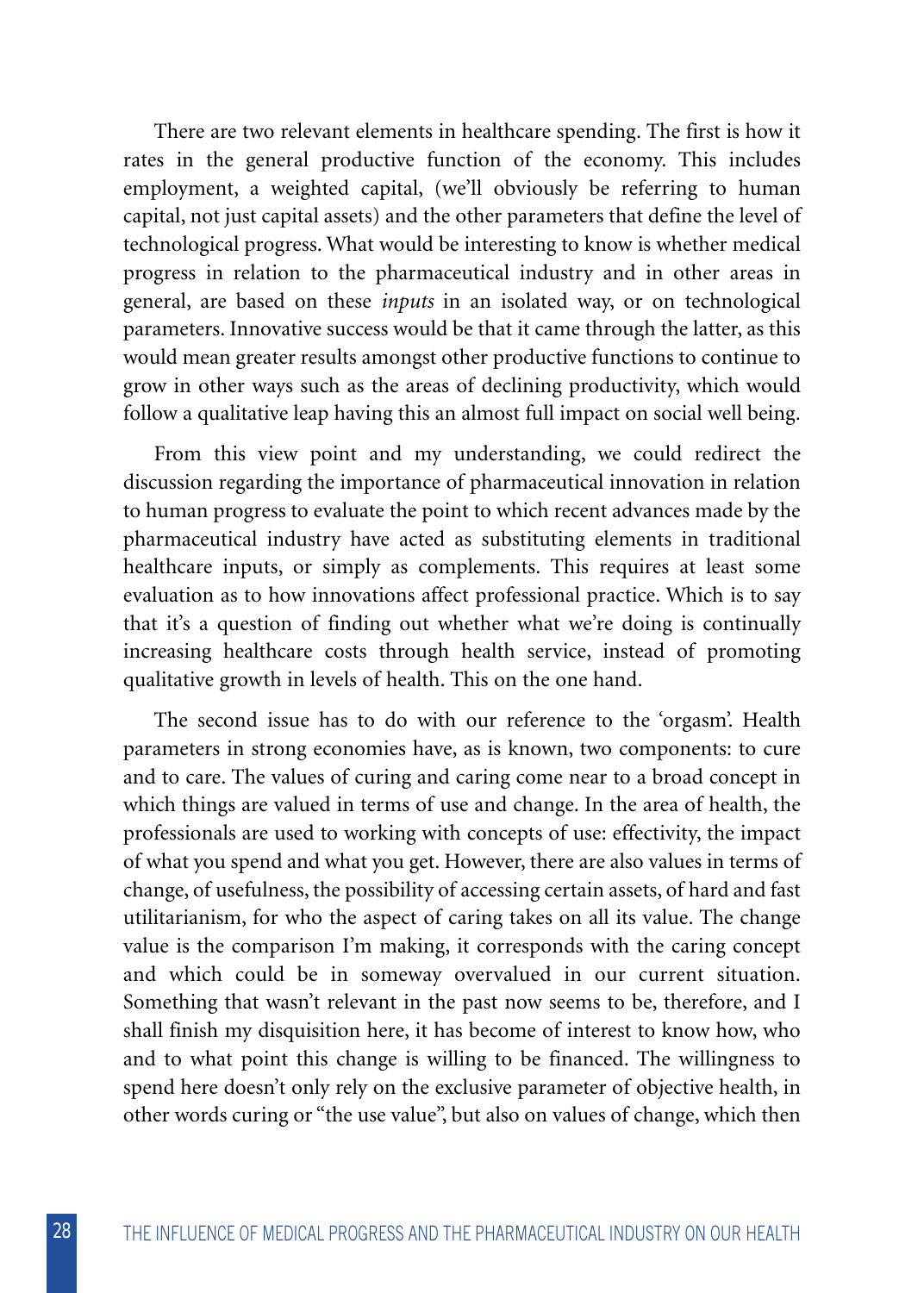raises the question of to what point should public funds be used to finance medical advances which have little bearing on the "use value" in healthcare. This for me is the perspective with which we can regard some of the advances being offered by the pharmaceutical industry in medical progress.

In general terms using economic reasoning, as Joan-Ramon said, cost effectiveness and cost benefits make a lot more sense in terms of effectiveness in curing than in caring. This means that society has to think about the extent they want the public sector to ration health services with the single mind of cost effectiveness, putting aside other aspects of qualitative "care", because integrating change is a complicated matter in terms of "curing". This data could be trustworthier. The elements that make up "care" are not just limited to health these days, but to individual well-being. In this respect, there is more uncertainty observed in society regarding the role the public sector should have. Prioritisation has as its aim the relief of shortages, but, relieve shortages in terms of what?

#### **Fernando de Andrés**

I would like to stress a difference that must be established. It's rather clear to me that the pharmaceutical industry is not going to solve our problems, nor even those of the world, as it sometimes endeavours to. One of the reasons for these misconceptions is that the pharmaceutical industry conditions our perception of problems through its ever-increasing power in the media. So many times it seems like the only problems that exist are those that only the pharmaceutical industry can deal with. They only stress those problems they can deal with, whether they can resolve them or not. Sometimes they create them themselves and then find solutions. The media coverage of medications, which is often associated with information about health, and in many instances it is, is controlled, for lack of a better word. However it's influenced by the pharmaceutical industry, who seem to have it well set up with everything taken care of; it's obvious the pharmaceutical industry has the solution to some problems. I don't know whose fault it is. Maybe they simply just work well at their job and the rest don't at theirs. However, these are the facts.

It's clear that the pharmaceutical industry is an industry and can only solve problems that are paid for, otherwise there would be no incentive. That's one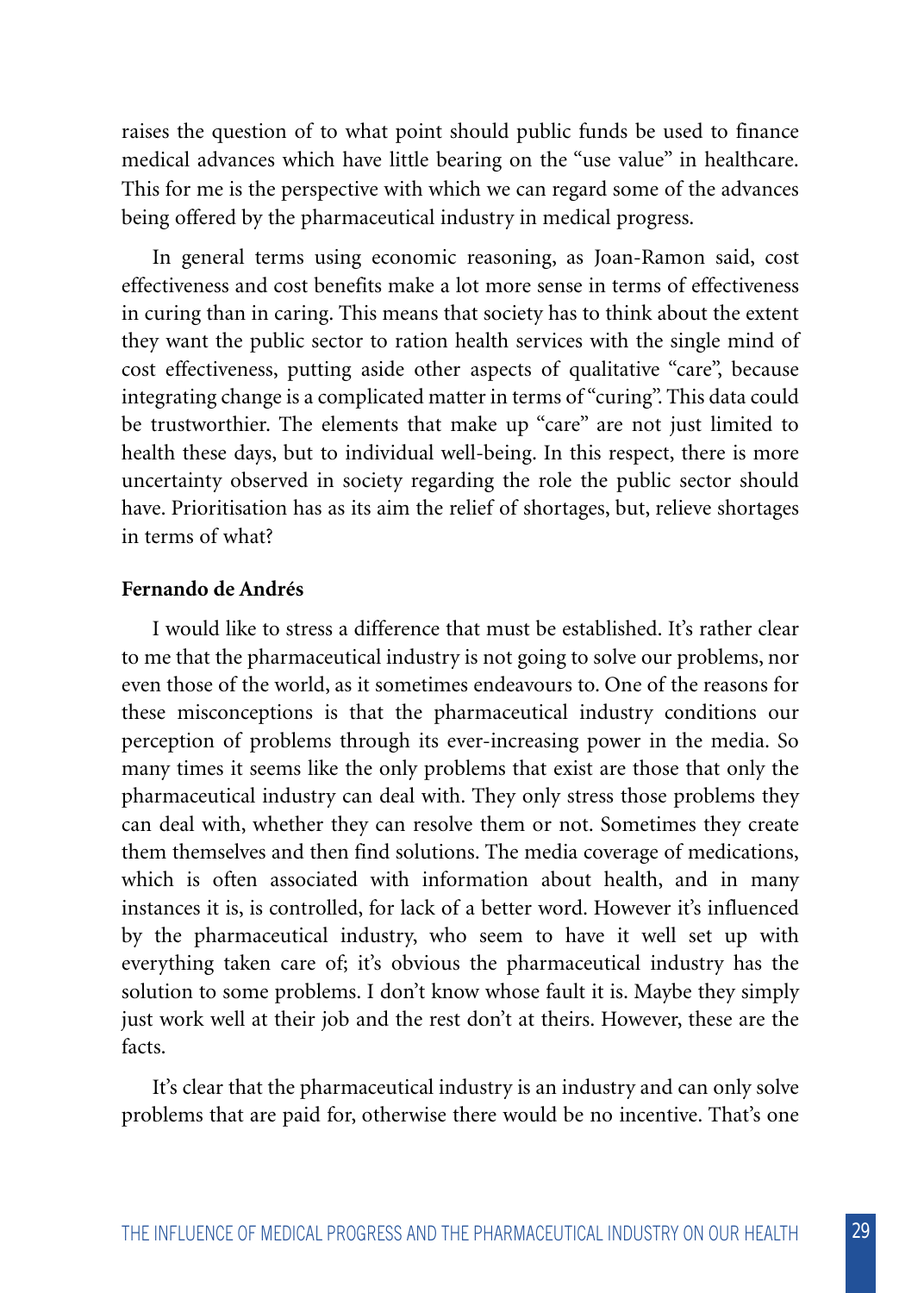of the problems. It's the wrong incentive. We have trails, pharmaceutical trails to treat some non cost-effective diseases, and the pharmaceutical industry habitually does not follow the trail.

The incentives are wrong. I remember last year's colloquium that addressed the problem of AIDS mentioned here also. I believe the pharmaceutical industry is more interested in the sort of medications we have today, in other words, those that prolong the life of the patient but don't cure, because he has to take them long-term. It would probably provide a lesser incentive to develop a vaccine that required a single dose. Obviously nobody would make a profit with small pox vaccines because small pox doesn't exist anymore. However, if we had a substance that prolonged the life of smallpox patients and required long term use, the commercial incentive becomes obvious. I'm not accusing anybody of anything, that would be the last thing. The reasoning here is somewhat clinical, but it's evident that what the pharmaceutical industry has as incentives should not be the same for those in health planning, which is to say medications to promote health.

My initial argument was that we shouldn't confuse the pharmaceutical industry with pharmacology-the motives are different. I don't think this has been made clear enough. I'd like to defend pharmacology as such. It's said that pharmacology has solved few things. I believe it's resolved little when we look at rigid variables. I believe that in such flexible variables as pain, it's been partly resolved, which is quite good. It doesn't alter the morbidity or the mortality, etc., but it's obvious it's been resolved. In other word, it depends on what problem we look at. Perhaps it doesn't resolve many of our problems, but some it has.

I would like to offer a contrasting prognosis on the future contribution of pharmacology. When we get old, we think that everything is getting worse and everything has been exhausted. I do agree that traditional pharmacology could have perhaps been exhausted. Obviously, everything that is evident has been investigated using traditional pharmacological criteria, and there's not much more to do there. But, when something new comes up, perhaps it finds a solution. Traditional pharmacological criteria has meant a giant step in something as new as this disease invented by whoever did: AIDS. Look at how the old criteria continues to work when we find ourselves amongst new problems.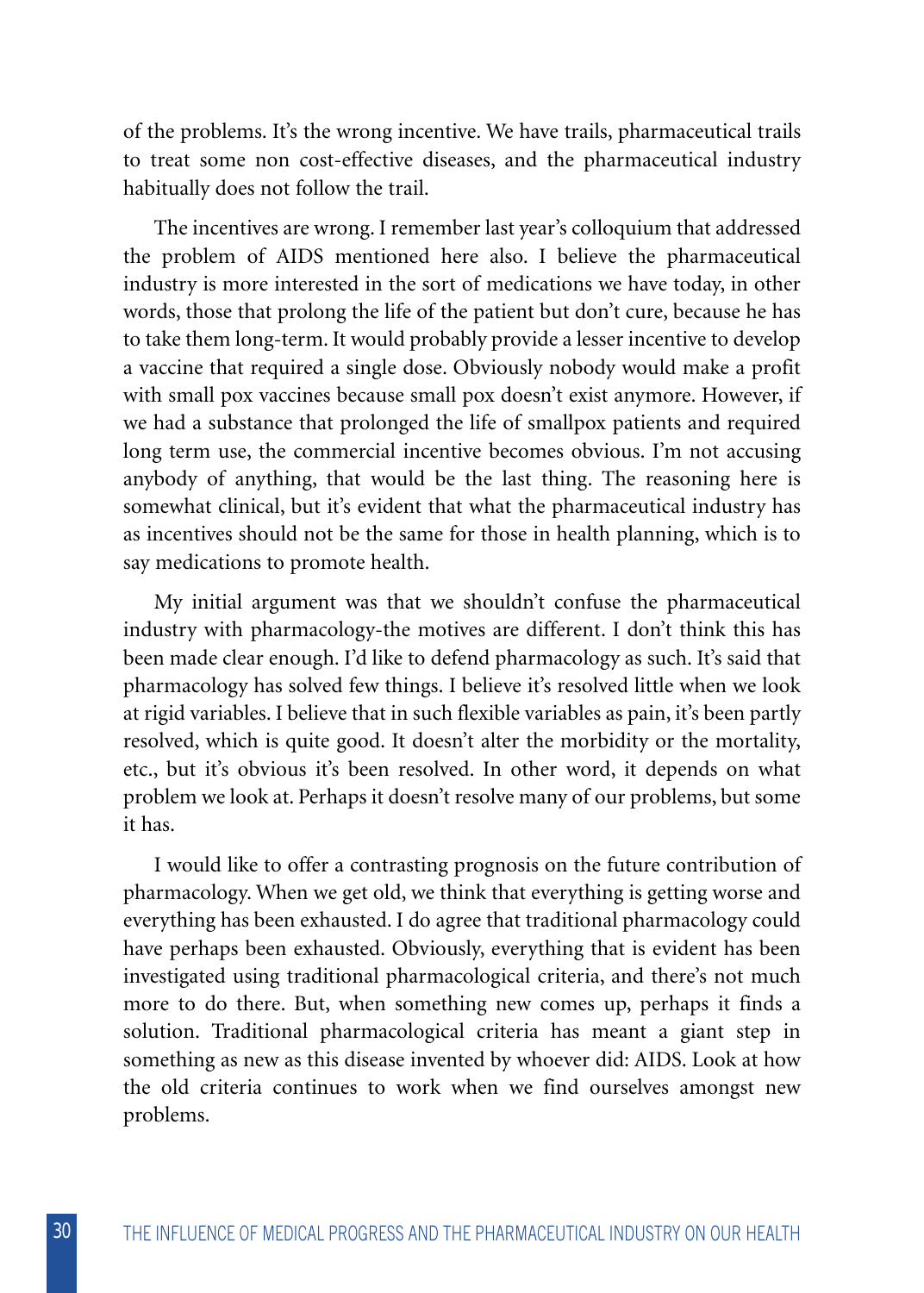One thing is that traditional pharmacology be exhausted, and the other that future pharmacology is not. Naturally we can't continue to think about adrenaline receptors, which is what some generations have done. We have spent a lifetime studying adrenaline receptors. Today we know about other chemical mediators; cytokines, the agents that control genetic expression. All this will lead us to new areas of discovery. We're not sure where we are in the scheme of things. Maybe the prospects are enormous. It could force us to change the ways in which we measure results gained from applying supposedly new cures. We'll simply have to change them. If the clinical trial is no good to us, we'll have to change it. Traditional pharmacology, because it is traditional, is starting to be exhausted, in that, the way of resolving problems has been applied to all the problems we've had. What's clear though is that we don't know what impact new discoveries will have. We are still evaluating the impact of some cures from several decades back. I'm sure we'll see the impact of the cures we are recommending today in the future. I'm speaking in terms of pharmacology which I wanted to distinguish from the pharmaceutical industry. The problem is that things are becoming confused, probably because pharmacology is financed and selected by the industry itself.

#### **Fernando García Alonso**

More so than pharmacology, we should talk about pharmacologists, who are in a class of their own. I'd simply add this.

#### **Victoria Camps**

Before finishing this first round of questions, I would like to put forth one last one. If us philosophers have a purpose, I believe it's to clarify concepts. So therefore, what is medical progress? Criticising medical progress, from what we've seen with the different contributions, we end up criticising the pharmaceutical industry. Medical progress, what is it exactly? Or what should it be? If you say that it's not focused the way it should be, what is health protection? What does progress mean?

#### **Fernando García Alonso**

I don't think there's a canonical definition of medical progress. It doesn't exist anywhere. Basically however, I believe that in a well informed group or community of biomedical and related health professionals (allow me to use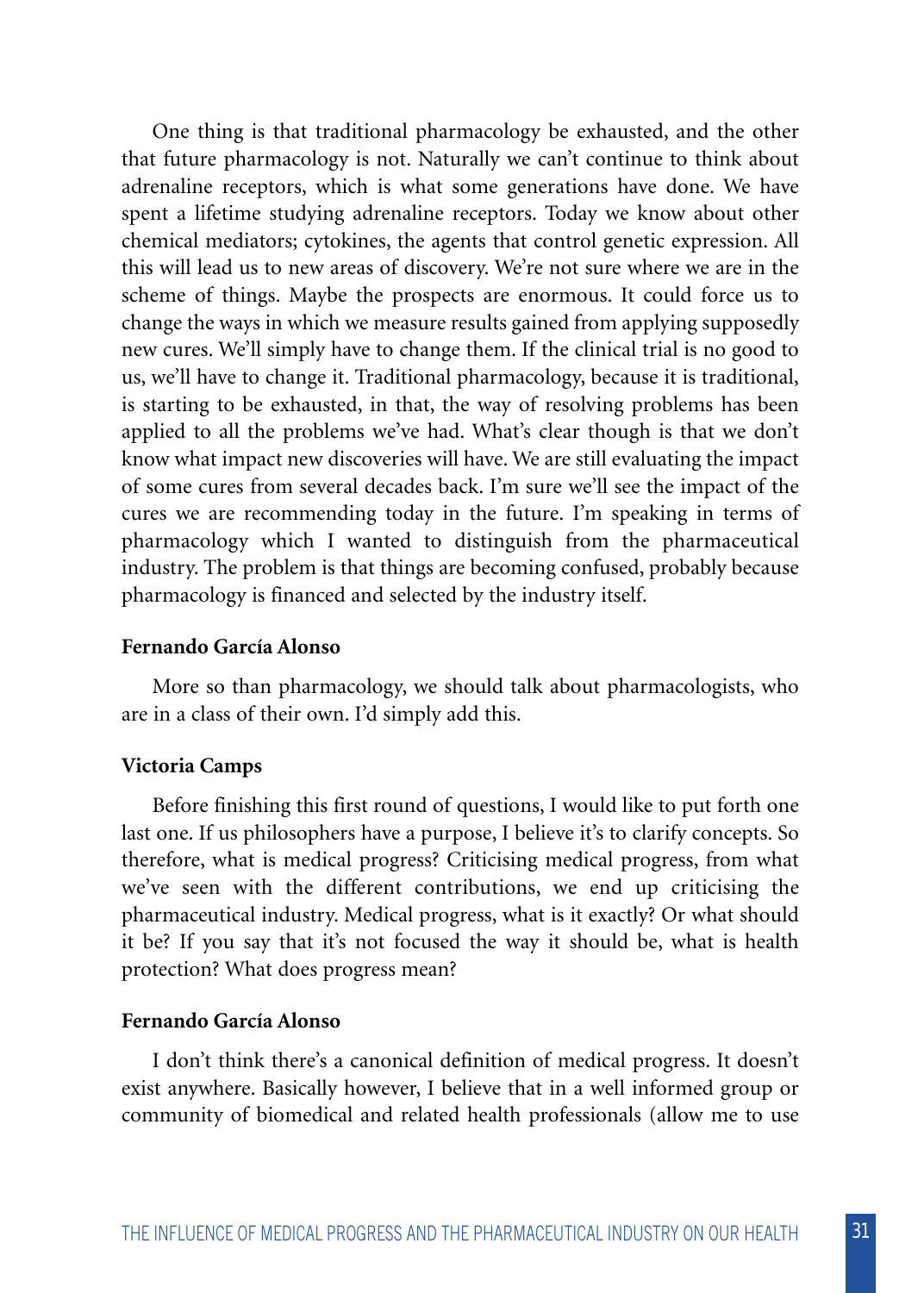those terms), everyone can distinguish what medical progress and health improvement is. Medical progress has a more academic component, more research orientated and publishing in journals.

#### **Victoria Camps**

In a corporative nature?

#### **Fernando García Alonso**

Not in a corporative nature. To be clear on this, I believe there are things that are considered biomedical progress, as is our knowledge of a receptor or sub receptor of a particular population, whose incidence on health is nil. This is the difference I wanted to establish regarding medical progress, that it can increase our knowledge and the prestige of certain institutions, but doesn't actually extrapolate to the state of health in a broad sense which includes palliating and caring.

#### **Victoria Camps**

Which is to say, the internal progress of science.

#### **Fernando García Alonso**

Exactly. It's the sort of progress that looks in on itself, a bit like what was said about the pharmacologists.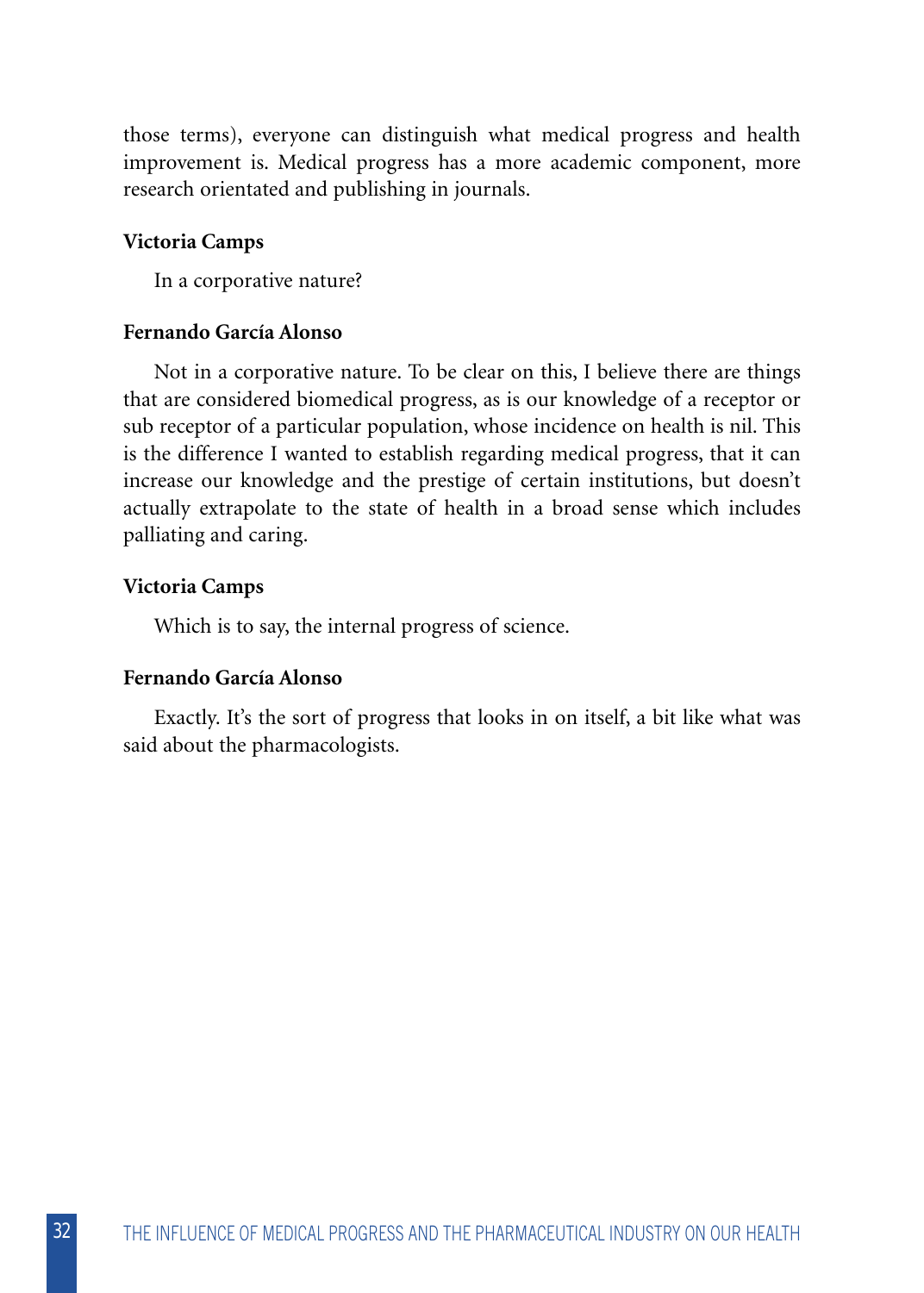# **THE PHARMACEUTICAL INDUSTRY AND MEDICAL PROGRESS**

Xavier Peris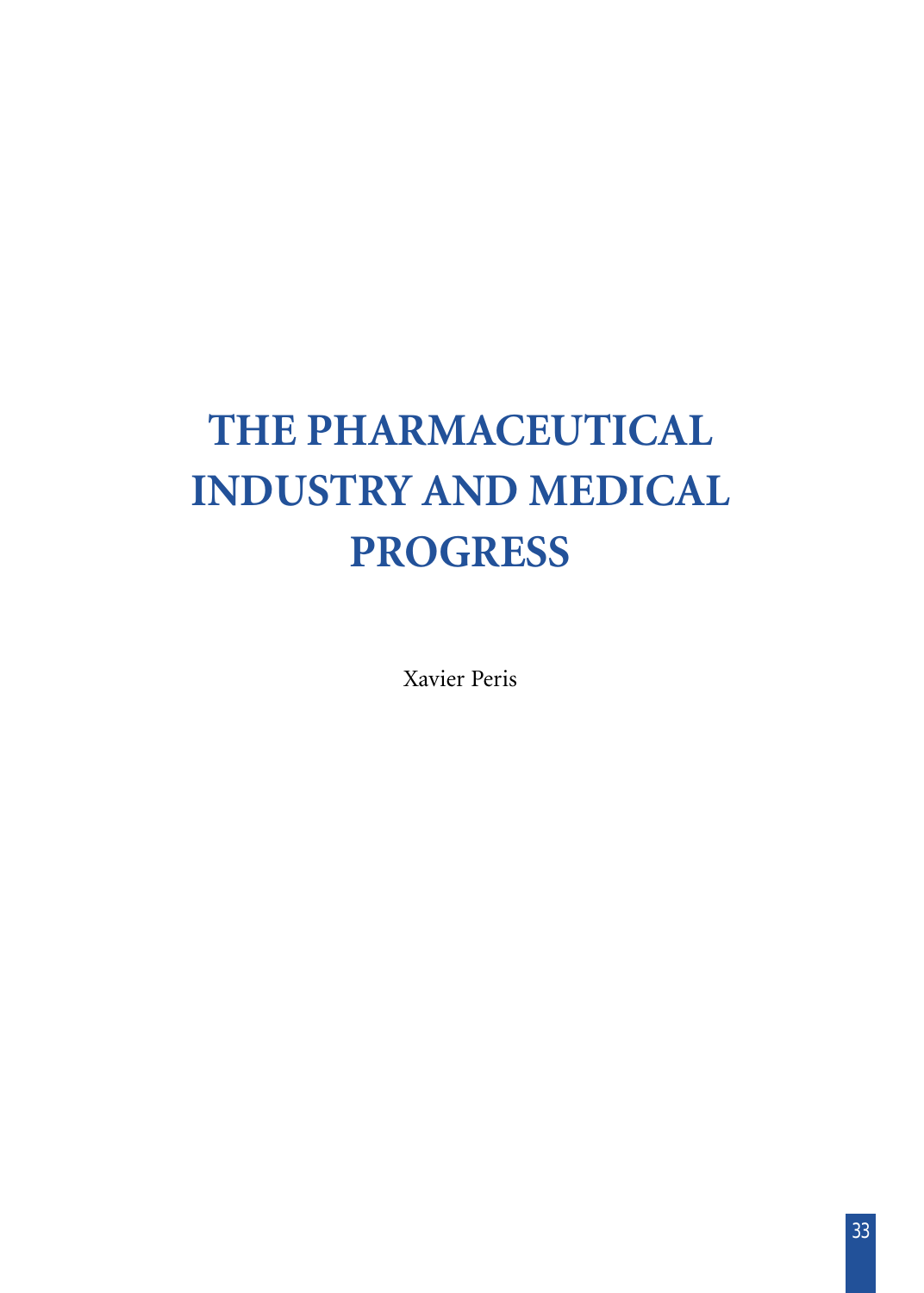From the beginning man has succumbed, and with greater frequency than would be desired, to the temptation of unlocking the mystery of his existence using key dichotomies. "Good" and "Evil" are concepts that, as superficial abstracts of reality, have managed to polarise ideas and criteria, not only of the general community, but also of a significant part of those who have made up the aforementioned group down through history. From Zoroastro to our politician today, focus and analysis have been sacrificed on the alters of power as has the supposed clarity of the message.

If we claim that man is different from other species because of his ability to progress at a rate infinitely superior to that of his planet companions, we'd get the support that any obvions statement always gets. However, if we try to verify and define the concept of progress, and more so, if we try to examine and evaluate it from an ethical point of view, we would observe a dramatic decrease in that support.

Progress has sometimes been portrayed as some sort of biblical plague, comparable to the concept of sin, hence it's been confronted by many religions and social systems; the case of the Catholic church against Galileo; the Amish in America or the medievalism of many Islamic fundamentalists.

On the flip side of this, progress has been used to justify a number of monstrosities such as the experiments carried out on children during the Nazi years, or to cause enormously consequential problems, such as the violation of the environment we are all aware of.

Progress is a poly-faceted concept that shouldn't get a simplistic analysis. Progress, like history itself, is also a concept with millions of synapses and whose analysis would be severely compromised should it be limited excessively to time and space.

Pharmaceutical research, especially in the last few years, has been subject to strong criticism by those who deem it futile and inane based on arguments that happily mix thalidomide, the consequences of transgenic research and the enormous benefits of an industry that forgets the diseases that affect the Third World. On the other hand, there are some who tend to have a blind faith in the achievements of pharmaceutical research, who see as the final aim of these ventures the disappearance of pain and disease and, currently drunk on the post-genomic craze, appear to consider the possibility of man's immortality.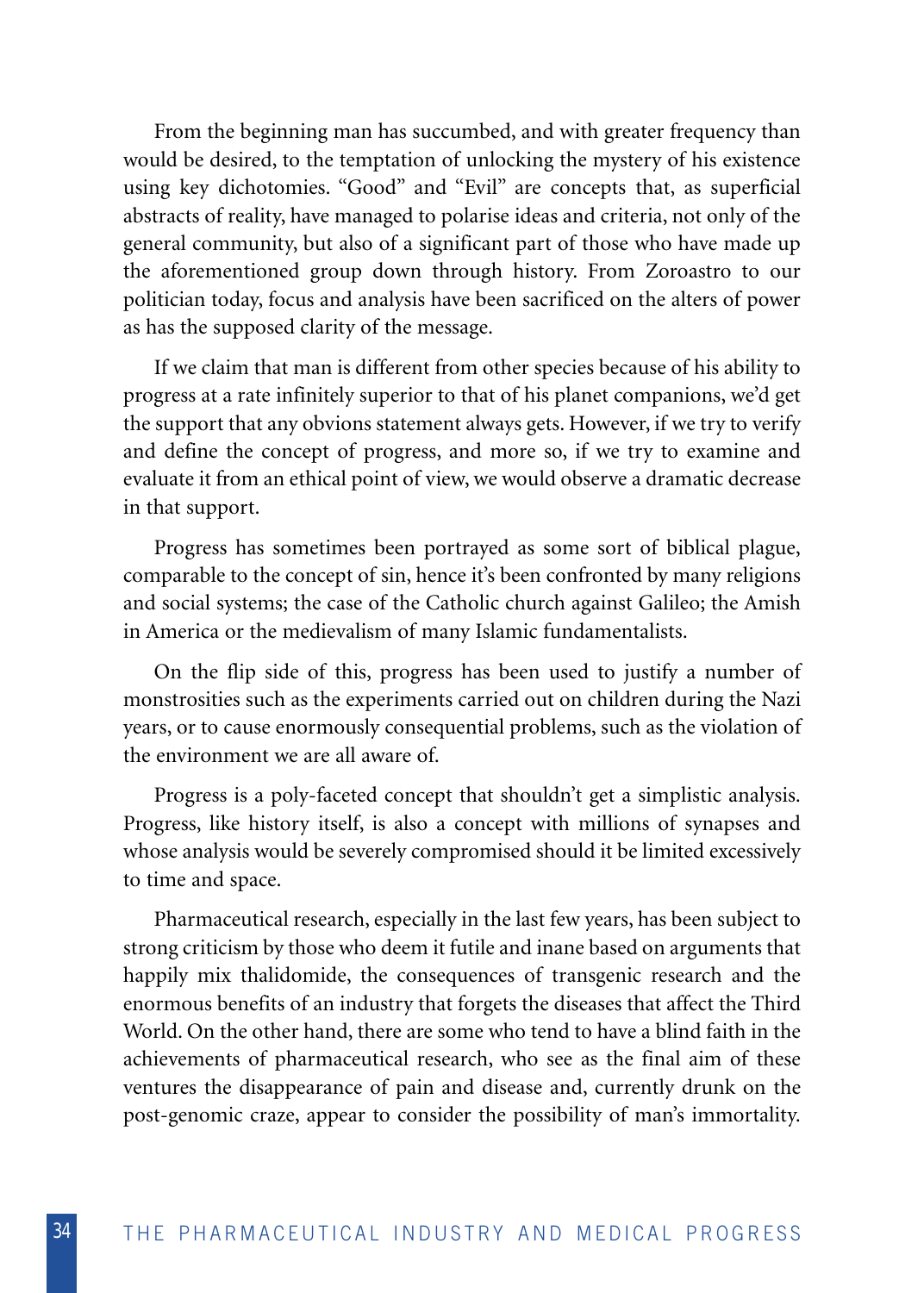Art and religion have existed for 80,000 years; science on the other hand, with Galileo as it's father, only 300 years. The last 150 of science have turned out to be far more explosive than 5,000 years of pre-scientific culture. Bertrand Russell summarises these years as the transformation of science from a contemplative existence to a manipulative one *(The Scientific Perspective,* p. 214, Ariel, 1975), based on well-known pragmatic and instrumental philosophies. Pharmaceutical research is therefore according to Russell's definition of the word, essentially manipulative. Some have not yet understood this change. No one can predict the consequences.

The use of a hand's breadth to measure longitude turns out to be incredibly accurate when you want to measure the size of a room, however it is totally useless in measuring the wingspan of the common fly. Some writers highlight the lack of important discoveries in the last 4 to 5 years to talk about the decline or lack of perspectives that pharmaceutical research has. The period required for research and development for a single product could encompass 10-12 year, hence to analyse with any accuracy what contribution pharmaceutical research has on biomedicine, we should allow for the time required for the analysis, allowing us to enjoy a temporary perspective which would raise the extent of our objectivity.

There's fundamental data that from the beginning puts the magnitude of the field we're analysing into perspective from the beginning. The consumption of pharmaceutical products by industrialised countries represents just over 1% of their GDP (USA: 1.1%; Japan 1,5% and EU 1.3%; *OECD-Health Data,* 1998). That is, we only spend 1% of our revenue on pharmaceutical products. Each North American citizen consumes \$0.64 in pharmaceuticals, \$0.53 in tobacco, \$0.91 in alcohol, \$2.80 in clothes and \$7.94 in food daily (US Department of Commerce, Bureau of Economic Analysis, 1998). The figures speak for themselves. It would be tempting to relate this data to the increase in life expectancy in these countries, which has almost doubled in the last hundred years, so that in Europe, life expectancy for women is now 80.5 years and 74.1 years for men (www.europa.eu.int/en/comm/eurostat). However, it's obvious that advances in healthcare and hygiene in general, including the extension of medical attention and particularly of surgery, are also largely responsible for this spectacular evolution. Even so, it would be unfair not to acknowledge that many of the advances in surgery are thanks to new anaesthetics, new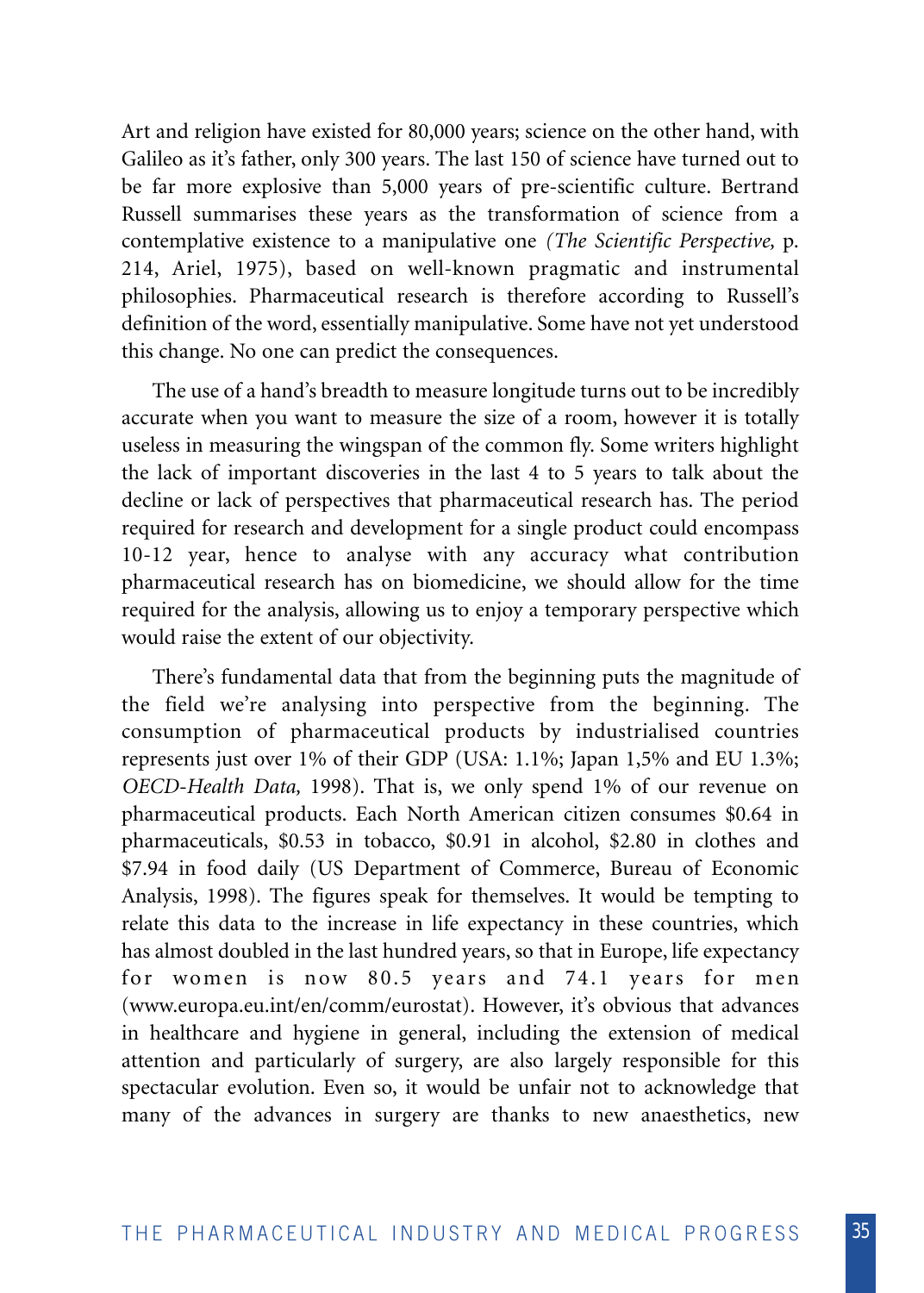antibiotics and, of course, immunosupressants which have allowed organ transplant to become a daily and happy reality.

Nonetheless, a more detailed analysis reveals a number of such notable changes that they can only be explained by the way they coincide with the arrival of new pharmaceuticals. Hence, in the period 1960-1981 the mortality rate for hypertension in the USA fell 53%; in the period 1965-1999 la mortality rate for ulcers fell 72%; the mortality rate for renal infection fell 77% and for tuberculosis 87% (*PhRMA Statistical Handbook*, 1986; *PhRMA Statistical Handbook*, 1999). Half of the 50% reduction in deaths due to heart attack in the USA between 1980 and 1990 is attributed to the introduction of new medications (*Hunick*, *JAMA,* 277: 7, 1997). In just 3 years, the mortality rate for AIDS has been reduced 70% thanks to the combined therapy (*HIV Outpatients Study Investigators*, *New Eng. Med J.* 338: 13, 1998). And of course, the experts know about the undeniable impact of beta-blockers, H2 receptor antagonists, certain vaccines and antibiotics, etc.

The positive impact of new pharmaceutical can be evaluated in ways other than in terms of years of life. Studies done in pharma-economy go into greater depth each time regarding the comparative cost between a pharmaceutical treatment and non-treatment, or another alternative. The governing bodies are asking for these studies more and more as part of their evaluation process concerning the proposal of a new medication. The results are, in the majority of cases, spectacular. Hence, the introduction of a new treatment for migraine in this last decade has allowed a reduction in the social cost from a migraineinducing \$435 a month to now \$44 a month (Legg, J. *Occup. Envir*. *Med.* 39:5, 1997). The recent accessibility to new treatments for depression has allowed an annual saving of \$822 per depressed worker in the USA (Rizzo, *Health Econ*. 5:249, 1996). In patients with congestive cardiac failure, the use of angiotensin converting enzyme inhibitors saves \$9,000 in just hospital costs (The SOLVD Investigators, *New Eng. J. Med.* 325:293, 1991). The figures could multiply.

Apart from prolonging a patient's life or saving money for society, a medication could significantly increase the life of a patient. We're dealing with a subjective and intangible concept that's hard to quantify. Amongst the number of proposed systems for calculating the added value and quality of life that a medication might bring, the Willingness to Pay method is gaining popularity over the more traditional Human Capital method, substituting it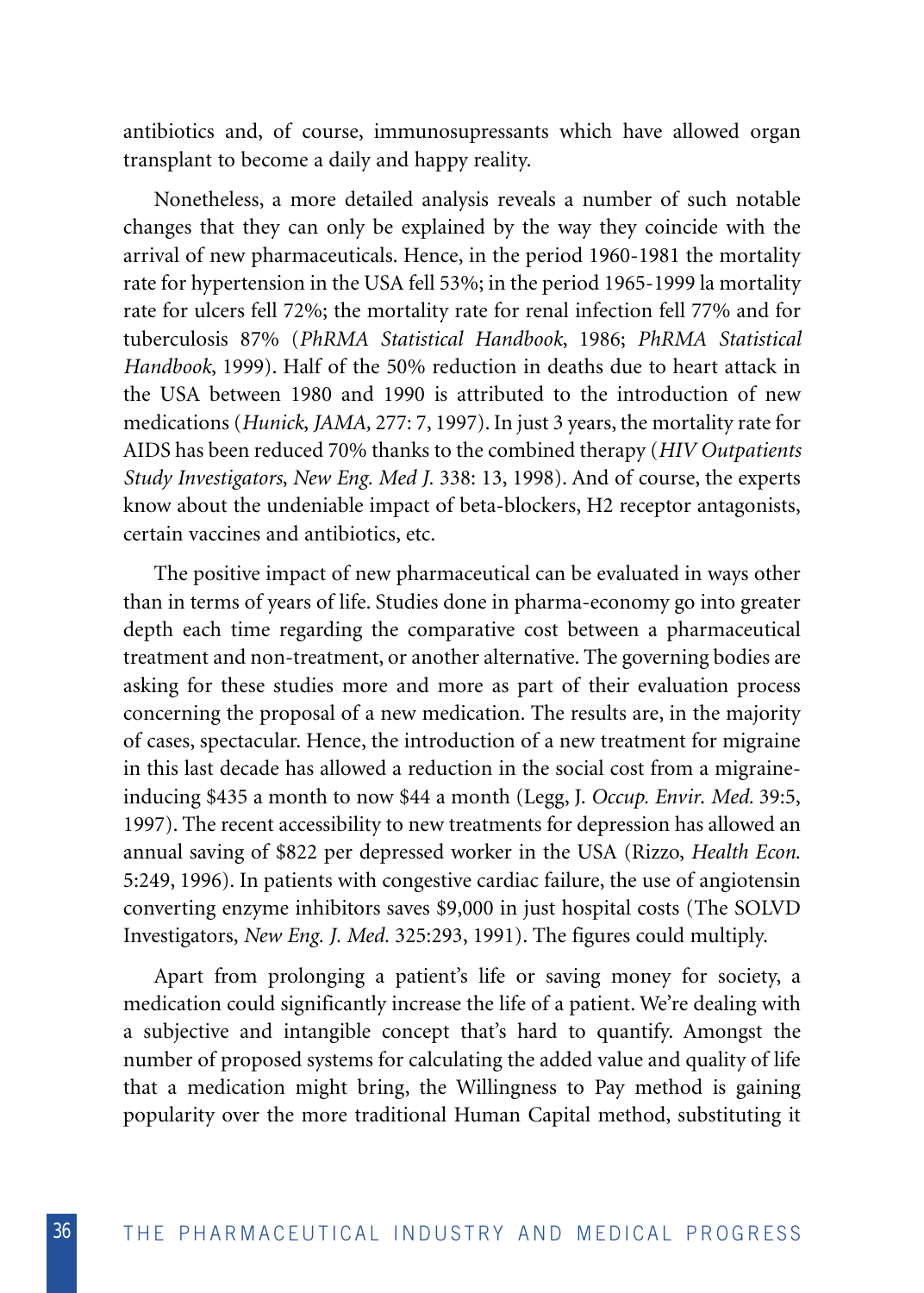with some advantage. Hence we observe in various studies (see Rovira Forns, *Therapy and Quality of Life*, Camps y Pérez-Oliva eds. , p. 25-29, Fundación Esteve, 1993) that patients with rheumatoid arthritis would be prepared to pay 22% out of their own pockets to be cured, and that 59% of patients on nitrates would accept paying an additional 2,900 ptas out of their own pockets a month simply for substituting oral therapy with transdermal. Even those oftencondemned symptomatic treatments (anxiety, pain, fever) possess a direct and measurable effect on quality of life. (see Costa, Therapy and Quality of Life, Camps and Pérez-Oliva eds., p 31-35, Fundación Esteve, 1993).

The proliferation of these sorts of studies could give a rather accurate idea regarding the percentage of GDP the society would be willing to spend on its health. The political bodies should be in theory showing some sensitivity towards the desires of the people who are promoting these studies and respecting their consequent outcome. All the above also raises questions about political ethics: to what point can administrators limit or cut in on the decisions of the administered to.

When the costs of medications are criticised worldwide, there's not one other example of a good or service, with the exception of the cost of basic foods, for sure, that incurs high cost/benefit ratios.

Some, including social representatives, accept the glorious past, but defend that the number of advances the future will bring will be quantitively and qualitatively less, and that the number of new compositions released on the market will drop and will offer less advantages. In other words, pharmaceutical research's golden age has passed, and the resources could now be redirected into other areas instead of using them to oil the expensive workings of some pharmaceutical companies, which are progressively less efficient and more focused on the so called pathologies of an opulent society (impotency, alopecia, *jet-lag*, etc.).

It's true that the number of pharmaceuticals released on the market annually has fallen by half in the last decade. This partly reflects the more demanding criteria of the regulating agencies, which have, amongst other objectives, turned down those compositions with little added value. Nevertheless, it is just as true that the number of new compositions commercialised per year since 1989 has been virtually stable. On the other hand, it would be perfectly reasonable to expect effective treatments for such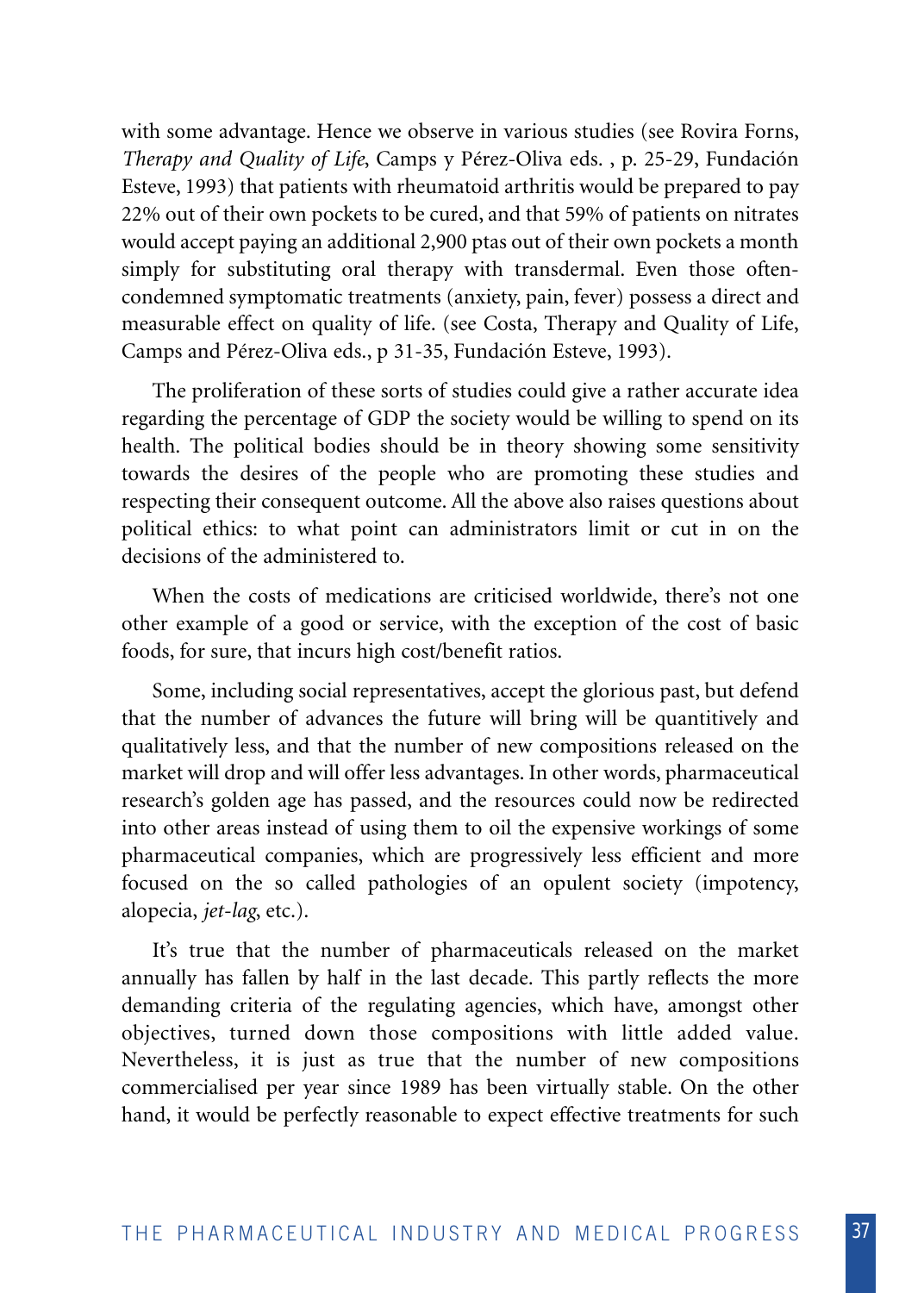pertinent conditions as are neurodegenerative diseases (e.g. Alzheimer), chronic inflammatory diseases (e.g. rheumatoid arthritis), the various types of cancer, including prophylactic treatments, the so-called atopic diseases (e.g. asthma), whose morbidity and mortality are growing at an alarming rate, cerebral infarct, and in general the many other diseases that don't have any effective treatment today.

As Prof. Antonio G. Garcia (*La Vanguardia,* 15.3.00, p. 40) recalled recently, more than 95% of the pharmaceutical arsenal available today has been researched and developed in the pharmaceutical industry. Just because the pharmaceutical industry is by far the most efficient system in obtaining new products, doesn't mean it lacks disadvantages. The problem of these so called orphaned diseases that have little economic return, either because there are only few sufferers or because of the limited economic capacity of the affected population, are today a difficult situation to solve. The massive and successful dedication to AIDS is rather insulting when you compare it to the decisive lack of treatments for diseases which, like leprosy, exclusively affect people with virtually no power of acquisition.

The current system leaves no room for philanthropy as the survival of each company is on the line. In this respect, the objectives selected are key factors for success. In the eighties, Glaxo and Wellcome were two companies of equal power. So in the period 1984-89, Glaxo spent \$1,560 million in R+D, managing to place 27 compounds in developmental phases, meanwhile Wellcome spent a similar amount, \$1,235 million and placed 25 compounds in developmental phases. The end of the story is well known: Glaxo absorbed Wellcome in 1995. The reasons being the return rates on the compounds being developed. Glaxo had concentrated on areas of great economic potential (asthma, migraines, anxiety, cephalosporins) and had 6 compounds with expected turn overs of \$250 million a year, while Wellcome only had 1 compound in this league, and 7 in the \$50 million segment. The industry learnt its lesson. There are by far not the necessary measures to mitigate this lack of dedication to these orphaned diseases, especially in Europe.

When the pharmaceutical industry talks about its contribution to the progress of society and the concept of a medication as a common good, it almost always contra-argues with itself giving the example of the *me-too* product. Why spend millions of dollars researching a compound which is the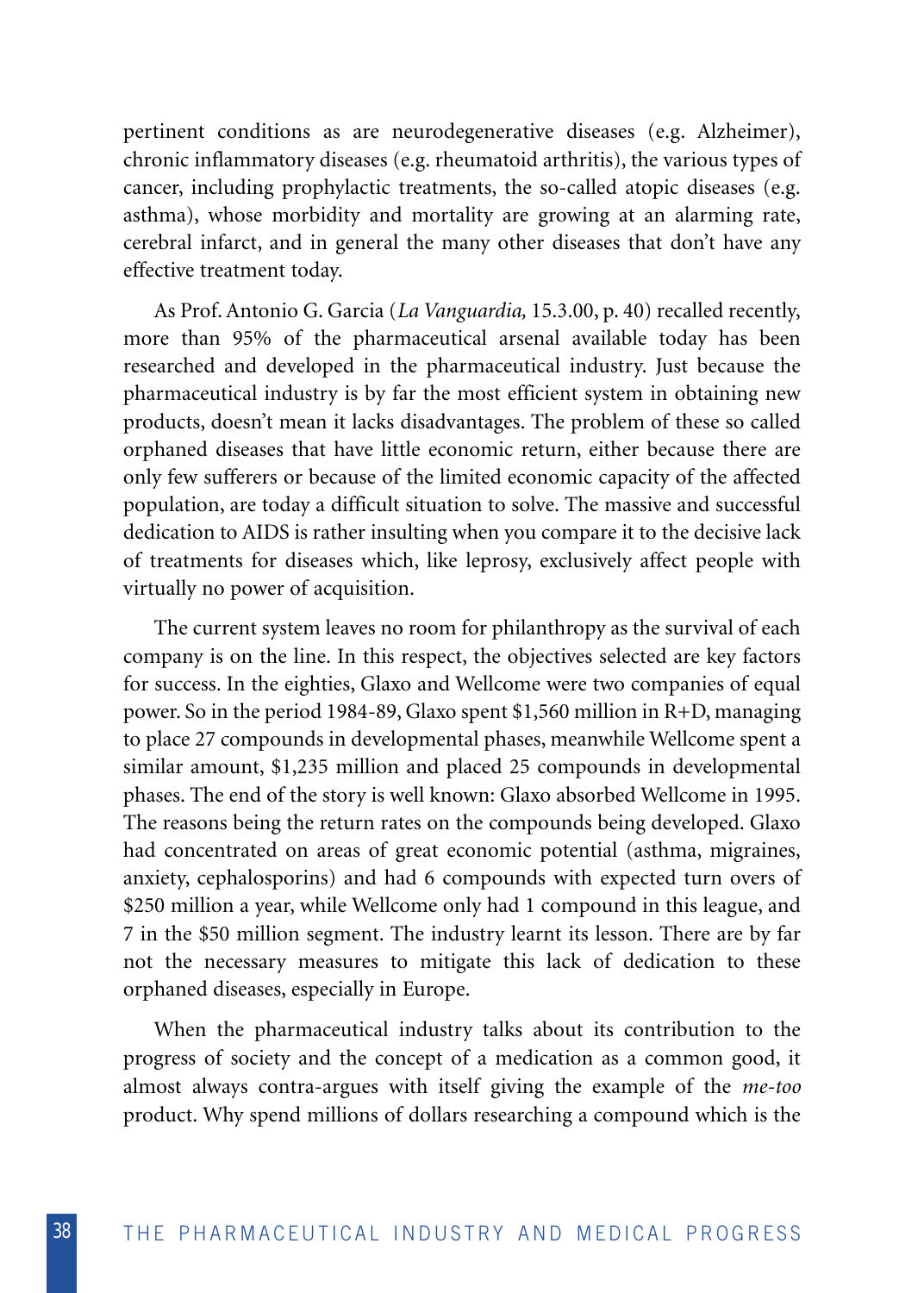same as an existing one? What benefit does society gain from it? Shouldn't these resources be destined to finding truly innovative compounds? The issue has many aspects, but it no doubt involves concepts of free enterprise and the promotion of competition that so characterises our western society.

How popular would micro information be today if IBM had had exclusive ownership? What sort of role have clone PCs played in reducing the costs of and making the use of information technology wide spread? In the car industry, each new model of car supposedly contains a small advance, sometimes insignificant, respecting its predecessors that allow it to access a certain segment of the market. It would seem unimaginable that we should drive around in 15 or 20-year-old cars waiting for the ultimate revolutionary car to appear that doesn't pollute and is guided by satellite. En the pharmaceutical industry there's a revolution every 30 years more or less, but society appreciates not having to take two pills when they can take one, and doctors being able to prescribe anti-inflammatory drugs without having to think about their interaction with coumarin anti-coagulants. We've all got airconditioning in the car without having had to wait for water-powered cars.

Ranitidine was for many a copy of cimetidine, but its small advantages made it leader in the market. The same thing between enalapril and captopril, its minor cough suppressant effect catapulted it in sales.

We all agree that the future will provide us with more specific compounds that are aimed at much more reduced sections of the population, thanks to pharma-genetics and pharma-genomics. The existence of *me-too* products is an attempt to cover, using an empiricist approach, what a rational and systematic approach would without a doubt resolve within 20 years: different options for different patients; they're not diseases but patients, as many an experienced doctor has always intuitively affirmed. Just like the evolution of the species, science and technology need to move ahead millimetre by millimetre so that by every evening they will have moved ahead several metres. Without the small changes in the vertebrates and in the strength of dorsal muscles, the *Australopithecus* would never have stood upright.

As mentioned, we need to admit that the current system allows for improvement, and that it suffers from many defects, but at the same time as any other system, it has proved unproductive. What outstanding therapeutic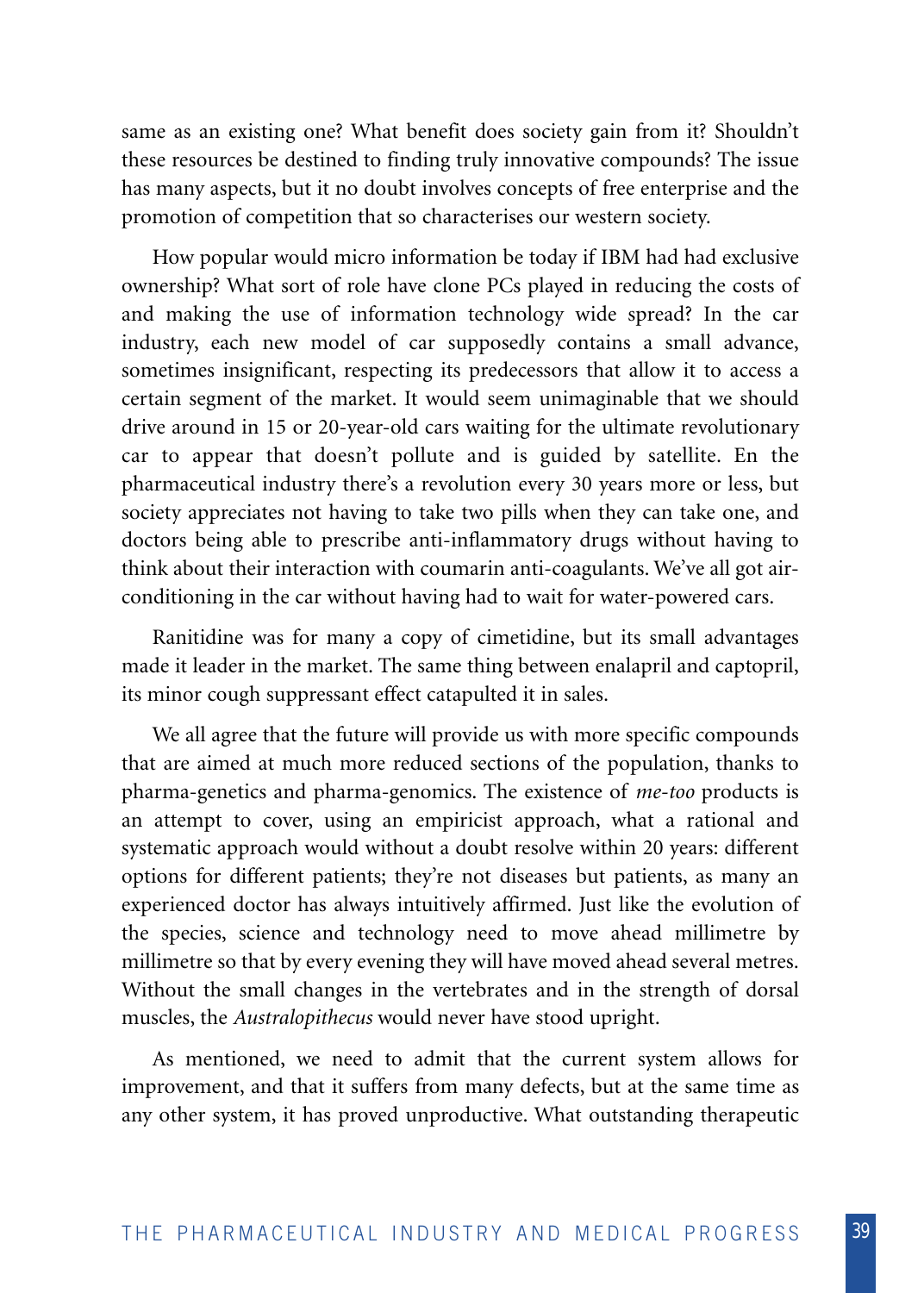advances have come from Eastern Europe at a time of economic reform? Which have been the ones that have come entirely from public research centres in the West? The discovery of a new pharmaceutical is no easy task and demands appropriate financing, co-ordination and motivation in a chain made up of highly different links. For now, the only examples of success come from countries where free competition and private financing have always been the system. Even the relative protectionism in the form of atypical patent laws existing in countries like Italy and Spain have compromised the productivity of R+D of these countries. Compare the success of Swedish or Swiss companies (with small national markets) with Spanish or Italian ones and you'll see that this atypicalism and protectionism has not done any good. While we were here playing at inventing methodology patents, they were forming enormous corporations that are now hard to compete with.

We have been witnesses to an interesting phenomena in the last few years. While Europe – the home of Hamlet – was looking at itself doubting as to whether it was necessary/licit/ethical to devote so many resources to a pharmaceutical R+D race that *benefits few* – the companies – *and pay for between all of us*, American companies increased their spending on R+D in the USA by 17% in 1999, and only 2% outside the USA (*Horizontes Salud*, 37:24, 1999). European companies invest in biotechnology in the USA. Research money goes to North America. USA has won the genomic battle, and will probably win the more important proteomics battle, unless Europe doesn't compete with some drive. There's the paradox that in Europe, and specifically in Spain, where the pharmaceutical companies are pressured by the health department to reduce prices, and on the other hand, the academic administration pressures them to invest more in public research to reduce the distance that separates us from the US. These two extremes are incompatible.

There are enough signs to indicate that on a worldwide scale pharmaceutical research will undergo a mutation in the next few years. This is not only because of the availability, thanks to genomics and proteomics, of new therapeutic targets that will allow more reasonable and efficient approaches to a number of pathologies.

It's possible to speculate looking on the pharmaceuticals with sales of over \$1,000 million, otherwise called *blockbusters*. Pharma-genetics create the possibility of obtaining especially designed products for each patient (e.g. their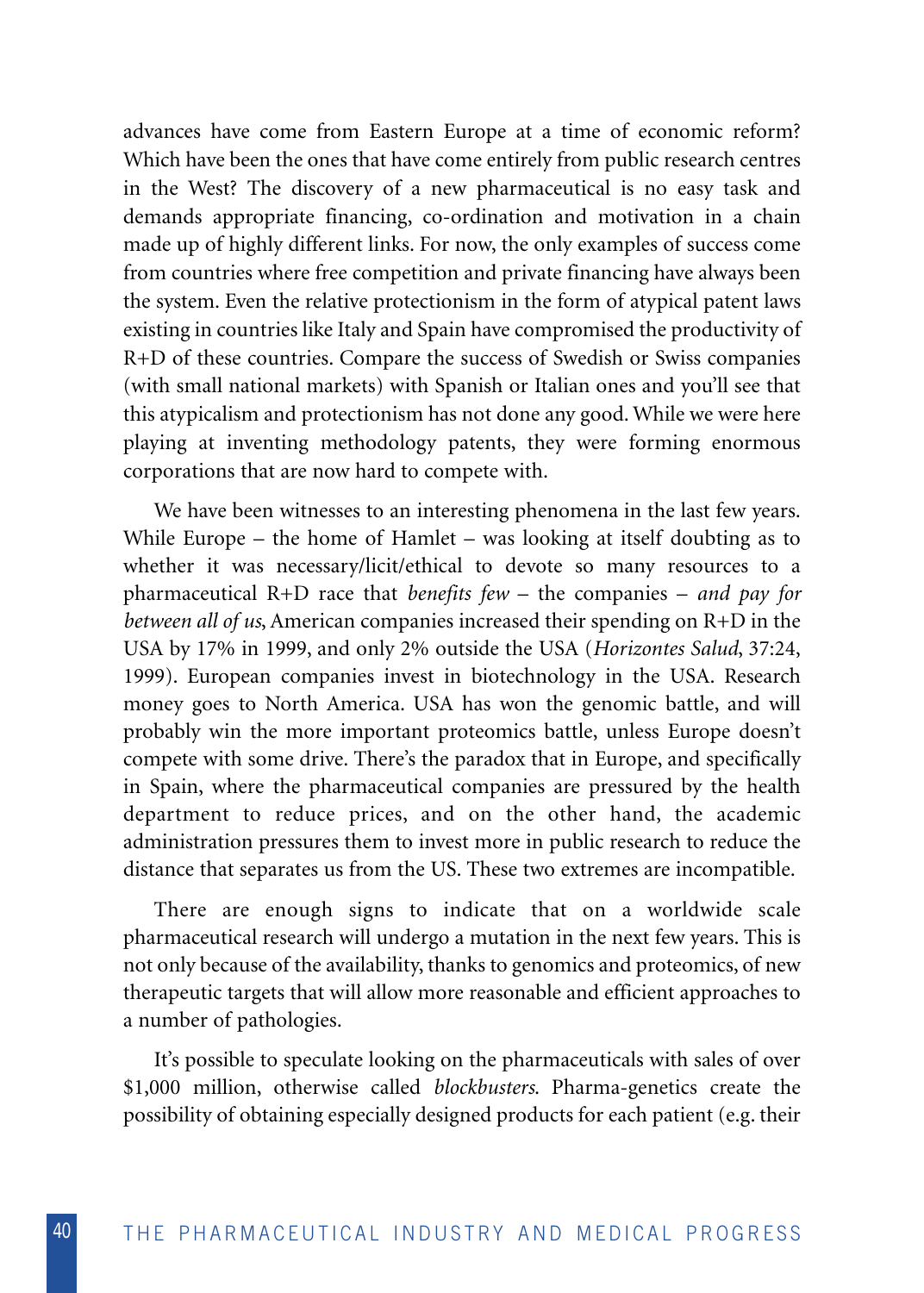specific metabolic profile). This brings us then to a future scenario whereby the development of each product will be more economic due to less variation in results, which makes carrying out clinical trials on tens of thousands of patients unnecessary. So hence, a scenario where the small and medium sized companies can act with more efficiency than the big corporations being breed (Wilson, *Scrip. Mag*., p. 35, May 1998).

Another way that pharmaceuticals can be cheapened lies in the arrival of new technologies that allow the reduction in compound screening costs and foresee the failure of a given pharmaceutical before it gets to the costly stages of toxicological and clinical development. A relatively unknown fact is that 41% of projects fail because of the deficient biopharmaceutical profile of its products (Lipper, Moder Drug Discov, p. 55, January 1999). The efforts in developing new technologies that can make early predictions of this failure have their root here, like the in vitro metabolism of human hepatic fractionation, intestinal absorption in human cellular lines, and the pharmacokinetics evaluated in its initial stages via liquid chromatography techniques applied to mass spectrometry.

Even though it has never been a solitary venture, the future will provide us with a scenario made up of difference social agents in the  $R+D$  pharmaceutical process:

- The Academic aspect. The pharmaceutical industry acknowledges its increasing inability to face the process of discovery of new pharmaceutical on its own. The need to obtain new therapeutic targets as a result of basic research work carried out by public research centres is obvious. Therefore, companies have designed various collaborative and co-financial strategies with public institutions. In his book *Modern Strategy for Preclinical Pharmaceutical* R+D (J. Wiley, Chichester, RU, 1997), David Cavalla and Co. make a detailed analysis of the ways and results of some of the many examples of collaboration that there have been in the last few years. Cases like the *Cruciform Project* in London, or CNIO in Madrid are recent examples of how mixed financing formulas gain supporters.
- The collaboration between various specialised companies in different stages of process (e.g. biotechnology companies, *Discovery Industry, Contract Research Organisations*).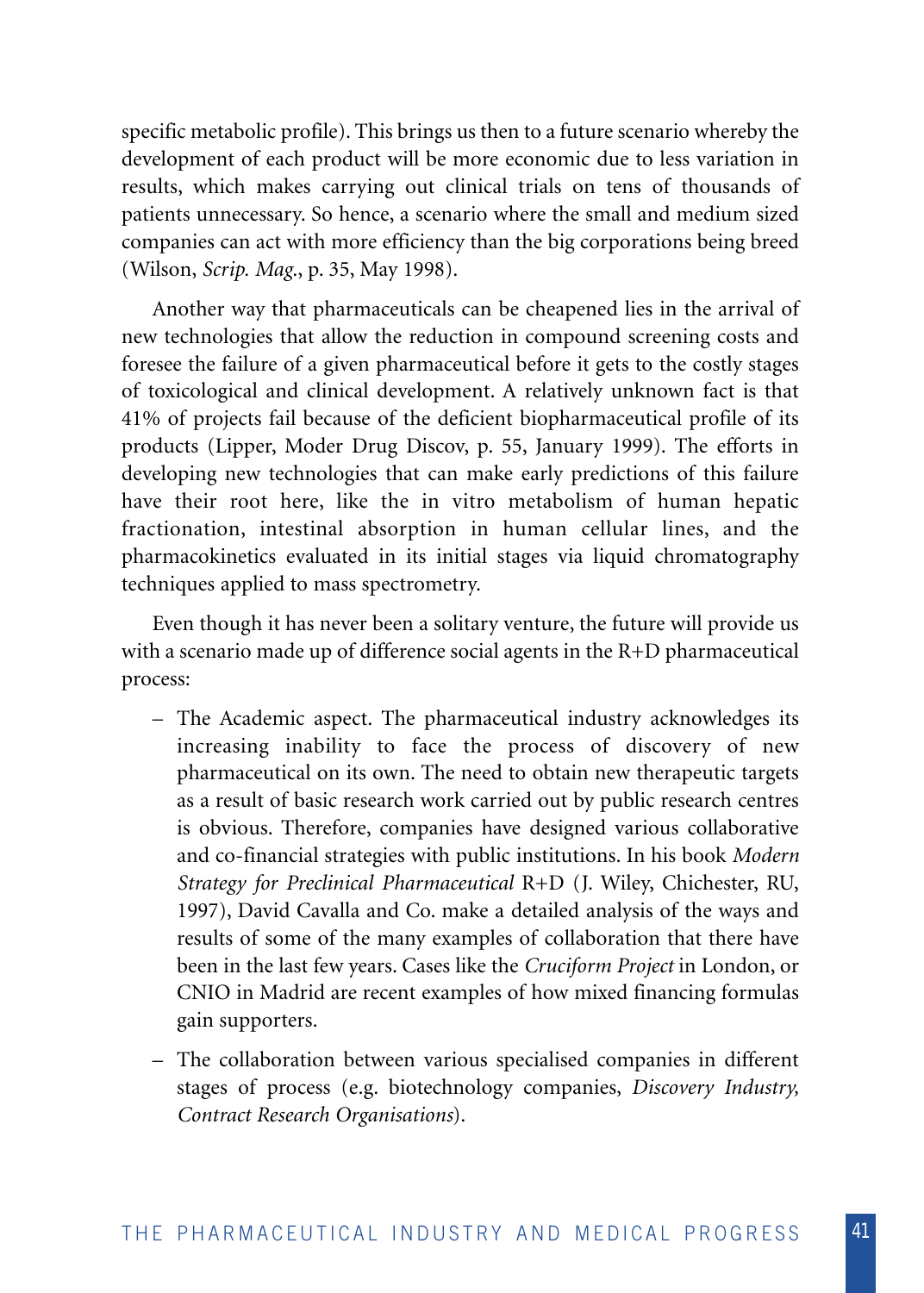- Sufferer's or consumer's associations, that act as true lobbies with the capacity to finance projects, but also with enormous influence in regards to where public resources are to be destined, and sometimes even private ones.
- Patients themselves who will cease to be passive actors in this health scenario will determine the success or failure of a product through their spending and direct communication capacities with the pharmaceutical companies (through internet or court).
- Those professionals specialised in pharma-economy, who are already playing an increasing role in the decision that effect national healthcare systems and who in the future will have a direct influence on the regulating agencies and, needless to say, on the consumers association.
- Epidemiologist who specialise in areas such as quality of life will highlight aspects in a products that have up to now been largely undervalued.
- So, the future will provide new types of therapeutic interventions that will set themselves on the limit of, if not cross, our current codes of ethics. Without a doubt, many other social sectors will join the debate.

To conclude, it's predictable and undoubtedly desirable that pharmaceutical R+D will tend to become a true social project in the near future, where we'll find many agents and sectors currently not found. Pharmaceutical R+D will continue to use up enormous amounts of resources that will not always be profitable, but at the same time it's also the main road towards a better future. The vocational premises of innovation and quality that distinguish this industrial sector, are seated in the best guarantee that the ideas of our scientists materialise into safe and efficient medications that will meet the needs of society in an area as important as that of health.

I would like to add a couple more things to illustrate what I've presented in the previous pages. I believe the most positive aspect of your presence and of ours as speakers is the opportunity to debate about something important for society, probably with preconceived ideas that we all have, and probably from quite consolidated positions. For example, the position that believes that the pharmaceutical industry should be criticised.

Those seated with me at this table know that I don't attempt to defend radical position at any stage, and that there is more than one way of looking at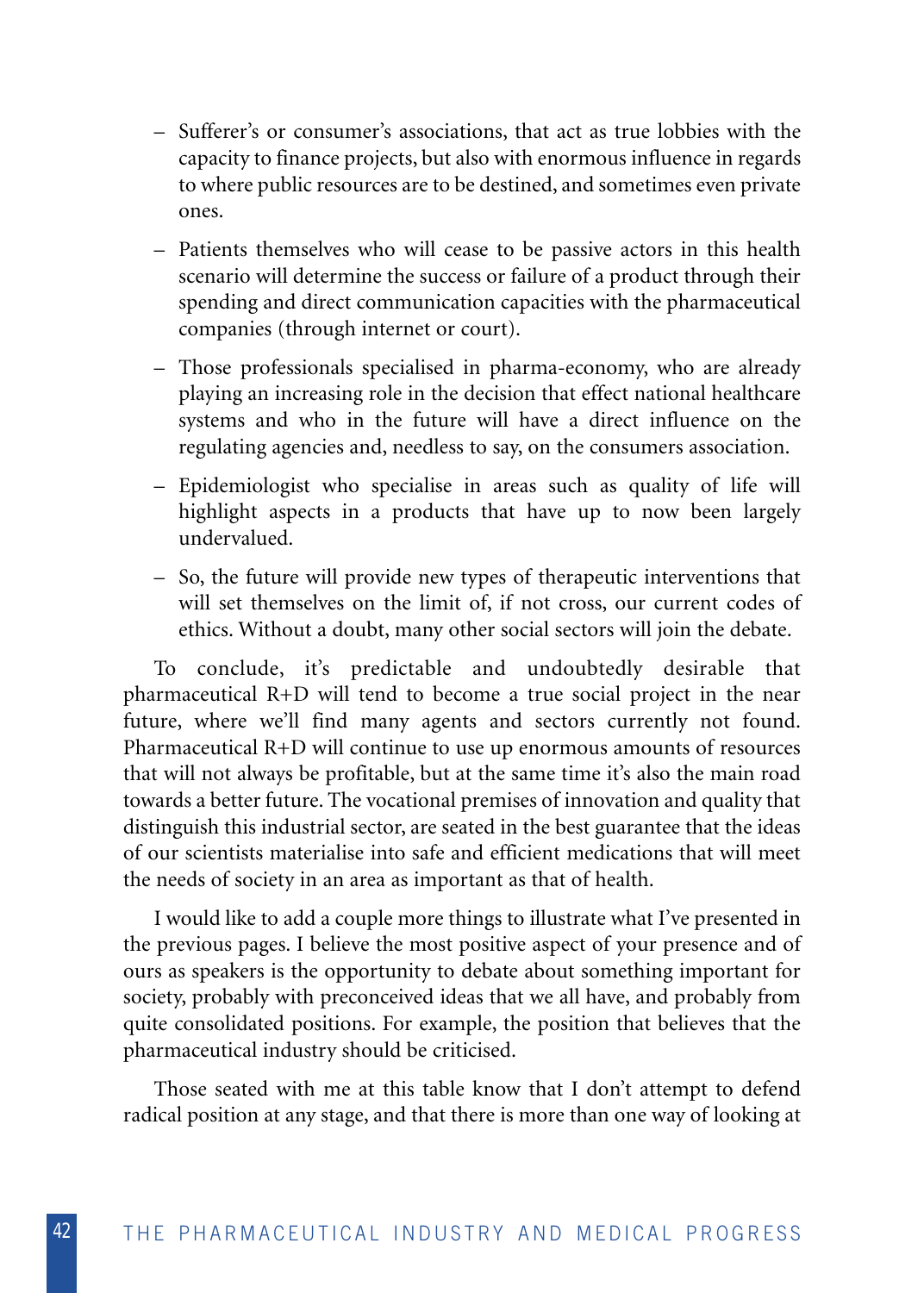things. I do believe that we have a great opportunity to leave with a different idea to the one we came in with, which I think is a good thing, in fact the really good thing about this debate; being able to understand other positions. In any case, and I say this with humility, your criticisms of the pharmaceutical industry which I have the obligation to defend (not just my individual position, nor even just that of my company, but of the industry in general), will probably help us greatly in coming up with a better pharmaceutical model for the future.

I shall use only one slide, just to start in a totally different manner to Dr. Garcia Alonso. I'd like to give a warning regarding the slide, because what I'm about to present containing data taken from *Script*, a world wide renowned magazine within the pharmaceutical industry that provides data for the industry, that contradicts the first slide presented by Dr. Garcia Alonso. Which is to say, that the number of new compounds does in fact increase in direct relation to pharmaceutical investment in research and development.

Having said this, I would not like to expand on my presentation with criticisms of Fernando García Alonso's presentation, but in any case I would like to say that I believe in the slides when, for example, they communicate what's going to happen in the next 25 years, perhaps simply because of a period of regression – there's a lot to question, especially when we talk about research and development and biomedical progress.

I for one want to congratulate the organisation, not only for having invited me here today, but for the objective and concept behind the sessions and of course for the title. Contrary to that said by Fernando García Alonso, I congratulate you for the title, because I think it's magnificent and because if offers a magnificent opportunity for the pharmaceutical industry to come, not so much in defence of itself, but to show its position in an open manner and expose its contribution to medical progress, which I obviously believe is considerable.

I think that firstly one has to understand the pharmaceutical industry from a determined parameter. Professor Guillem López has already, and I will also in simple terms in the same way modern business schools do, and from a broad vision of management as defined today, said that the pharmaceutical industry is the combination of capital, direction and work with a double objective: an economic and social one.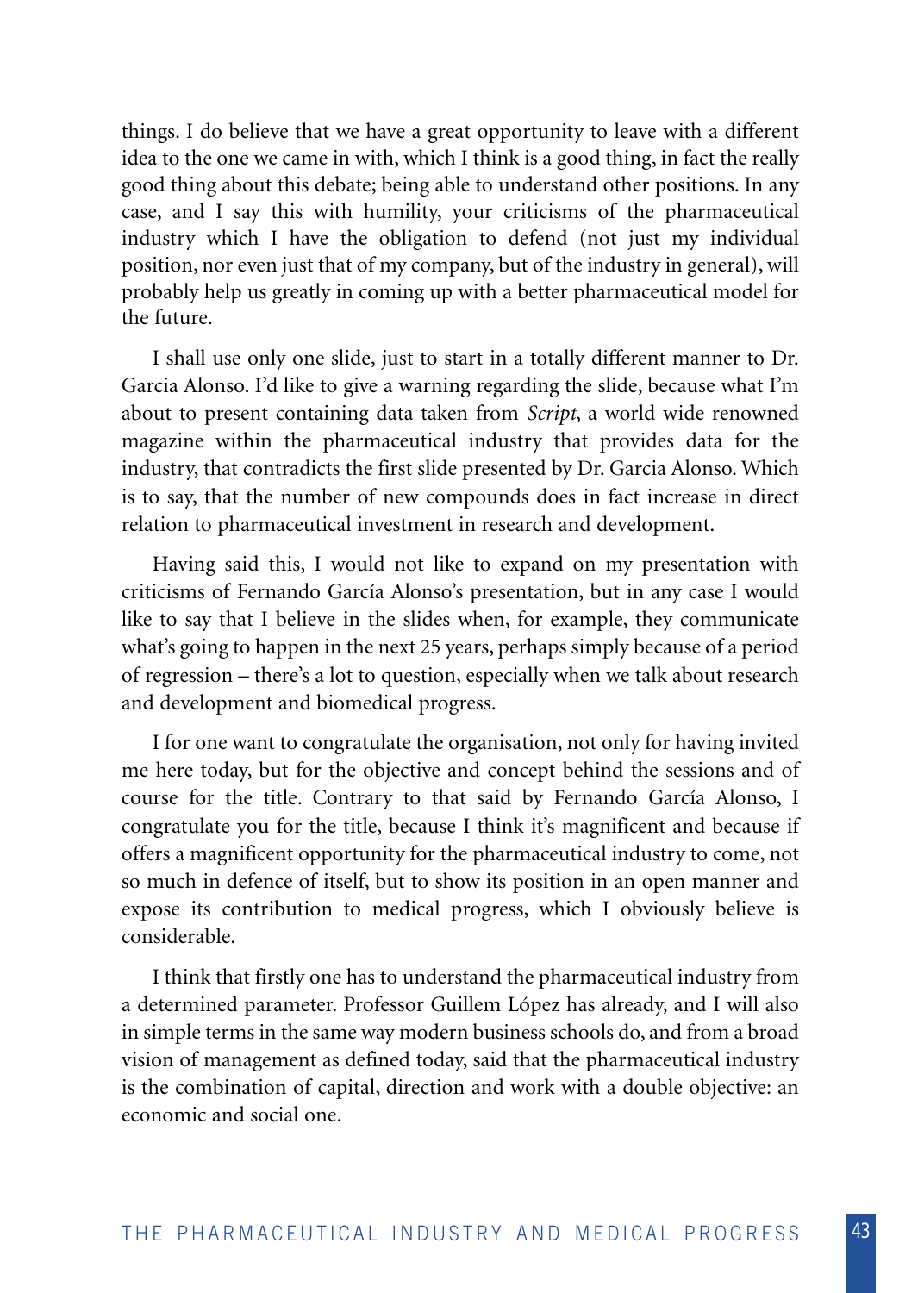In accordance to this idea, one has to understand the pharmaceutical industry as something vocational, as those of us involved with it are there for purely vocational reasons, because it's a fascinating world where there's the opportunity to look at problems and find solutions, which is not always easy. Above all because the pharmaceutical industry is one of high risk. All of you are in some greater or lesser extent linked or involved with the processes of R+D, and I think you can all appreciate that the high risk means that we start many projects well aware from the beginning that many won't go anywhere (neither regarding the economic balance nor the social balance of the company); which is to say, we are not going to get the economic benefits or the scientific crown of glory, that I don't doubt those in the industry look for in each project.

I believe this high-risk makes us particularly significant companies in the market, and perhaps also in the stock market. Don't forget that the pharmaceutical industry is at the moment the third stock market value in all markets, and that after communications (essentially mobile phones, which we truly depend on, like medications) and technology (innovative, information and new technologies), it's third in all world wide stock markets, in a high percentage of them. This should make people think, from an individual point of view, about what is expected and how much we all expect from the pharmaceutical industry.

This is a contradictory position regarding what I also think is very real: the easy target the pharmaceutical industry is, and in particular medications, are of criticism. I'm not sure to what extent we can separate in such clear terms what is pharmaceutical industry and what is medications, having heard it on more than one occasion this morning. I think both are quite inseparable; perhaps from a more philosophical point of view this could possibly be done, but from a social perspective of broad use, I don't think you can really separate the pharmaceutical industry from medications.

I understand that a lot is asked from the industry, and that the concept people hold of it is that it contributes little and normally reuses or uses its available resources unwisely to bring about a common good. I've always said that this is all easy to say when we are all, including those of us sitting here at the table, enjoying good health. The ability to criticise the pharmaceutical sector and medications, and I go back to the individual perspective and to the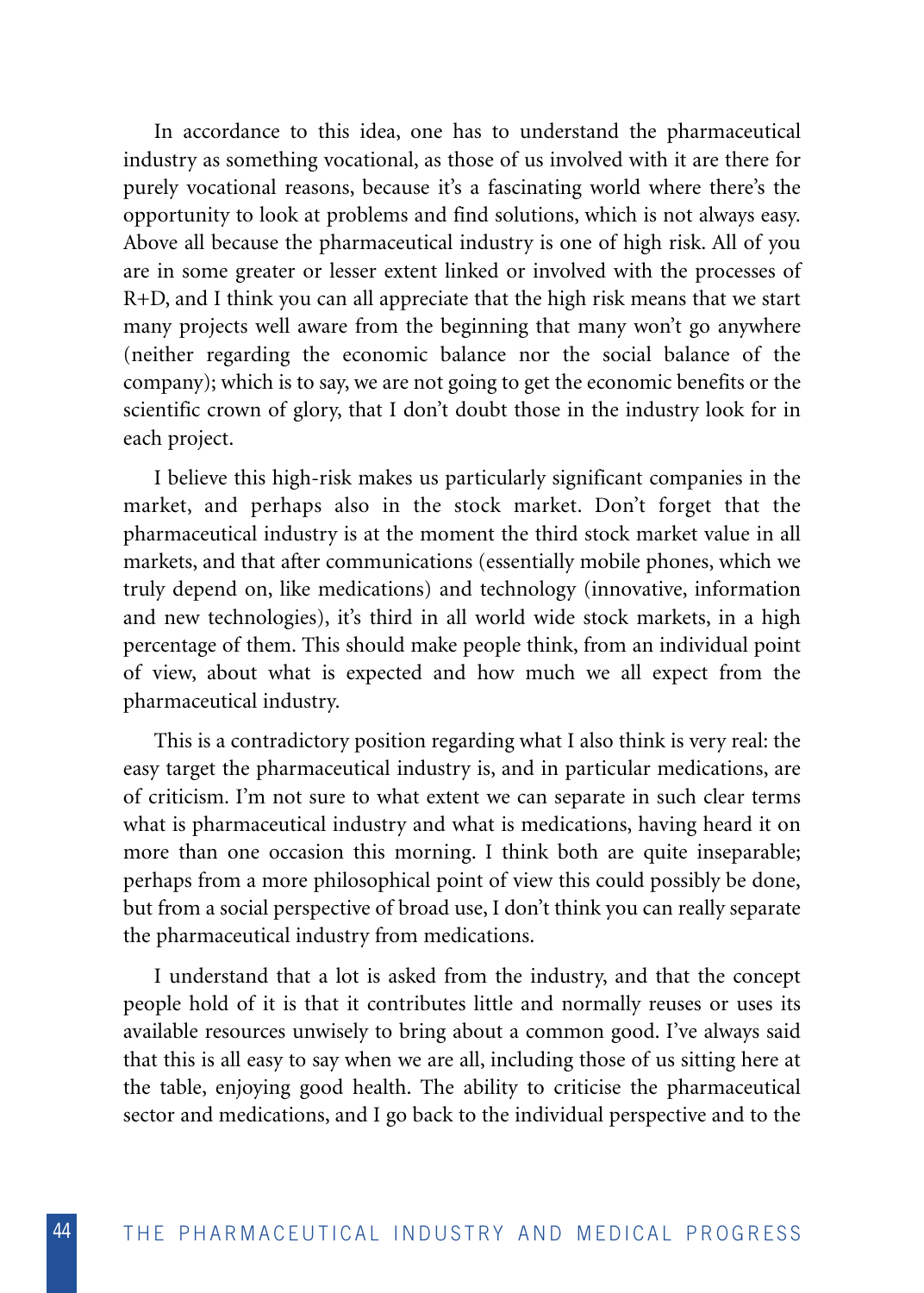most basic position of a human being, is always done where health is optimum. And evidently, I'll remind you that, and again from the individual point of view, when we feel danger, when we feel threatened by disease, the first thing we perhaps do is find this drug-doctor relationship to help us continue to feel strong and continue to live life.

The pharmaceutical industry is asked for returns from its profits in a social perspective. Sometimes I hear, and this morning I have, that there are situations that help the Third World, where given the poverty, the misery and sometimes misery in terms of health, the pharmaceutical industry should be more considerate. Obviously, one of the first things I should affirm is that the industry needs a significant amount of capital and human resources – which involve a cost – to be able to contribute to progress towards the future; and to ask for this duality of progress and charity, charity in the sense of good works, is at times terribly difficult. It's a complicated issue trying to achieve this somehow. I believe that demanding that the pharmaceutical industry produce cheap medications, or reducing costs for those destined to underprivileged societies, is something that can be asked for, but I'm not sure if it can be done**;** in economic terms, according to western economic systems, it can be done. I'm assuming that the debate regarding the pharmaceutical industry as a generator of medical progress, where I'd like to participate in an open-minded position, is taking place either this morning or afternoon.

In respect to this role that is sometimes asked from the pharmaceutical industry, I believe that the political bodies should have a special sensitivity towards it. I believe that, in this binomial formed by what the politician understands and what the businessman understands from the perspective of returns of means and of economic resources which is available to them to produce new social and economic goods, there would be a greater balance rather than resting in the assumption that this role belongs just to the industry.

In regards to generics, which were also included in the second part of the debate by Fernando García Alonso, the debate will allow us, with the participation of everyone I hope, to clarify many more things. I'd like to point out, now that the subject has been raised and I feel I can expound on it well, that there are totally original medications and there are repetitive ones; we're talking about products that have been on the market for many years, whose patent has now expired and should be seen as part of the formula in an attempt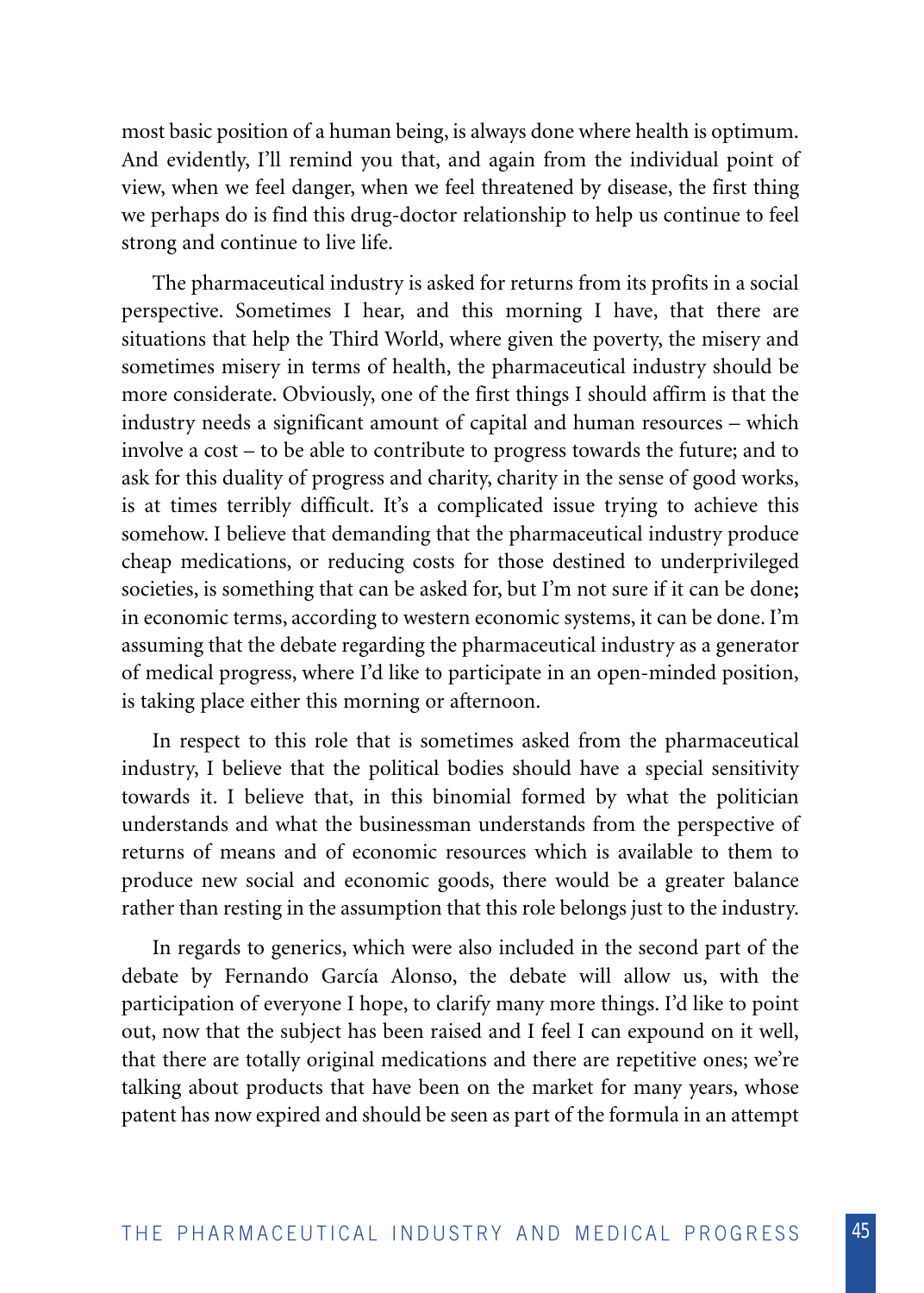to reduce healthcare costs. But I believe, that in a progressive society we shouldn't lose our bearings and start using medications that due to them being generic, are old and cheap. This is not the only way to the future. Obviously, like in all things, and I've mentioned that I try to hold as least a radical position as possible and instead look for balance, this type of drug should be found, however we shouldn't deny that it's the other type of drug that'll provide the pharmaceutical industry with the capacity to advance in the creation of new products and be able to finance new research projects. So therefore, I would think that generic products aren't the only solution or the answer to generating medical progress and continue to give the pharmaceutical industry a vision for the future.

Another aspect I feel we should consider and which illustrates my talk somewhat is what it means to consume medications. It's been stated by two of the participants in today's session that the percentage of medication consumption in respect to healthcare spending is 25% according to one person and 20% according to the other. I sincerely believe that sometimes figures, and I've tried to be a little critical towards statistics, slides and graphs which could help us see the future, and certain data can cloud reality somewhat. It's true that our country has a low general healthcare expense bill compared to our neighbours. Of the global healthcare bill, 20% or 25% (the 5% difference is irrelevant), makes up expenditure on medications: this is pharmaceutical expenditure. From an absolute values point of view, this figure is very close to that of our western neighbours. Therefore it could perhaps mean that we really don't have such an excessive pharmaceutical bill, but rather low healthcare costs; a country that has limitations from a structural, hospital and medical assistance perspective, and doesn't offer, because it doesn't use, certain levels of healthcare, distorts the data regarding medication expenditure. I believe this point, which probably generates more debate than was my intention at the moment, can give us a better idea as to what is medication.

Obviously, the price of medications goes up, and this is another point I want to make in my talk. The weight of the demands that the industry places on itself and is placed on by society is undoubtedly heavy; society as a whole increasingly pushes for good medications, not only highly efficient medications but also highly safe too. The very government, naturally because of its own criteria as well as that of societies, sets higher standards each time, which then rules out any possibility of producing cheaper medications in the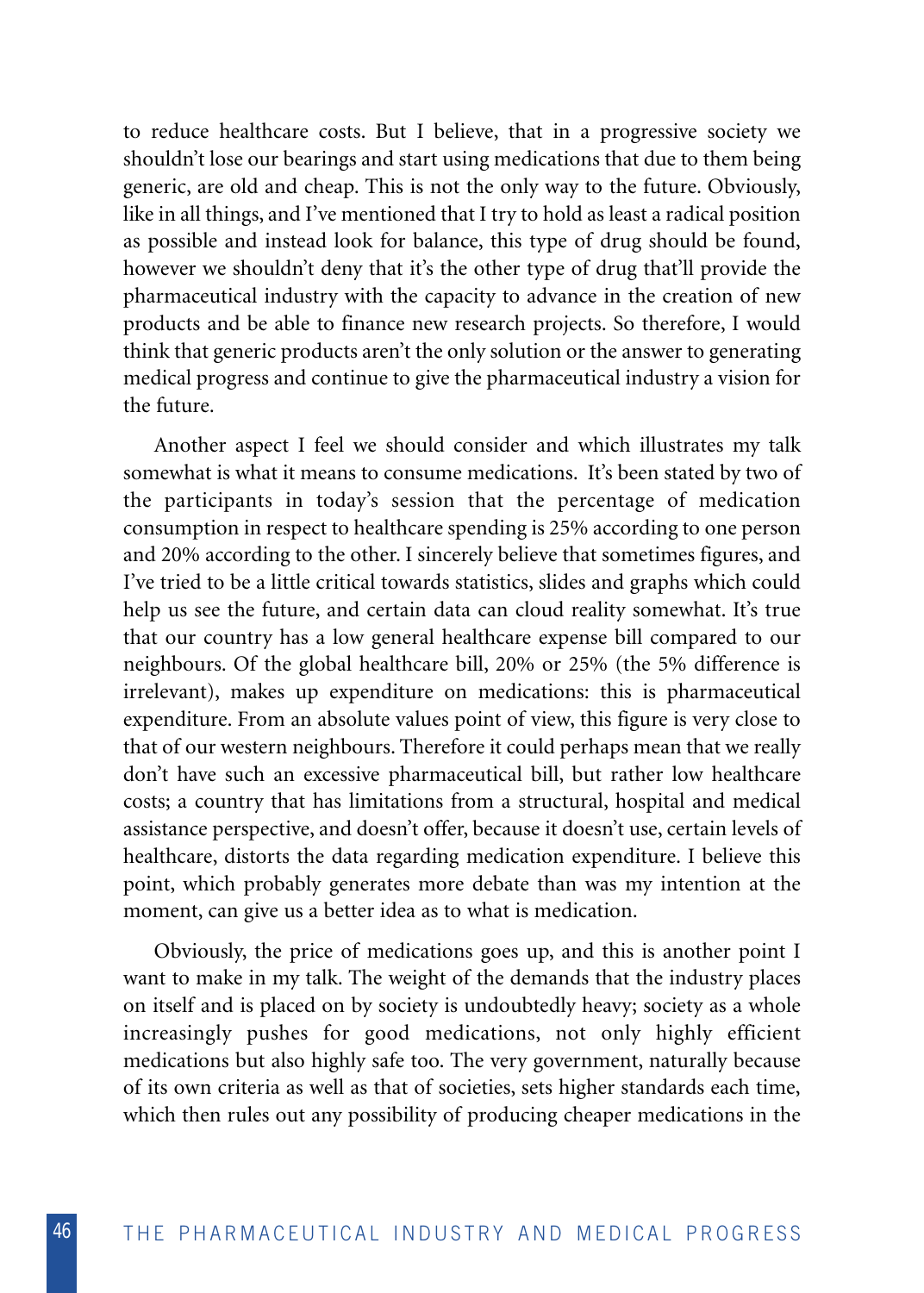future. Therefore, I once again appeal to a sense of reality: medications, in some way or form, need financing to be able to serve the public, as it undeniably incurs a cost. Regarding the cost, (and this is an absolutely personal opinion which I defend vehemently) unfortunately, the options for bringing the capital back into the pharmaceutical sector are but one: through the pricing of medications.

This could be an unsettling issue that I hope we have the opportunity to debate: the cost of medications and who should finance it. I believe that simply, there are changes in social models, and that things have to be redefined in terms of public tax principals which is to say, the more you consume, the more you pay. We would perhaps be moving away from the social welfare state model, obviously desirable, but increasingly difficult to sustain, where the distribution of goods is absolutely desirable, but at times unquestioning. Sometimes from an unreasonable perspective, one can endeavour to see things differently to what they are, but the truth will overcome us, unless we change the entire structural model. Understanding that we are where we are from an economical perspective, the capacity of the pharmaceutical industry to develop different strategies for the financing of medications is difficult.

Having said this and in defence of the Spanish model, I think that copaying models for the future which include not only medications but any type of medical use, should appear normal and necessary to society. Other types of approaches probably weigh heavily from a conceptual point of view, from the ideal, from the idyllic, but finally from a realistic point of view, if society wants to continue to progress with similar parameters, then it won't have too many doubts about this.

Last of all, I'd like to make a bid for something that is absolutely true. I don't think we can trivialise medical progress, as it's incredibly complex. I was trying to say this at the beginning of my talk. It would be quite difficult to come up with a single definition that I don't believe exists, not in a clear form. In any case, this progress, which is rather slow, trusts in the pharmaceutical industry whose evolution towards the future from a research and development perspective is also slow. Slow as well as committed from a standards perspective. Often standards precede the very capacity for development, or for research and development of the pharmaceutical industry, which means that not only does it generate a certain cost, but also rather complex levels of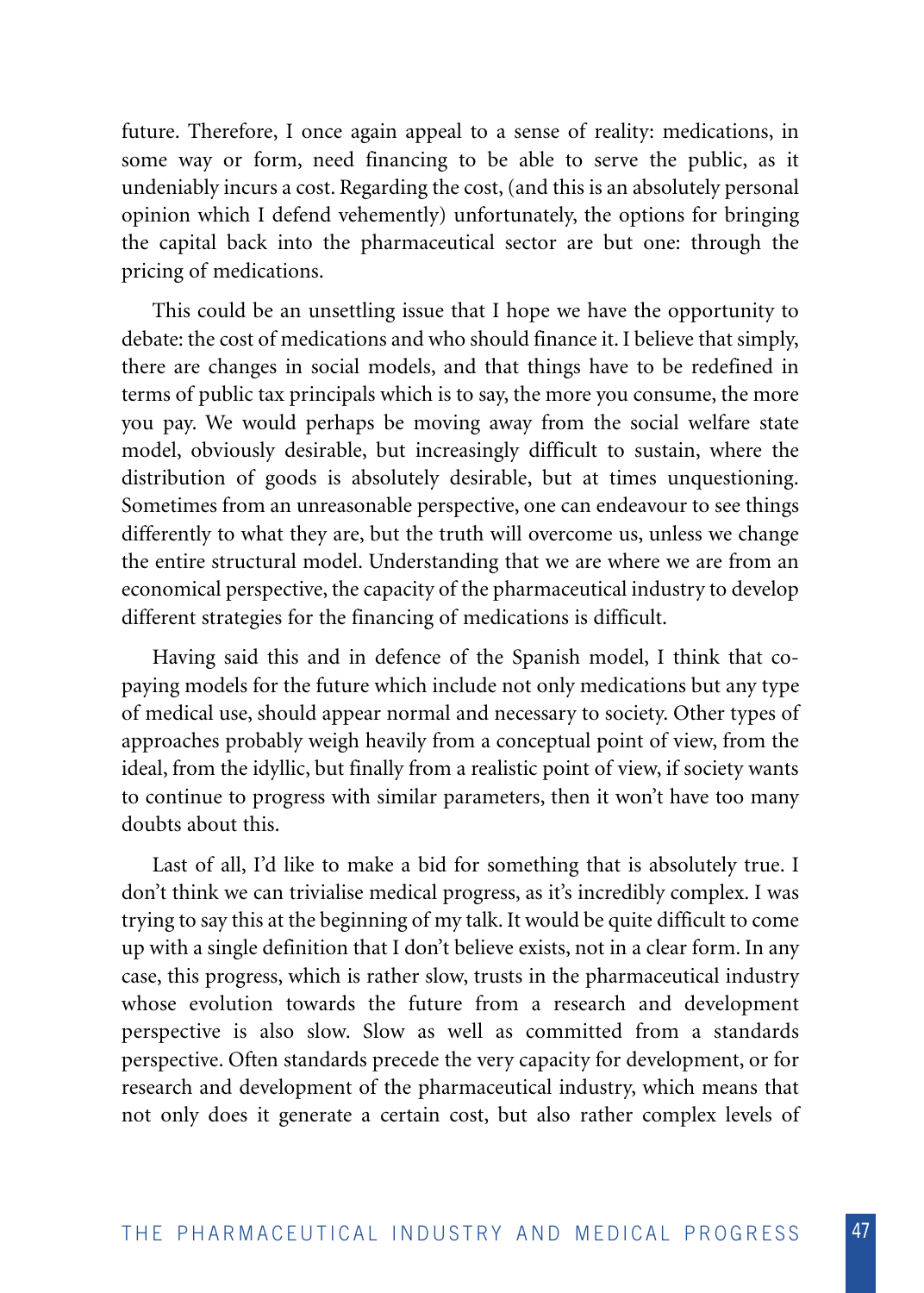uncertainty. The one and only way to resolve what could be the future is through devoting more resources, especially time and human capital, to the scientific aspects.

From the pharmaceutical industry perspective, what I believe I can transmit to you is that this idea of companies going after profits (which has generated criticisms, like the ones here at this conference), leads to pharmaceutical mergers that give rise to the acquisition of greater power, whether economical or political, not sure, is not entirely true. In any case I'd say that most of these mergers are based on scientific aspects, well beyond commercial or industrial aspects of the pharmaceutical industry. When we talk about scientific aspects, we refer to the capacity of being able to continue being competitive, in a business sense, in an area of need that society expects the pharmaceutical sector to respond to. Obviously, these united efforts can ensure a future exists, from the perspective of hope held by the pharmaceutical industry and of the very recipient regarding progress. In other words, a perception of medication which is what in some form or other what society is going to consume**.**

I'm sure that in this vocational effort made by the pharmaceutical sector, behind every research project, behind every desire to progress in a scientific and biomedical sense, there is the aim, and I would say a tremendously dedicated and excited one, and the ideal of constantly improving what could be the quality of life of human beings. It's been stated, again this morning, that some drugs, specifically H2 antagonists, have indeed been revolutionary and have cut social costs, and obviously prevented a number of deaths hence reducing the mortality rate. However I can assure you that behind this group of drugs (H2 antagonists), there have been proton bomb inhibitors. With all certainty, the pharmaceutical companies have put all their effort into producing better drugs, better meaning sometimes even cheaper, and getting products that will improve the quality of life in various ways: taking them less frequently, easier or less expensive ways to take them, and probably shorter treatment periods. Evidently on many occasions, and this is a clear example, it's not been possible.

In any case, to conclude the expansion of my presentation, I'd like to reiterate that the pharmaceutical industry has vocational and high risk aspects from a double perspective, business and social objectives, that in it's bid for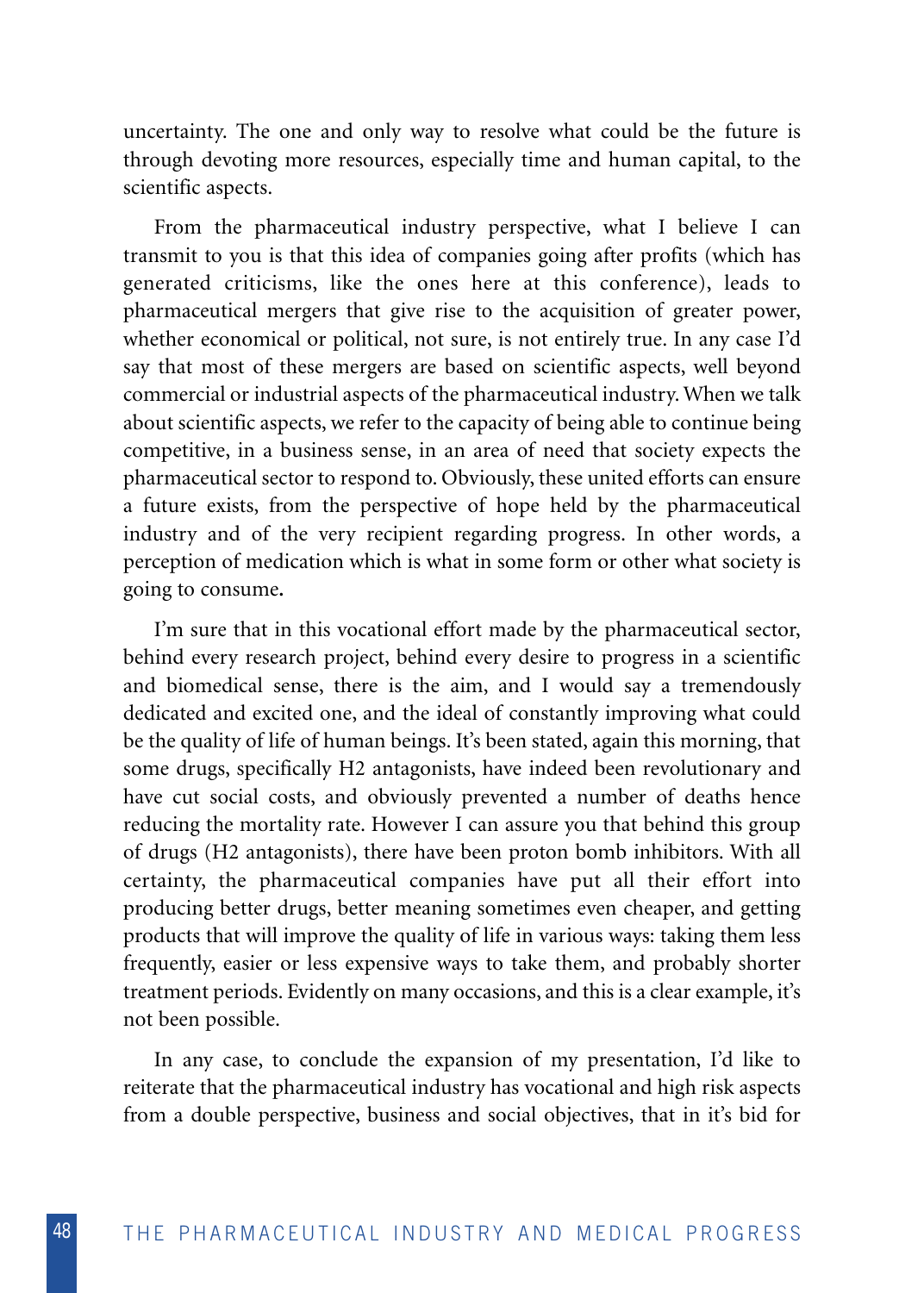research it looks for a way that leads to development and generating a positive impact on the quality of life. And I also believe that its business role, described in terms of social and economic objectives, can have a good effect. Apart from the fact that the pharmaceutical sector is highly criticised, no one can deny that their ability to bring about final results lie in this position and vision. I believe that having justified the contents of my document, that I wanted to expand on in relation to some issues raised during this morning's session and the beginning of the debate, it would be appropriate to continue with it and allow that everyone's contribution, in the least help us fulfil the objective that has bought us here today which is to leave with greater knowledge or at least, with positions that will allow us to understand contrary ones and enrich our own opinions.

# **Fernando García Alonso**

First of all, I'd like to clarify something, as I believe it would be good if Javier and I agreed on the figures. I think it's important. I'd like to give you some information about Javier that many of you are not aware of, because he was given a fairly brief introduction as general director of the company, which is an executive position. He also holds positions in professional associations, specifically those of publicity agencies, and he is (this is important) for use of correct terms, the owner of the production line. In other words, we are before a general director who is also the owner of the company, which does give it a rather special perspective. When it comes to discussing these issues, we find ourselves in front of someone who has a double interest. It's not the same being a paid general director of a company than being the general director of a company you own. I believe that enriches the debate quite a bit, although logically, it does put a bias on things one way or another. Perhaps this biographical profile I've allowed myself to outline was necessary.

Just to clear the small dissonance between your presentation and mine, it would perhaps be good to address it. I read on page 5 of your talk, after it says "Impotence, alopecia and *jet-lag*", it follows with "it's true that the number of products introduced into the market have fallen by half in this last decade". This is what you literally say. I'm trying to reconcile your data and mine. I go back to the source of the information as I didn't actually put it together myself. Perhaps the table from *Script* refers to the number of pharmaceutical specialities and mine to the number chemical entities, because what is obvious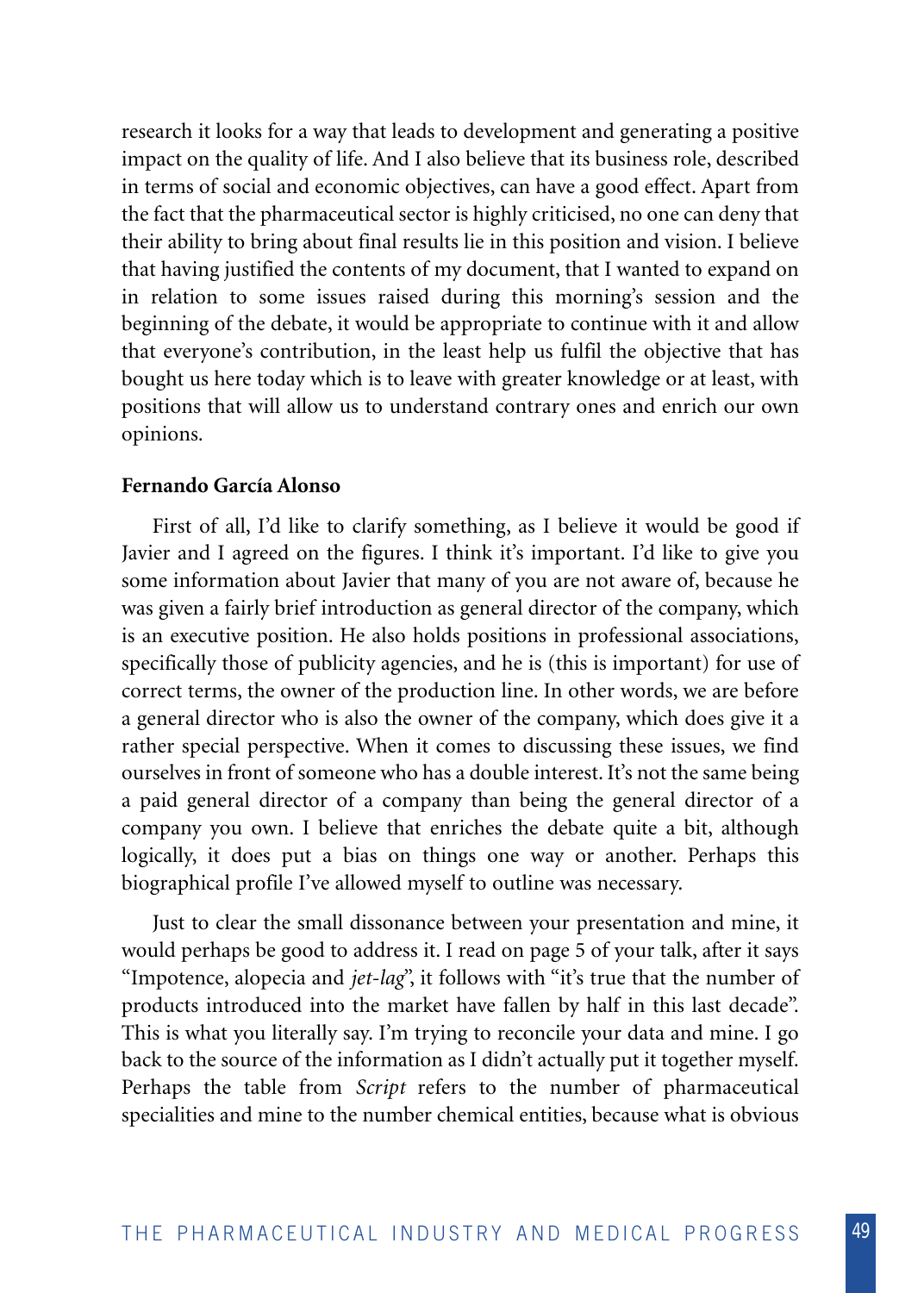and outside the bounds of discussion is that the number of new chemical entities, which is a very specific parameter, has fallen between the sixtiesseventies and eighties-nineties. True that you do clarify this further on when you state "but it's not less true that since '89 the number of new compounds commercialised has remained virtually stable". Basically, in the table I have presented, a stabilisation occurs even when you apply it to new chemical entities. It's just that the line is situated in the seventies and has a downward trend. I say this looking for a point of mutual agreement because it's not possible that our sources be so different. It would be strange that the data could be so wrong both in Script and in the source I have which is the Centre for Medical Research International, a very well known service provider in the UK and the most famous one in it's field.

Perhaps we could come to an agreement if we say that the number of new chemical entities, understood as the number of therapeutic targets, is stabilised because of the explosion in the seventies, and so probably the number of specialised medications are indeed maintained. I'm trying to look for some middle ground, as I would really regret that you say black and I white.

# **Xavier Peris**

I'm not sure how much knowing more about me has contributed to all this. Obviously I'm not at all going to deny what Dr. García Alonso has said to you. My role is general director of a Catalan and Spanish pharmaceutical company which at the same time is a family business. I'm not Bill Gates. I say this because I'm not the founder of the company and have been in it for a very short time. I'm 43 years old and I'm part of the third generation. For those of you who know something about Catalan culture, it's said in this country, a country of businessmen, that the grandfather starts it, the father maintains it and the son destroys it. The truth is that I work with much devotion and hopefulness, and a high degree of risk, thinking that if I destroy the company I'll have fulfilled what's said. In addition to this, as Dr. García Alonso says, I'm a board member for the Pharma-industry. I'm the representative for the national group of small and middle-sized businesses, and at the moment I also preside the National Association of Pharmaceutical Specialties Publicity (ANEFP) where, from a management point of view, specialised pharmaceutical and para-pharmaceutical publicity is organised for the 8% that makes up the over-the-counter market sector in Spain.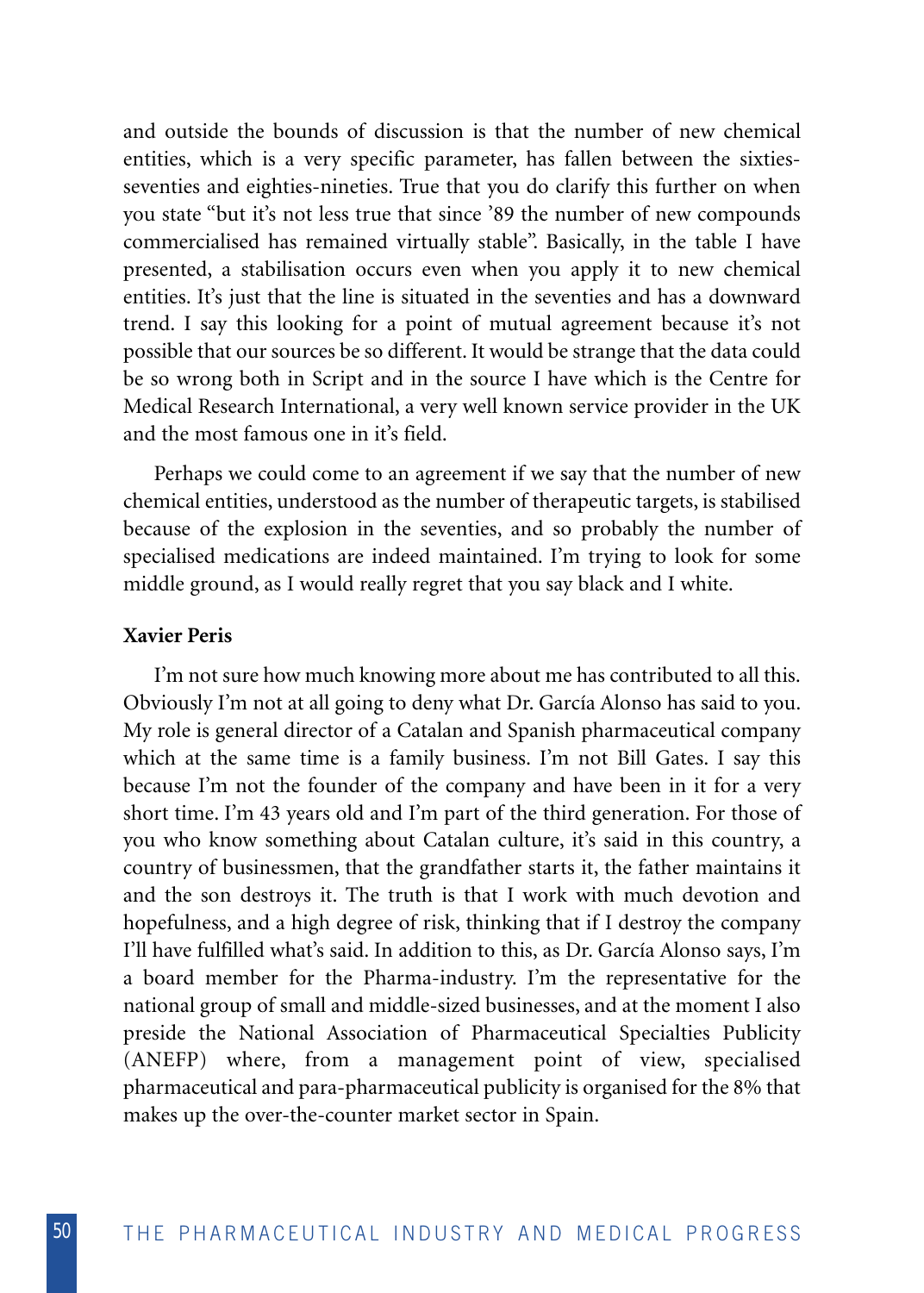I don't know if this information will allow you to be less critical about the pharmaceutical industry, but in any case, I don't think it's all that relevant whether someone is speaking in representation of the capital, the management or the work. I think we have a particular concept of the pharmaceutical industry. I think those of us who work in the business world in companies, have very similar criteria. I insist that the people who work for a pharmaceutical company, those that apply their criteria to matters of management and the capital at risk have one same objective, and do very similar things. Also the look for the same thing: the survival of the company, their company especially and of the business, but also of the business model in general, because it's our livelihood, I would say many of us in the industry and in different sectors that receive a salary which comes from the taxes paid by the industry. In some way as I understand, the vision I have doesn't necessarily support the idea of capital or the defence of capital, but for the defence of the pharmaceutical industry. I believe this is the truth.

Regarding the issue of the data, whether it's the number of new chemical entities that increase or it's the number of products commercialised in a given country, I simply think that Fernando García Alonso and I can agree here and decidedly we will. So indeed, with my one slide, the only thing I wanted to say was to be careful using data, graphs and statistics as they open up the possibility of not one but two interpretations, of being misused by someone who at that moment wants to obtain specific data to use in a different context. I was endeavouring to say this and obviously I clearly do say that I agree with the information you've brought forth; it's quite different reading it as the introduction of new compounds on the market or as the development of new compounds in a research and development sense.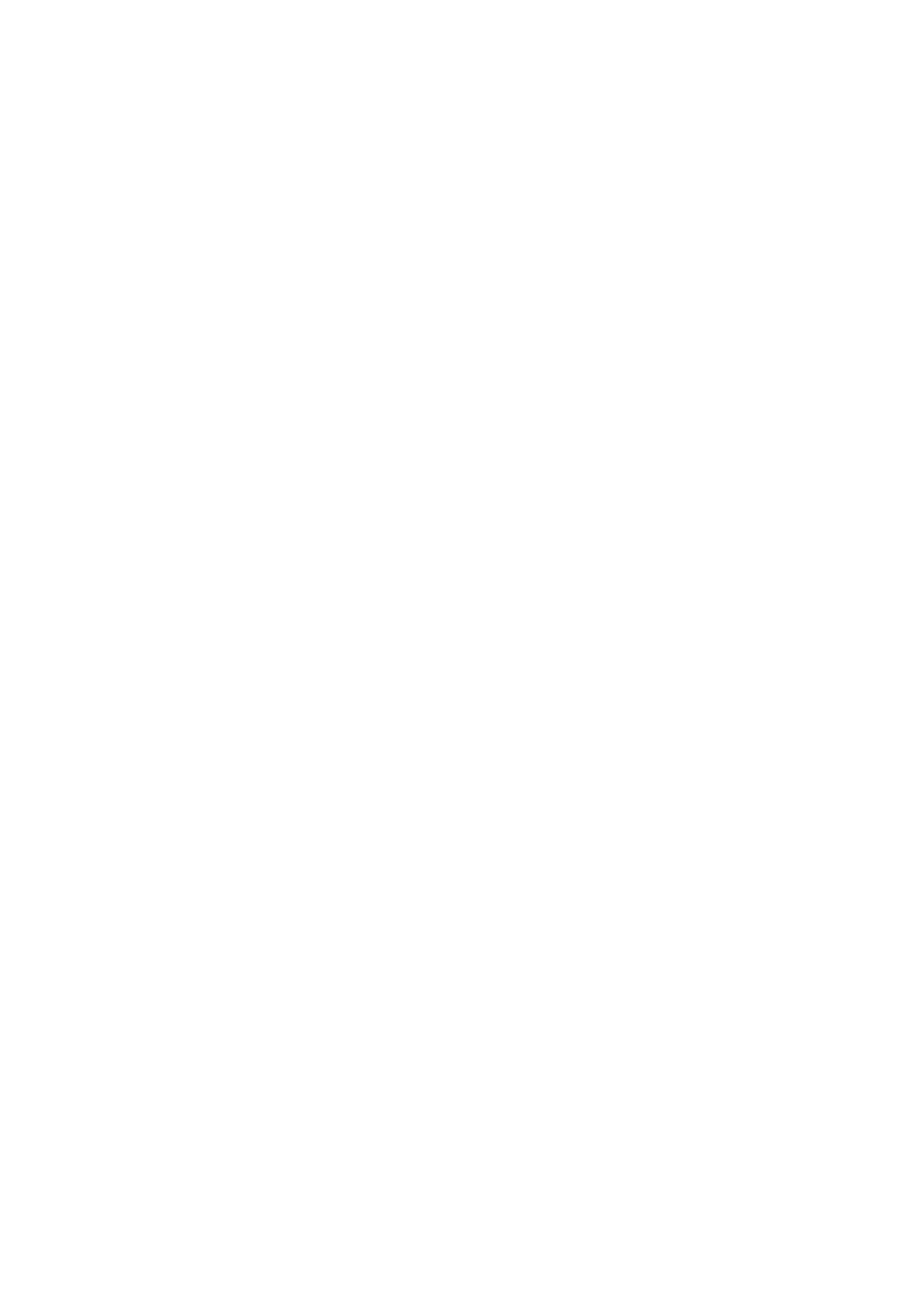# **DISCUSSION**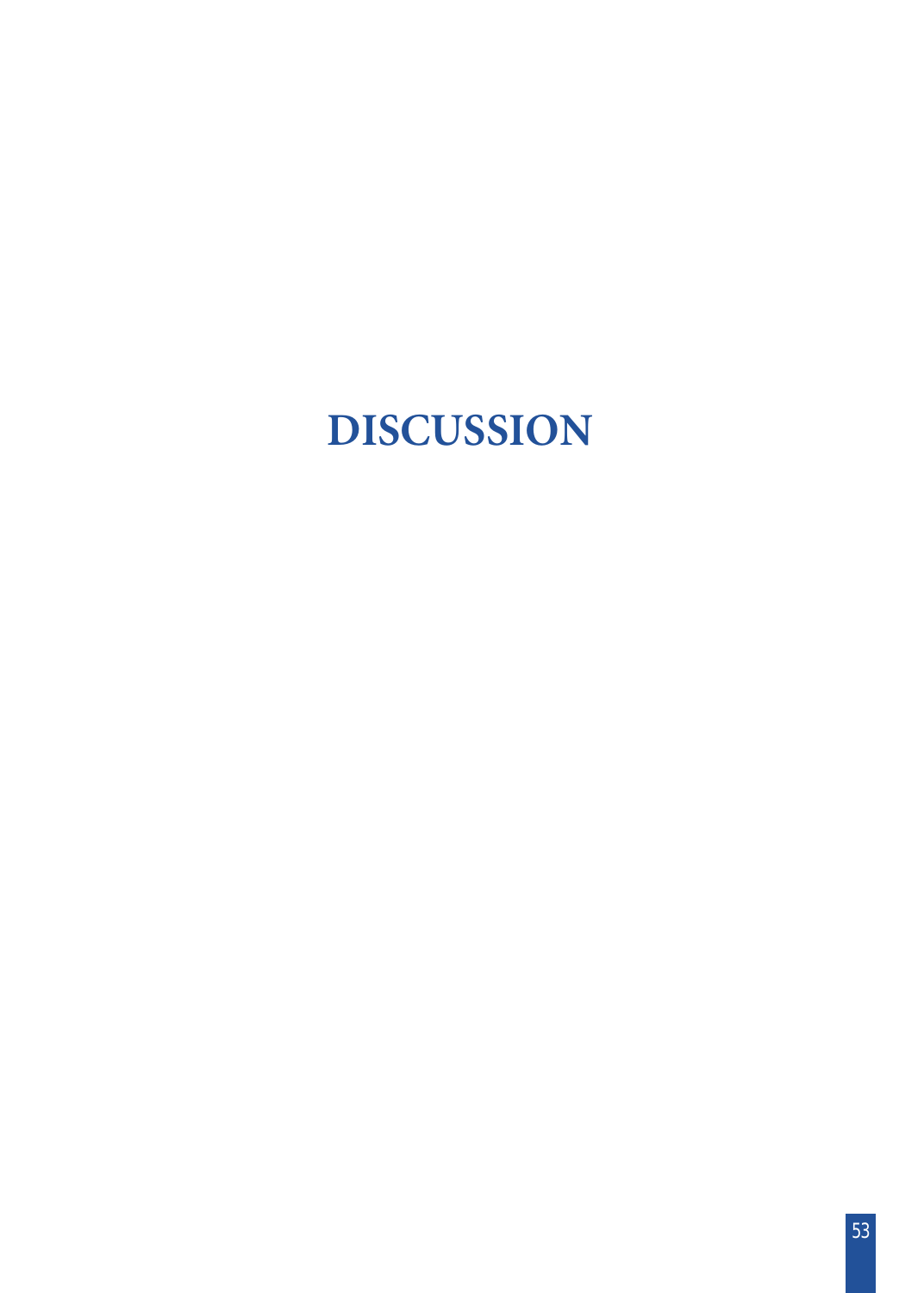# **Carlos Vallvé**

I have to say in the first place that this morning's session has left me completely overwhelmed. To explain why I feel overwhelmed first I should make a statement regarding the conflict of interests. Evidently, thirty of my professional years that are spread over a period of forty years, have been dedicated to the pharmaceutical industry always in research and development. I have to say that during those years my job has been very interesting and I have never felt under too much pressure. When there has been some pressure that I've felt to be too excessive, I can assure you that I've had sufficient resources to be able to maintain my chastity, which is one way to put it.

This situation is probably quite common to many of you, but the conditions are that, from my point of view, I've been paid well, and they continue to pay me well. Obviously everything I'm going to say is impregnated with all this, which is both undeniable and unquestionable.

During these years of dedication to the pharmaceutical industry, I've always sought to develop a medical role. I studied medicine and joined the pharmaceutical industry to perform the role I had studied for. They taught me to cure patients and alleviate them. What I really wanted to do in the pharmaceutical industry was to contribute to the development of medications that would help to cure patients or alleviate their suffering, simply this. I never thought that my professional activity would have an impact on public health, if I'd known and I had a chance to start my professional career again, I'm afraid I'd rethink about it. What I cared about was the patient.

Naturally, at the end of the day, after many years, given that you don't have contact with the patient (you ignore contact with the patient): they give you some figures, a value of p, a statistical information, and so forth, but you want to find a patient that'll you tell you something. About 10 years ago I found him. I'm going to show you an slide which is in German for various reasons. Firstly, because many people here can boast of many things. I can boast about the fact that I know German, and I do. Secondly, because in German, this particular writer has a musicality to his writing which is difficult, extraordinarily difficult to reproduce in Spanish. Thirdly, and this is the most important reason, because the translation of this paragraph by Miguel Sáez, a magnificent translator, is wanting. I have allowed myself to translate it and I'm going to read it to you very carefully. I have been very mindful of the translation and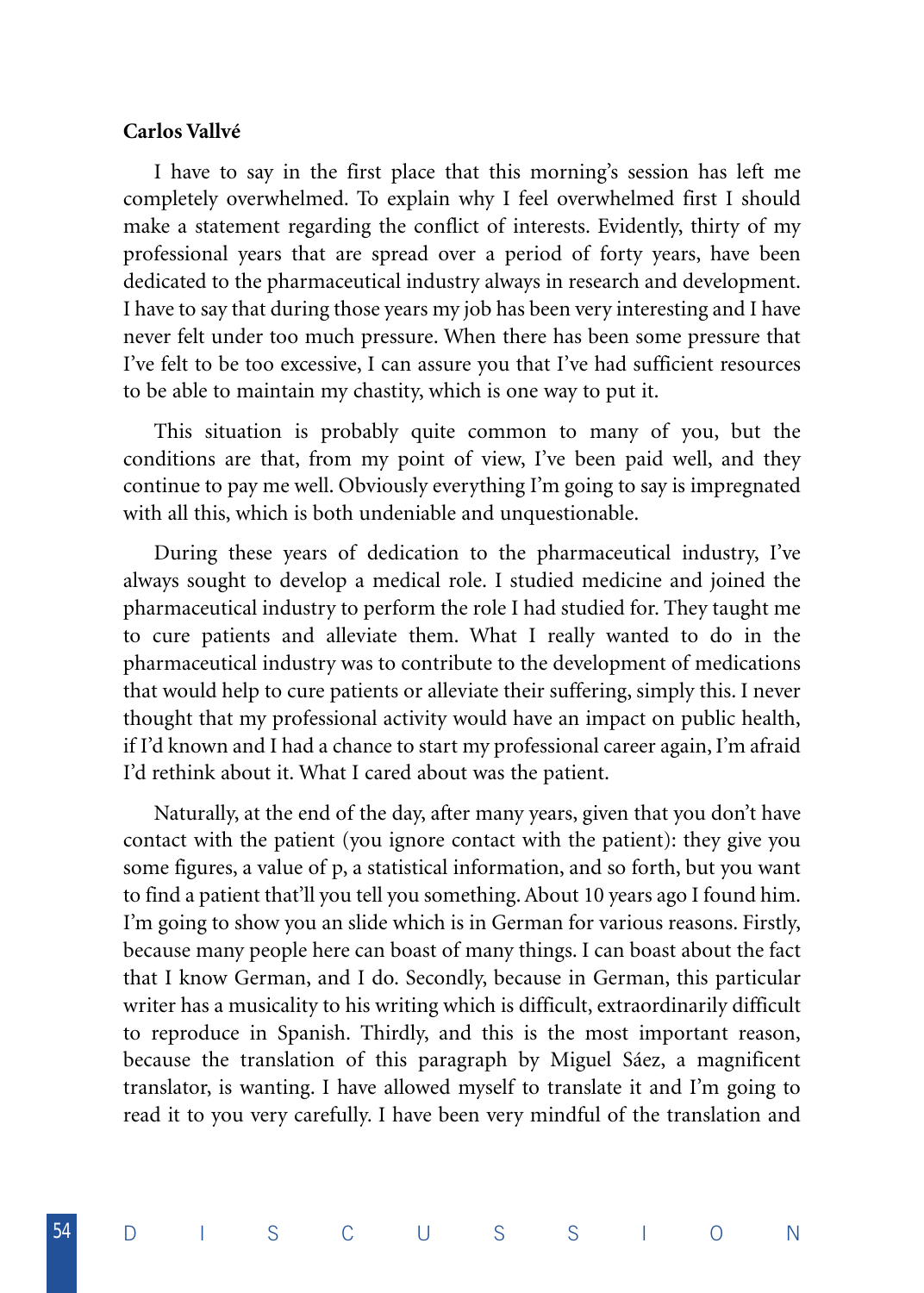have gone over it thoroughly. The book is titled "*Concrete"* and was edited in 1982. The author is Thomas Bernhard. It goes like this:

> "I didn't want to laugh or cry anymore, I got up and checked if I had packed enough prednisolone, Sandolanid and Aldactone Saltucin. We loathe chemicals, I whispered to myself. We loathe chemicals and yet, to these very chemicals which we despise more than anything in the world, we owe our lives, our very existence. Without these damn chemicals, we would've been thrown into the cemetery or wherever decades ago. Since there is no more in me that can be removed by surgeons, I depend entirely on these medications. I'm thankful every day to Switzerland and it's industries by Lake Geneva that they exist and through them I exist, as probably many millions of others are grateful for their lives and existence, even though so miserable, these people in glass cases next to Vevey or Montreaux, for the severe criticisms endured from all. Given that almost all of humanity is ill these days and depend on medications, I should have the courtesy to reflect upon this, that I largely if not exclusively exist thanks to these chemicals that I so totally abhor".

Who's the author? I really believe that this author is, from my point of view one of the greatest German writers this century. This author had no idea of what a placebo was, but he suffered from a terrible disease, Boeck disease, a sarcomatosis with pulmonary infiltration and myocardiopathy, which caused his premature death 10 years ago.

#### **Vicente Ortún**

I would like to quantify this German text a little, which is what we economists do, put numbers to everything. My intention is to complement both speakers. Perhaps in the last one I wouldn't have become involved with issues concerning the welfare state, I would've left it aside because it does create additional conflict. I won't become involved now.

Putting numbers to things. The issue of the pharmaceutical industry and medical progress. Medical progress can be measured. You either measure it as a discipline or you measure it as a practice. If you measure it as a discipline, you take the Harrison's starting from the first edition and look for things that have changed. You can document the evolution of progress as a discipline. Progress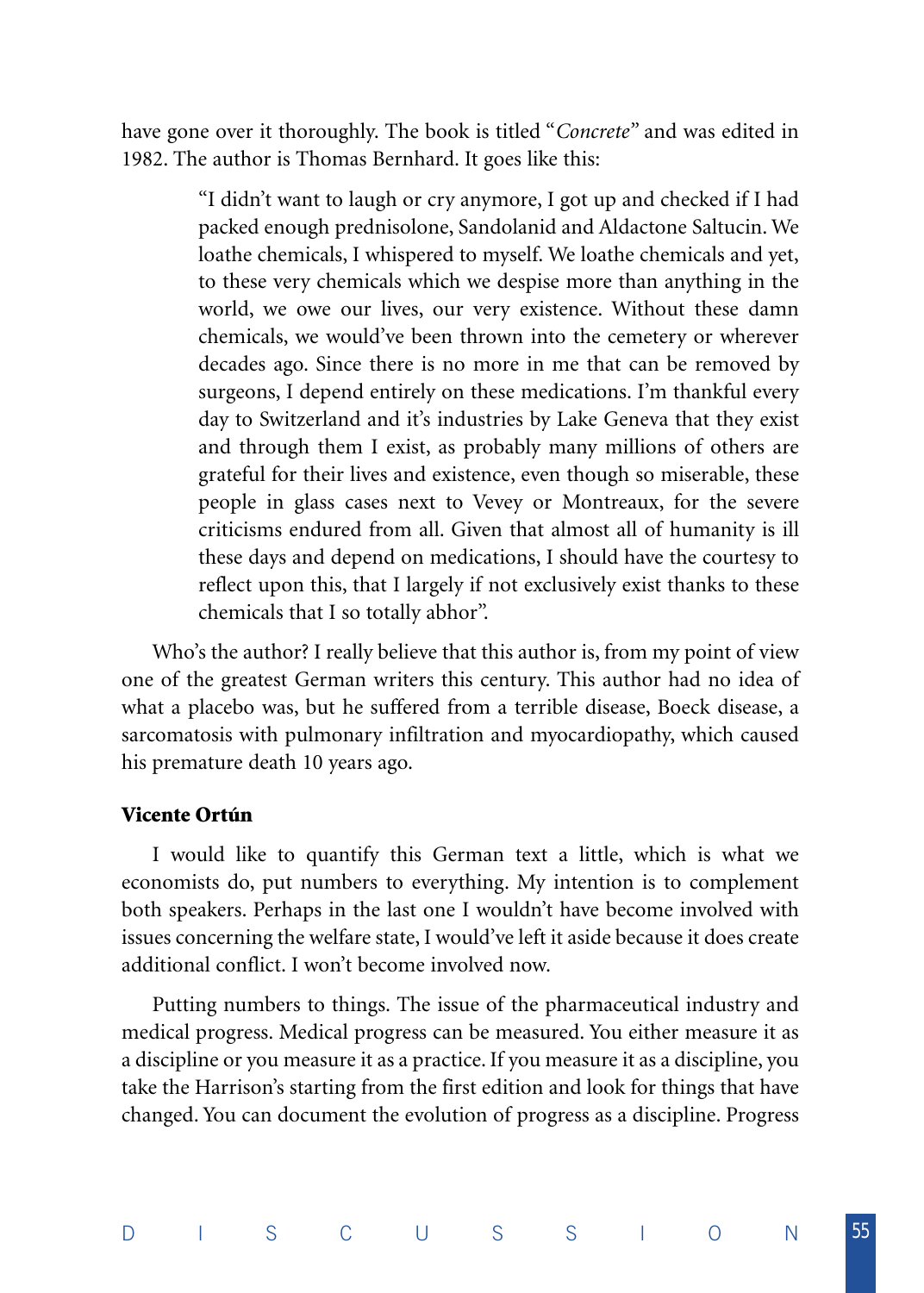as a practice: How do you treat otitis/ an infarct/ a fracture today? How was it treated 20 years ago, 50 years ago? You can document this, but it is partial. We're not so interested in progress as such but rather in discipline or practice. We're interested in how this progress has contributed to the quantity and quality of life of people. Again, going deeper into what's been said, you Guillem, may not remember from when we went over it, but these typical quotes such as "preventive medicine in a developed country contributes to quality of life, and curative medicine contribute in two or three years". Antibiotics, surgery, traumatology, etc., demonstrate that this is quantifiable; you could ask to what extent does education, income, inequality and medical services contribute to quantity and quality of life.

There's one more step. If the contribution of clinical services is of, let's say, a year and a half, this year and a half, how much is owed to antibiotics? For example, if we know that the incidence of cardiovascular disease has fallen due to less smoking, control of hypertension and change in diet, how much is due to fibrinolytics? This is the contribution of the pharmaceutical industry.

There's another issue I don't want to complicate, but would be quite critical to mention. We'll find that it's not an all or nothing situation. It'll be two years, three months, that's what it'll be, however, always far from extreme views. Then the aspects critical to economists will arise, but which I'd prefer to omit for the moment, which involves issues of social use, issues of comparison. Is the best way to treat hyperlipidaemia with a hyperlipidaemic drug? I'll leave this for another occasion.

## **Vicenç Navarro**

I'd like to disagree with Mr. Peris' talk. I suppose he's expecting it. I'm not sure how relevant his case is. In this respect, the biographical details he added has both enriched and diluted my criticisms. I reiterate that I'm not sure about the relevancy of his company. Apparently his company is a family owned business, and if that's the case, then it's not representative of the industry on an international scale. My criticisms are directed to the second type not to family owned ones. This then frees me from the awkward position of having to be in disagreement on a personal level. But he should be aware that on an international scale, he is profoundly wrong. The pharmaceutical industry is not one of high risk. It's a highly protected and highly subsidised industry, and this may well surprise him, by the public sector. In the United States as in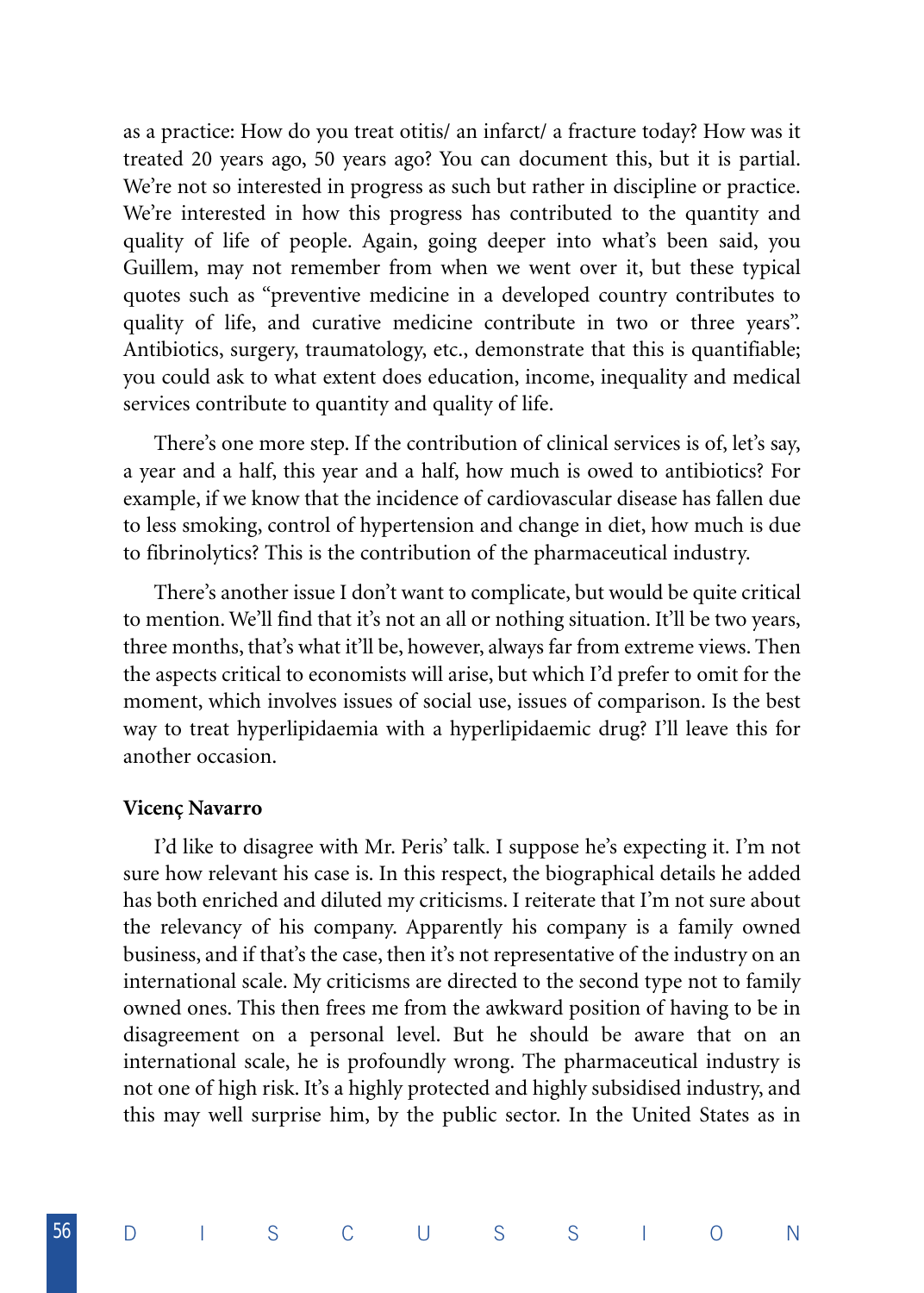Germany and Switzerland, the most important centres for the industry, these have a very privileged relationship with the State, whereby, as I've said in my previous comments, the society does not benefit from these subsidies to the extent they deserve. Concerning this aspect, you affirmed that the pharmaceutical industry has contributed enormously to the production of medications. This is true, but you forgot to point out that in a large number of these products, the background knowledge has come from public institutions. The pharmaceutical industry have acknowledged this given that they'd like to work close with academic campuses, and academic campuses are mainly public. In this sense the pharmaceutical industry have sought out knowledge that has belonged to the public. This is a very important fact as it justifies why the State should intervene more than it has. From AIDS medications to any other type, the basic knowledge behind them comes from the academic world which is financed largely with public funds.

The second observation I'd like to make concerns your detailed statement on generics, which I suppose was in response to my earlier contribution. The urgent need to introduce the use of generic drugs in the Catalan and Spanish markets is due to obvious economic reasons. The Spanish State should not have to pay two or three times the price for a products that it could otherwise get that much cheaper. The fact that they do is exclusively due to the economic and political context of the situation that defines the sort of power it has in relation to the State. We're not talking about if the use of the generic product retards acquisition of knowledge. The acquisition of knowledge is done in other ways which are not the maximisation of profits. You can use generics without it standing in the way of the creation of knowledge. Naturally I don't share your views that this is an industry with risk. In fact, on an international scale, it's now the second most profitable industry. This is also true for Catalonia, by the way. The pharmaceutical industry isn't hard done by. It knows good times, and with the financial backing of public subsidisations. This is what you have to realise, that the vast majority of basic medical activity has been financed with public funds.

Going back, I'd like to take advantage of the opportunity to respond to a commentary you made regarding medical progress. I'm surprised to hear that this sort of "progress" would be considered objective. There's a saying in English that says "Progress is like love, it's in the eyes of the beholder", progress depends on who defines it. Why? Because from the perspective we call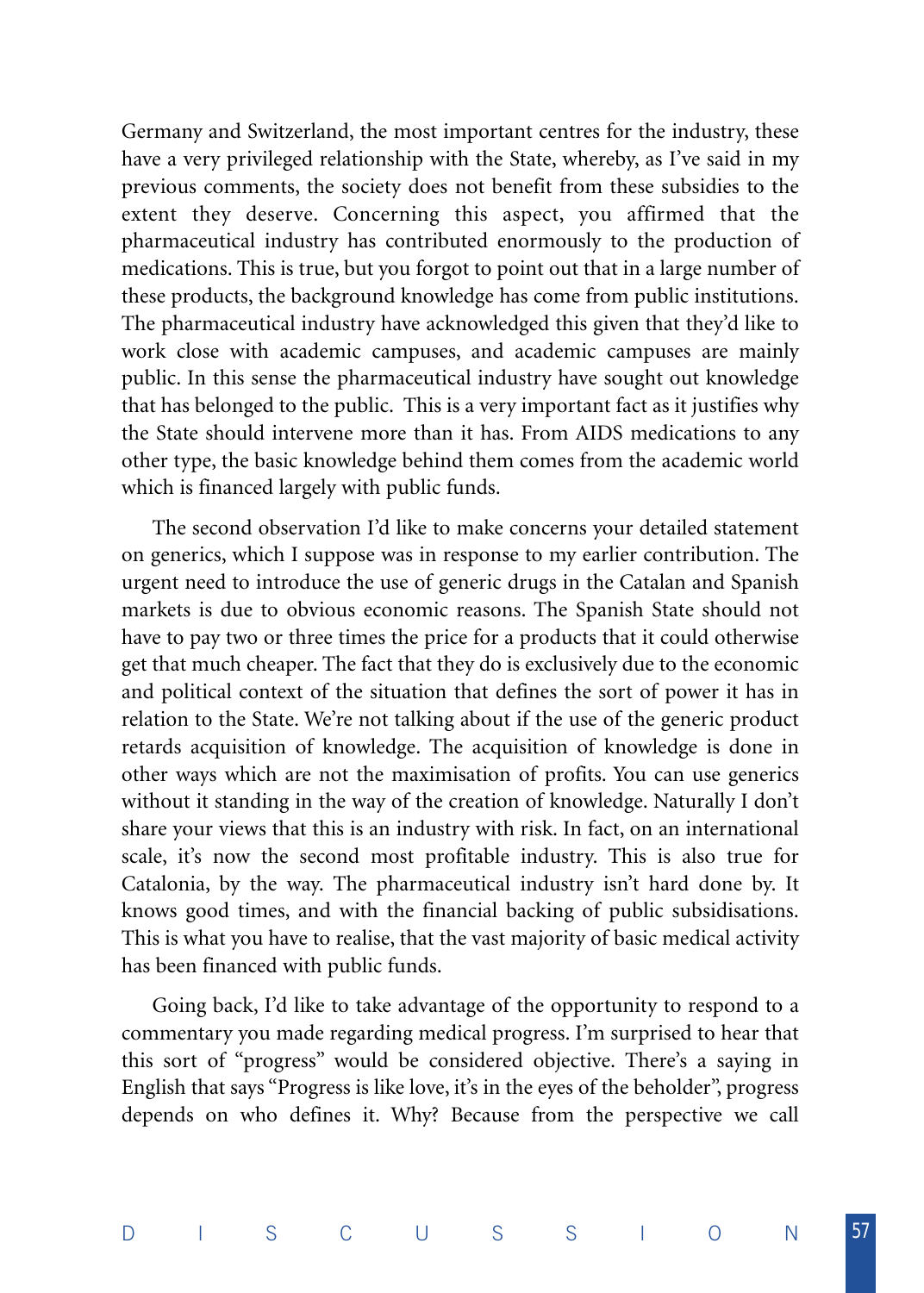"progress" seen reflected in text books, there could be a lot of progress, but this progress, due to the enormous influence of the pharmaceutical industry on the medical culture of this country, distracts us from analysing the cause of those problems. This encourages the pharmaceutical industry to lean towards "looking after" the problem, and at the same time obstruct their solution. I'm not saying this all stems from one machiavellian sort of plan. No, but I am saying that, as a result of emphasising the "looking after" aspect, the priorities of the system are such that not enough attention can be given to the problems involved in prevention and cure. This is the classic example of big hospitals, of large biological research centres, the enormous biological focus in Catalan and Spanish medicine while public health is virtually ignored. The pharmaceutical industry is also to blame. You know very well that the pharmaceutical industry finances the largest means of communication within the medical culture. I felt it important to point that out. I said this morning that I found the behaviour of the pharmaceutical industry totally understandable in light of its main objective which is the optimisation of profits. You've also mentioned this fact and I applaud you frankness. I think it perfectly logical.

### **Joan Bigorra**

The lack of social support for research carried out by the pharmaceutical industry in Spain and Europe is worrying. Our old continent already said no to biotechnology. The capacity in Europe for biotechnology research is minimal with the exception of the United Kingdom, who has a different culture. Europe might find itself having to buy the products derived from biotechnology within the next few years. And then we'll really have to pay for it. The pharmaceutical industry could go the same way in the next 15 years.

## **Paloma Fernández Cano**

I'd like to make some comments referring to the motivation behind the pharmaceutical industry: true, it's objective is to maximise profits, but with one important focus, not at all cost or at any price. At MSD we have a type of underlying principle that forms part of our culture there which was given to us by George Merck, one of the founders of the company back in the fifties. It goes something like this: "We are never to forget that medications are to help people. They are not for profits. The profits will come in after, and the more we keep this in mind, the greater the profits".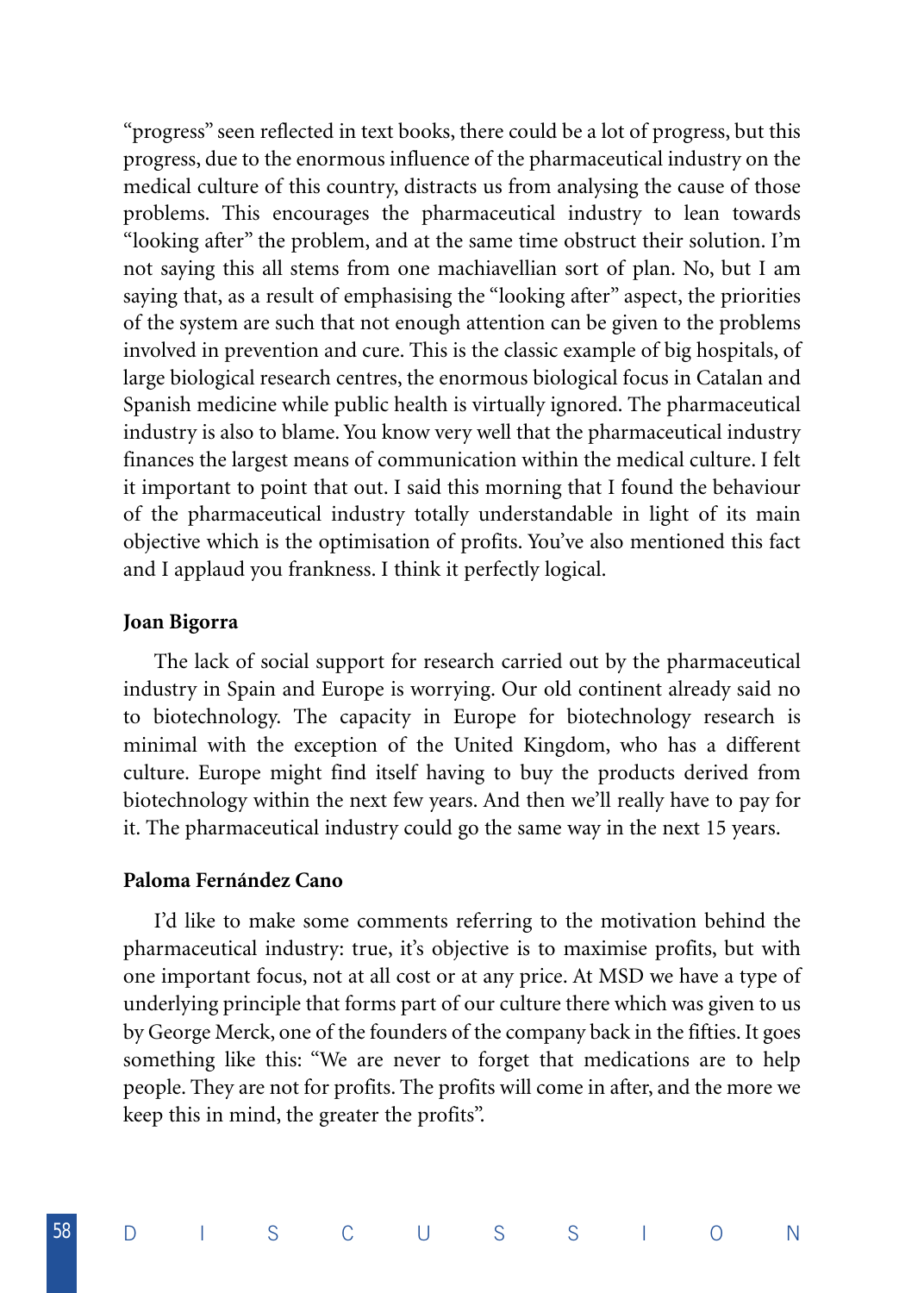Which is to say that the more efficient we are in developing medications and releasing them to people in need of them, the more success we'll experience as a company. The more we fulfil our mission, the greater the benefits. It's also possible that we get it wrong and not do our job well, but the principal is quite clear and gives specific direction to the way in which we act.

# **Jordi Camí**

I haven't been here for much of this very interesting colloquium although I've had the opportunity of being updated on how it's been going in general. In the first place, I'd like to put forth two or three ideas to change the course of the discussion a little and enter into issues, without diverging from the objective of today's meeting. This is not because I feel that the ideological foundations and ideological components have been exhausted in this meeting, not at all, but I do feel that a lot of time has been given to them. A subject like this is never exhausted, but the Foundation is interested that other areas be looked into, the other faces of the prism, even if it's just so they don't say later that we have been insistent and focusing the debate regarding the ideological issues as a form of alibi.

Amongst my suggestions, I'd like to encourage the bioethics group to put forth their ideas regarding issues of responsibility that have been addressed already, but I'm sure could nonetheless make important contributions to. Secondly, I'd like to focus on not so much the 'what' of public intervention, so that we move on from exclusively critical grounds, but rather I invite you to make suggestions as to how you think this public intervention ought to be, what role should it play, after being satisfied with all the criticisms necessary. Thirdly, and here I would like to make some emphasis, I believe that we could never say that this has been a high level debate because of the people who have participated if we don't give a reasonable amount of time to acknowledging that we're entering the information society and all the repercussions that this carries, as much in the positive sense as in the negative, in that the components thereof probably favour further inequality, etc., but also as an element of total change, even in a conceptual way, of the vision we have of our daily lives. In this respect, intervention is inevitable. Vladimir de Semir, has just joined us and will, in his turn, contribute to the discussion explaining the changed and interestingly warped role the media have and what's ahead of us.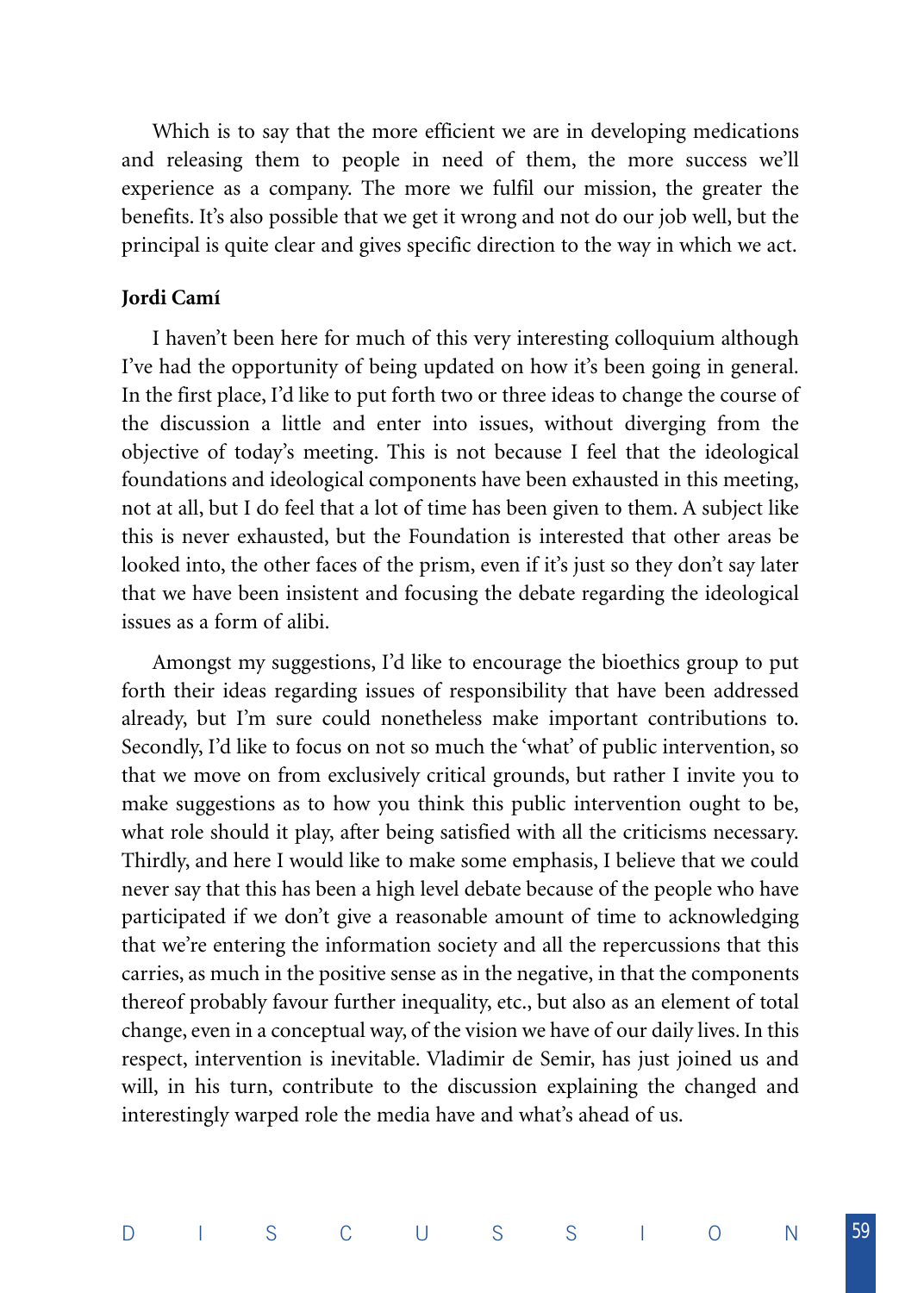## **Àngel Puyol**

I've taken heed of this call and I'll talk from a bioethics perspective, or at least reveal a couple of concerns within bioethics which are quite interesting. One of them is related to the very concept of progress. I was surprised with the paper of the second speaker where on page one it states that progress has at times been presented as a biblical plague, almost comparable to the concept of sin. I was surprised because, the fact is the concept of progress has religious roots: the idea that we find ourselves somewhere not good, but bad, and that we have to go somewhere else which is better. With the passing of years and with the success of science, we have secularised the concept of progress in our society and it's believed that science will help take us all to a better world.

Regarding your theory on evolution, Darwin himself fell into temptation when he revealed it from a scientific point of view and said that the evolution of species was getting better all the time. I suppose that these days, all scientific authorities, all scientific fields, drink from this idea, which is why I'm not surprised that we talk of progress when we talk about scientific issues, especially in medicine. It's assumed that medicine will make us better. This is the idea of progress.

On the other hand, when the members of the scientific faculty commented on what they understood to be progress within pharmacology or in medicine, I was surprised to learn that the least controversial definition was that regarding the internal progress of the field. We don't know what progress is too well, but we have no doubts that internally progress is writing and producing. We philosophers are not so strange. We also consider that progress is writing and speaking, and we are not so concerned whether what we say has much of an impact in the world or not. However, I believe that more is expected from medicine and pharmacology than what is from philosophers: they are asked to have an impact in the world, that they cause change, and it is expected, for the better.

I know in practise this is both difficult to know and difficult to measure. The reason being that progress, is a value itself. As I said, going to a better world, a better situation, it has to measure something that is also a value – quality of life. Quantity of life can more or less be measured, and probably medicine has already done it, but quality of life, which is where most of this morning's arguments ended up, how do you measure that? Not an easy task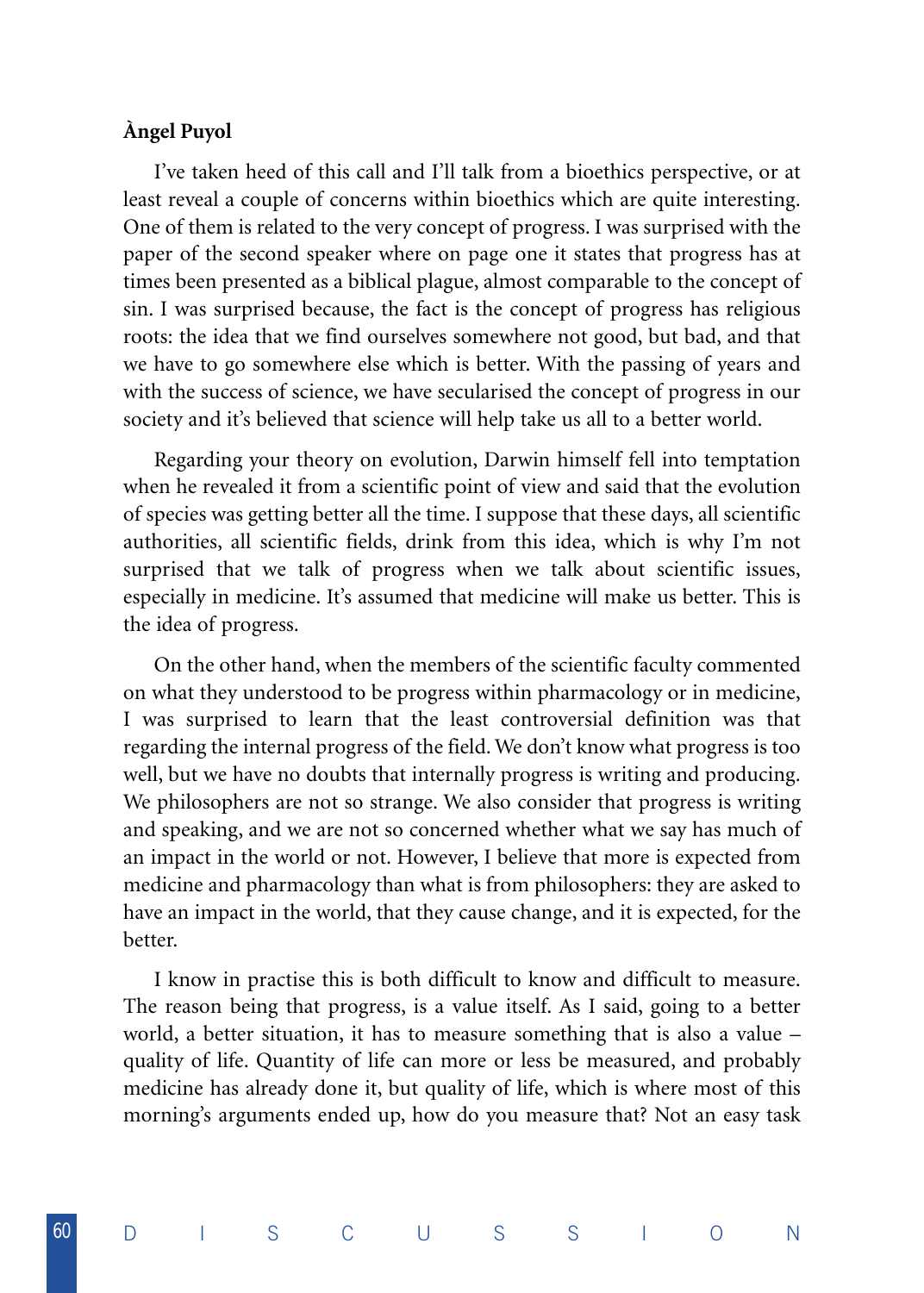because there are two values at play. It's measured looking for progress, which is a value, and we measure something which is also a value – quality of life. I don't know if it's with utilitarian criteria, as mentioned by Guillem, who isn't here now, but I'm sure that Vicenç will know how to respond well from the academic perspective.

Another issue I'd like to comment on, which has not been mentioned this morning and which worries me as a bioethicist**,** that's if this category exists, is that of orphaned diseases. Because in the second talk when it was time to mention them, I'm told that there is no solution, nothing more was said. There is no solution because of economic reasons. I know that the pharmaceutical industry is not the ultimate one responsible for attending to these orphan diseases, but then I ask myself who is responsible. The sufferers exist and just because they are small in number, they are not small in value. I don't know who could be responsible for attending to these orphaned diseases, but it worries me.

The fact that university and industry were coming together because research is costly and needs the industry to intervene and provide financial support, was praised this morning. But, the only hope that orphaned diseases or their sufferers have is that basic research belong to the public sector and not be dominated by interests in economic profit. If basic research sponsors are private companies, I'm totally convinced that orphaned diseases will go from being orphan to the cemetery direct. No one will take any interest. I don't know who will be responsible. It's easy to say that we all are. However, in practice someone has to make some decisions. An idea that occurs to me is that basic research be financed by public and not private companies. Something else that occurs to me is that the states with political power intervene in an administrative role and with fiscal measures. The State and citizens do not care for the orphaned sufferer, and I don't know how we could attend to these needs which are as valid as the diseases that effect the majorities. These are the two comments I wanted to make.

# **Fernando de Andrés**

I'm going to be very brief because I just wanted to intervene in response to my friend Joan-Ramon Laporte. The most important thing I want to say is that I totally agree, and I wanted it to be known. It's one of my favourite subjects. I think it's a little ridiculous that the evaluation of medications on a European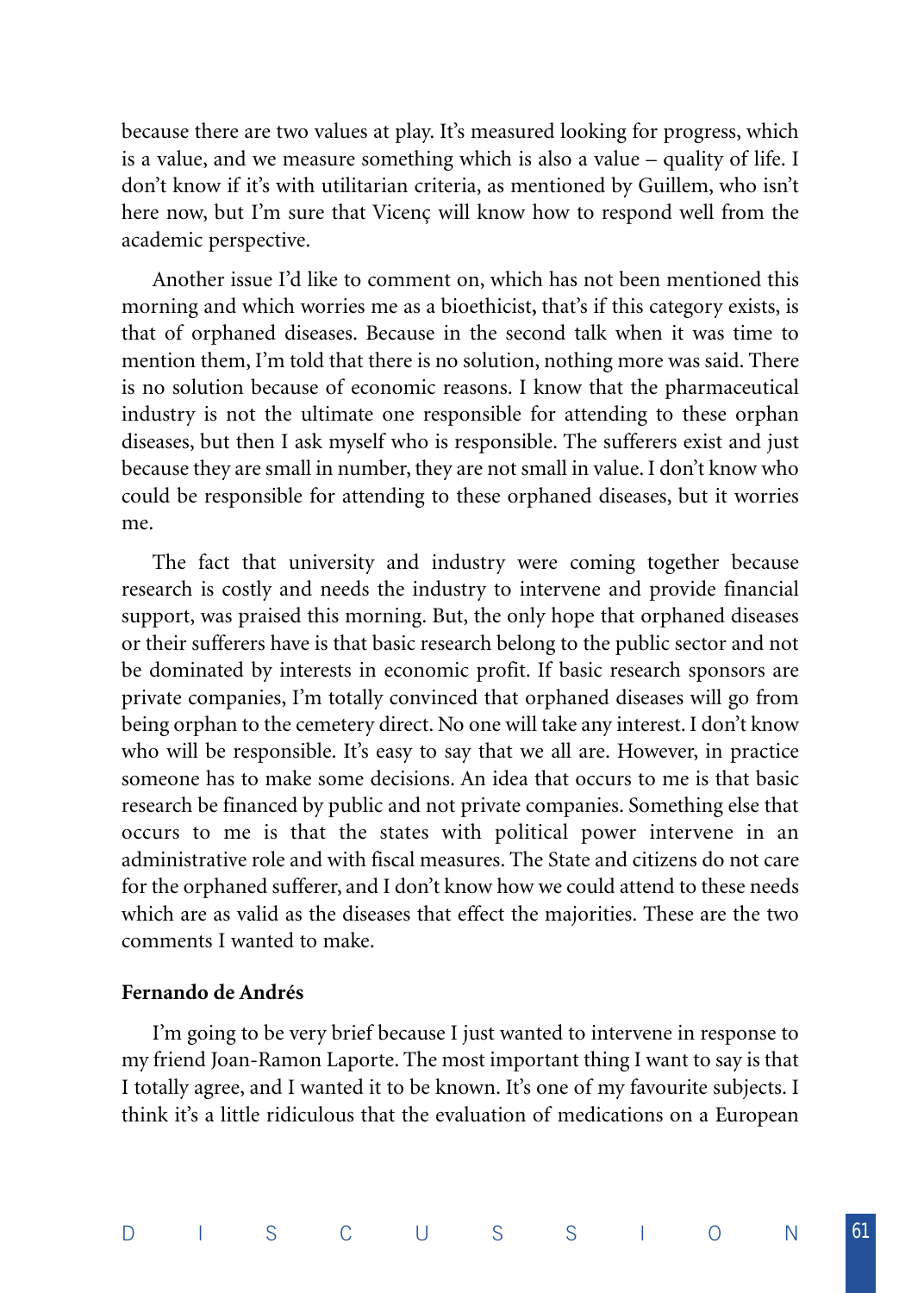scale relies on the industry, even if it's only a question of image. Naturally, the committees try to remain as independent as possible, but in an almost physical sense they're connected with the industry, and don't like to say they depend on it. The solution adopted has been to change the name of the ministry, which is to say, the General Sub-Direction**,** and perhaps this has solved the problem. It's not called Industry anymore but rather *Enterprise*. I don't know if it's better this way. I do agree that it's not right.

The other thing is that I don't want to respond in name of anyone. Unfortunately, the Spanish Agency does rely on Health**.** There are several components to this. First, who do they rely on, and secondly, that the organisation work. This European epidemic of creating agencies has preference for efficiency criteria. It's expected that the structures of the agencies can act quicker and more efficiently when it comes to working than the old bureaucratic ones with their elaborate hierarchies and almost immovable passivity. That's what I wanted to say.

#### **María Casado**

As a bioethicist I must accept the invitation extended by Jordi Camí, even though I really don't like having the word. I find it horrible and what's more, it raises ideas of a new dictatorship from the experts. Our society tends to increasingly hand over its problems and put them in the hands of experts for solutions. This could be acceptable if we're talking about technical problems where the solution lies in expert knowledge. However, if we're talking about ethics, it's not; here the individual should solve the issue, or society at large should in the need of collective decisions, where they often become legal issues.

I'm a Philosopher of Law and I work these issues from the perspective of the impact this has on human rights. I wanted to put you in the picture of where my area of knowledge lies as this can give you an idea of where I'm coming from regarding the issues we're dealing with. Philosophers of Law are used to being placed in no-man's-land, because even in our own Faculty of Law, we're seen as belonging to philosophy, and those in philosophy don't take us in either. Perhaps more so in a gathering as this one, because what's been said this morning had a large technical component. That's why I first like to listen, then the opinion belonging to the outsider from a different 'tribe' isn't given out of context. One can't reflect on or regulate anything till the facts you want to influence are known.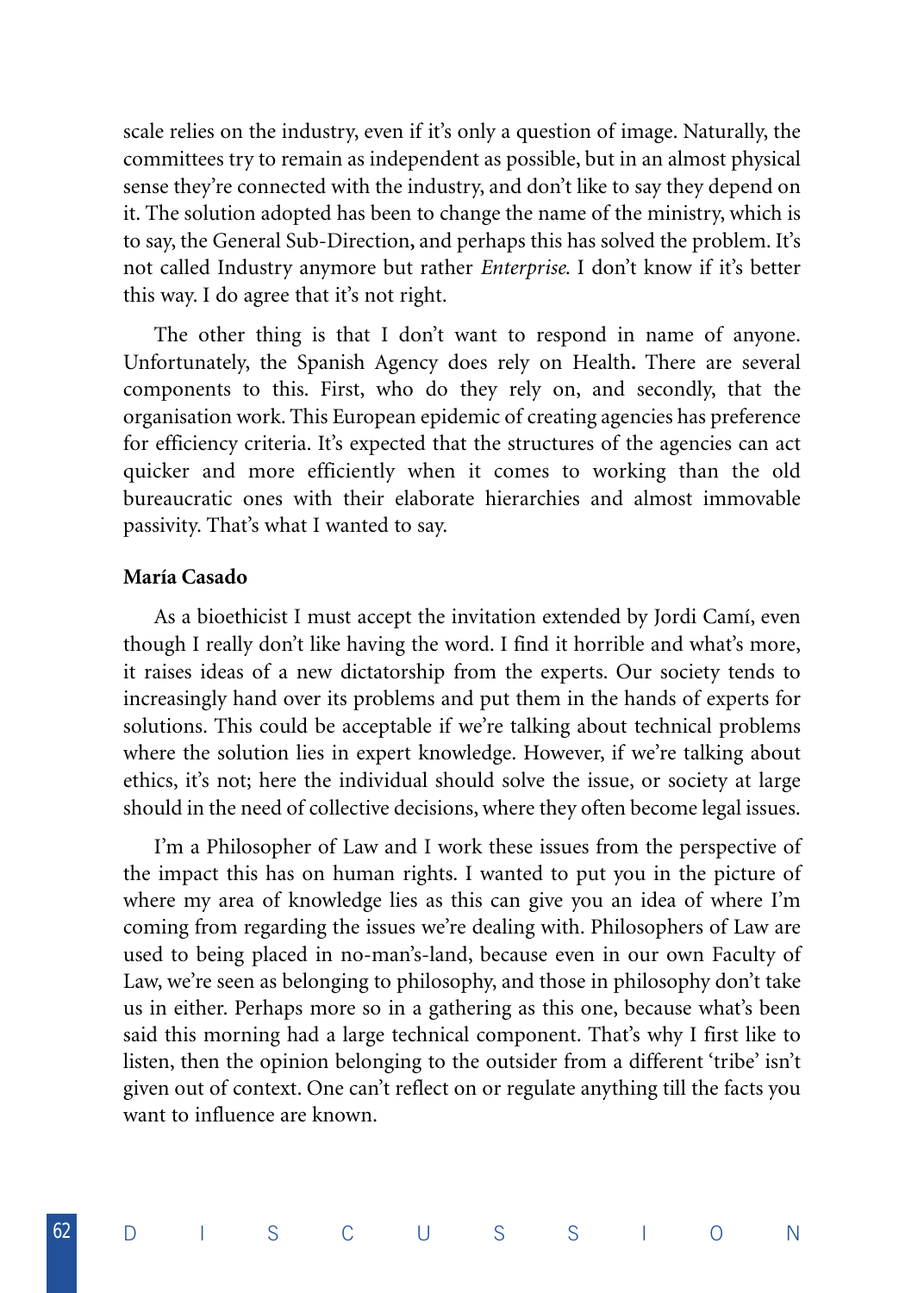In any case, there are a few things, underlying all that's been said, that from a conceptualisation point of view, that we've been invited to participate in, I'd like to comment on, or rather ask questions about.

First, I'd like to touch on what Ángel Puyol said earlier about the idea of progress. When a gathering such as this is held under the title *The Pharmaceutical Industry and Medical Progress*, one has to ask one's self: What's this medical progress business? I think this is an important issue because even within the medical profession (and it appears from what I've heard, from within the pharmacy and pharmaceutical industry) that the issue of what are the objectives of their profession are in questions. This is an issue that's very important to us, because behind the elucidation of what are the aims of medicine, there are many of the questions raised this morning; whether the aims of the professional are only curative ones or also care for; today, now that we can extend life, is that the most important thing or is it care; all this obliges us to revise and restate what the aims of medicine are. I'd say that we ought to be careful about considering medical progress as the act of adding to the curriculum vitae of researchers and doctors. This could generate certain mechanisms which could turn out to be rather perverse.

And then we have the idea of justice. In a way we're here invited by a foundation whose final goal, as it's being discussed under the title of today, is the development of ethical behaviour in the pharmaceutical industry and in the world involved with human health. This should have something to do with justice. Why is it that we're asking (it's the underlying cause to many of our contributions) that the pharmaceutical industry develop research lines or that it influences research so that it promotes greater justice and social cohesion? Just because we're saying that we're putting in public funds? However, as I've said to Xavier, this also happens in other industries. There's something qualitatively different here. I think the issue of different research lines is important. Regretfully Vicenç Navarro isn't here as I really wanted to let him know how firmly I agreed with him regarding what he said about the State having a big responsibility. As a legal person, my immediate reaction is: the responsibility sits on the citizens, and we'd have to say collectively in this case. We have to take an interest, we have to prioritise and we have to establish new research lines.

Finally, there's something I can't overlook. It's quite discouraging that we refuse to talk, from the outset, about something that makes us uncomfortable: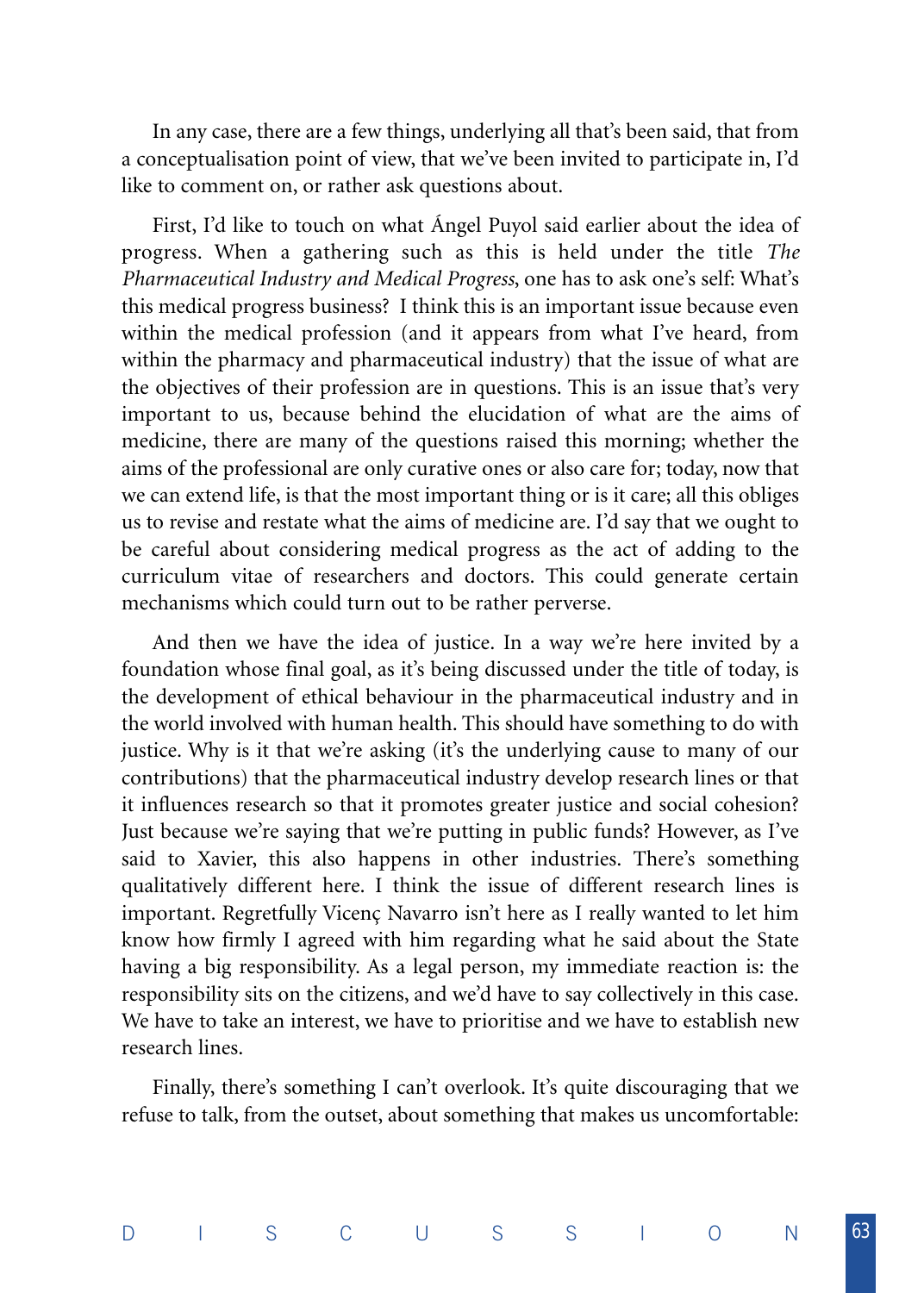the issue of values and our responsibility in regards to the use of the Third World. It's not just that we're going to give the Third World cheaper medications because we're good. It's just that we carry out research there and do quite a few other things.

## **Victoria Camps**

I also protest against the *bioethicist* thing. This word should not become popular because we're philosophers, and not even ethical ones, which I don't think is even an elegant word.

I'd like to address the issue of responsibility. The intervention by Joan-Ramon Laporte has raised it for me. I think it's a concept, which in ethics, is not terribly developed, and that individual responsibility is one of the basic deficits in free democracies, where the left as much as the right are to blame. The right, for being too conservative seeing as when there's a problem, it falls back on the traditional values. The left because it blames the system, or at least it has tended to blame the system for many evils that have not always been its fault. I think we're still dragging these prejudices. I feel it comes out when we talk of defects, problems and the questions we have without answers (and Laporte's contribution certainly raised a few of those), and we immediately look at the industry and say "The industry is to blame for all this". I'd like to be the devil's advocate, and in this case the devil is the industry.

We were asking ourselves how should the State intervene. With more laws? But, who's to blame for lack of regulation? Who does it depend on whether something is more or less regulated; does it not depend on the citizens of the land? It's true that in a market society, in a market economy, industry rejects regulation. However, in all areas (this one and other is communications), when there's an attempt made to regulate a little more, it's the professionals themselves, be they communication or health professionals, that complain about the possibility of being regulated. In the end, the politicians do what's being asked when pressured. Politicians are basically looking for votes in most cases. If there's no pressure, things don't get done.

Another issue that's been addressed this morning is that of medical prescriptions, tied in with the medical culture we have and patient education. The issue of prescription basically depends on the medical culture that doctors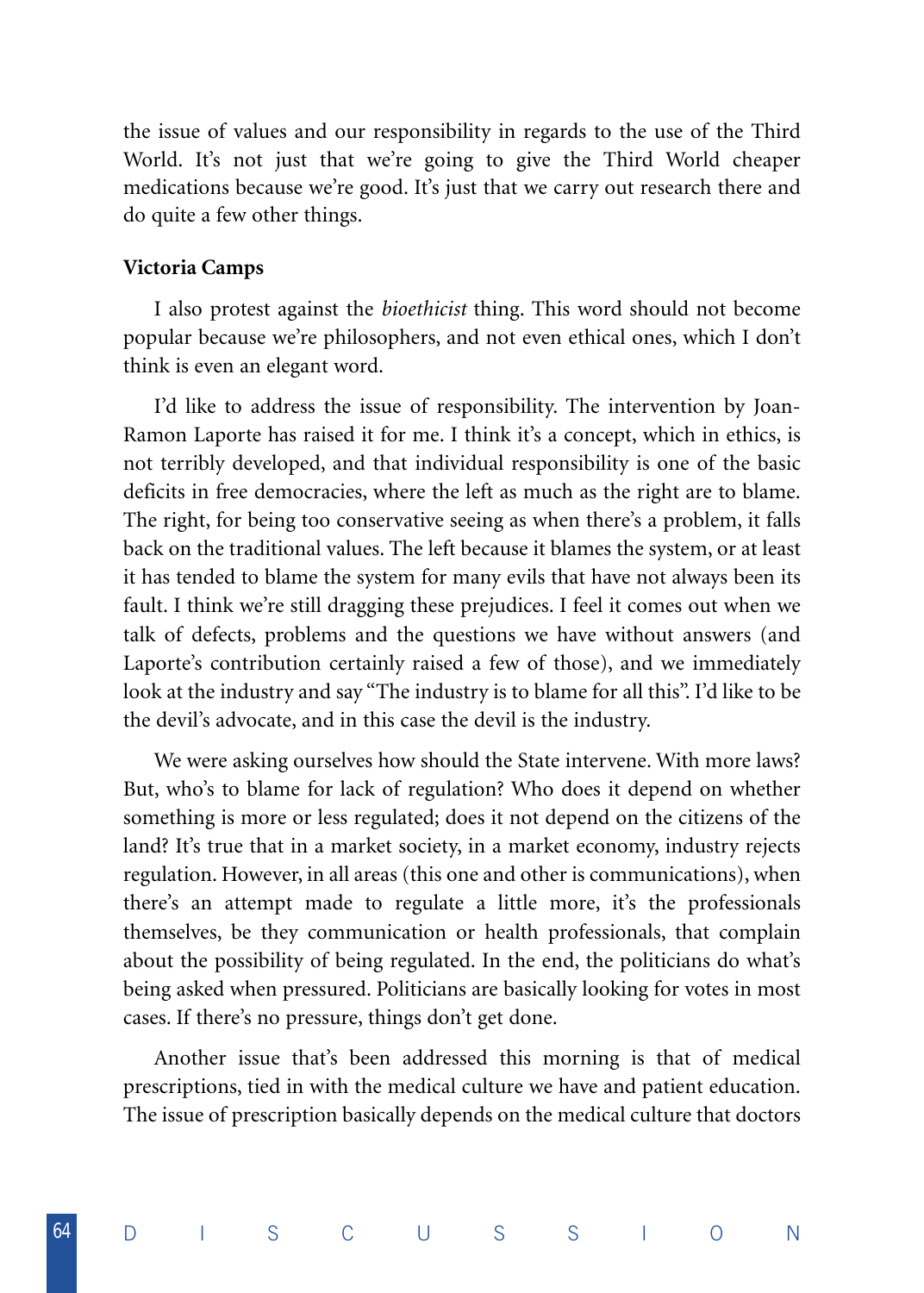introduce, I think. I don't see why we should blame the pharmaceutical industry for errors of prescription or for the misuse of medications, or for why there's a greater focus on curing and not prevention, or in curative measures more than preventive ones. Preventive measures are more difficult than curative ones to carry out, which means that greater patience is required from the professional to educate the patient and teach them that they shouldn't reach for the tablet, but rather walk more, or swim, or lead a healthier life or give up smoking. Because all this is a much slower process and doesn't produce such obvious results, it's a lot more comfortable not doing it. In other words, we don't support that which we know is better because it takes too much effort.

I myself respect the information society. This morning we also referred to bad press and wrong information and to stereotypes being spread. I wouldn't shoot the messenger here. I also think it's science's responsibility to inform them of what they're doing and of what they know how to do, and make sure that the information published is correct, and protest if it's not.

I don't like to talk about neo-liberalism because fortunately, we are far from it. We still have a social State, which we will probably preserve. We'd have to really be lacking in lucidity and wisdom to do away with it. However, it is true that we're living in a free world, where everything has the same value, where there's fear in holding even slightly strong positions in regards to anything. I interpret that as a lack of responsibility, which is to say, answerable for your own profession and society, and not take on, neither the individual nor the collective he or she belongs to, any problems but rather pass them on to someone else. I think this issue is important when it comes to evaluating the measure in which the industry and science progresses.

## **Cristina Avendaño**

I'll refer to what was being said about the regulation terms we have and work in**.** The creation of the Agency was alluded to and the separation between the responsibilities of the Agency, in this case the Spanish one (only approving the quality, efficiency and safety of the medication.), and the financing aspects by the system, that are linked to the real evaluation of the benefit or impact on health of a medication, which is much more related to the following section. This type of regulation, which is not exclusive to Spain but to all Europe, is what we have and what links the Agency to the Industry.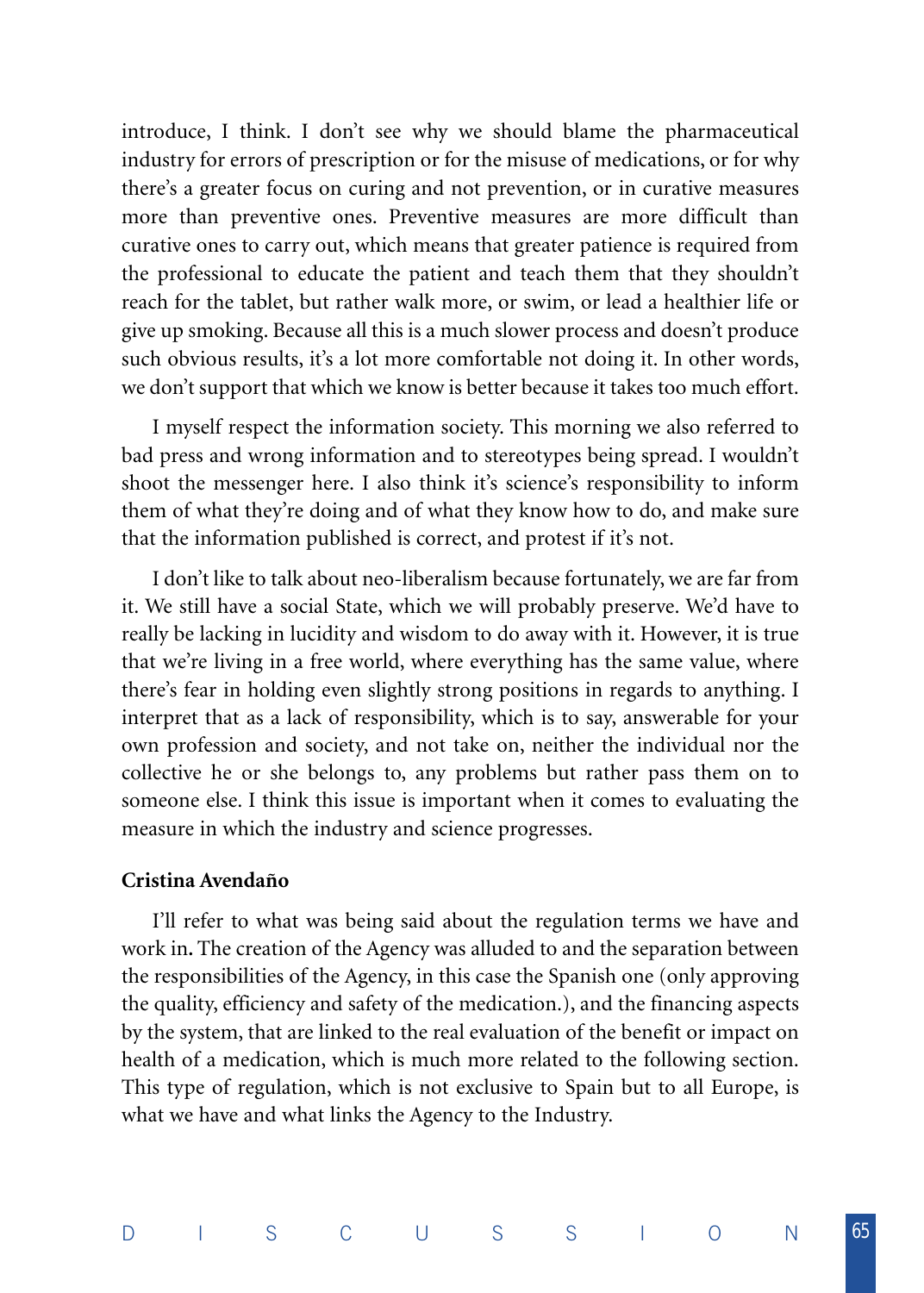In regards to this, I wanted to say that when we've separated the Agency's competencies only in terms of the quality, efficiency and safety of a medication, and isolate it a little more from the measure of relevant impact on health, we (I have rather limited experience, but I've observed this in recent times.) unfortunately get the impression that the standards for approving a medication in terms of benefits are gradually getting lower. I refer to the benefits, in terms of health of these recent new medications. I don't mean the one for erectile dysfunction, because the women here are in minority and I could be misunderstood. Perhaps a better example is this similar compound to melatonin for jet-lag or any of these types of medications we're seeing recently. Those of us that decide how a product qualifies for registration often feel uncomfortable having to apply, as said, the Treaty of Rome or the Community Directives regarding the acceptance of medications, because in terms of evaluating what a medication can contribute, what we would like in terms of criteria for new medications is still far off, and so apply the current regulation which is what we have to do and we can't do anything about it. In other words, meet the current standards and regulations we have. In regards to this I'd like to express my agreement with some of the comments made in relation to the need for this concern, that it seems we all have, to be channelled correctly to change the existing regulations.

Concerning orphaned diseased and the right we assume the sufferers of rare diseases have to medications which are as efficient as the rest, I don't know if I'm being a little optimistic, but I feel here that we've started in the right direction to promote those regulatory measures that will allow us to advance in regards to this. In addition, it seems that the right thing and thing that carries the most prospect of success is what's been done so far, which is to say, not assume that there's going to be any public financial support behind this type of research, but rather make the research of these type of diseases profitable for those who normally research (the pharmaceutical industry). At least we'd be making the most of what we've got, and through fiscal incentive plans and public money, the same research entities would perhaps want to dedicate themselves to this area because there's the chance of making a profit, seeing as otherwise, they won't do it.

Finishing with the issue of regulating agencies and the discomfort felt at times by those of us who are subject to the directives and rules we have, and the perversity talked about this morning regarding the direct or indirect total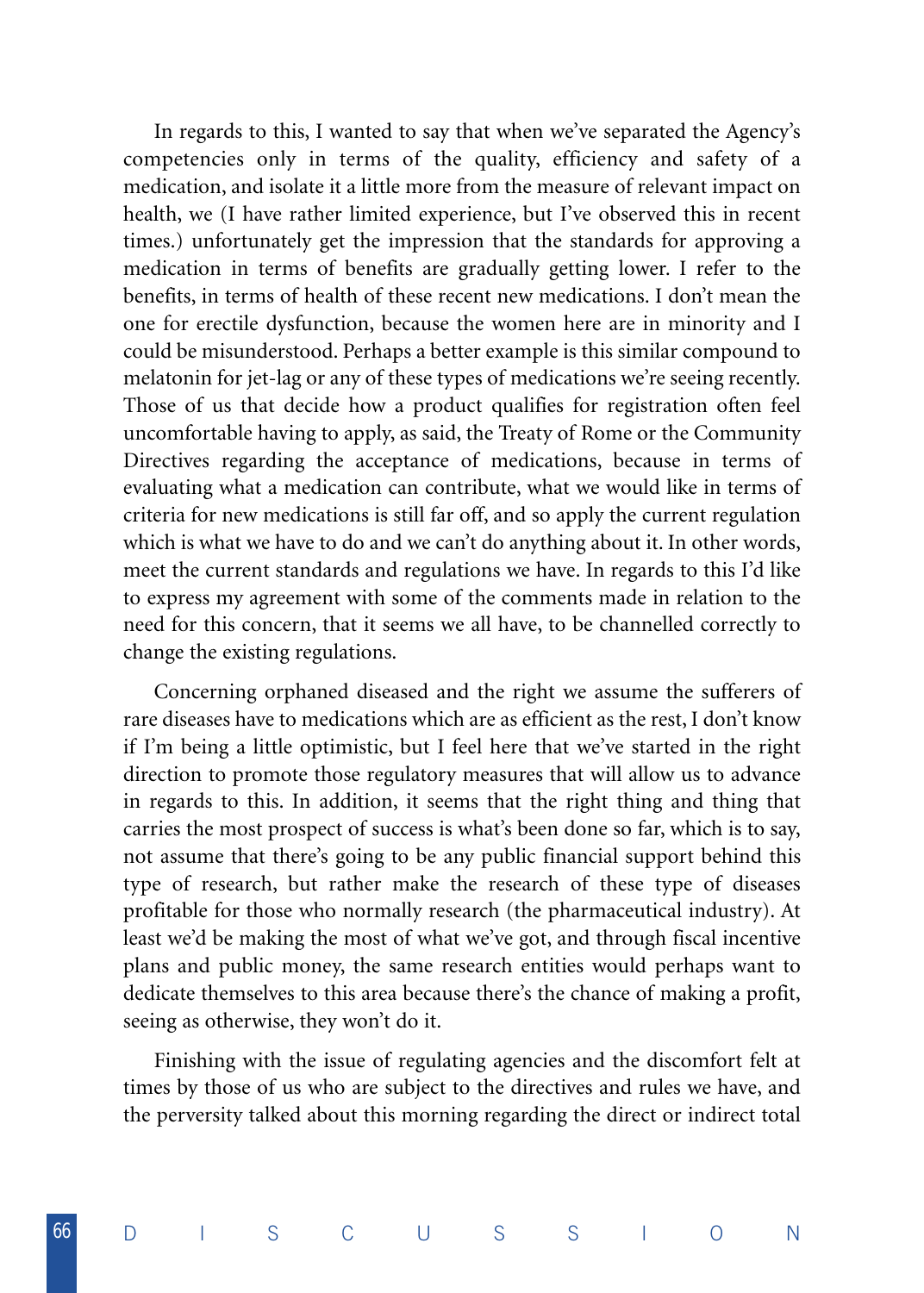mediation of pharmaceutical research by the industry itself. We (the regulating entities) are faced with that pharmaceutical research results be one and only, or rather almost only, those that are in line with the objectives of the pharmaceutical industry, and not any others, which don't exist anyway. Therefore, the field of knowledge acquisition by the regulating entities is again rather limited.

## **Joan-Ramon Laporte**

So many things have been said that I don't know what to say. Regarding the questions related to ethics and issues related to orphaned diseases, which have just been addressed, I've noted down here in inverted commas, using a term Victoria Camps probably won't like, the word "blame". I ask the moderator, is the blame on the industry or who? The question is of the differentiation between market regulation and public healthcare system responsibility.

Regarding regulation, I'll use an example so that you'll understand how I criticise the separation between the regulation of the market and the regulation of health. Medications for obesity, anorexigenes, were removed from the market in Spain and around the world about a year ago, due to some fairly severe side effects. Amongst these side effects, the one that broke the camel's back and initiated the removal of the product was the appearance of cardiac valvular lesions in its users (mainly women). A first study published by the American FDA, which didn't have a very sound methodology, gave an incidence result of 36% of users. This was not a joke. Later, other studies with better methodologies, published after the removal of the product, have lowered the percentages in quite variable ways. However, looking at the most reliable ones, the incidence could be around 8-10%. I called the Ministry and the Agency and asked them what they were planning to do about these medications. The response was "We've removed them from the market. Happy now?" As if I had always wanted everything to be removed from the market. Naturally my concern was not whether this was on the market or not. My concern was, who was now going to examine the hundreds of Spanish users? Who's going to assess the heart of these people? Give a prognosis? Treat? Who's going to look at whether there's been a problem here or not? No one will. When you regulate the market, you don't take people into account. This is what I wanted to say. This still doesn't have an answer. Is it up to an interested researcher to ask the Health Research Fund for help? I think it's incredible. It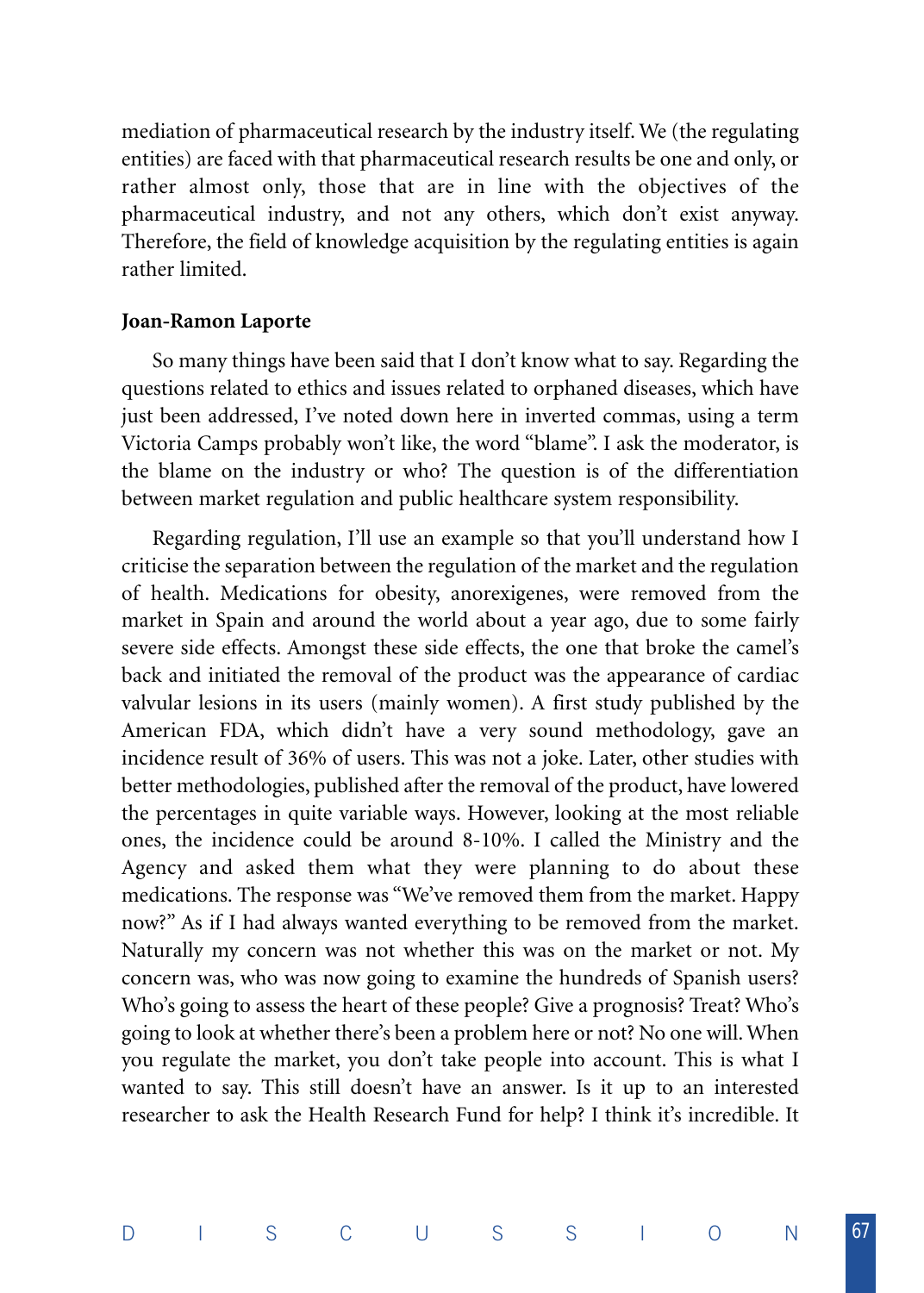can't possibly be. This is the shared responsibility of the State, the Agency, the Ministry and the laboratory that made the product, which by the way, didn't publish the results of the experiments showing that it produced valvular lesions in rats, nor the first reports of valvular lesions that came from Belgium, not the United States. No one has said anything; no one has taken them to court. Whose responsibility is it? If the responsibility is divided, it turns out it belongs to no one.

This is the separation I'm complaining about. You can remove the medication from the market if you want, but one asks himself, what of bad medical practice. Anorexigenes are used to prepare for the beach, especially in the months preceding summer. After the removal of these medications, endocrinologists protested against this: "Why are you saying this against anorexigenes, when they're great for my obese patients?"

"They are not for your obese patients, it's for looking beautiful when you go to the beach". This is a health risk. Who regulates this and who reports it? This is the first issue.

Just a small annotation regarding what Fernando García Alonso said regarding the Third World. The problem with the Third World is that it shouldn't be Third World, and from here things get complicated. If we were all First World and we were all more equal, these things wouldn't happen. Regarding orphaned diseases, I'm not sure if I'm going to state the obvious for those of you in philosophy or law that work mainly in the area of bioethics. From a biological point of view, I think there are some extraordinary arguments in defence of a health system that gives priority to equality and wide spread availability. It's just that, in a few words, we are all a minority. There is no minority that suffers from storage disease, or a minority that have a needle stick injury and from there get AIDS, or even a minority of people (that's if they are a minority) namely homosexuals, that have a higher risk of AIDS. We are all a minority because we all have some genetic, environmental, familial, social or other characteristic that makes us a minority in relation to a given disease. Now with the development of genetics, this is much easier to understand. We could all have the gene that makes us predisposed to cancer of the colon, or breast cancer, which ever. We all fall into the right side of the distribution curve related to blood pressure, and of the distribution curve for tests which let us know how likely we are or not of getting a disease.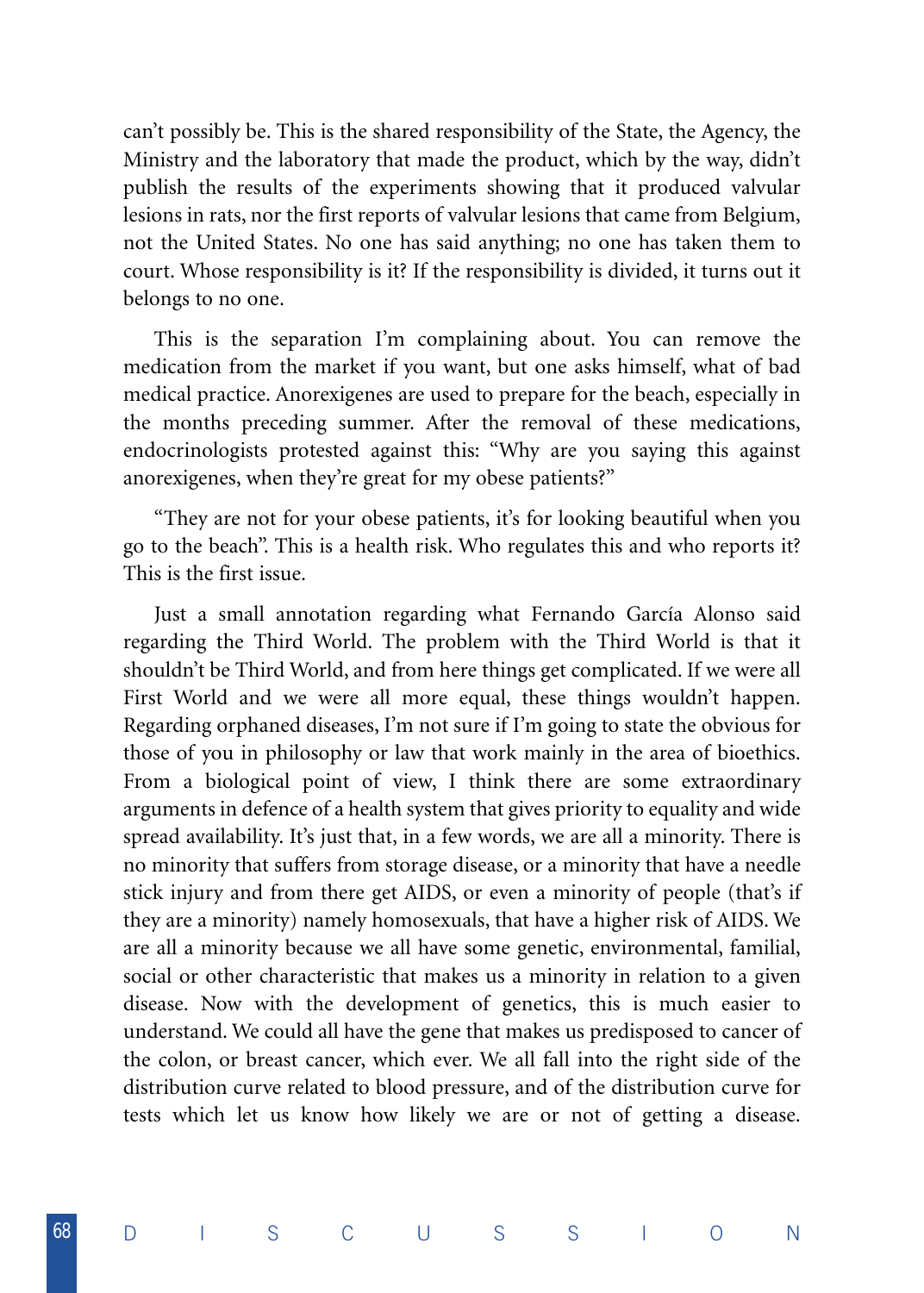Unfortunately this is because medicine only knows how to count to two – you're either healthy or ill, and yet the reality of it is much more complicated. One could be more or less depressed; one could be happy, sad, very sad, a little down, depressed, or with a tremendous depression. There are lots of different depressions, lots of different levels of depression. Each one of us, in one aspect or other, is on the right side of the curve, in the vulnerable area. This is what should make us think that these are not diseases that affect a minority, they are diseases that can affect all of us if we believe that we belong to the same race. I say this in terms of genetic diseases, rare diseases, diseases that are not so rare, diseases classified rare due to their behaviour at some time in history, because things change, and diseases suffered by the people in the Third World. I see all this as a relevant issue and one we mustn't forget.

I'd said this in the morning. I don't know if anyone has an opinion that could shed further light on it. I believe that the social model that tends to create increasingly greater differences between thousands of millions of people and the rest of humanity is not sustainable. Even if we looked upon this with absolute self-interest, viruses don't understand boarders. This is seen in the history of public health. Multi-resistant tuberculosis doesn't understand boarders. It'll come across the Strait of Gibraltar with greater ease than a little boat. No doubt about this. How are we going to tackle these issues? The Third World is not some trendy term used by those with a guilty conscience or because they're leftist, or whatever. It exists and it affects us. There are clear opportunities to do something.

In response to Victoria Camps' affirmation, I wasn't able to note down all she said, because as always, when she exposes these arguments, they contain such rich concepts. However, it's true that there's not just one sector to blame, for lack of better words. There's more that one sector responsible for the things that happen. We all agree that the political system has some responsibility, if not the regulating authorities, as I would personalise. As she said, in the end it depends on the people. But what is also true is that, what I call the 'powerful' have many ways of confusing the people. Earlier it was mentioned that someone said "who has the last word is the patient". However, more so than the patient him or herself, perhaps it should be society, because the patient is a misinformed person. In other words, if they'd asked me ten years ago if I wanted a freeway to get to the airport, I would've said yes. But perhaps some expert in urban planning, communications or transport says: "no, this has a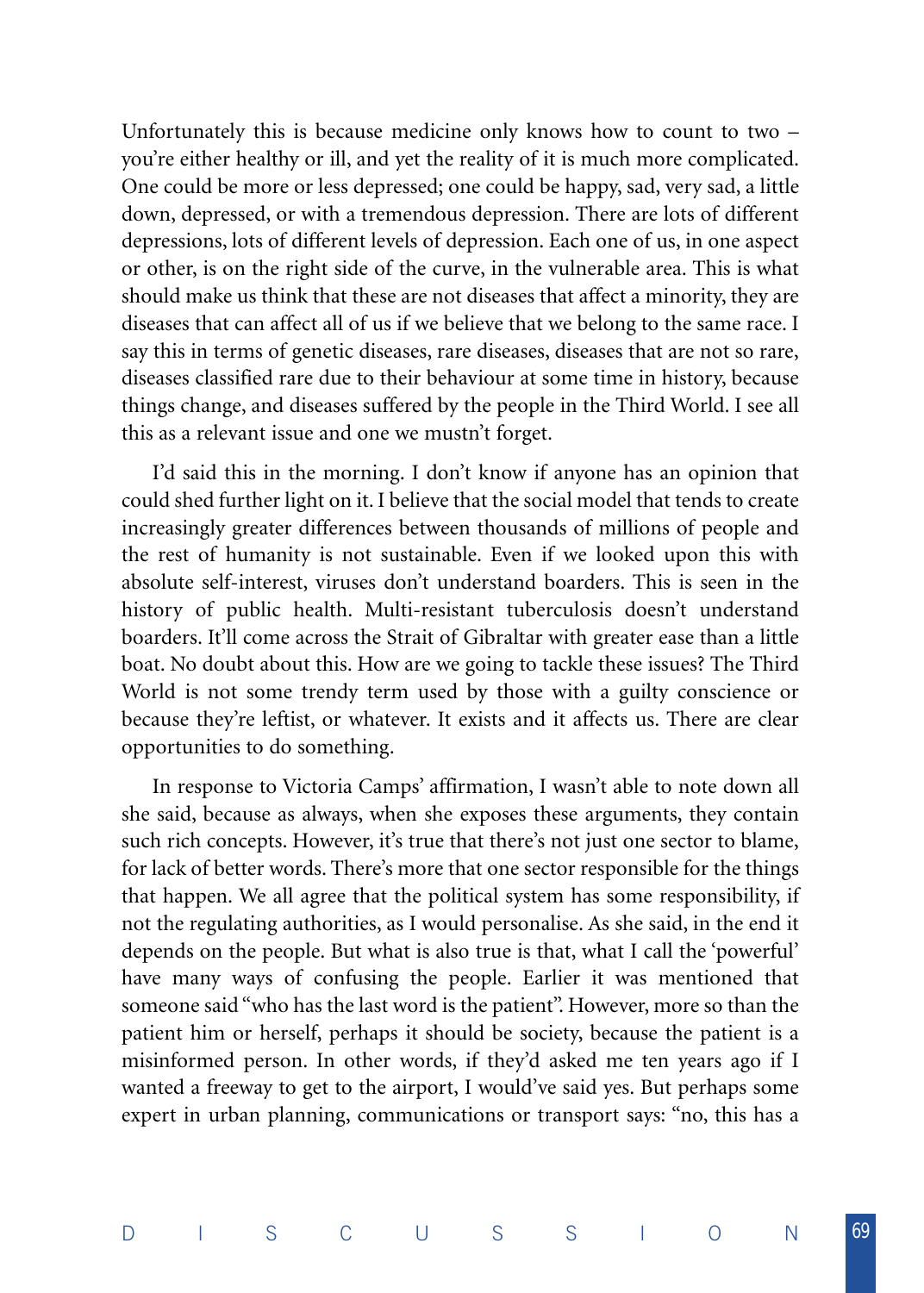major impact on the environment, on the people in Sant Boi, on the people in El Prat, on…" and so forth, and so we have to look for alternatives. Therefore, as a citizen, I prefer to choose someone who can give me expert advice in the field.

I assume we agree on these issues, but what's true is that, whoever holds the power (and the power is largely economic influencing the media and other sectors) can influence in matters of self-interest. It's evident from what we see that the dynamics of a company is to generate the maximum benefits, maximum profits. Therefore, the problem (and I apologise as I always seem to end up in the same place as much as I would like to convince myself there's more to it), the all-important problem is the system. A system that approaches issues of health basing itself on purely market criteria is not humanistic. I don't know if that's a valid argument for you. The term humanistic, to me could be subject to a number of interpretations, I believe of high grade. This is something to consider seriously, because it's the defence of the human race as a whole, starting from the concept of minorities.

This is why I believe that the market should be highly regulated regarding health issues, and it's becoming more and more difficult. In times past, you could go to the mayor, then to the Government in Madrid, or that everything was Franco's fault. Now it's the European Union, or globalisation, far more ethereal concepts that make it hard for citizens to know where to go when they want to complain about something. The problems is the system, and somehow or other, should be equipped with resources that defend the vulnerable and weak. When we talk of health, we talk of people who are weak and vulnerable: the patients.

# **Jesús Conill**

I'm going to share some thoughts linked with what's been said both this morning and this afternoon, but I'll make a selection as there are many. Following along the same lines as Jordi Camí, the selection touch on the areas that he's been outlining. Given the material I have prepared, I'm going to concentrate on the idea of responsibilities, as already said.

First of all, we have to give these responsibilities a context, and today we're talking about business and industry. I believe there's something we all have in common today, and has been made rather evident in what we'd refer to as our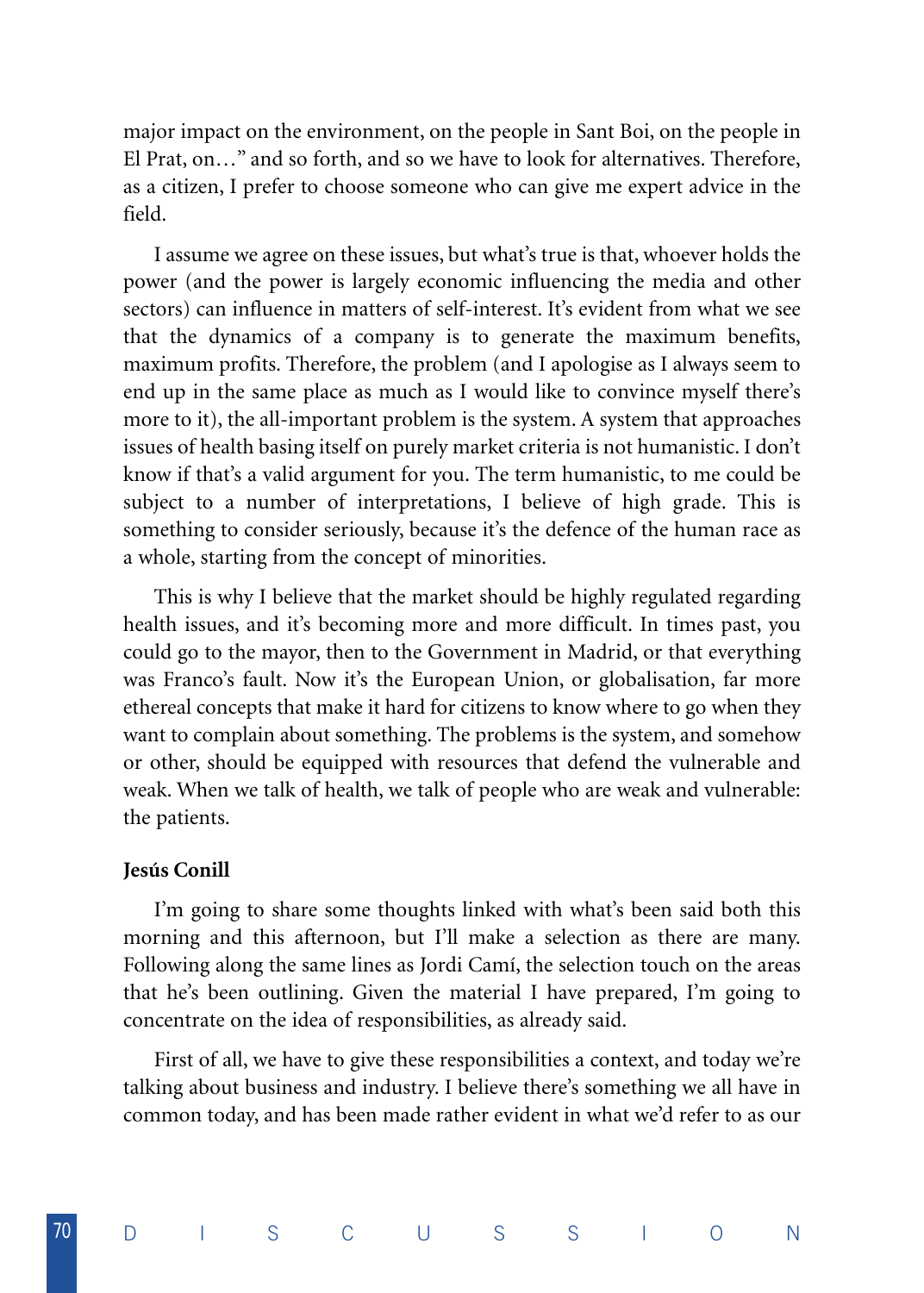economic culture and our general business culture; and that is our particular aversion towards enterprise. We've been bought up this way. It's been hard for all of us to realise what enterprise means. The pharmaceutical industry is an enterprise, and has the advantages and the disadvantages common to all enterprises. We'll look at the type of enterprise it is later, as well as look at its specialty, and then we'll get a better understanding. But I think that the first thing to meditate on is the responsibility enterprise has, and specifically this one, and this within the particular context of modern and contemporary times of organisations. If we're living in an age of organisations we have to understand these types of organisations. We have to even go beyond this because, due to our background, we don't think that what the business goes through, so the political party, the lawyer and everyone who lives in this kind of society goes through too.

What does the politician look for? Votes. And why is it more important to go after votes than after money? These types of reflections that could take us a little further, (but I don't want to waste any time here, just simply mention it) must give us reasons to believe we should put the functions of the systems contained within an enterprise into their right perspective as well as the mediums the enterprise uses in a determined context in a determined system. This doesn't mean we have to justify anything. What I mean is that we should introduce ourselves into this world, which I think not doing so has been the problem all along.

At this point I'd like to stress that looking at such systems as cost-benefit ones for example, you can see them as exclusively mechanical or exclusively commercial, or they can be used and be an ethical system. Who would agree with being wasteful? I don't think being wasteful is ethical. If I have a certain means available to meet an economical objective, as it's been talked about at some stage, this system is not anti-ethical. An ethical perspective has to include and encompass this mechanism, this means , this cost-profit analysis, costeffectiveness analysis, or whatever, to fulfil the relevant objectives through these mechanisms in a given medium.

This is what I would stress. Also this is what the two speakers have said. We've been told quite clearly that it's all about uniting profit and social good. The point that increasing profits is not restricted to the monetary sense was also included in the talks. Everyone is acting in unclear ways, at least in name**.**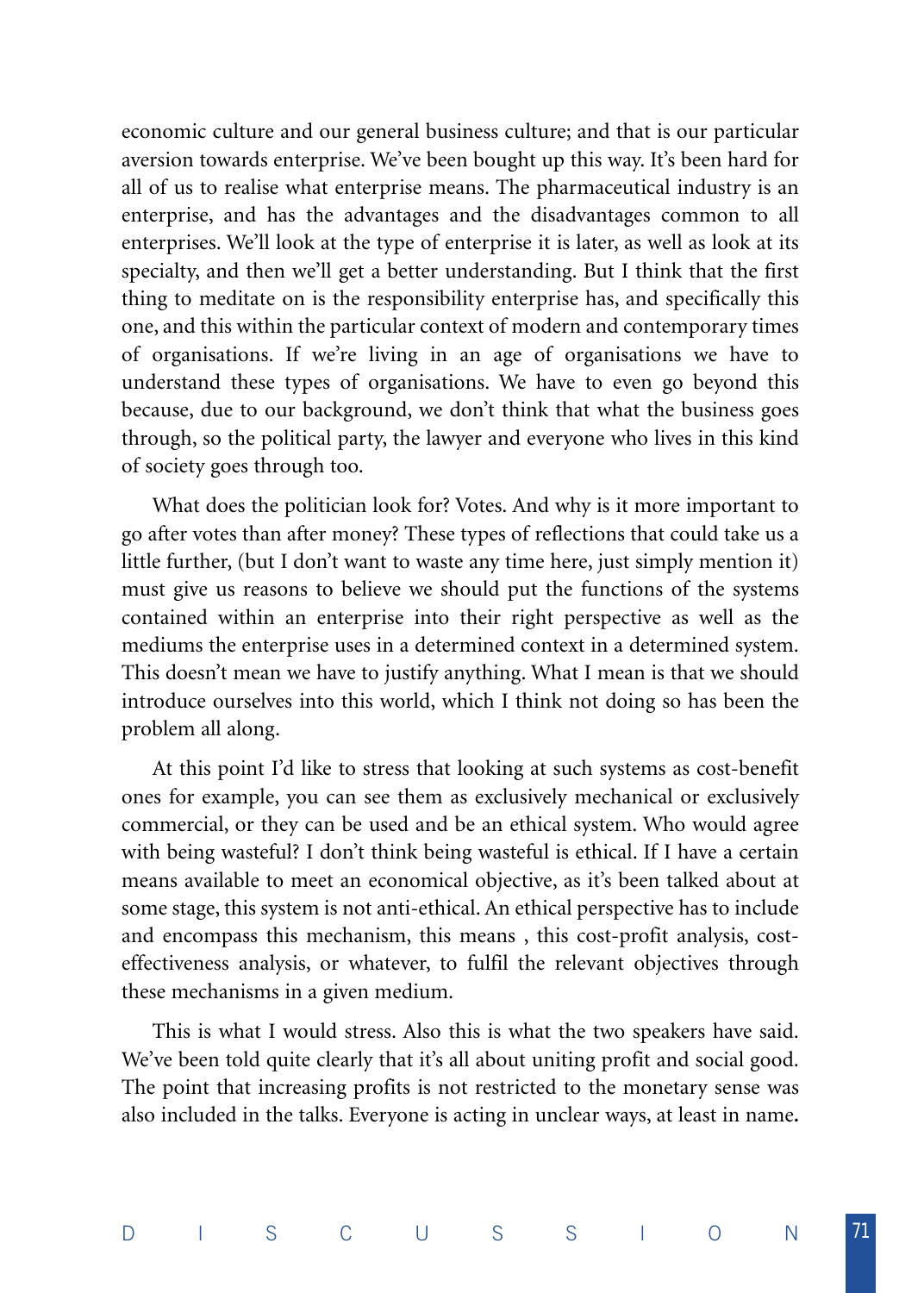The politician will from his or her position tell you that what he defends is the well-being of society at large. We shouldn't take any notice of these types of speeches, only in the realisation and implementation of their contents. Therefore, we shouldn't spend our time looking for responsibility, which may not even belong to the guilty, or maybe it does, in a legal sense and in a coercive sense, which would be the most extreme case. We would have to look for ethical components. For example, do we have to move from working short term to long term. This is an option in the ethical culture of a company. One company may say, "No, I'll work in the short term". Fine, it's up to you. This doesn't come under any regulation. You can decide. It depends on your freedom, your competencies, free enterprise – initially. It's up to you, and like this, there are a number of different examples to show that this type of thinking regarding mechanisms, institutions, organisations and the diverse cultures, could help us understand this conflict, that appears to me as needing an appropriate, and even cultural, consideration.

There still seems to be this manner of conflict everywhere I go, which is to say the university and in the classes. To say ethics and economy together still sound the way they do, when they've been together since day one. The remedy is older than the condition, but our culture hasn't yet assumed it.

This takes me secondly to things that have been said this morning. I simply can't see, not in the address given to the issue (and the speakers themselves worked at reconciling the data which has still left me unconvinced), the discord between the data. I believe that without reliable data one can't analyse, and I'd expect you to agree with this. I believe, from what I've been reading, that in Spain and in other countries, but especially Spain, we don't have reliable data on health. Neither do we on this particular issue. You have confused the data yourselves. It's not the same looking at data on consumption and data on expenditure. Consuming and expense are not the same thing. There's considerable confusion here. Faced with this rigmarole, I think it's both necessary and our responsibility to clarify the data. You can't analyse without data.

This takes me to the next point, with which I'd like to finish. I think this is fundamental in three levels, that I think we should extend upon here. Some of these aspects haven't been able to get the exposure deserved, as we have certain limitations, but in order to carry on they should be established. First, regarding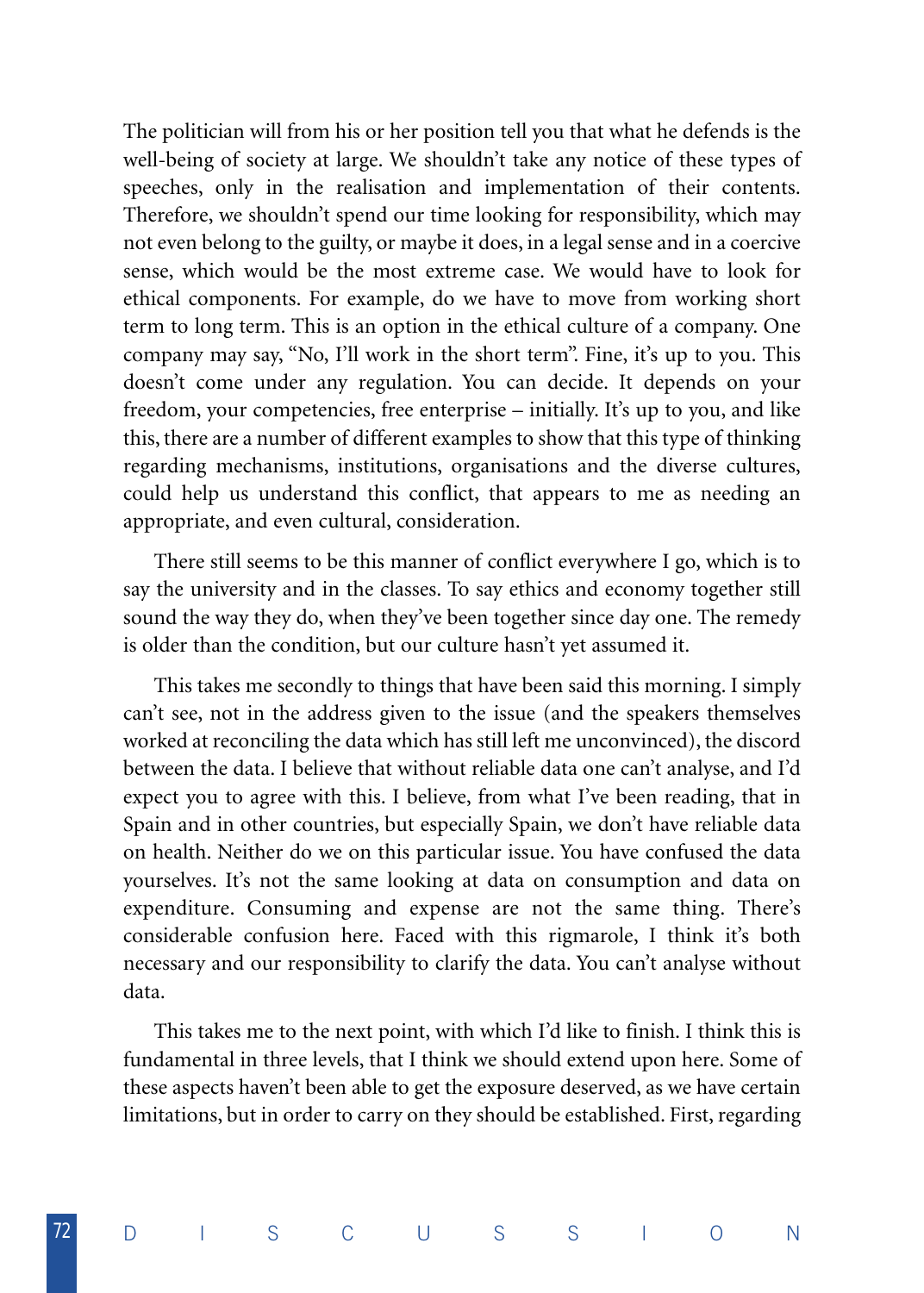medical culture, specifically the doctor, or rather health professionals (because as always, we tend to refer to the doctor when really there are other health professionals), what sort of medical culture is being generated and promoted? One has to be responsible here, because medical practice isn't born, it's made. You have a lot of power. You're configuring a determined type of culture, a way of cultivating medicine. "This is progressive, this is regressive…" You could say, "resources go into this or that"; you establish these things yourselves, and you say in unison "plenty of resources, not always profitable." These are expressions I've taken from both of you.

Secondly, the same thing occurs regarding public intervention in the area of regulation. In comes the medication reform and in comes public responsibility and then cost reduction is considered. Is it true, or not? How do I know if I should reduce costs or not if I don't have data to clarify the situation? It's all notions because there's not the data to give it the most solid and accurate analysis. Another comes along and expresses it more eloquently, politicising and idealising it. Therefore, data is missing if we're to have public intervention – responsible public intervention, and responsible regulating bodies.

Thirdly, social culture. There should be a commission set up for the reasonable use of medications. It doesn't have to be a single commission. It has to be a commission, which by the way doesn't seem to be working, that does more than speak words to its ludicrous political advantage, but rather it should serve to raise awareness and form practices in society.

#### **Fernando García Alonso**

I asked to have the word a little while ago to give an example that has nothing to do with the pharmaceutical industry but has with biomedical research, that I feel illustrates the point well.

I'm the director of FIS (Health Research Fund), an organisation that pours 5,000 million pesetas of public money a year into biomedical research. It would seem a logical task for FIS to not only grant the money, but also to evaluate the outcome. We'll make it easy. We're not talking about the pharmaceutical industry anymore, but of the funds that go into biomedical research. Five thousand million a year. It's a moral obligation, one which is almost automatic, to measure the results of what's been invested.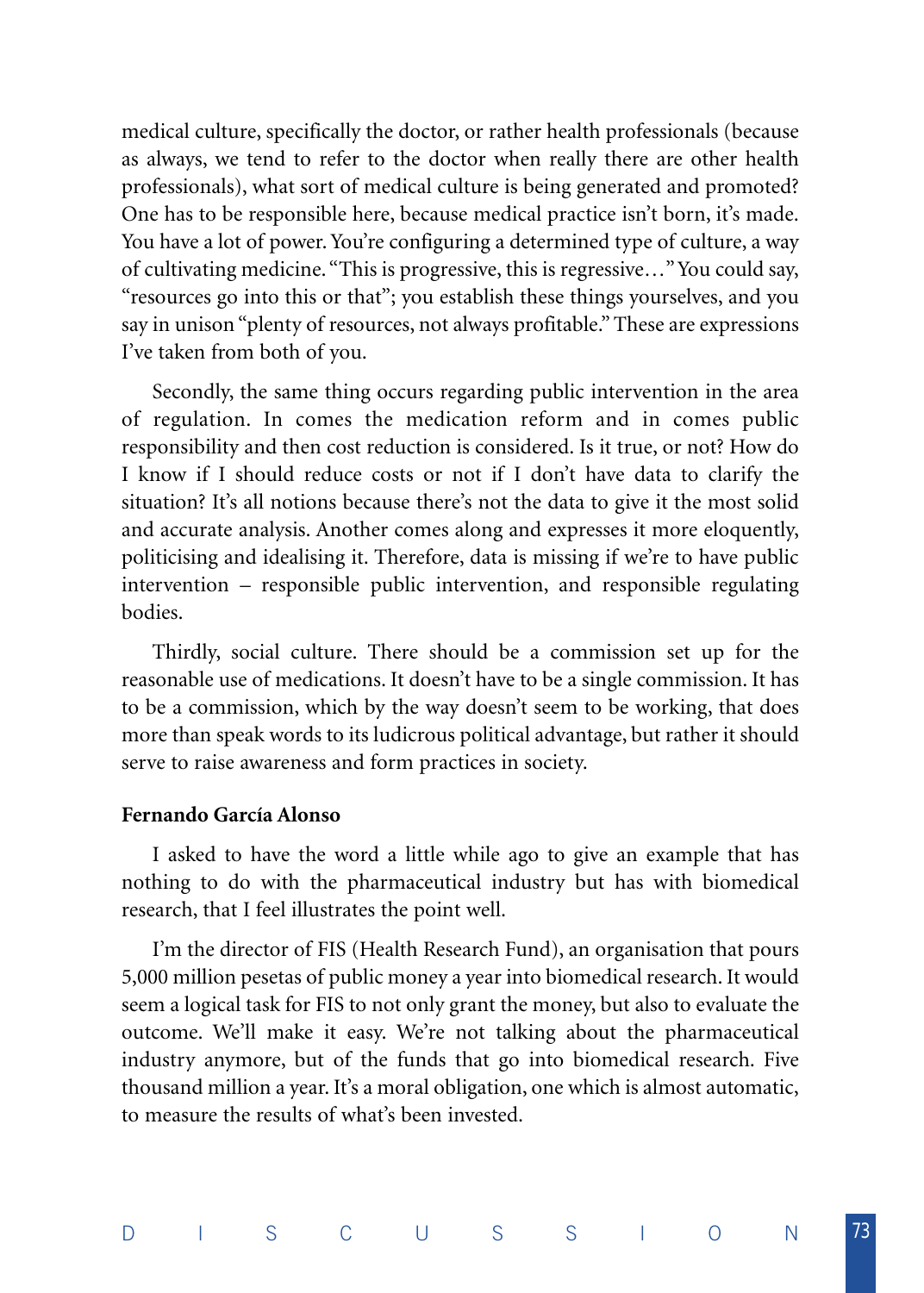There's a central problem in what I'm about to say. The big question is: How do you measure these results? The means we have, which seems to fill us with satisfaction, is the 'bibliometric' system. In other words, we measure the scientific output gained from these 5,000 million pesetas, and we justify it before the appropriate ministry, auditor or Parliament, saying: "Look here, I justify that with the 5,000 million we have published all of this." The scientific publishing system is very complicated, sophisticated and perfect. Are these scientific publications medical progress? The basis of what I said this morning is an intermediate factor. This is to say, that publications are a subjected intermediate evaluation parameter. The final parameter for the purpose of evaluating should be, I say, biomedical research, whereby through the research itself we would've changed certain behaviour or workings of the healthcare system, in the broad sense of the word. What's the problem we have? A very difficult problem with methodologies. Measuring research results, remains an unresolved problem.

This is why, Jesús, I'm going to attack you a little, dialectically though. The big conflict in biomedicine occurs when we tend to simplify things by saying: "Well, show us some results, show us the data, and then we'll make some decisions." The big problem in biomedicine is that often the data doesn't exist, or of course, I could load up on figures and slides, and spend eight hours explaining the biometry of FIS, and not have said anything at all or have just given it all an intermediate value that is not definitive.

If you allow me I'd like to caricature this. Now that we're in a new phase, with a new ministry and new cabinet, I find it quite amusing when someone (generally someone who is not from Health, or is a well-known doctor) invariably comes up to me, I, who has lived through six, eight or ten changes of health government, and says: "I'm going to solve this thing about medications, you'll see, all this spending on medications and so; I don't know how people have been so inept in solving this. Give me a list of drugs that are efficient and those that are not, immediately. The efficient ones get finance, those that are not, don't. Besides, I'd be perfectly capable of doing this, and I've talked it over with so and so" And he feels very content with himself.

Where's the conflict here? Where's this list of efficient and not so efficient medications? Who compiles it? Is there a fixed parameter to evaluate with? Naturally, here we have the beginning of the hustle bustle concerning the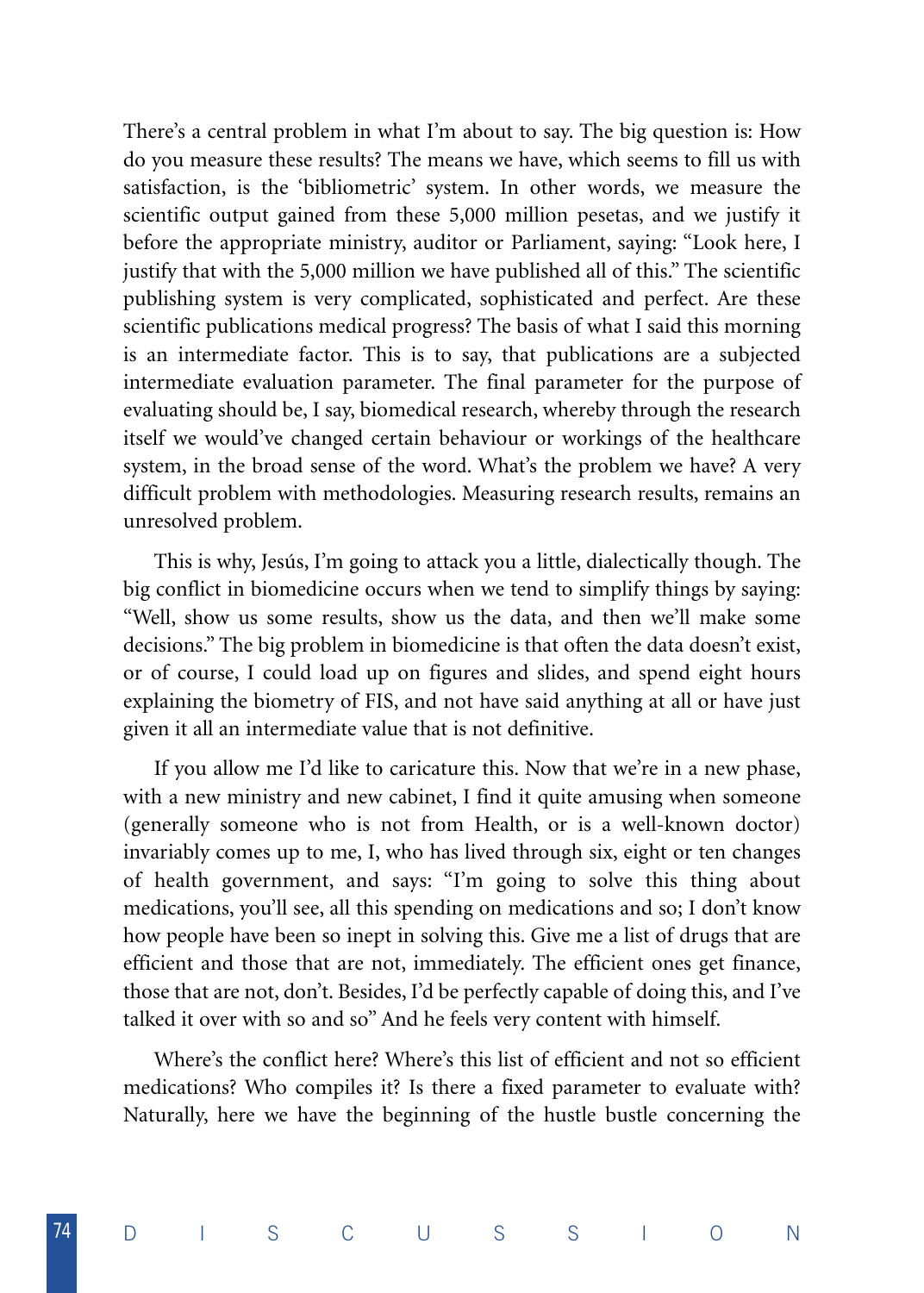conflict of interests, as the minister on duty, or their secretary or the subgeneral director are presented with lists that exert their own bias. The great conflict we have in biomedicine as far as I'm concerned is (naturally we won't discuss the fact more data is needed) that all the data we handle regarding the issue being addressed today; medical progress and health outcomes, is tremendously difficulty. I think it's an issue that should always feature in the context you expressed so well, but I would like to refocus this part.

Finally, I'd like to comment on the following. Perhaps there's someone who doesn't belong to the sector or who doesn't know it well, but I would like to make the following affirmation so that there's no mistake, as some of the comments made could have lead some to believe otherwise; but let's not fool ourselves, the pharmaceutical sector is highly regulated by the Government. It's the most regulated sector in existence. It appears that in trying to regulate things more, we're not going anywhere. I think this is a message that should be loud and clear, because just maybe, someone who doesn't know it well could think this was some mad house and that what's needed is an iron fist. The need to govern with an iron fist and that more data is given is provided are two of the usual 'requirements' in neophyte politics that takes everyone six months to realise this possibility doesn't exist.

## **Carlos Alonso**

This morning we've been concentrating on that which seems to nearly always be the centre of conversations: deciding who the 'goodies' are and who the 'baddies' are. One side is good and the other is bad. This is easy to do in discussions, but I really don't think it's this way. I'm actually not a great defender of the pharmaceutical industry regarding its innovative ability, but I am when it comes to the fact it's the only one capable of development which at the same time is research.

Apart from this, I just want to make one last reference to what Juan Bigorra said which worries me, and that is that the pharmaceutical industry, at least in Spain and Europe, less so in USA, have bad press, and this is data. In the theory of communication, what others think, is data. They could be wrong, however what we can't say is that what they affirm is subjective and therefore does not constitute data; it is. I don't know what the pharmaceutical industry has to do to change what seems to be true. What the pharmaceutical industry can't do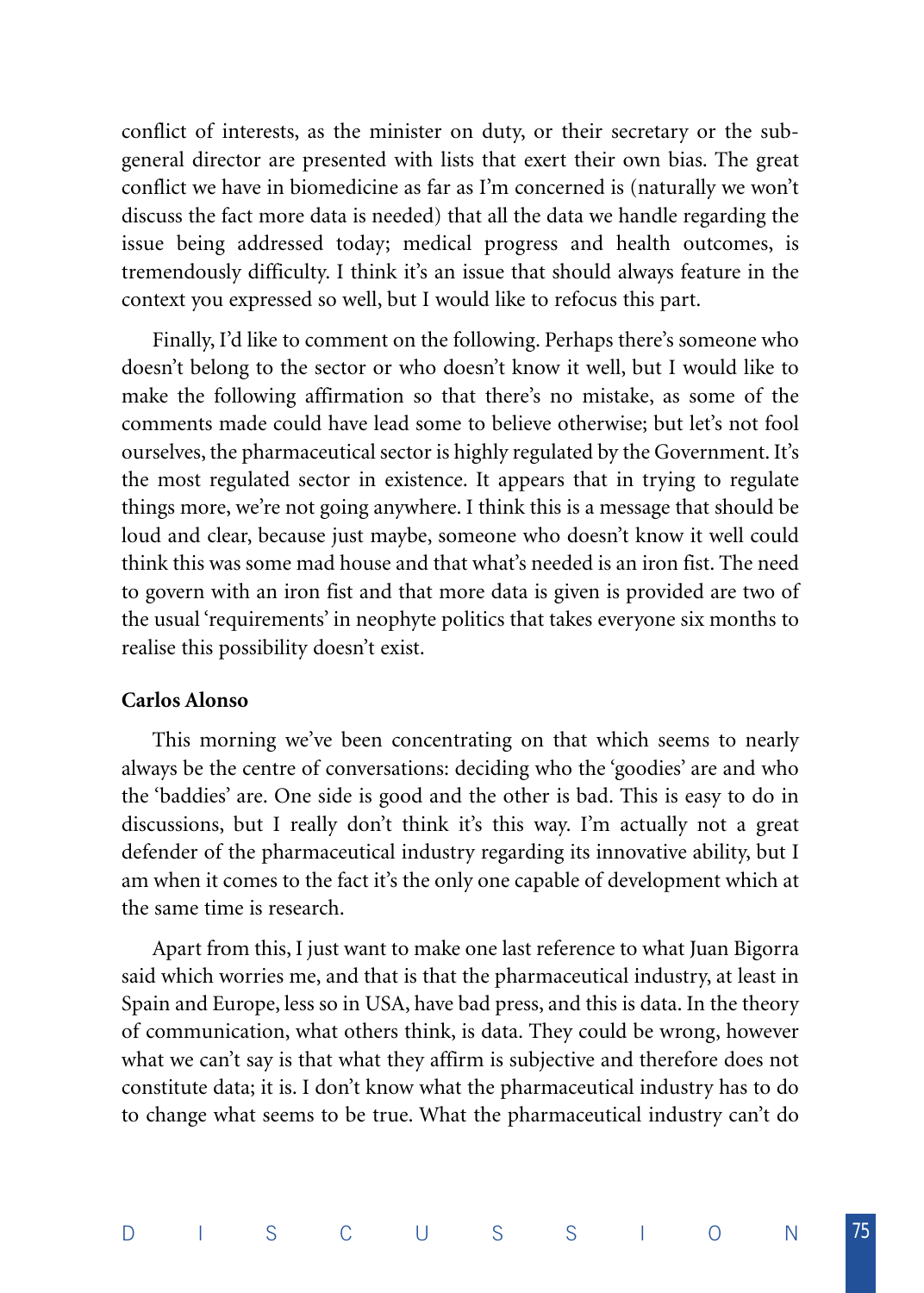however, is say that everyone else is wrong. This is data, and as such forms part of the perception society has. The bad press the industry has and the perception people have are objective data; we've seen it clearly this morning, and it can't be denied. I could have plenty of reasons to say that many are wrong in their understanding of the role of the industry. However we can't deny that in many respects the social perception is a correct one, and we have to accept this fact.

We have created two subtle contrapositions between the pharmaceutical industry as the baddies and research and science as goodies, or rather the researchers as goodies. This dichotomy is unsustainable, and isn't true, because the way science is structured today (and there's a lot of specific studies to support this.), it's being shown that the appearance of a piece of data is more important than a confirmed fact. Fernando García Alonso remarked on it fairly crudely, but there's a lot of truth behind it. For example, what appears in the press and sometimes contained in the conclusions of many a scientific paper regarding the discovery of the keys to old age, after observing the sixty changes in the expressions of certain genes are the keys to unlocking the mystery of ageing, has nothing to do with science, but rather with how it appears or what scientists want there to appear as prominent or important.

There are currently three distinctive phases in scientific development: academic science, post-academic science and industrial science. You could say that academic science was the only branch of science around till about twenty years ago, but now, at least in biomedicine, there's hardly a sign of academic science. Those who study the morphogenesis of a Drosophila wing claim it's an academic activity. I say, however, that their science is not purely academic, because they sell the morphogenesis of the wing saying that the genes have implications regarding the formation of extremities in mammals. This, no longer pure academic science, has passed on immediately to the post-academic phase because what they're after is greater financing, not from the industry but from the State, seeing as the studies are going to have repercussions in the formation of extremities in mammals, and hence in man, where potential malformations will be able to be prevented.

This is a cultural change that the industry can't be blamed for. There are those that easily say the pharmaceutical industry is behind this pressuring the scientists and having science go from academic to post-academic. Possibly the pharmaceutical industry do have some influence but it's certainly not the only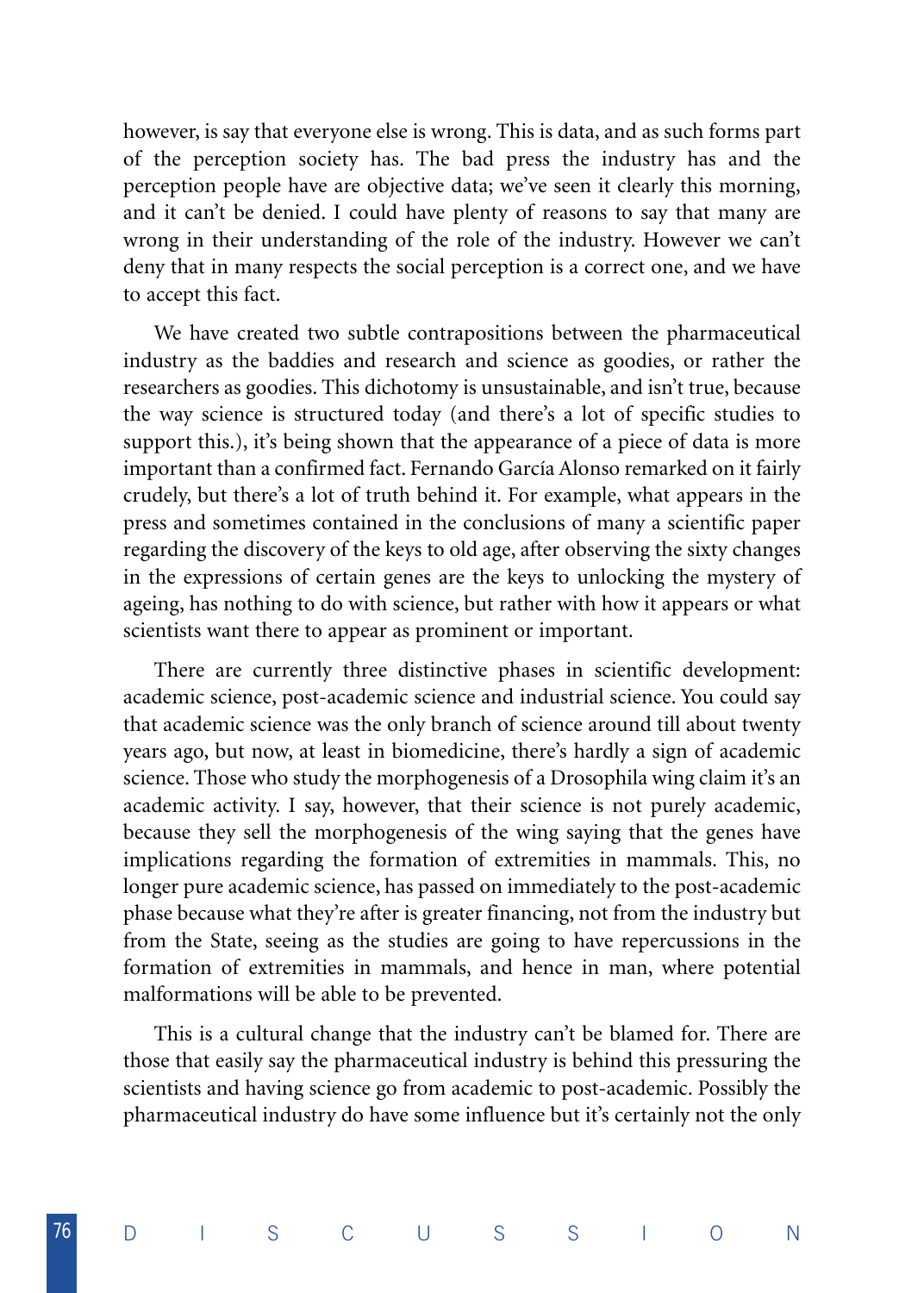influence exerted here. It's a cultural change that's emerging without us being terribly aware of it. The most serious problem as far as I'm concerned is that academic science is becoming industrialised science, so that we end up only with industrial science. In other words, that field of science which is committed to analysing certain phenomena which in the short term will lead to the development of products of immediate use.

I believe there have been certain elements present in our discussions that could lead to confusion. The graphs presented by Fernando García Alonso and others this morning, I could present them myself without even having a single piece of data on the subject. It's simply a reflection of what's actually happening in science. Currently, almost all diseases, or rather neurodegenerative, cardiovascular diseases and cancer, are not only polygenetic, but are also what is known as polyepigenetic. Therefore, thinking there's a direct relationship between a drug and one of these polygenetic, polyepigenetic or polyphenotypical ones, is a grave mistake. Not that long ago, infectious diseases could be treated with antibiotics, but most diseases today have gone completely beyond the genotype, phenotype and pathology relationship. This relationship has been completely broken, and the sooner we acknowledge this phenomena the sooner we'll advance. So, why are we absolutely stuck as said by Fernando García Alonso? It's because we still continue with the old paradigm of the linear relationship between genes, phenotype and pathology. This doesn't exist anymore. Consequently, when we want to develop a drug that'll cure a particular pathology that doesn't involve mutations, but rather is dependant on the body as a whole into which it's introduced, the cells form part of the social whole that we must take into account; the epigenesis. We know perfectly now that a protein in a neuron can have a particular function, but that same protein in the pancreas can have an entirely different effect. Now we want to move into the field of pharmacogenetics where we say, "I know this gene produces this protein that has this function, so then this protein could be used as a drug." Fine in the neuron, but what about in the glia, the hepatocyte, the fibroblast, etc,? If we don't have a radical change in conceptual paradigms, the pharmaceutical industry is going to collapse, and in fact is collapsing. That's why I say that I could present these graphs without even having specific data, because the curves are derived from a clear logic which comes from the dynamics of science.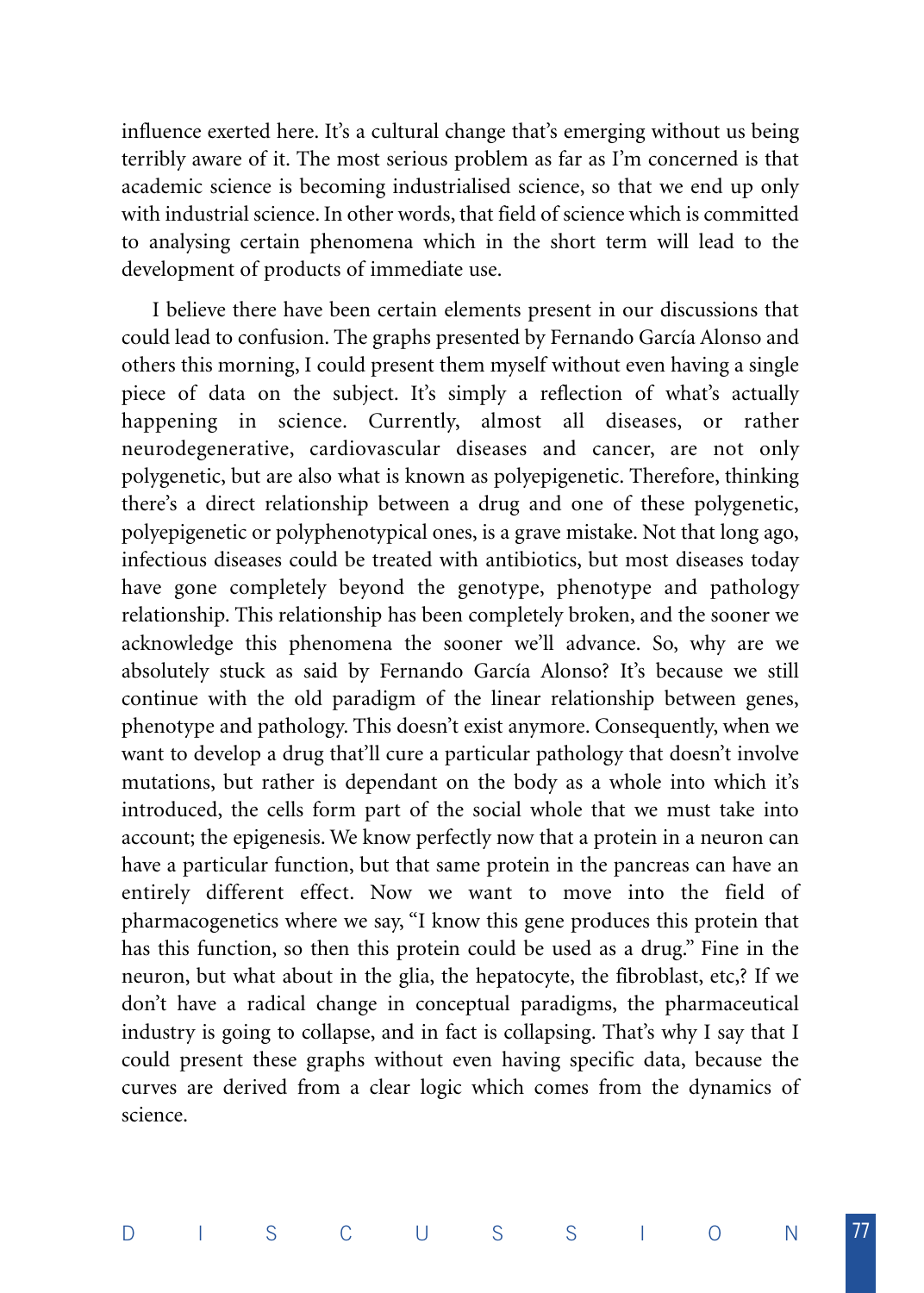It was clearly stated this morning that "medicine doesn't cure but rather looks after". But, isn't looking after curing? If we think purely along the lines of biology, and if the drug doesn't eradicate the disease, it doesn't then cure. However, what does 'cure' mean? Looking after is evidently, as we now know, directly related to curing, and curing is directly related to looking after. We're using terminology that is quite outdated. We have to take a giant leap into a new world, that if I knew where it was, I wouldn't be here today but rather in the front lines of decision making of that place. I at least get a glimpse of it, and I think there are ways to think other than these that could probably be more efficient, and definitely in greater harmony with science.

Therefore, be aware of referring to good and bad, because we'll only get wrapped up in a debate that'll get us nowhere. What does worry me is that the pharmaceutical industry does in fact have bad press. They ought to know why they have it, and they should have the nobility to remedy the situation. I have a very good experience with a pharmaceutical company here in Catalonia, and so know what I'm talking about. I wouldn't have been able to do what I'm doing now (which could have important repercussions) without their financial support. To reiterate, the pharmaceutical industry knows why it has bad press. I could give you much information, but it's not warranted, and with this, I conclude.

## **María Casado**

Picking up from where Laporte left off; the system is to blame. This information is quite interesting. I do like the idea of putting the blame on someone. But, who supports the system? Who does it benefit? Why do we ask for more responsibility on behalf of the pharmaceutical industry? Why do we ask for more responsibility when talking about Health than when talking about other areas? These are the questions that have been posed and continue without answers.

This is why the contribution made by Victoria Camps concerning responsibility is really very interesting, and the reason why we're here. What I feel is somewhat lacking in this field is a different type of protocol. I'm referring to a certain type of morale-lifting, self-regulation. These used to be referred to as deontological protocols. The idea of deontological protocols have bad press, but they could be of use, especially now that there seems to be a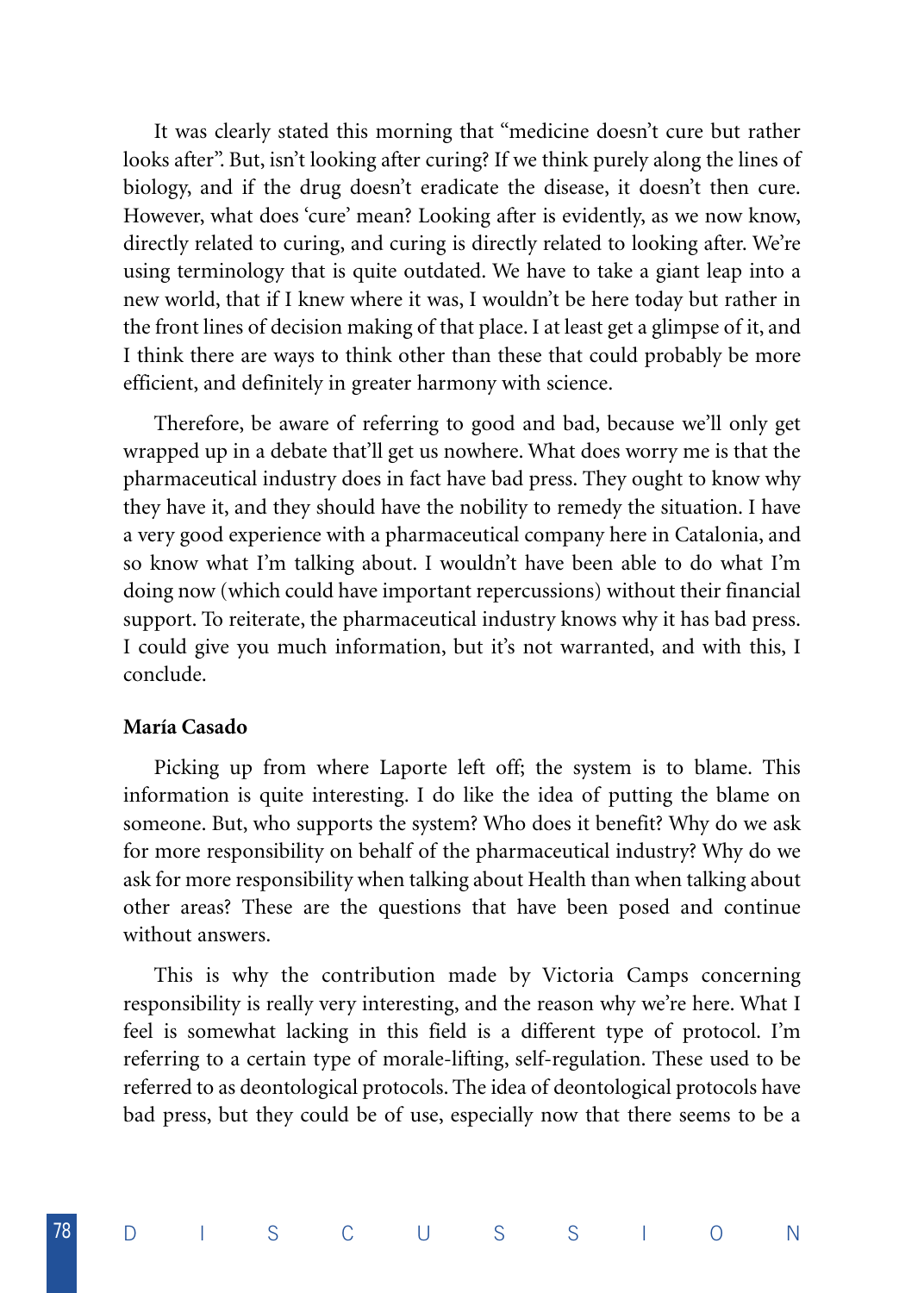reawakening of ethical protocols in companies, whereby the ethical code of a company or industry gives it a certain identity and expresses what its intentions are. It could simply be like whitewashing, but its use could also have some interesting advantages.

I was questioning here whether this could be a good way to modify public attitudes and perceptions, and consequently the rest. Anyhow, the idea of deontological codes always seem to imply conflict and once again lead to the idea of further regulation, and there's plenty of it as it is, but interesting nonetheless.

With a legal background, I'm quite used to having lawyers accuse us in two ways: on the one hand of regulating everything and binding everyone up so they can't move; and on the other hand, of not giving a specific answer. These accusations are actually the very reverse of the problems we have. "Let's have the law system tell us what we have to do." Let the data tell us what we have to value and what the status of things are. Ihering used to say that this is a particular complex in which there was the search for the father figure, someone who'd tell us what we have to do. I would encourage you all to meditate this.

I'd like to briefly make a small remark concerning the Third World. I'd recommend you read the translation of the article about AIDS, pharmaceuticals, patents and medications in the most recent edition of *Quark*. When I previously spoke about our responsibility towards the Third World, this was the context I was referring to. They were not the sort of words that put your conscious to rest.

#### **Victoria Camps**

I really appreciated your contribution, especially coming from a lawyer, because whenever you talk about self-regulation, jurists generally fume. It's like self-regulation is something that's too liberal and doesn't work. I'm glad Maria Casado has captured my thoughts on this. I didn't use the word, but it's what I thought. I feel that self-regulation, keeping in mind what's been said here about commissions that don't work, doesn't just involve deontological protocols. It consists in organisations and commission that work, as protocols in themselves are of little use, but if the protocols have a structure behind them that will follow them up, then you have resources that'll allow society to ask for accountability. It's aware that there are principles it has to adhere to, and at the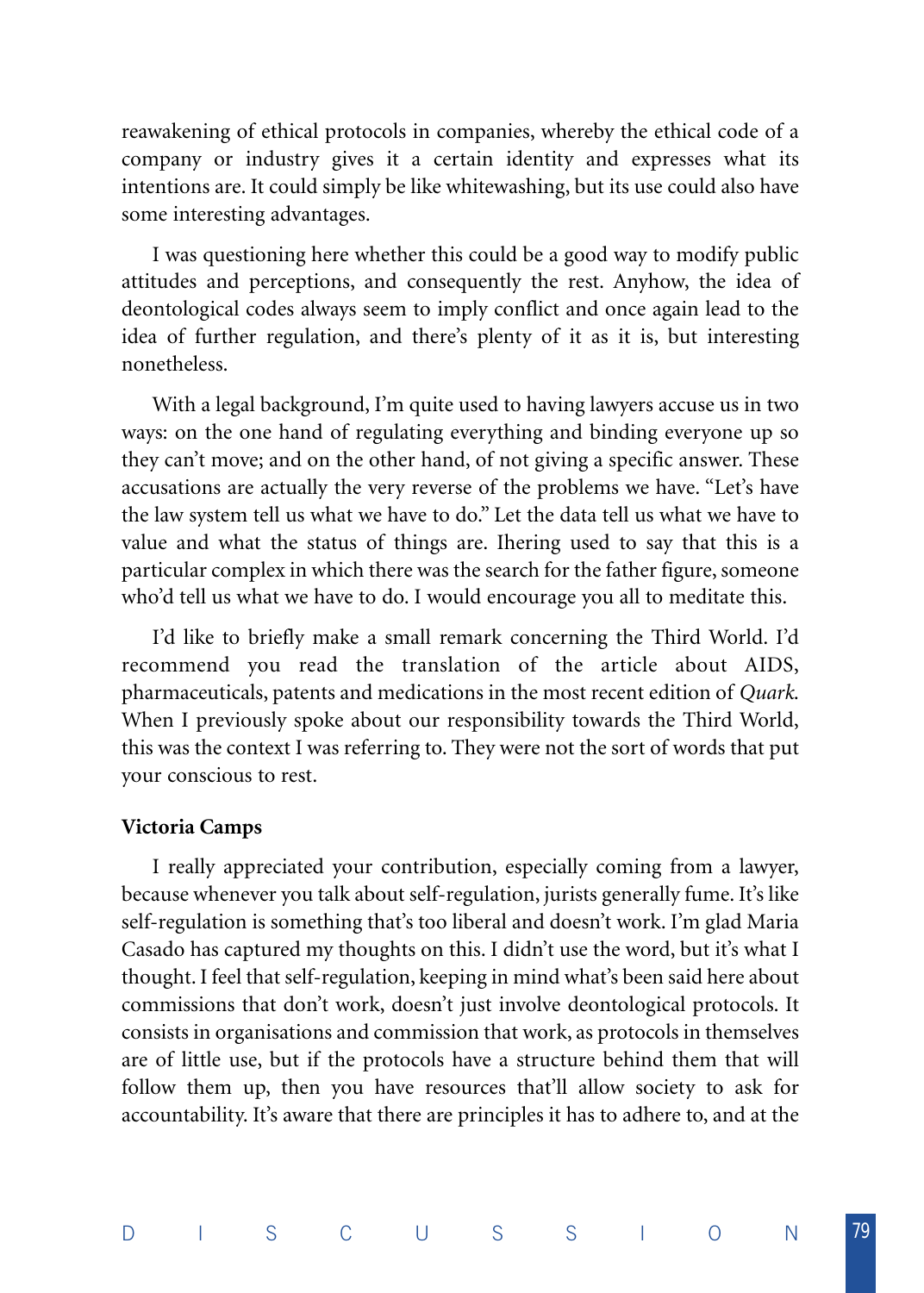same time, there are commissions (partly, ethical committees carry out these functions) that supervise, control and require accountability. I think it's a way to share the responsibility adequately in the future.

## **Vladimir de Semir**

I really feel out of place here, because the journalist - the communicator is the authentic fish out of water in the history of all this, as I intend on demonstrating. Some of you are already aware of it, and others I won't be able to convince, but I'm not sure if now is the right time to introduce this, as I don't want to introduce new issues and leave others up in the air.

Actually, this fish-out-of-water idea really is nonsense, because as I've been hearing in the course of the morning, inevitably and unfortunately, the messenger, the media, despite what Victoria Camps said, is intervening more and more, in fact to the point where it invades every part of our lives.

Where once we spoke about poor patient education and if the doctor is a factotum and does this, that or the other; this is now a thing of the past. Doctors in seeing their patients know they've lost this. They do still have much credibility before their patients, but the patient now comes loaded with information read in papers, downloaded from the Internet and says: "Listen, I think I'm suffering from this." What the doctor does then is base him or herself on journalistic evidence to work out what's true and what's not, and try to break some preconceived ideas, I won't say received, in the perception people have. I believe now, at this moment in time (Camí mentioned this at the beginning), there's a rather perverse phenomena pervading our society in the omnipresence of the media, and I'm not sure if we've stopped altogether to realise; the media is basically the forger of society's on-going education.

Independently of each other, and more so in a public like we have here today, we ought to have our own sources, look for our own magazines, papers, etc. because we have to realise that regarding the on going general education and health education, who has the pan by the handle, is the media.

The second part of this that I'd like to briefly mention is, if we're ready to take on this role, and independently to that, if there are other factors that intervene in the interrelating interests of the media and of the large groups these days that could possibly make you doubt as to whether you were producing good or bad information quite aside from if you're educating the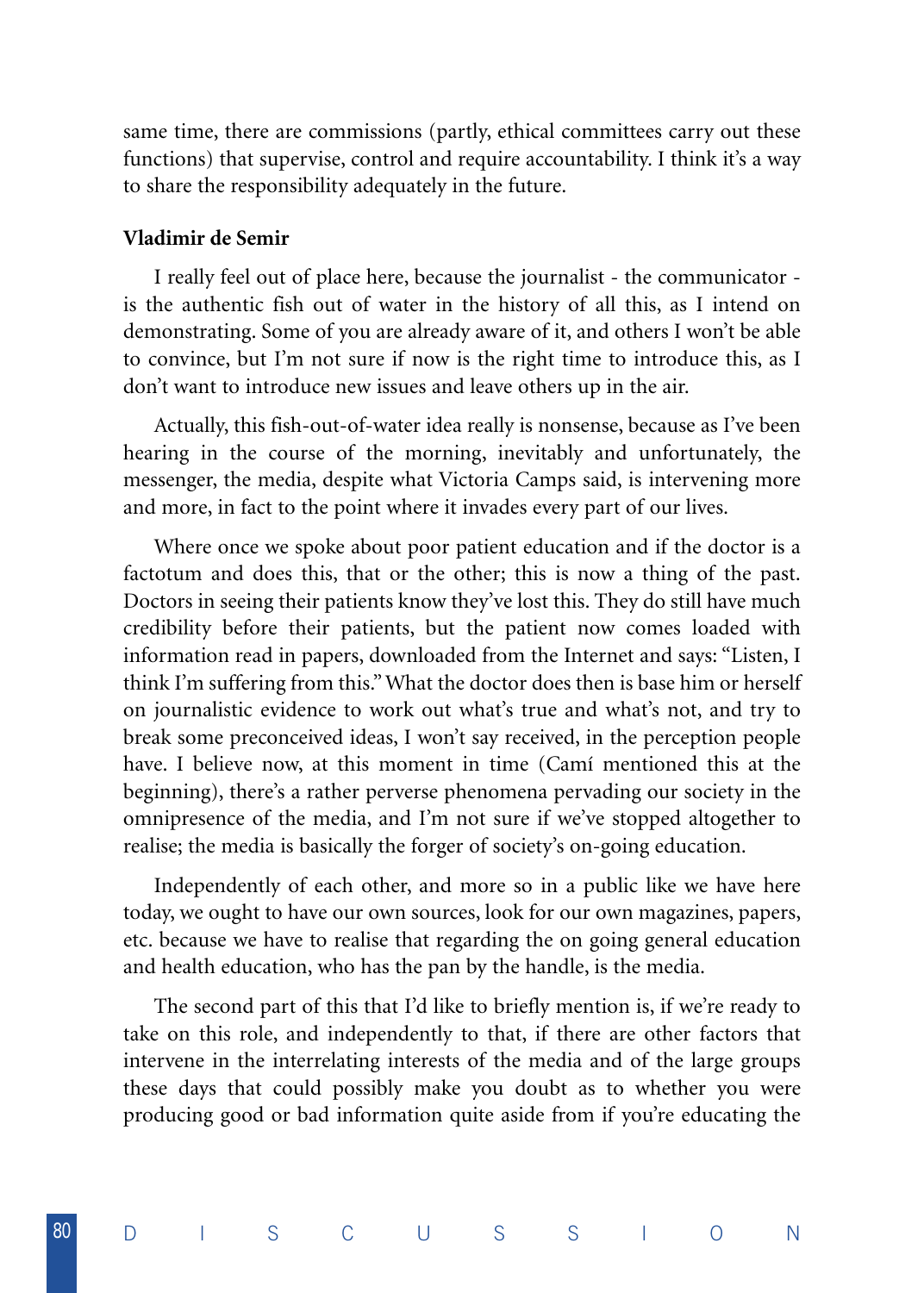public or not. We also have new communicational factors at play here, as some of you will have heard me say, in seeing we've gone from *cogito ergo sum (I think therefore I am)* to *I communicate therefore I am*.

These days, if you want to be somebody you have to communicate, you have to be on television, in the media, etc. Obviously, this is a brief discourse taken from my experience as a journalist, and where I auto-criticise our role in regards to all those things being discussed now.

It's evident that public perception, which could also be ours regarding these problems, comes very conditioned, more so each time, by the media. I don't think anyone could dispute that. There's a certain 'deculturalisation' in this sense, a type of misinformation, because paradoxically, as you well know, when there's excess information (and type of information, seeing as we're all doing this *fast-thinking* that Bordieu mentions), it creates a vicious circle which I don't think we've all stopped long enough to think about. In this respect, were being sucked into the dangerous vortex of the misinformation and deculturalisation of the general public. I'm obviously speaking in general, but this is more pertinent in the area being discussed today, because health, our concerns, our more or less hypochondria when faced with disease, etc., are all burning issues.

Therefore, independently to all other interests mentioned today, there's the emotional element with which the media play, because we don't talk about the sensationalism in the news so much anymore, but rather 'spectacularisation', and obviously any sort of scientific or medical news would lend itself easily to this spectacularisation by the media. Victoria Camps repeated that it's the responsibility of the scientific world to inform. When in the eighties some of us started out here, we had to lure the scientists from their ivory towers so that they would collaborate with the journalists. Nowadays, it seems things have changed for the better, and for the worse, because the reference centres, which are largely the scientific publications, are also joining the perverse game played by the media of transmitting information to society using us, the general media, by sending us information, press releases that induce this spectacularisation of science. Not now, but we could see press releases from the prestigious *Nature* magazine, the filler text as we know it in media circles, that uses us to gain prestige amongst the general public. This could (some argue instinctively) pervert the selection of information published by the very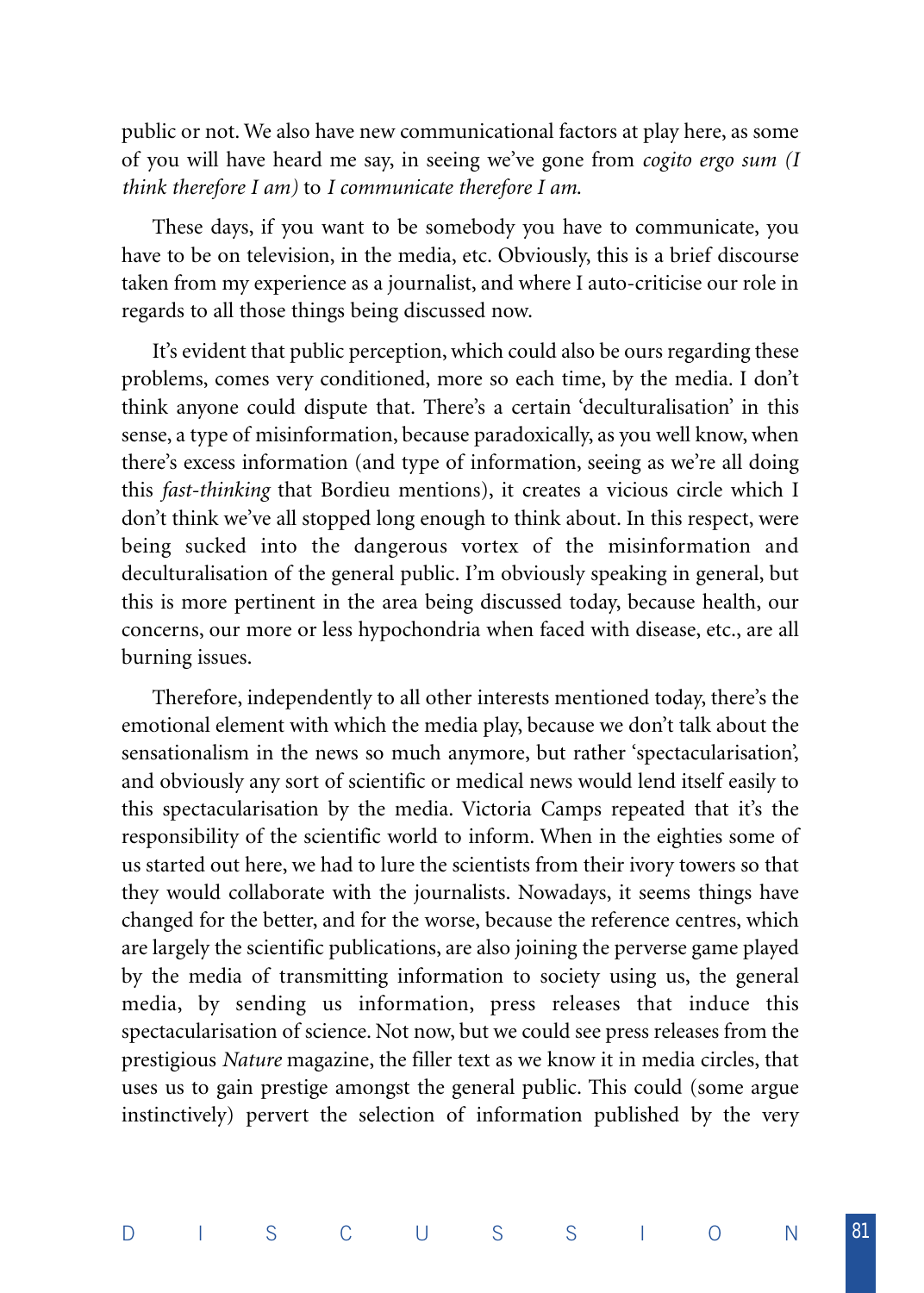magazine. I'll give you a rather amusing example, at least I thought it was. Does it make any sense that Nature should publish that the gene for infidelity, longevity or whatever has been discovered, and then, it seems, everyone else does too, on their front page, or in five or six columns (depending on the type of publication)? This is media carnage; we should think about, and so should the scientific world, the sort of influence the transmission of this could have.

I'm going to make my one last point, even though I didn't come especially to criticise the pharmaceutical industry. This communicational game has also changed the role of journalists with modern means for both better and worse. Once upon a time, and we've all seen it in the movies, the journalist would go out with his hat and his card – Humphrey Bogart – and he'd go out into the street in search for his story and he'd bring it in. Nowadays, one doesn't need to do that. You sit at your desk, you have your computer, you have two hundred emails, two hundred press releases. There's Merck invading you on one side and Novartis on the other, and another and facts from somewhere else too, and your problem is a society of knowledge; what do I give them? Well, I choose according to what my company likes the most, which is to create emotion and spectacularity in society. Therefore, even the most rigorous journalists are falling for the infidelity gene. The small piece of criticism I'd like to make regarding the pharmaceutical industry, perhaps not so much here, but more so in the United States, is that they seem to have also discovered this means of communication. The Prozac case is famous, and I don't know if any of you here are involved with it. This case is already famous in the United States where a *best-seller* book, promoted by the pharmaceutical industry, was used to create a need for a drug that was about to be launched; and hence the media game. This is one example, but I do have more which involve good practice and not conflicts of interests. But everyone plays this media game and searches for public emotion, everyone, from *Nature* magazine to the pharmaceutical industry, politicians, etc.

## **Fernando de Andrés**

It's comfortable to blame the system. In fact I think it's the second most comfortable after blaming the pharmaceutical industry, generally speaking.

What I'd like to say is that there's a difference between who controls and who 'does'. Sometimes there are sections of society that have been given the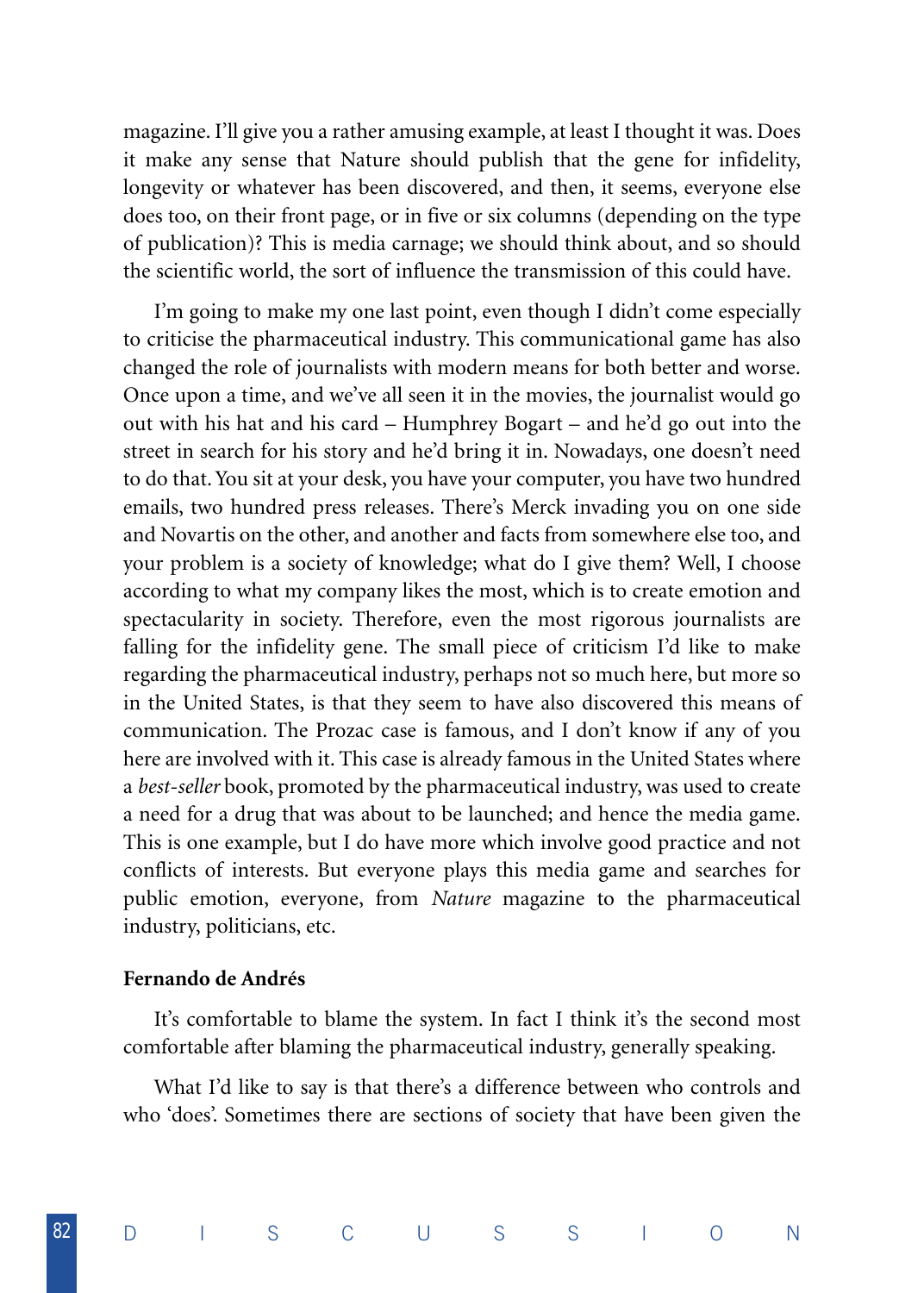exclusive task to control and not so much 'do', and yet, it should 'do'. The industry, naturally, does many things, and we can't fault them in doing them well from their point of view. If they answer their own questions with their own research, I think it's their right to do so. The other thing is if they are our questions.

Where I would like to go with this is that society could probably take some initiative, or seek out its own questions, which is obvious, and answer them in other ways. Naturally, I could be wrong, but it seems the way society goes about financing it's research is by waiting around for suggestions, in other words, nice projects that meet certain methodological criteria and maybe match current priorities. They are financed or they stop being financed. One has to wait, that by chance, someone comes up with something relevant to be researched.

Perhaps a more efficient way could be through organisation who are specialised in what the famous unanswered questions are, and who then go about answering them. Organisations that specialise in research like they have in the United States, which we all know examples of. I don't see it as a scandal that public organisations give over some of their questions to private organisations to be researched, but in any case, these should come up with their own questions.

One thing is to control, in other words, ensure that they are carried out correctly and under the most rigorous of conditions, and the other is to look at what we need in accordance with our doubts as to what should be our priorities and our behaviour in relation to health. To this point, health related matters are receptive but not very creative, especially when talking about medications, whereby practically all medications are obviously on the market because the industries ask for them**.** But it hasn't occurred to anyone that we could need something and then propose that it be commercialised. Examples do exist. The most notable being the abortive pill that Parliament requested be introduced into the market. This is a good example, but as a general rule, we wait for private initiative to produce what it wants and then, at most, it's evaluated.

I don't think we can criticise others, because they do their work. We should do our work, which doesn't only consist in regulating. Going back to the idea of regulating, I'm not sure that by regulating more we'd get better results. Regulation depends a lot on ideology and the difference is clear between the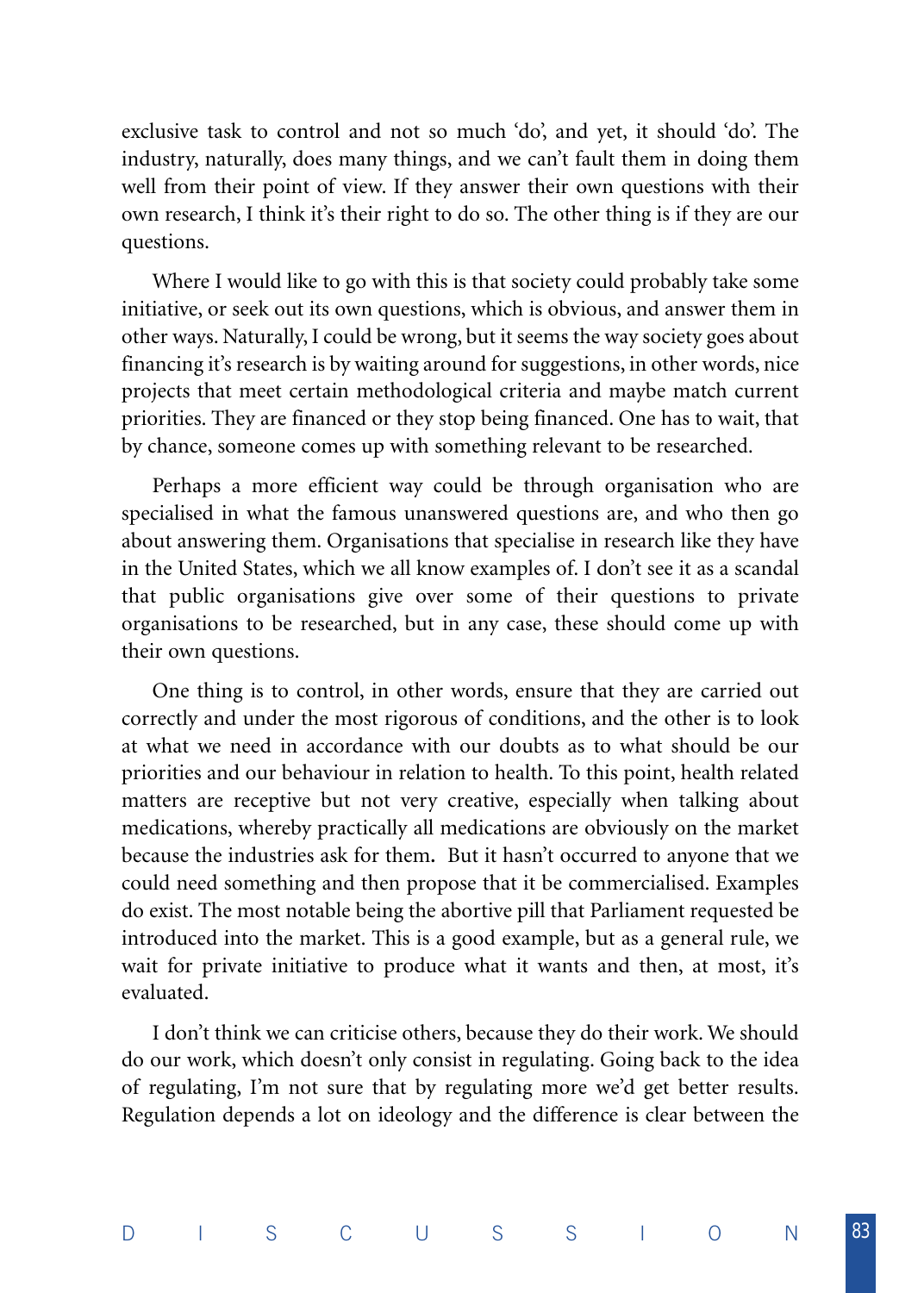FDA and European regulators such as the European Drug Agency; it's a rather fiery battle that I believe will finally be won by FDA. I don't know quite why, but that's my prediction.

The FDA often requires that the old criteria of quality, safety and efficiency be met, but they only require efficiency, when possible, compared to a placebo. For example, if a drug shows efficiency superior to that of a placebo, as a general rule the FDA will approve the product. The issue the Europeans have with this is that there's not enough to go by if compared only with a placebo. We'd have to compare it with a placebo, depending on the case, but also fundamentally with an active ingredient, with the standards used today. If it gives at least the same results, then it has a right to be commercialised, if they're superior, not only does it have commercial rights but an almost moral obligation to be. This has been completely answered by the industries, as it's almost logical, and we don't know where it's going lead to, but this demonstrates that regulation is no easy task.

However, if someone came along and posed those questions that the industry doesn't answer on its own, they'd be no need to obligate or regulate them, etc. What can the regulating agencies do? Seeing as the subject of the information society has inevitably emerged, I believe that the least that should be required of them, which they could actually be doing more and more, is to be transparent. Which is to say, the criteria could be subjective, but if it's at least public, things change somewhat, and the reader can form his or her own opinion. This way, sometimes the industry has a better chance of reaching the public because interestingly enough, regulating agencies now, and more so in the past, have a strong tendency to be secretive. We have to counteract the noinformation transmitted by the agencies with the yes-information (maybe information wouldn't be here the right word), the yes-data provided by the pharmaceutical industry.

If the criteria were at least clear, then perhaps additional regulation would be different. This is why for example, the press releases of some of the betterknown agencies, are literally useless. They approve a drug and then give it a definition, which looks more like a crossword puzzle, and then see if anyone guesses what it's for. Well, it's just wonderful. There's an endless list of numbers and guesses, one after the other, and yet, no one quite knows what's actually been approved. There are some medications approved by the FDA, well defined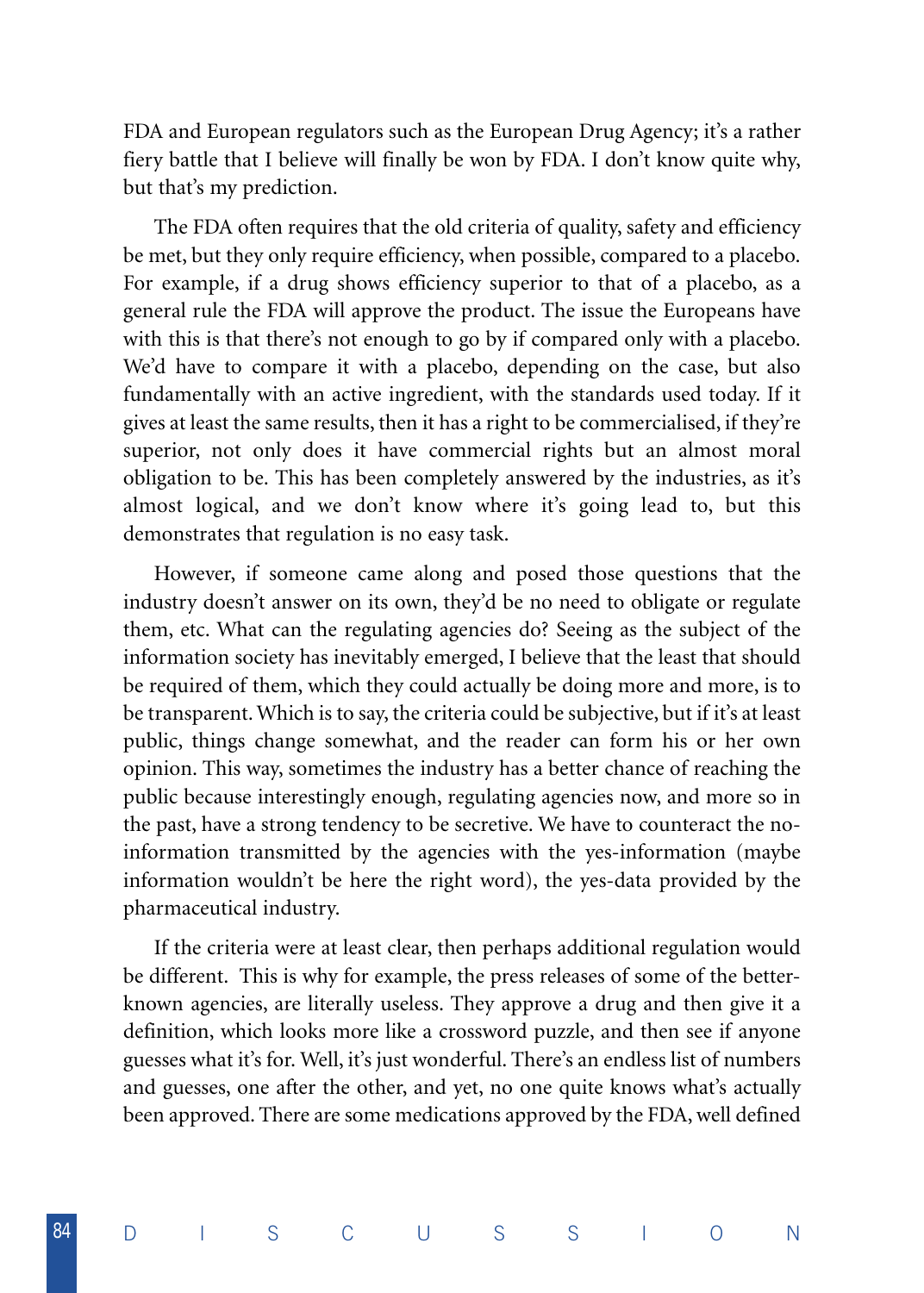according to different criteria that may have been rejected in Europe for reasons unknown due to, in theory, industrial confidentiality. A balance has to be maintained, but what's obvious and perhaps before feeling the need to overregulate (everything could be over-regulated, and those with the task to regulate, love to regulate), it's to consider increasing transparency. Besides, from what's been said here today, it'll be inevitable. If someone doesn't provide data, someone else will for them, and this is certainly dangerous.

#### **Joan-Ramon Laporte**

I'd like to refer to what's been recently said. First, Vladimir de Semir, I know of a more resounding case related to the creation of need. It's the three-year campaign by Merck regarding cholesterol and how bad it was for you. This was in the form of medical supplements in La Vanguardia with photos of fried eggs and so forth, paid for by Merck, saying that cholesterol had to be fought. At that stage statins weren't on the market, but they had them and were about to release them. This has been one of the most extraordinary cases there has ever been.

The other issue is that of regulation or self-regulation, I think we probably all agree that regulation has its limits and self-regulation is a fact of life. Everyone self-regulates, and I agree with it in general terms. However, let's look at a particular experience had by the pharmaceutical industry. It's the only one I know of where self-regulation was evaluated after its implementation, when the deontological code on drug information of the British pharmaceutical industry was approved six or seven years ago. This code was approved by the same industry and was given approval also by the British Ministry of Health, the Medical Association, the Pharmaceutical Association and others. After four years, the 'before' and 'after' effect was compared in terms of publicity and complaints regarding giving biased information about products, and what they saw was that it hadn't had any effect. Laboratories that breached the code changed, but the number of breaches and the magnitude of these remained unchanged. So from here we have the pervading idea amongst the people, who notice these things in Europe, at least from a more medical point of view, that what you read in medical magazines regarding the self-regulation of corporations (and I refer here to both industrial and professional, which I'll be talking about now), is probably a rather limited means for improving conduct.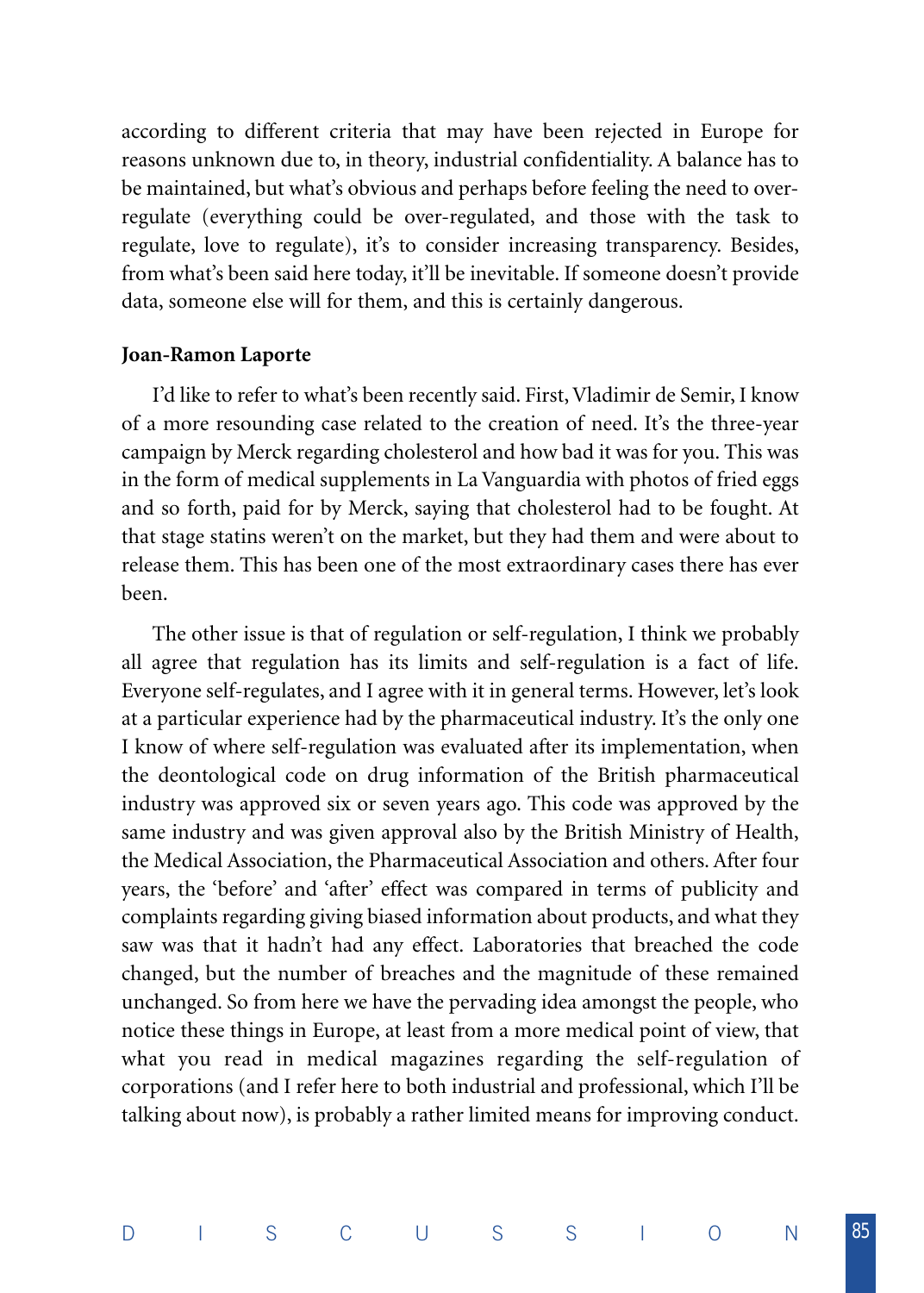A very important political debate took place at the College of Physicians in Barcelona a few months ago. It was the first College of Physicians in Spain to approach this issue: Doctors and prescriptions, deontological relationships with the pharmaceutical industry. There was much agreement on many aspects. Some concluded that the system was to blame, as it's also been said here; in this case it was the managers of ICS (*Institut Català de la Salut*) and others. There was an issue that we managed to include into the discussion: Should doctors accept gifts from the pharmaceutical industry? The president of the College of Physicians said it wasn't all too clear. The most that was achieved was the formation of a committee to discuss what would be acceptable. We're not talking about pens here, or a colourful note pad, etc. We're talking about trips to exotic destinations, paying off the mortgage, the El Corte Inglés catalogue, and other extraordinary things offered by some laboratories. It's a question of this, and it's linked to corporativism.

Secondly, the medical knowledge required to work in general practice doubles every ten or twelve years according to recent studies carried out by the Massachusetts Medical Society and the State of Oregon in the United States. There's a European study, German in fact, that tends to indicate the same thing in Europe. This doesn't mean that between the age of 25, when one finishes the degree, and 65-75 years of age, when one retires that their medical knowledge would've increased 12-16 fold. Who is responsible for on-going education for doctors? I can assure you that it's not them, in most cases. Perhaps the system that employs them? Doctors are the ones that decide what basic resources is bought for the system, in the form of diagnostic tests and so forth, but the system that employs them doesn't consider on-going education a priority. An information company, for example IBM, spends about 18% of its annual budget on on-going education for its staff. Who much does ICS spend, how much does it spend on INSALUD (*National Health System*)? It wouldn't even amount to 1%. The pharmaceutical industry fills this gap.

We're not controlling the gifts issue. I once said to a pharmaceutical laboratory director: "You believe that doctors are to be given gifts. Would you accept it the buying director of your company was receiving gifts from your providers of basic resources?" He said, "That's a good argument" So why should they be accepted by the public health system paid for by public taxes?

I'm not blaming the system, I'm just pointing out a few issues that I feel should be improved on urgently. This is a system that prioritises quantity (in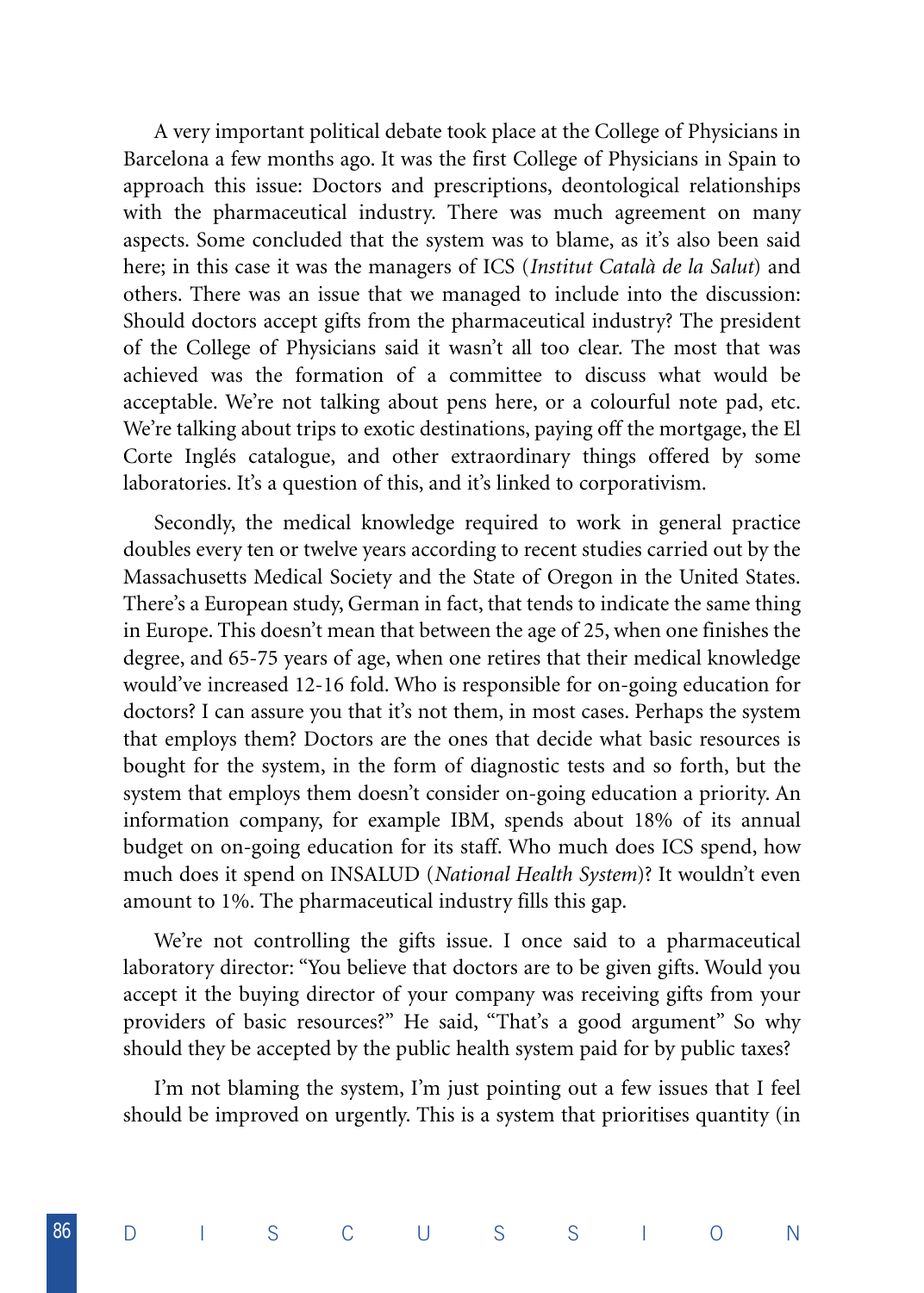other words, see all who come to you), and certainly not the quality of the service. This is truly how it is, probably because it just follows political priorities.

There's another issue: I think that the pharmaceutical industry performs a certain role, a role directed at the consumer decision-maker, which is the prescribing medical officer who is at the same time a prisoner. Over lunch we were saying that the average salary of a general practitioner in Spain wouldn't make it easy for him or her to buy themselves a 30.000 peseta book, and least of all pay the inscription to a congress and the flight there. The pharmaceutical industry fills the gap that the health system doesn't.

This is to say, there's a medical officer out there that no one trains in any on-going manner, no one informs whether the new drug, the new diagnostic test, etc., is better or worse; and the makers of medical technology, be they medications or diagnostic tests, fill the gap created by a lack of material resources, salaries and information.

In Spain particularly, for each new approved molecule, the regulating agencies allow the commercialisation of up to 15, 17 or 20 different brands, which is what's now happening with omeprazole. In most European countries, they only allow 2 or 3 brands of the same medication. What does it mean when they approve 17 to 20 brands? It means that there are 17 to 20 drug representatives that are going to promote their new drug to the prescriber. Of course, this results in Spain being one of the countries where new drug sales grow faster, percentage wise, than any other country. Great Britain is where they grow the least, because it's where the least number of copies are authorised (only partly, because there are also other reasons).

There's another more general issue. We live in a society that's going through a tremendous ideological crisis in many respects. However, there's one I believe to be rather important, and which many of our thinkers today stress. We've started the century with the promise that technological progress is going to save us from many a thing. And as it was said this morning, there are still those who think, quoting Fernando García Alonso, that we're going to control cancer, ischaemic heart diseases, etc. in the near future. What we do know is that medical technology has brought about good and bad. We can't say it's been an entire failure. Our lives have changed, but we constantly see that with every new innovation, it widens the gap between those who have access to it,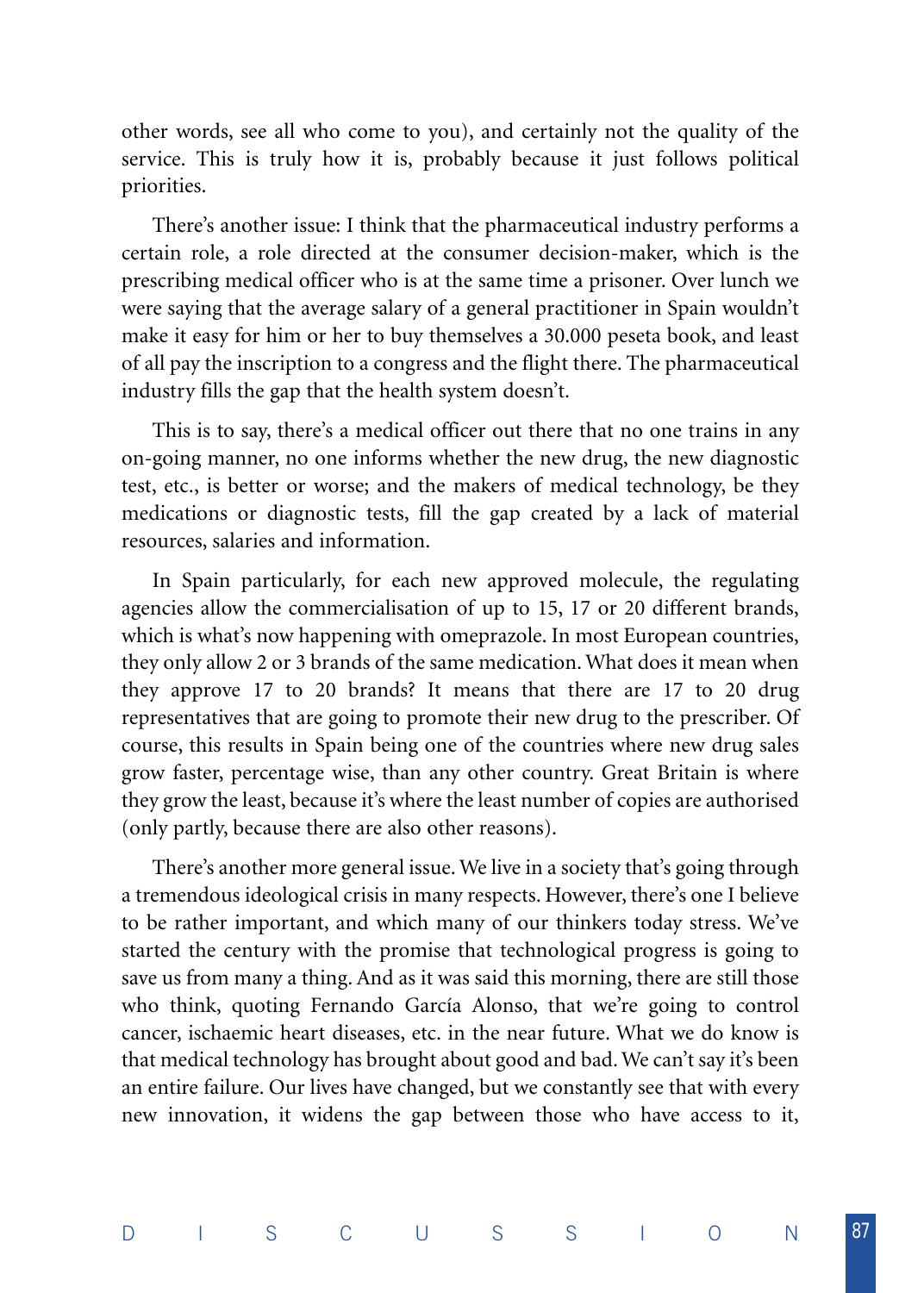understand it and know how to work it, and those that don't. Look at the Internet, for example, and its number of users according to countries and continents.

When we were talking about innovation and the discrepancy between the figures presented by the two speakers at the beginning of the conference, I thought of a document by the main pharmaceutical multinationals (I think it was the top six or seven that Pep Torrent quoted), that said that if up to now, in the last seven or eight years, there's been an average of 0.5 more or less innovative molecules released into the market per laboratory per year, the intention is to release 3 or 4 new apparently innovative molecules a year starting between 2001 and 2003, let's say 2002.

This is creating a vicious circle, one that needs cooling down. There's a growing rate of innovation, but it's innovation that we're not sure will produce health benefits; or if it's commercial and vague in it's benefits. If captopril had come out onto the market today, it would have died within months because of the undesirable side effects it had initially. Now, when a laboratory releases a new molecule, what it wants is a *blockbuster* that'll sell a thousand million dollars worth in its first year. These are the sorts of records they're after, so hence the enormous amount of aggressiveness to release new products onto the market. There's no rest, particularly the rest so needed by the medical world, the world of medical attention, and not just scientific, to direct all this well, to see how it works, to learn how to use it, to develop opinions on it, and to compare it.

Medications are removed from the market which are not bad, or not worse than any others. What happens is that they produce the sort of adverse reactions so rare that they could attract the press, and so, to look after the laboratory's image, they're removed. Those of us involved in pharmacology know quite a few of these examples, and yet the market is full of products which cause greater harm, but because we're talking about myocardial infarction, GIT haemorrhages and other things people apparently find "normal", then the blame usually goes to the patient rather than the medication. This is the difference. It's all regulated by this same market that continually gives itself new challenges when it comes to speed and apparent innovation. Is there anyway to cool this down? It would do medicine and innovation much good, as I don't think we have time to digest it all.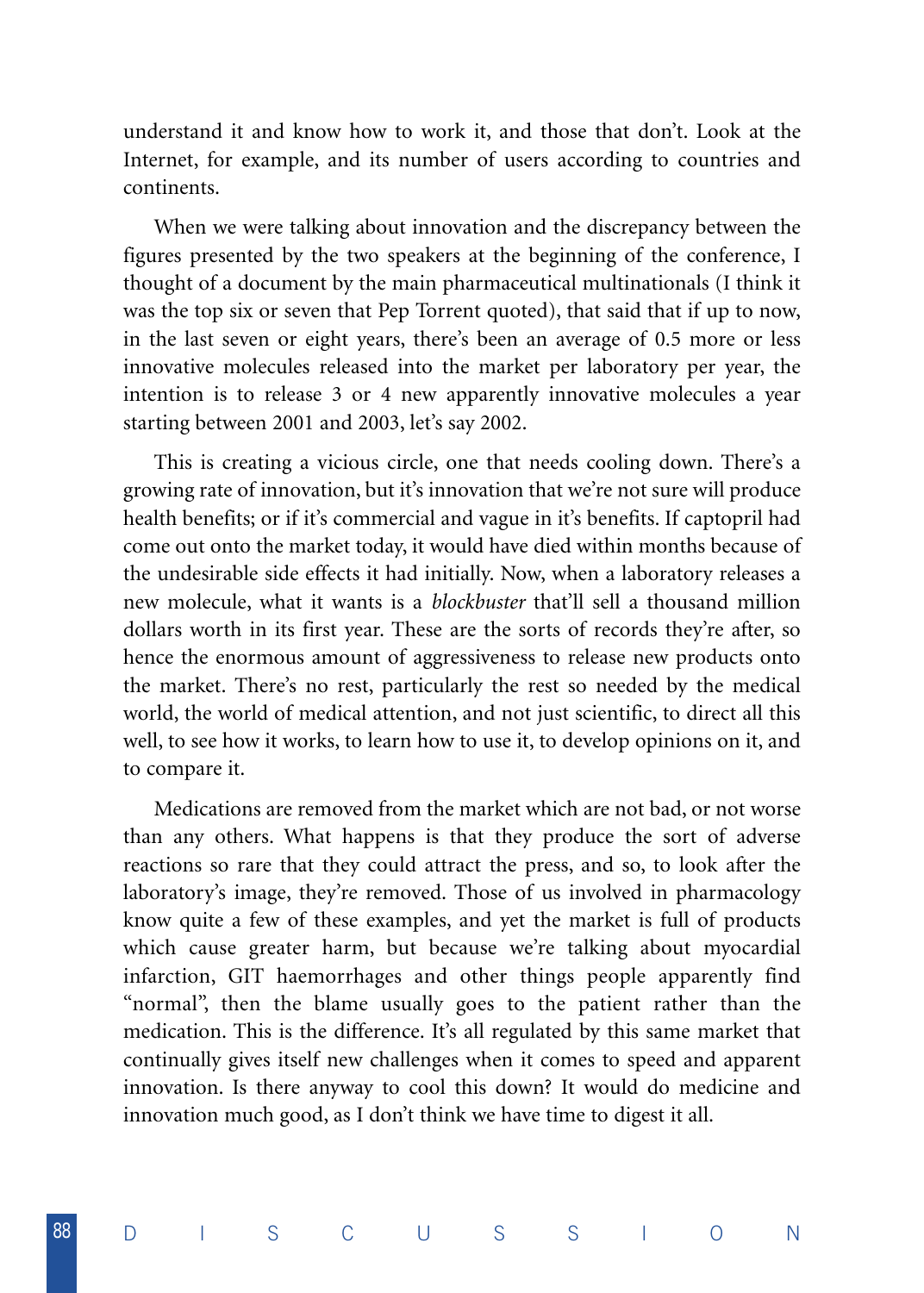To illustrate the point using a non-pharmaceutical example: In Spain, a sixteen-year-old boy can go to a shop and buy himself a motorbike, if he has the money earned from his part-time job, or his family are giving it to him or he's worked hard for it, or whatever. However, he needs a driver's licence and I don't how many other things to drive a car, which is actually safer. How can this be? They say: "If you place restrictions on the motorbike factories all these people will be out of work" Who are the victims? They are the youth, and especially the youth from the lower classes who have less of an idea of what is self-control, of what a life is worth, of what it takes to look after oneself. This is social innovation digestion, in this case, industrial. We live in a society where there's no self-regulation for these sorts of things, because while declaring the contrary, they don't place the values which are theoretically superior, like health and education, as top priorities.

Therefore, adopting a constructive position here, when it comes to medications from what I've observed down through history as great proposals regarding pharmaceutical policies, the best, most rational, the one I think most successfully encompasses the problems and the issues is the one launched by the World Health Organisation in the seventies regarding essential medications, and, it's not a limited list for poor countries. It's not what one laboratory representative once said to me: "Of course you can't buy Ferraris for poor countries, you have to give them useful cars, four-wheel-drives and so forth; but for rich countries – anything." No, no, no. This policy does not say which medications they are to use, but rather it says three things:

- a) It limits the number of necessary ones to ensure a good supply.
- b) It limits to ensure that the medical officer knows the medication well.
- c) This policy on essential medications helps identify research priorities.

In my hospital we have a limited list of three hundred and seventy something medications (generic constituents). The number of pharmaceutical forms is somewhat larger, and doctors have the right to prescribe something not on the list, but it doesn't amount to more than 0.2% of total hospital spending at the end of the year. This is to say that needs are covered, and yet it's a complex hospital. Why though? Because there's an effort made regarding information and education, even so, it remains rather chaotic. How can it not be if it's not limited? Why isn't it stopped? An issue not usually referred to is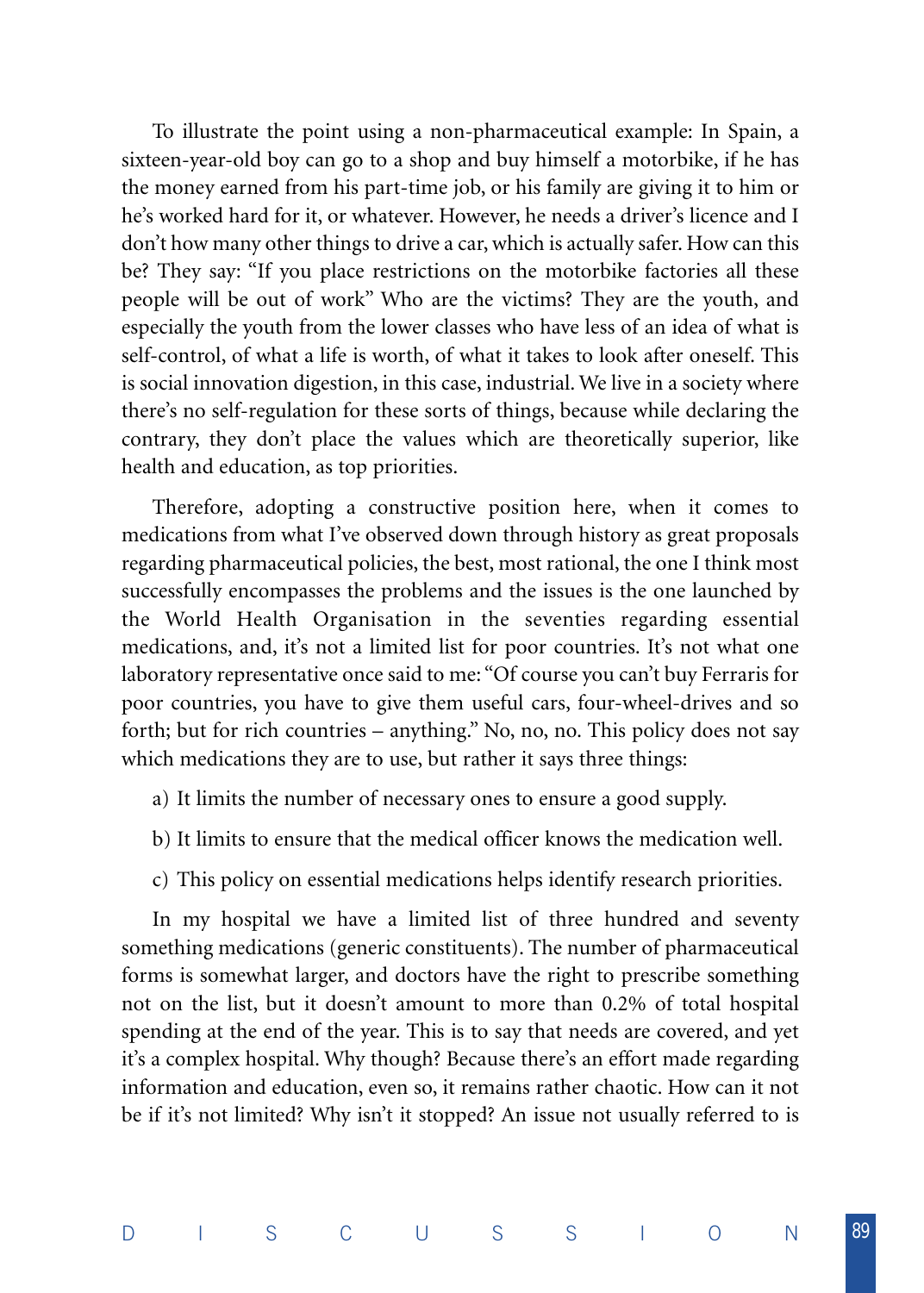that knowledge occupies space in people's minds. It's not true this idea that knowledge doesn't occupy space. The superfluous occupies space and distracts us from the important issues.

#### **Vicente Ortún**

I've been taking note of those things that have been answered, and there are two that I think no one as answered yet. I'll focus on them, but before I do, I'd like to respond to the last thing Joan-Ramon Laporte said by saying it has an easy answer. A doctor may know 25 or 30 medications, but the information society allows you to install a Vademecum, a pharmacology guide, much like the one he made, into a computer. I'm not talking about training or changing medical attitudes, which appears to be more difficult. We're talking about doctors consulting, whether via sign or symptom, via whatever, a guide. I see this as an opportunity for the information society to do something that'll improve this situation.

I'll refer briefly to the two unchecked items I have. Ángel Puyol spoke about quality of life related to health and made reference to utilitarians, economists, etc. Even though it's a familiar subject, I'd like to dedicate some time to it. Medications and health services in general, what do they produce? Quantity and quality of life. How do we measure quality of life? It depends on what you want to achieve. The measurement of quality of life for a clinician is very different to the measurement used by a philosopher or an economist. For a clinician, psychometric measures usually work well; criteria of validity, reliability, etc. are valid. For an economist, another set of measurements have to be used, originally these were the years of life adjusted to quality of life, and indeed the measures for quality of life incorporate values.

Obviously, quality of life is subjective; it has many dimensions and depends on how you view young and old, those who are worse and those who are better, those who could improve more and those who'd improve less. The answers here are found in research. The researches have developed years of life adjusted to quality of life, but ultimately the answer continues to lie in politics, because the fundamental problem is how one society can collectively express its values and establish priorities. There's work here for everyone, for the 'qualitologists' and for those that measure quality of life, and in finding a better process for social decision-making. Individual decision-making isn't a problem, it's just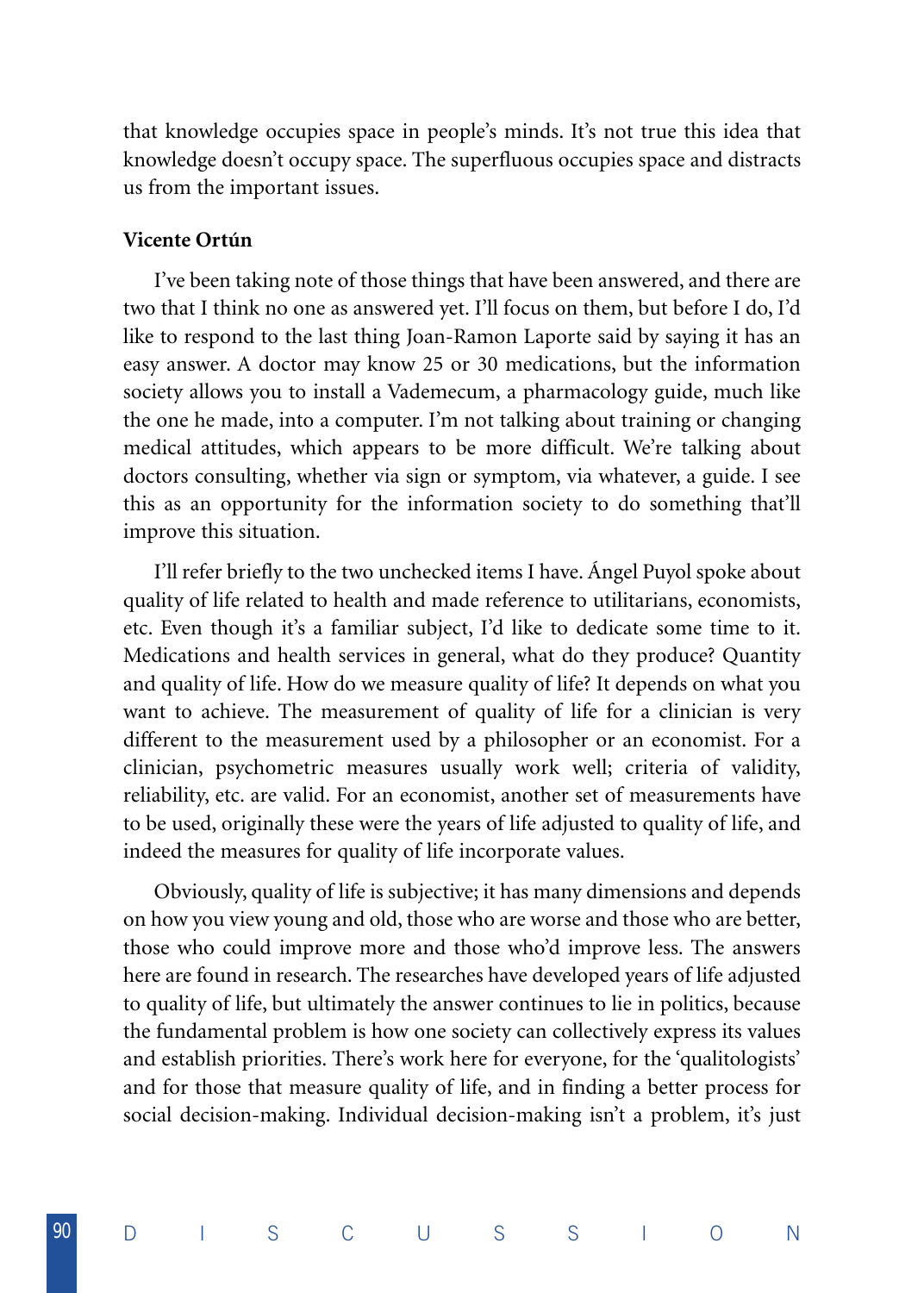you and your money and you do what you want, but it's not so clear when speaking of a group.

The other issue I wanted to address will be briefer still. The 'how' of public intervention. There are a few issues to consider here the first being a network of rules. The rules of a society are not the formal ones; it's not the Law as such. That's the least of it. The rules are formal and informal, and societies are their own set of rules, formal and informal, as well as their own control mechanisms. In the case of professionals, most of the protocols are unwritten. They're not deontological codes. What a profession considers unacceptable is met by various sanctioning mechanisms: ostracism, reward, and eponymous**,** none of which are written anywhere. The values and the hopes shared within a profession are not written anywhere, and yet are very important.

Regarding the 'how' of the matter, there are lots of issues. I'll only address the first one, the how of public intervention. Knowing that we depend on who we were yesterday and who we are today, we have to collect all those things that don't work, and know it, and better them. The first thing that doesn't work is democracy. Where there's a greater focus on extension rather than on thoroughness. How do you improve the democracy in health? With transparency. It's not acceptable that you're offered utilisation-cost data by American and English hospitals and yet not access this data concerning Spanish hospitals. It's the same situation regarding the consumption of pharmaceuticals, adverse reaction to certain medications, and bacterial resistance rates. Therefore the solution is quite easy. First, transparency, as we don't have it. Transparency helps us be more efficient and democratic. We have much more data than information and, as you said in your presentation, more information than knowledge.

#### **Regina Revilla**

I'll be very brief because mine is a background related comment. We've been listening to so many things that it would be impossible to answer each point made here, as each was a rich contribution. What I've been left with from today's meeting is firstly, that the problem we're dealing with here is so complex, it requires so many people, so much knowledge, there are so many decisions to be made, and so many, let's say, guilty and responsible parties, those that perform and those that don't, etc., that we should conclude after the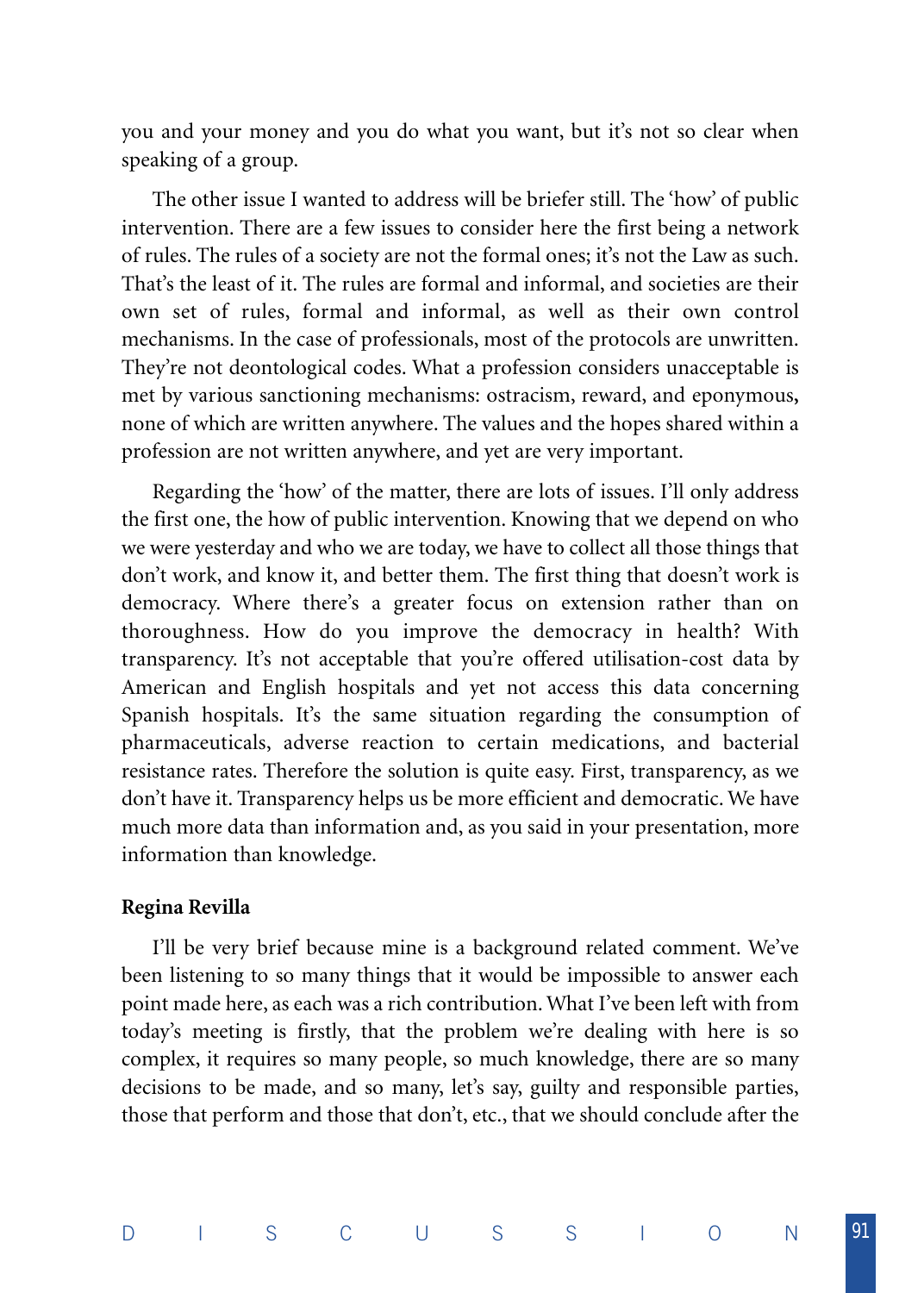meeting today that the subject has to be approached with great depth, because this is very serious. I think health is a very serious issue and the relationship brought together by the object of today's meeting, progress in health or healthcare and the pharmaceutical industry, are very important indeed. The perception we've seen is had, even of the companies we represent here today (and I think these have been selected from a number of companies because of their better image) is not good. The criticisms have been very tough. We'll have to meditate on that to see what can be done to change that perception, if indeed it's true, and if it's not true, look at changing our behaviour and what we contribute to society, but we must do something to have things go differently. I'd like to express my appreciation for this type of debate. I believe there's now need for a change. Various meetings have been mentioned: Joan-Ramon Laporte has just mentioned an important one. The other day we were also in one on ethics and business held by the European Society of Ethics; Paloma was also at one were the subject was one we've been trying to develop on the ethics of prescription, etc. From many different perspectives, a lot of us here are worried about something that isn't working as it should, and at least those of us who are here, want it to change somehow and get ahead. When I see the clock tick on it truly saddens me, because the debate becomes richer as more issues are brought to the surface and there's less time to address them. I would ask that in all the issues we've been looking at, that we could, at least partially, resolve. See how we could address them from a multi-sector perspective, and even a multi-approach one, with all sorts of opinions, thoughts, conditions and positions in favour and against, like the two that have brought us here today.

#### **Jesús Conill**

I was about to retire from today, but I would like to highlight something along the lines of what Victoria Camps and María Casado have said. There are some important aspects: we shouldn't confuse deontology and ethics. I simply wanted to make that known. Nor is it enough to stop at protocols and restrictions. I believe examples have come to the fore that demonstrate that the idea of self-regulation and so forth, is a more positive and purposeful position.

Secondly, when I mentioned the importance of the data, Vicente Ortún confirmed it and know I'd like to touch upon this. From what I know, comparatively speaking in Spain, they are quite precarious. The first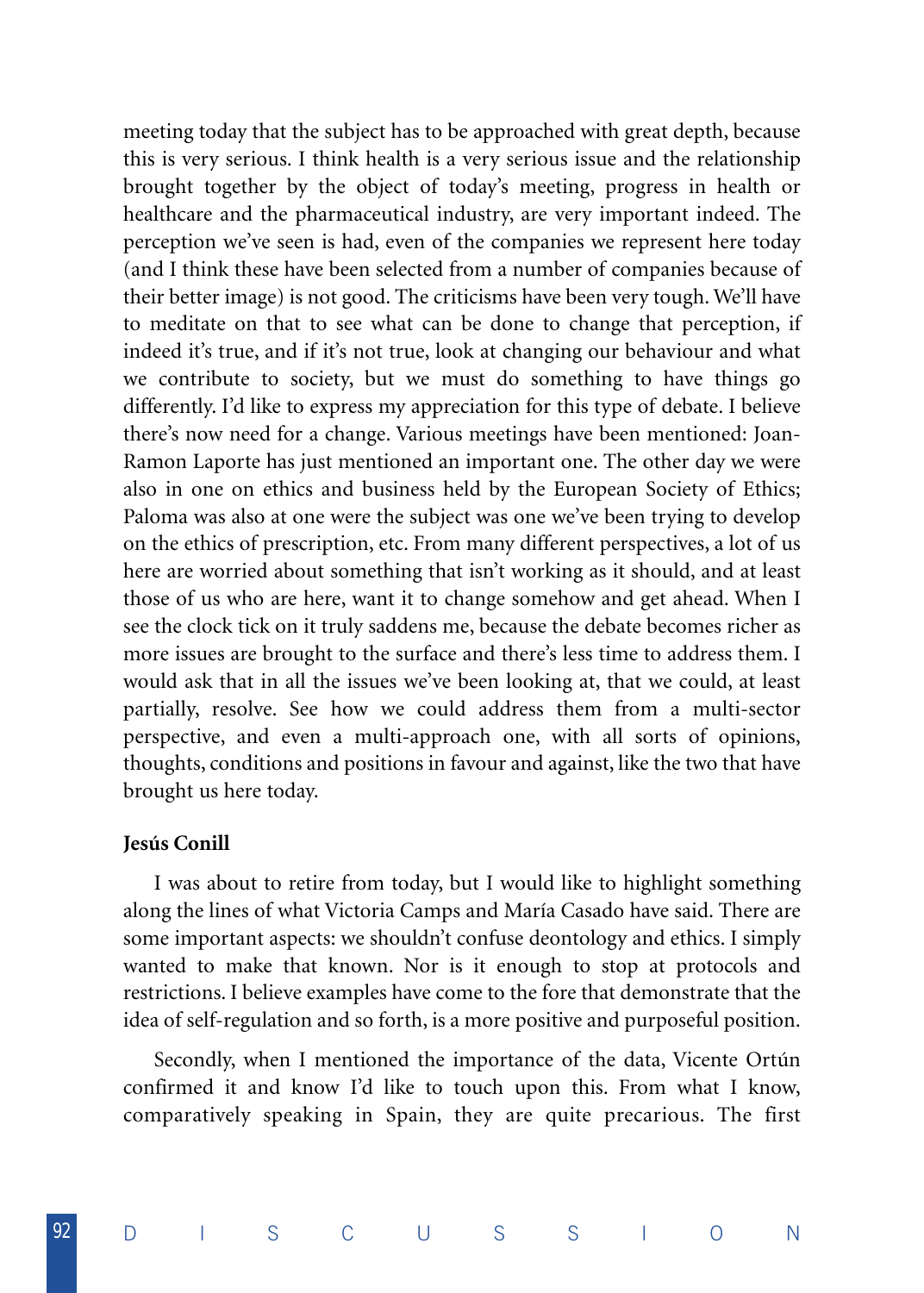responsibility involves actually having the data, not too solve anything, as just having the data is enough. I wasn't going to refer to the political aspect regarding solving this problem, as said by Fernando García Alonso. What then, if we don't have the basic information available that tells us what we consume, what we spend, what percentage do we dispose of, and then one says one things, the other says another, and so then, we can't make any responsible decisions. This is the second point I wanted to make.

The third point, which I think is terribly important but won't go into depth, is implicit in the contributions of many today, but especially that of Joan-Ramon Laporte. I believe it's a deep and open subject. As he said, how can this economic war vicious circle in which we find ourselves be moderated? How can it be moderated or cooled down in the times we find ourselves in the pharmaceutical industry, in the fierce competition between Europe and the United States? Should we regulate more if at all? We do have examples. We used to have a lot of regulation, but it was quite deficient. What sort of regulation is needed to help Europe resist the competitiveness with the United States? If there's a type of regulation that would prohibit competition, they'll simply say: "I can't work with that". This is a future scenario that we should reflect on.

#### **Joan Bigorra**

I'd like to refer to the question posed by Carlos Alonso regarding why the industry suffers from bad press. Obviously I don't have the answer, but two factors do occur to me. One is the lack of transparency. I believe that the pharmaceutical industry is not a very transparent one. It is improving, but historically speaking it hasn't been. The other factor, in my opinion, is due to a certain neglect in objectivity regarding the health implications and repercussions of its contribution. The industry has gone to great lengths to release a medication onto the market. It has managed to register it, a price, it has launched it, but in many cases it hasn't followed it up in the evaluation process to measure its impact in the various dimensions (technical, patient satisfaction and quality of life and economical).

In order to be constructive, I think debates such as these put neurons to work in finding a better way. I feel we have a great deal of data, because every time a doctor uses a medication, it generates data, but whether that data is put into objective terms or not is quite another thing. Maybe the data is collected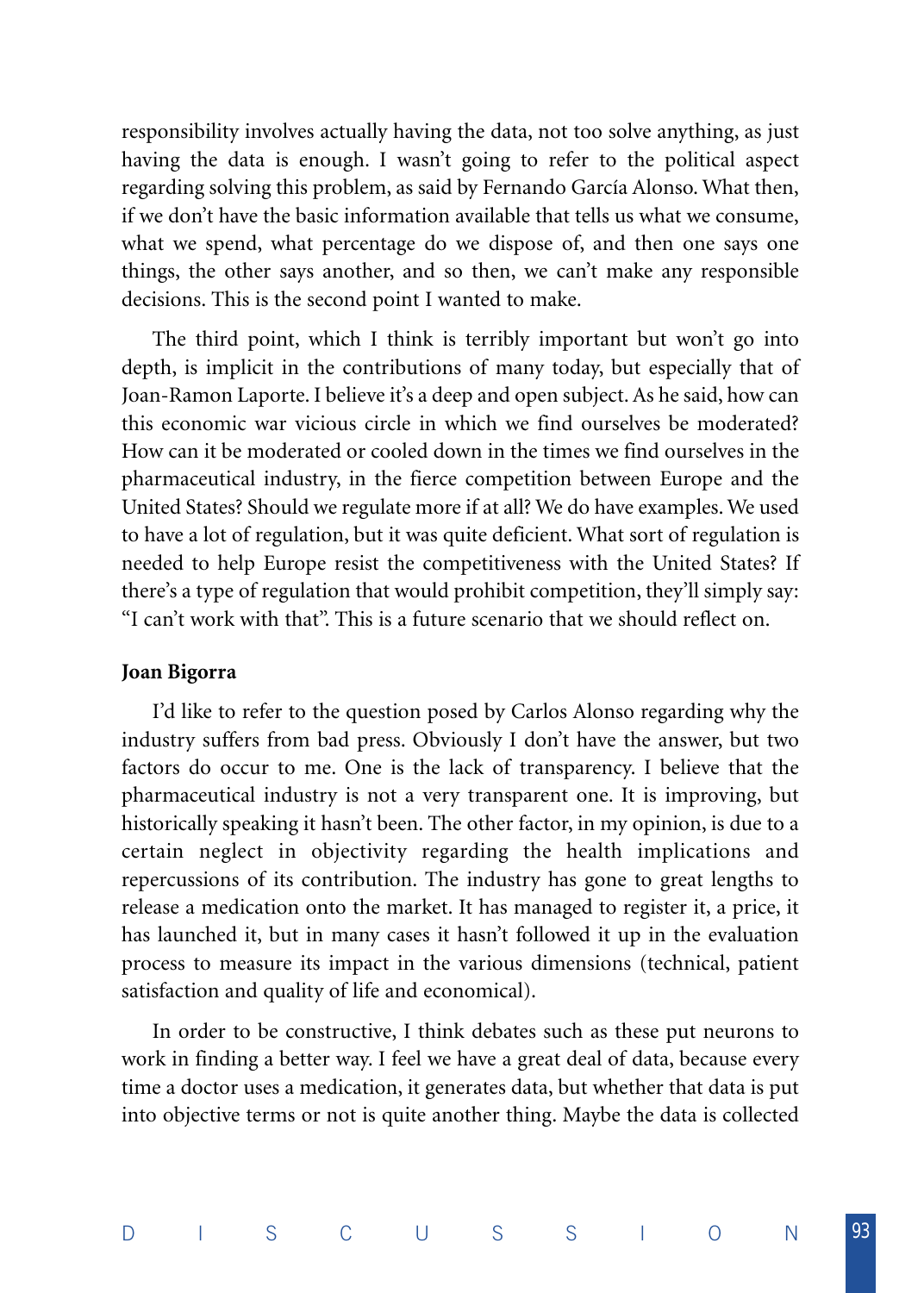but only in mind, in intention, in what is expected of the medication, and when the patient comes back, in the perception of what's happened. The challenge comes in making information out of the data, and knowledge from that information. This would be the only way to introduce greater information if we were to have another similar debate in the near future. This can be done. In fact, in the United Kingdom for example, there are databases with more than four million patients that are followed up for ten years, Canada has its experience and Catalonia has a centre that makes this sort of information available in Vic.

It's a matter of putting in the resources and a question of institutions and industry working together to generate this sort of information, which is what I believe society expects from us. For this to happen we have to break away from a certain myth. The myth of controlled clinical trials. It's been said here that the controlled clinical trials are the golden rule. I'm a clinical pharmacologist by profession and so know that clinical trials have their limitations. There are different levels of classified evidence. It seems like when we move away from the first level classification and go to the second level, we don't value it so much, and down from there all is promotion and information of little value. If we really want to gather information about medications, I think we have to de-myth the ideas surrounding clinical trials and work also with the rest of the different levels of evidence, applying them the best possible way.

#### **Margarita Boladeras**

I'd like to highlight the fact that all social agents indeed work in a system, with system dynamics, stressing within that the dynamic aspects, and therefore, its changing nature, especially today.

I think the current dilemma is: Are we using these processes of change, the information society, globalisation, etc., to highlight deficiencies, dysfunctions and perversions or do we try to use them to improve and eliminate or solve problems? I definitely think that the communication society can be just one more instrument in the hands of manipulators, giving rise not to information but rather misinformation, chaos, etc. However, it can also be an instrument whereby relationships between the various social agents and institutions can be improved and made more flexible. In other words, apart from enjoying the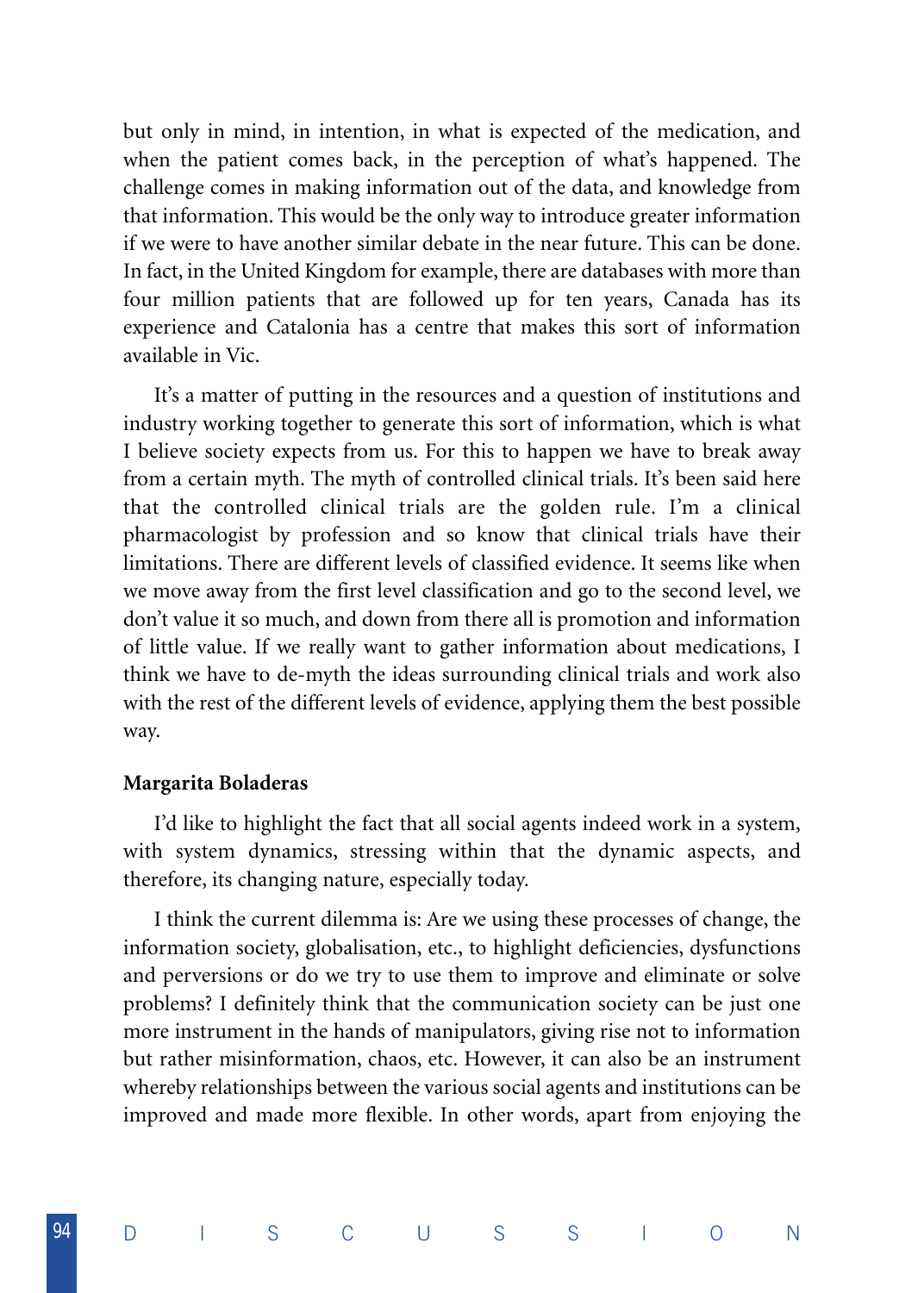communication between myself and a friend in the States or Japan, the relationship would be more fluid between institutions for example, between companies, between companies and institutions, between the Government and all the other social agents.

I feel it very advantageous in this respect, following along the lines of Fernando de Andrés, where perhaps we should leave behind talks of intervention, regulation and legislation and focus on dialogue, communication and see what the problems are and how we can solve them.

I think this confrontation between companies and public should be resolved. Society needs companies and needs elements of co-ordination, cohesion and institutionalisation which come through public routes. What is not sustainable is that each side goes his own way. I believe that everyone, all social agents and the State too, should concern themselves more with organising, stimulating, co-ordination and attempts to solve problems, rather than controlling bureaucratically (as I call it) in such a way that, as we all know from the beginning, it ends up generating more problems than it solves.

I know this is thwart with problems and I'm not sure what specific measures can be taken to change direction, but I believe we should think about alternatives. Apart from critical type of analyses, as done here today, we should look for alternatives, and I think those alternatives can come in various forms and levels. I feel today we have already started to close the distance between university and private enterprise for example. I'm trying to collaborate with companies, and this, which is nothing really, just a drop in the ocean, could be the way, as long as there's the transparency spoken about.

In this context, I believe I'm in total agreement with Ortún; some of the problems come from a certain deficiency in the democratic system. This is why I talk about transparency, the need for transparency, the need to talk about real problems and look for appropriate actions and collaborations that will overcome problems.

## **Carles Vallvé**

I'm just going to be brief. I've been thinking all along that I'll have to be brief because what I have to say is quite below the level of this meeting. I'm used to working with the basics and with things I can touch with my hands. I was waiting before the meeting that someone would come forth and introduce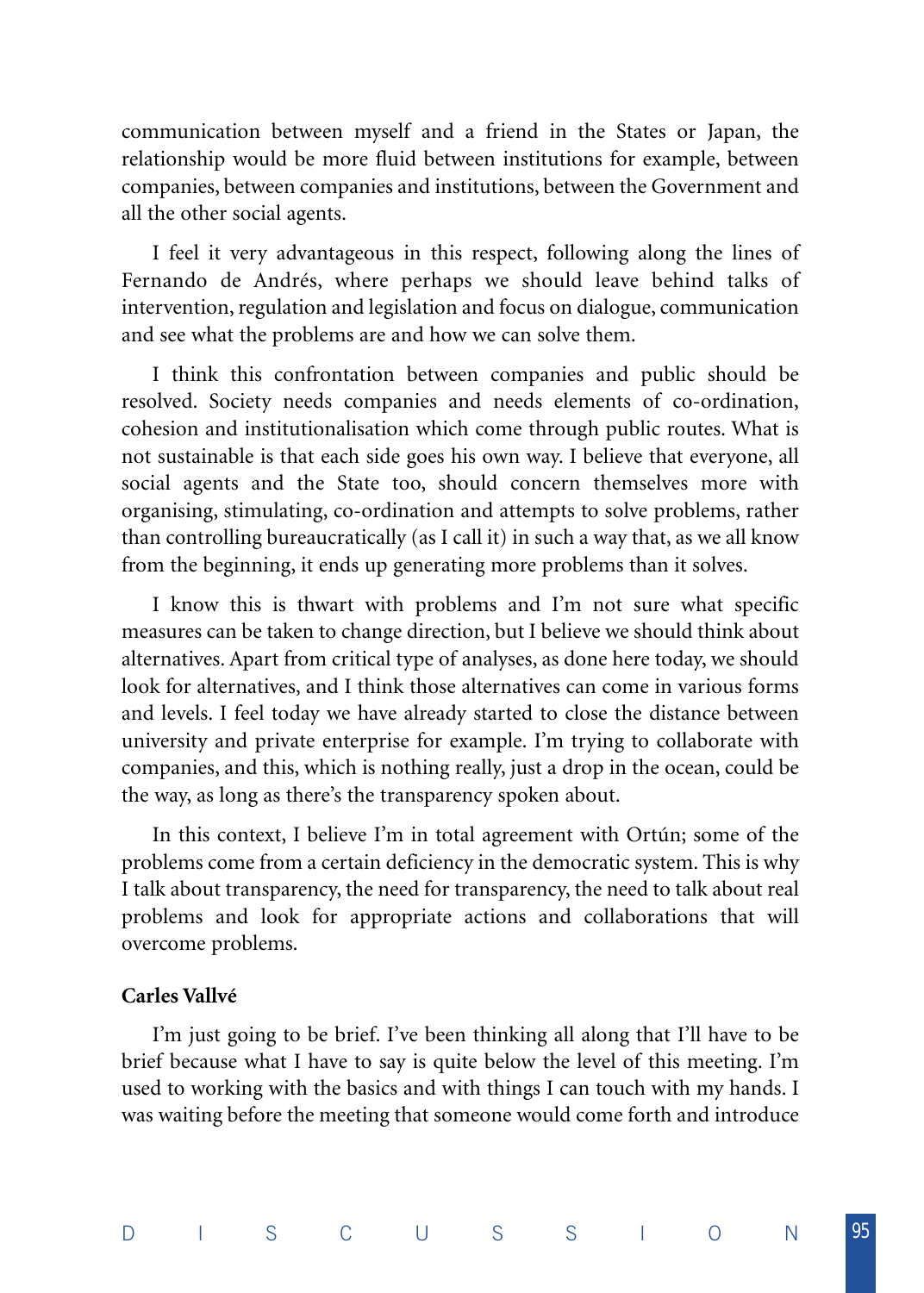a particular issue dealing with medical progress and the pharmaceutical industry. I'm absolutely amazed that no one has addressed this issue. Fernando de Andrés was about to start on the subject. When Vladimir de Semir spoke, I was sure he was going to. Anyhow, I will talk about Viagra. Have the marketing department of the creators of Viagra discovered a new disease? Have they invented cavernous bodies, for example? I wonder if this molecule was developed in a university or a pharmaceutical laboratory, if the profits generated will create more employment or not, or if the gentleman suffering from impotence should instead get himself off to the psychiatrist, where he really needs to go. I really am amazed that this issue hasn't been addressed. I'd be grateful if someone could give me a reason for this.

## **Paloma Fernández Cano**

I have to acknowledge my thanks to Joan-Ramon Laporte regarding his mention of the cholesterol campaign, because it's an increasingly recurring element found in drug information. It's also related to what Carles Vallvé has just said.

I believe that in the history of pharmacology, the pharmaceutical industry has been very successful in bringing medications into our realm, but not so much, neither the industry nor the entire health system, when it comes to benefiting a society susceptible to these advances, which are continually added to the therapeutic arsenal. There are now a number of diseases or risk factors that are not adequately treated. We do have knowledge about these, even though you could say a lot of uncertainty also, but overall we are gaining terrain over them, and yet, the knowledge gained is not being applied. Cholesterol being a clear example, we think of how many people suffer from dyslipaemia and are not being adequately treated. Like this one, we could name a number of diseases: hypertension, osteoporosis and many more.

What happens in this situation? This is where the media intervenes. I believe that the most efficient way to remedy this social information deficit is through the use of the media, without a doubt. I also think it's the riskiest way as there are certain risks attached to this method. Nonetheless, in the health system as we know it today, with two-minute appointments with the doctor mentioned before, or even five or seven minutes, it's difficult in that time to give much of an explanation about risk factors or disease to the patient, not to mention a particular high risk population or whole general population.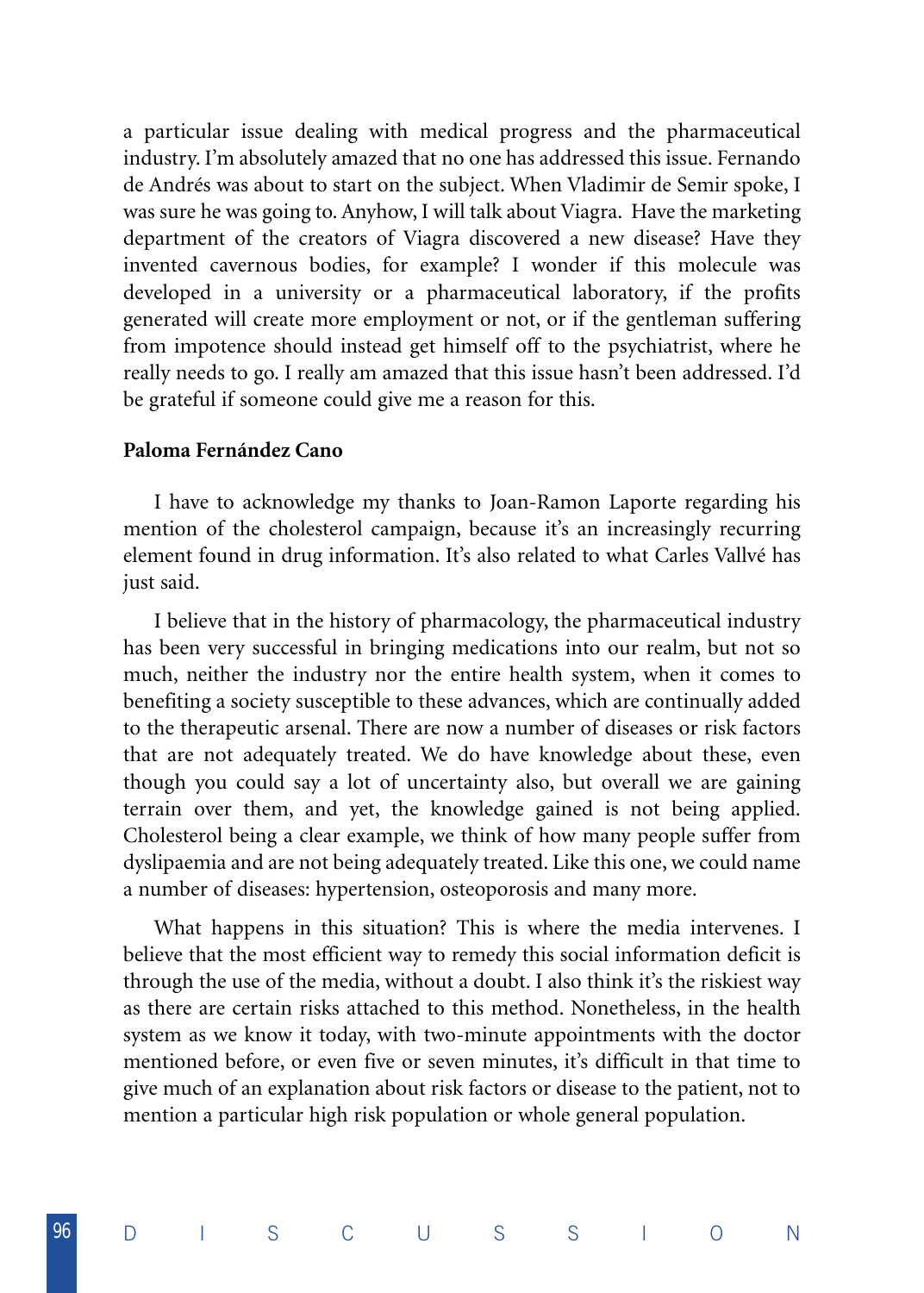Therefore, I believe the media can play a useful role here. I think it's perfectly legitimate, and not only legitimate but beneficial for society for there to be campaigns that educate the public about certain diseases, otherwise society wouldn't have access to this sort of information. Fortunately, this information is becoming more and more available everywhere, and always thanks to the work of the media in diffusing it. I believe that it's not so much a question of whether a campaign of this type, which is totally legitimate and beneficial, is carried out or not, but rather what approach should be used.

For the very reason of risk and all the problems it can generate; deception, hypochondria, etc., it's precisely these reasons that we have to carry this out with the utmost accuracy and care. This doesn't mean we shouldn't do this, but rather quite the opposite.

#### **Xavier Carné**

Using a parable. When I was younger and studying medicine, we'd do the rounds with the professor who wore a long white coat. He'd have a disease before him and he'd say: "This gentleman, as you will observe, has short eyebrows. This, dear friend, take note, is leprosy, treated with such and such because that's what my experience tells me".

Then when I was a little older I was told that this 'my experience' thing doesn't take you anywhere. They told me about the scientific method that could also be used by doctors, and that there were nine or ten levels of evidence too. The highest level was clinical trial and the ones that followed gradually lessened in validity. Everyone knows about it these days, even the doorperson at my apartment talks to me about evidence. She's a very respectable person, but not highly educated. We talk about her son's illness, where she gets her information from the papers, *El País*, *La Vanguardia*, Vladimir de Semir, her sister's internet and so on. How are we going to fix this? With the Pharmaceutical Index put together by Dr. Laporte, that includes 365 medications which are virtually the same as those published in the WHO's list of essential medications? Now get this, the last version of the list put out by WHO contains 305 medications. In the AIDS section there's only one medication – zidovudine. The reason given is that the rest are very expensive, and what has to be done with poor people (not in those words) using means of cost-effectiveness, the only thing that can be done is to try and reduce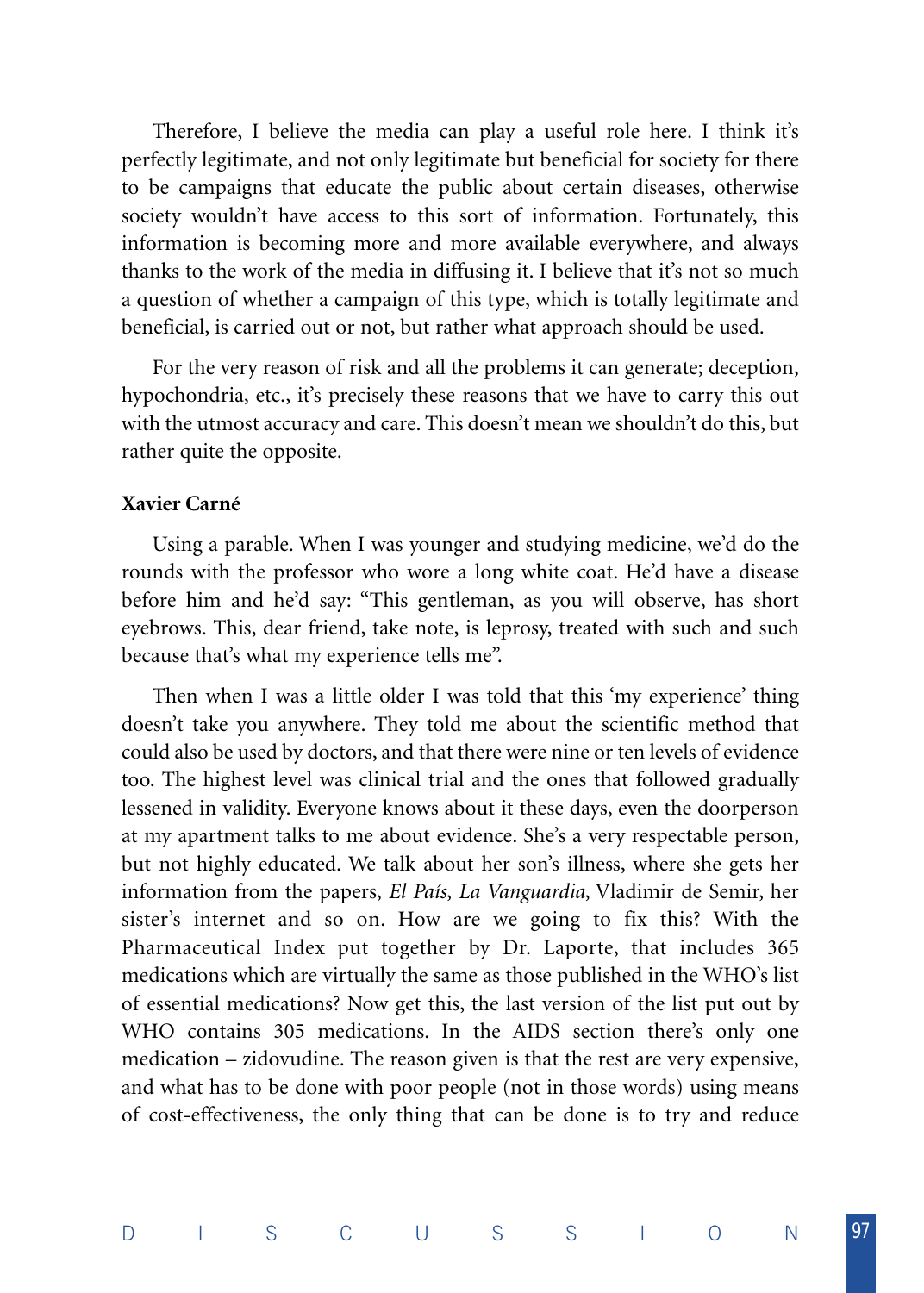mother-to-child transmissions, because everything else is a lost cause. This is what the latest list of essential medications put out by WHO says.

With the type of access we all have to the Internet and the panorama as explained by Vladimir de Semir, we can't afford to play around with information, limiting, structuring and organising it. The information given must be of quality and then, as Bigorra said, medicine based on evidence has to be 'de-mythed', or in other words, we have to take the myth out of clinical trials. It has to be said to all of you that clinical trials give an overview of the population, but that people are ill individually. Perhaps that individual man is on the right hand side of the curve, and maybe for that other man, the information contained in *Nature* is totally useless and needs to see someone for advice.

In some way, this reminds me of that professor that would base himself on his experience. Perhaps we've swung too far on the pendulum. It's a reflection and a parable.

## **Vladimir de Semir**

The thing about the pendulum is quite to the point, as of course, I was rather quick before in being so brief. Regarding the pendulum, we've gone from one extreme of there not being any available information and having to go looking for it (and I think this was both good and bad, because there has to be information), to the other extreme where there's excessive amounts of information and where one type of information takes precedence over the rest. This is, obviously, a serious problem.

A statement was made before which I link to the media and which made me think. It was said, and everyone made a gesture of acquiescence, that more power means greater responsibility. I've applied this to the media and to the powers that be, and I think certainly more responsibility, but also a greater opportunity for irresponsibility, and obviously quite powerfully. For example, the media and multimedia groups wield a great amount of power and they create a certain reality in society. Let's not forget that we're creating reality. Reality is not necessarily truth, but that created through the media, and there's no one to control it. Well, except simply the interests of the large groups which are, forgive the repetition, increasingly merging and where we journalists are becoming facilitators of contents, filling space and curtailing, sorry, I mean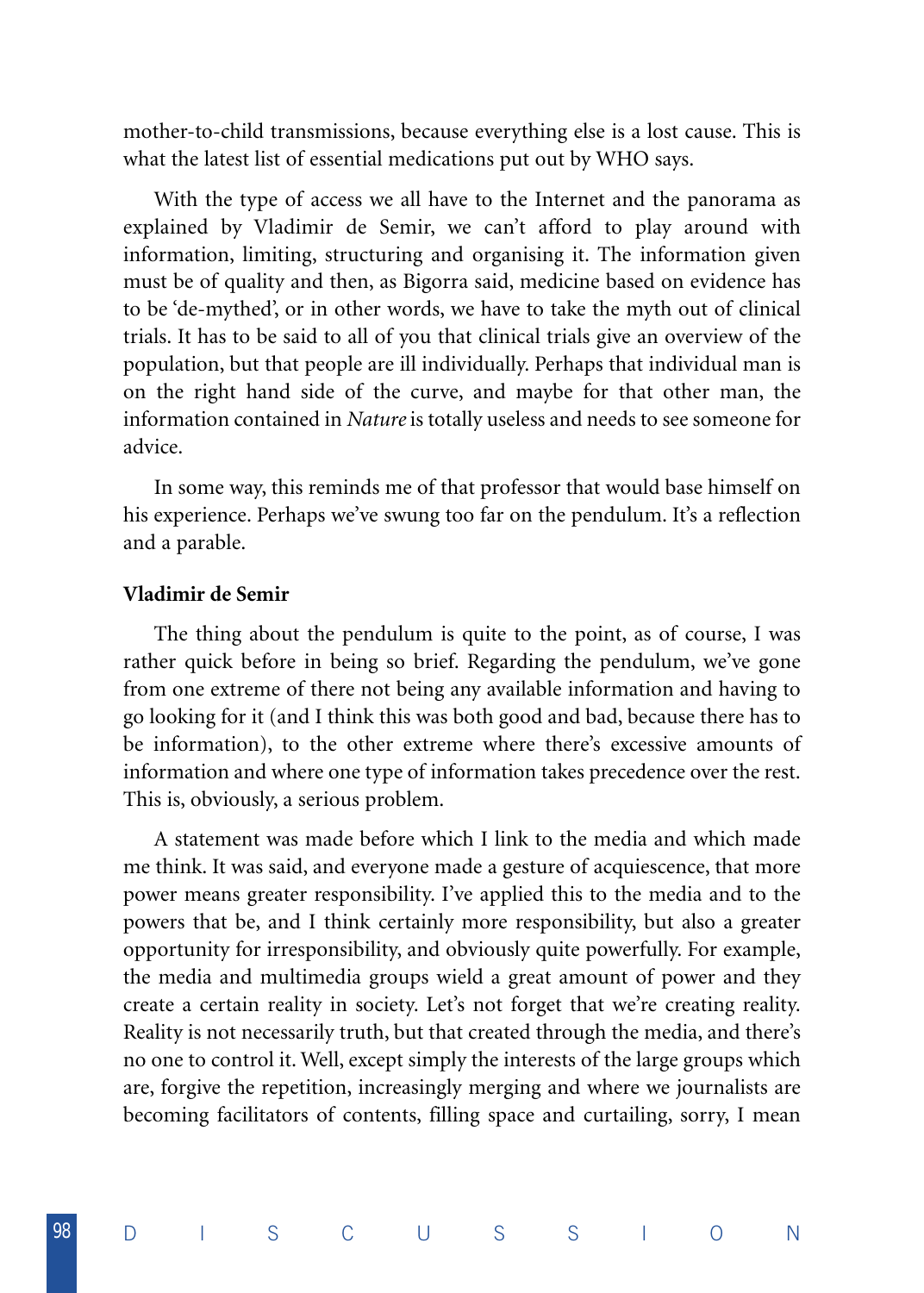capturing the public's attention,… and if I may, curtailing social knowledge and critical thinking, and I shall finish with that.

#### **Jordi Camí**

In answer to the question posed by Carles Vallvé regarding Viagra, I have a hypothesis, which is only relevant to our society. Due to cultural and environmental factors, intimate, loving and sexual relationships have undergone some decline. I'm referring exclusively to heterosexual relationships here. I believe that Viagra is a sign of social progress. I don't think it's any medical progress, but indeed social progress, because most of Gauss' curve shows that when heterosexual relationships are had, she (I don't know to what point the analysis can be seen as more feminist or chauvinist, or neither) wants more time and he wants greater rapidness. Whatever the case may be, Viagra, with all its undesirable side effects, danger and price, etc., has managed to give him a little more time. Therefore, if I were to ask something of the pharmaceutical industry (not in terms of medical progress, but rather the more frivolous context of social progress that I'm referring to) it would be to hasten the discovery of a drug that will, at least in terms of harmony, come closer to the above mentioned in, let's say, the simple mechanics.

#### **Fernando García Alonso**

Of everything that's been said, there's something that stands out for me, perhaps for having finished earlier in the piece. What's drawn my attention the most (it was playing on my mind before, but now it's been completely reaffirmed) in what's being addressed today, the pharmaceutical industry and medical progress, is that we have a basic lack of information, I'm sorry to say.

We have, in theory, a lot of data regarding medications and their consumption as spoken about today. Since the seventies up to the present, we have data on consumption. We have an abundance of information that could fill pages and computers, but this information doesn't tell us a thing except what we spend in medications. There have been legions of researchers, some present here today, and at times even myself, that have tried to extrapolate a number of things from data concerning the consumption of medications. In my opinion, it's one of the most futile investigations that we've ever become involved with. Really, the type of data we have here in Spain on the consumption of medications is only good for adjusting the expense accounts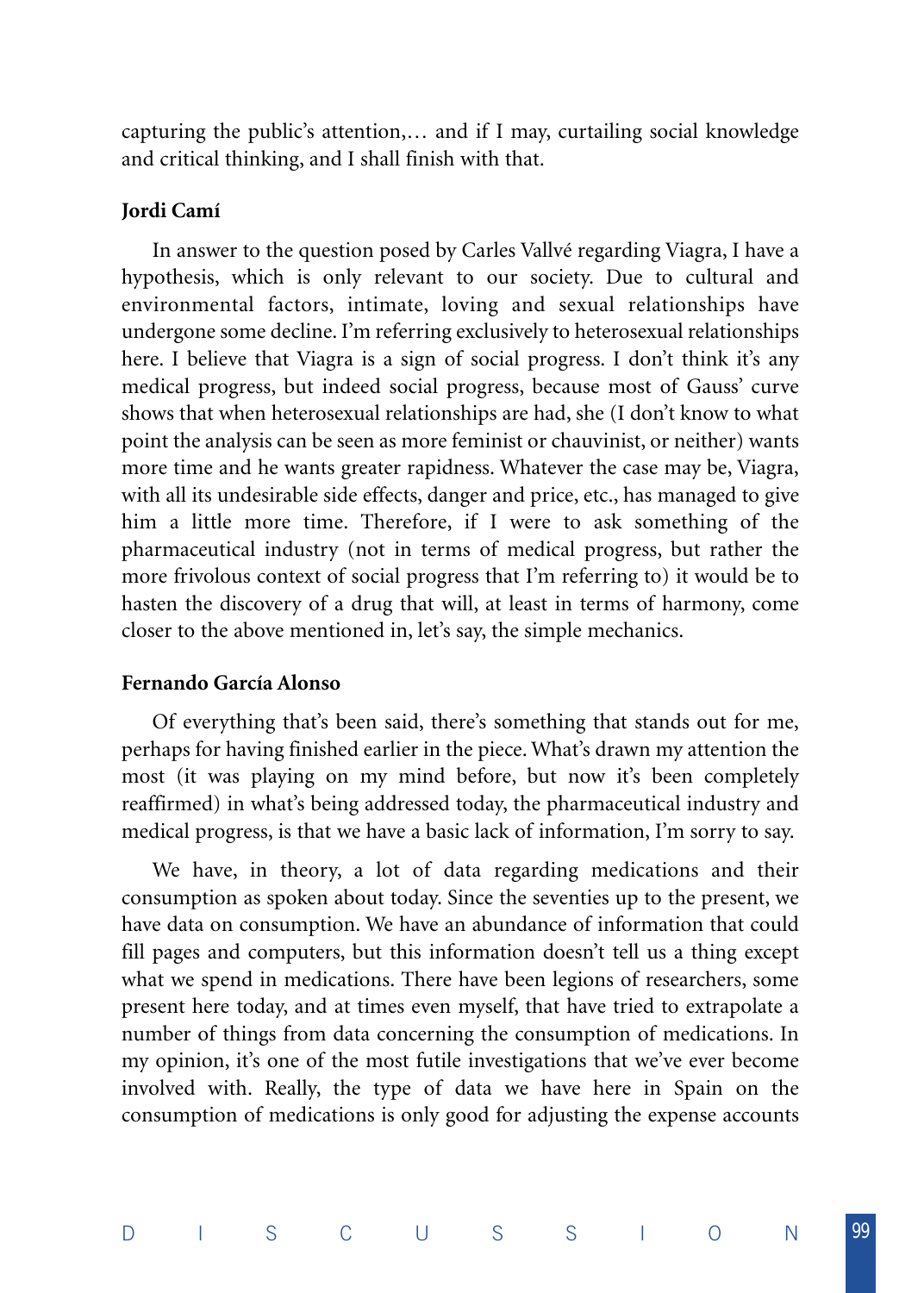and saying that we've spent more than we should. In this vortex which is the madness of handling this data, we always seem to be faced with headings like "There has been a reduction in spending on medications in Galicia thanks to new management policies." You then look into this and see that the rate in the last year was 12.3% compared to the 12.9% of the year before, and in relation to the annual average, 10.7%. In other words, it's an absolutely political way of handling data, totally repulsive in some cases, as the data is used as is most convenient.

The other data hasn't contributed in the slightest towards knowing more about our therapeutic reality and medical progress, if there's been any. The data is simply there to tell us what we've spent, and for political use by the Government or by the opposition, for whoever it's most advantageous, and always in quite a demagogic way, which is quite pathetic. I sincerely believe that between the politicians (neither between those in Government nor opposition) there has never been even the slightest morality in the use of data. They've always been used in the most pathetic of ways.

As far as I'm concerned, the message is quite clear. In reference to what we're discussing today in the context of Spain, a greater effort should be made to obtain more information along the lines Juan Bigorra was talking about and encompassing what was said regarding clinical trials. We need a significant methodological overhaul. We need the information society, but we need to previously ensure all our doctors are computerised. In my understanding of things, while we continue to lack an information network for doctors, we'll continue to run on shortage of information and we'll find ourselves, as I've done myself, in a situation of having to speculate. I shall limit myself to this issue to facilitate things.

## **Xavier Peris**

The truth is that, at this moment, there's a lot to reply to from the position of the pharmaceutical industry, and in the course of the afternoon a number of reasons have come to light that make the criticisms of society towards the system, and in there the pharmaceutical industry, understandable.

Faced with the impossibility of being able to reply to everything, I have taken notes and I'd be sincerely happy to deal with many, if not most of them, from Salvat, where I work. In any case, at the end of this meeting I'll leave my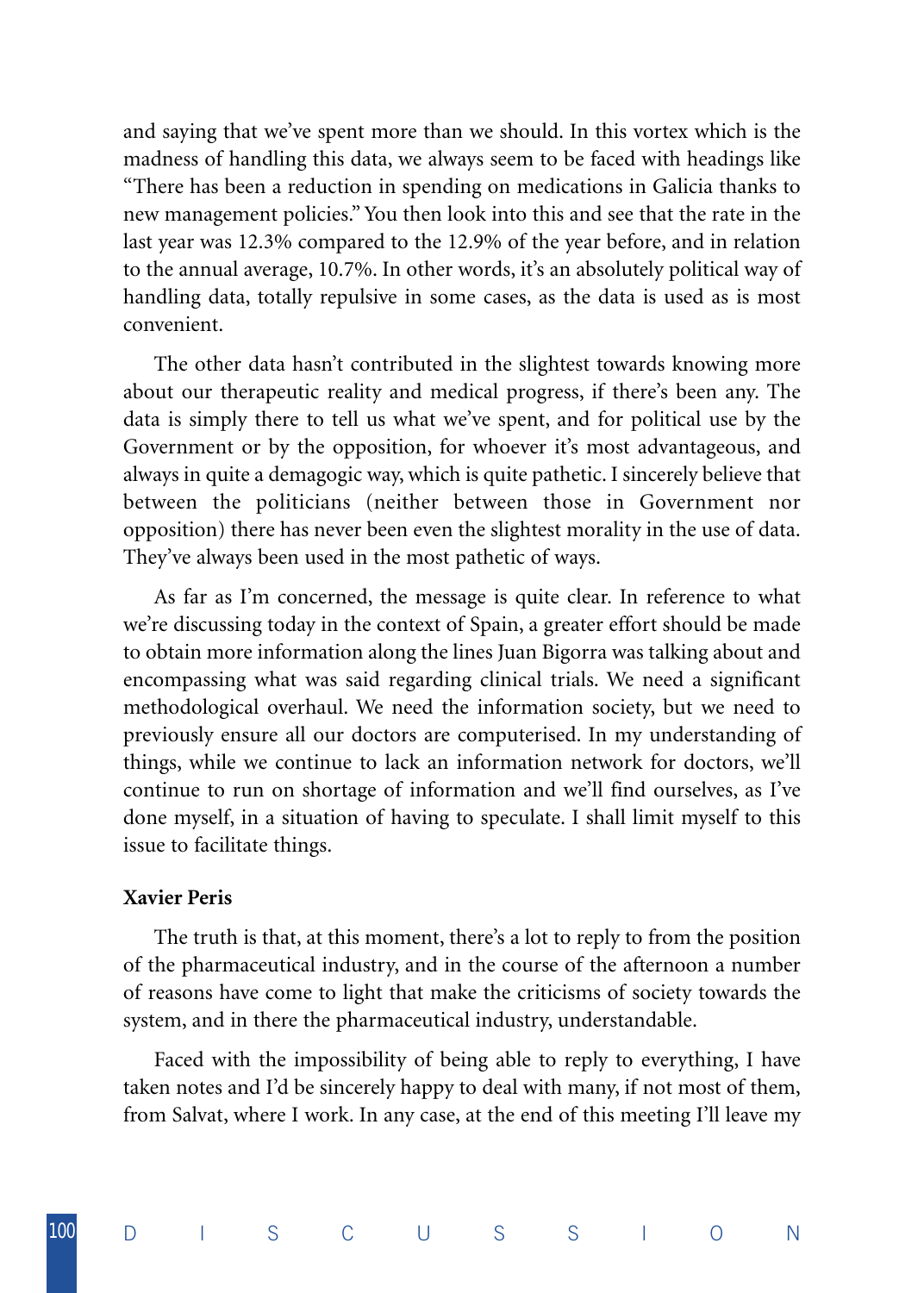business card with my contact details to anyone who wishes to continue with these issues, as I find them very pertinent.

I'll be leaving this meeting grateful for the opportunity to partake in it, and truly satisfied with the time spent with all of you. It's quite refreshing to get away from the office, breaking away from routine and from obligation, despite the feeling of getting involved in more work. I do think it's positive, and the most rewarding part is being able to go back to the office and continue to reflect on all this. I don't consider this to be a digression but rather a path towards progress, just simply progress, and then perhaps towards medical progress.

Nonetheless, there are some issues I should like to reply to. There are some things that when you consider the future are tremendously worrying, the model, the system, and there are those (Joan-Ramon Laporte mentioned this) that attempt to regulate the system and namely the pharmaceutical industry. I believe this was noted down before, however, I really don't think there's another industry subject to such levels of regulation and pressure than the pharmaceutical one. Therefore my question is not whether we have to regulate or what do we have to regulate, but rather who should regulate. I think I'll leave this question open perhaps, and then in rounding up my talk I could answer it.

Another of the points made this afternoon referred to the resources used up by the pharmaceutical sector, and that many of them (both papers include this from clearly different perspectives) are not fully profited from. The only thing I'd like to say to that is that I don't think it's subject to criticism. Jesús said this, and I'd like to reiterate that it's not subject to criticism. This is why I was saying this morning that it's a high-risk industry. You have to be brave to invest a large amount of resources without any guarantee of benefits, unlike other economic and business sectors, where there's a clear return. There has to be a strong vocational element in the pharmaceutical industry to consider investing in a health project, when you really don't know how far it'll take you.

Carlos Alonso was perhaps putting forth something more. The pharmaceutical industry has bad press, and we should know why. Then what's the pharmaceutical industry going to do about it. I'd like to humbly affirm (I believe these to be personal opinions and perhaps one in the context of company director), that perhaps there is an answer to why a good like medications have bad press. We purchase most things with excitement and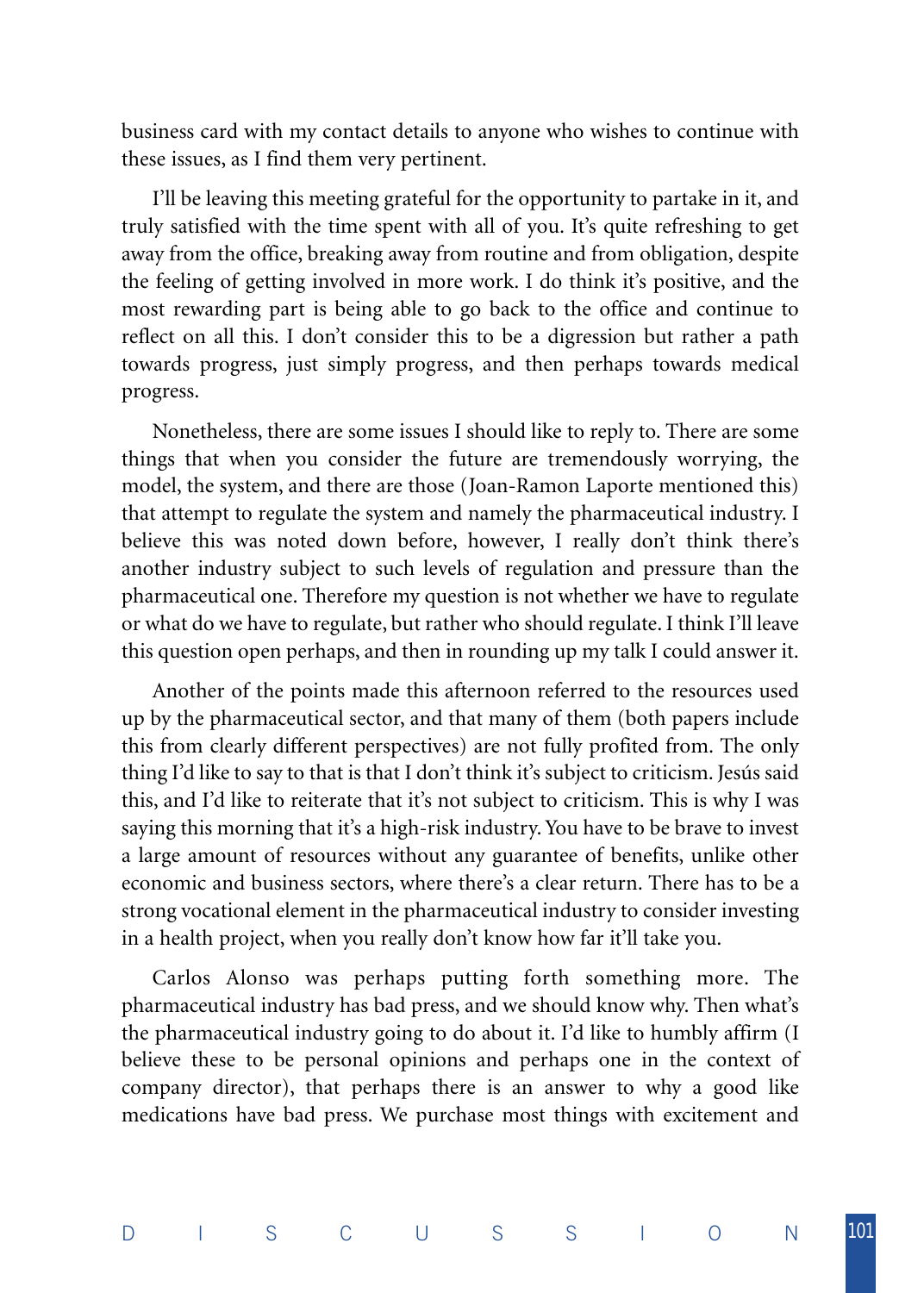anticipation: the flat, the car, the suit, and food, but not medications. I think this is the fundamental reason behind the bad press of medications and the pharmaceutical industry, with some exceptions. Evidently, I feel that, from a broader concept of medications, everyone thinks of the investment made in something that is not going to have the repercussions expected from such an investment and such an expense.

What is the pharmaceutical industry going to do? For me, doing something means integrating solutions. Follow the path of greater social collaboration than what's been possible till now. I believe we need greater social integration (as I've expressed at the end of my paper where it's written) where the academia, the consumers, and even the consumer associations are more involved as where political power is much more involved with the pharmaceutical industry. I think there's a way to solve a number of problems.

Above all, I think the pharmaceutical industry is right in much of what they say, even though they sometimes don't express it well, shedding little light on many of the problems. Perhaps some part of the solution lies in the statement about it not all being the pharmaceutical industry's fault. Given I'm here representing the pharmaceutical industry, I sincerely hope I haven't contributed, through my arguments, towards this feeling that we expound on things rather badly.

102 DISCUSSION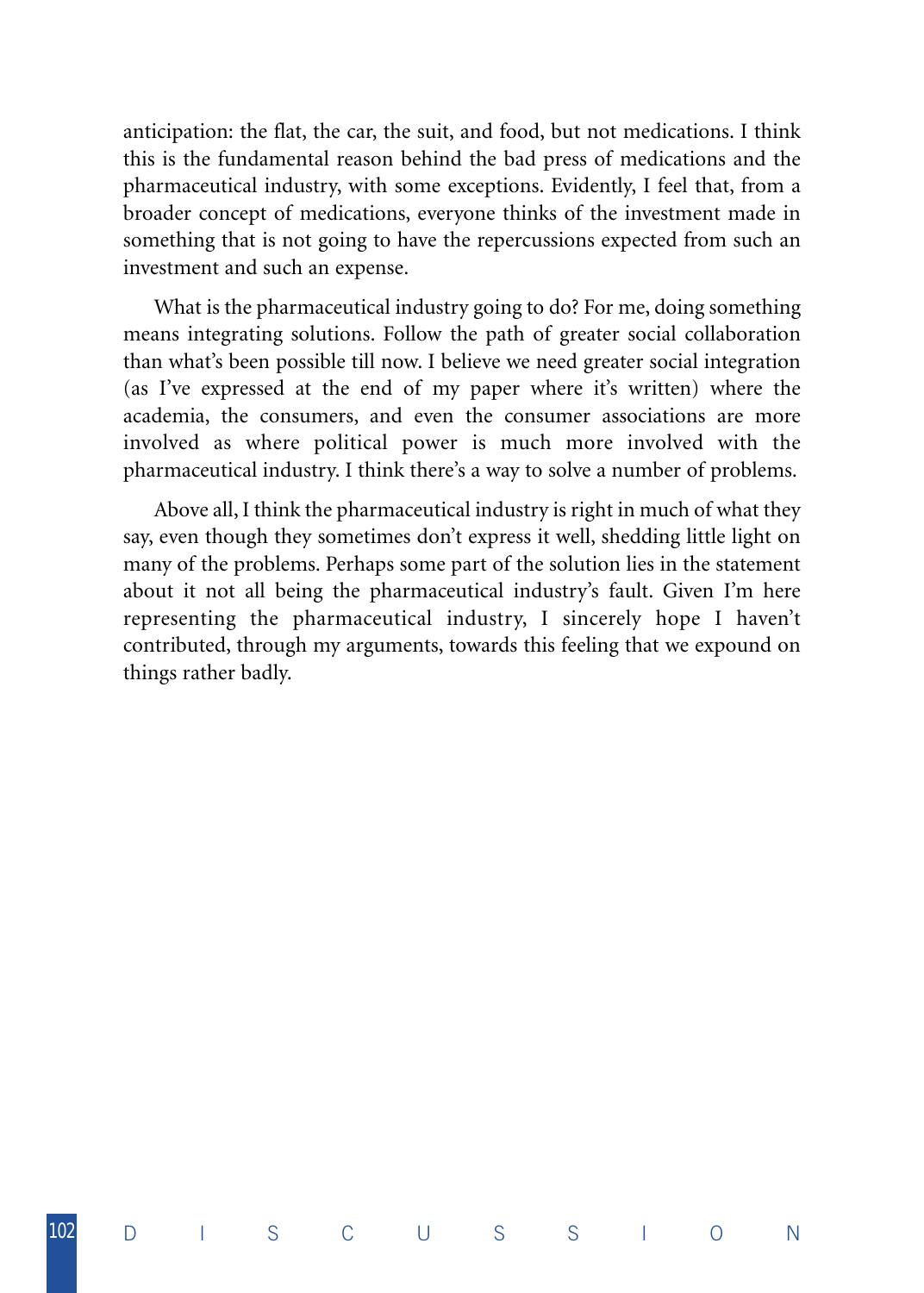## **PARTICIPANTS IN THE SEMINAR**

- Speakers: **Fernando García Alonso,** Director of the Fondo de Investigación Sanitaria (Health Research Fund) **Xavier Peris,** General Director of Laboratorios S.A.L.V.A.T.
- Moderator: **Jordi Camí,** Director of the Barcelona Municipal Institute for Medical Research.
	- 1. **Carlos Alonso** Centre for Molecular Biology, Universidad Autónoma de Madrid
	- 2. **Cristina Avendaño** Spanish Drug Agency
	- 3. **Pere Berga** Almirall Prodesfarma
	- 4. **Joan Bigorra** Novartis
	- 5. **Margarita Boladeras** Faculty of Philosophy, Universidad de Barcelona.
	- 6. **Xavier Carné** Pharmacology Department, Hospital Clínic de Barcelona
	- 7. **María Casado** Bioethics and Law Observatory, Parc Científic de Barcelona
	- 8. **Jesús Conill** Faculty of Philosophy, Universitat de València
	- 9. **Fernando de Andrés** Faculty of Medicine, Universidad Complutense de Madrid
- 10. **Vladimir de Semir** Director of the Scientific Communication Observatory, Universitat Pompeu Fabra de Barcelona
- 11. **Paloma Fernández** Merck Sharp & Dohme
- 12. **Joan-Ramon Laporte** Clinical Pharmacology Department, Hospital de la Vall d'Hebron de Barcelona
- 13. **Guillem López** Dept. Business and Economy, Universitat Pompeu Fabra
- 14. **Vicenç Navarro** Dept. Political Science, Universitat Pompeu Fabra
- 15. **Vicente Ortún** Dept. Business and Economy, Universitat Pompeu Fabra
- 16. **Ángel Puyol** Faculty of Philosophy, Universitat Autònoma de Barcelona
- 17. **Regina Revilla** Merck Sharp & Dohme
- 18. **Carles Vallvé** Foundation of the Catalan Institute of Pharmacology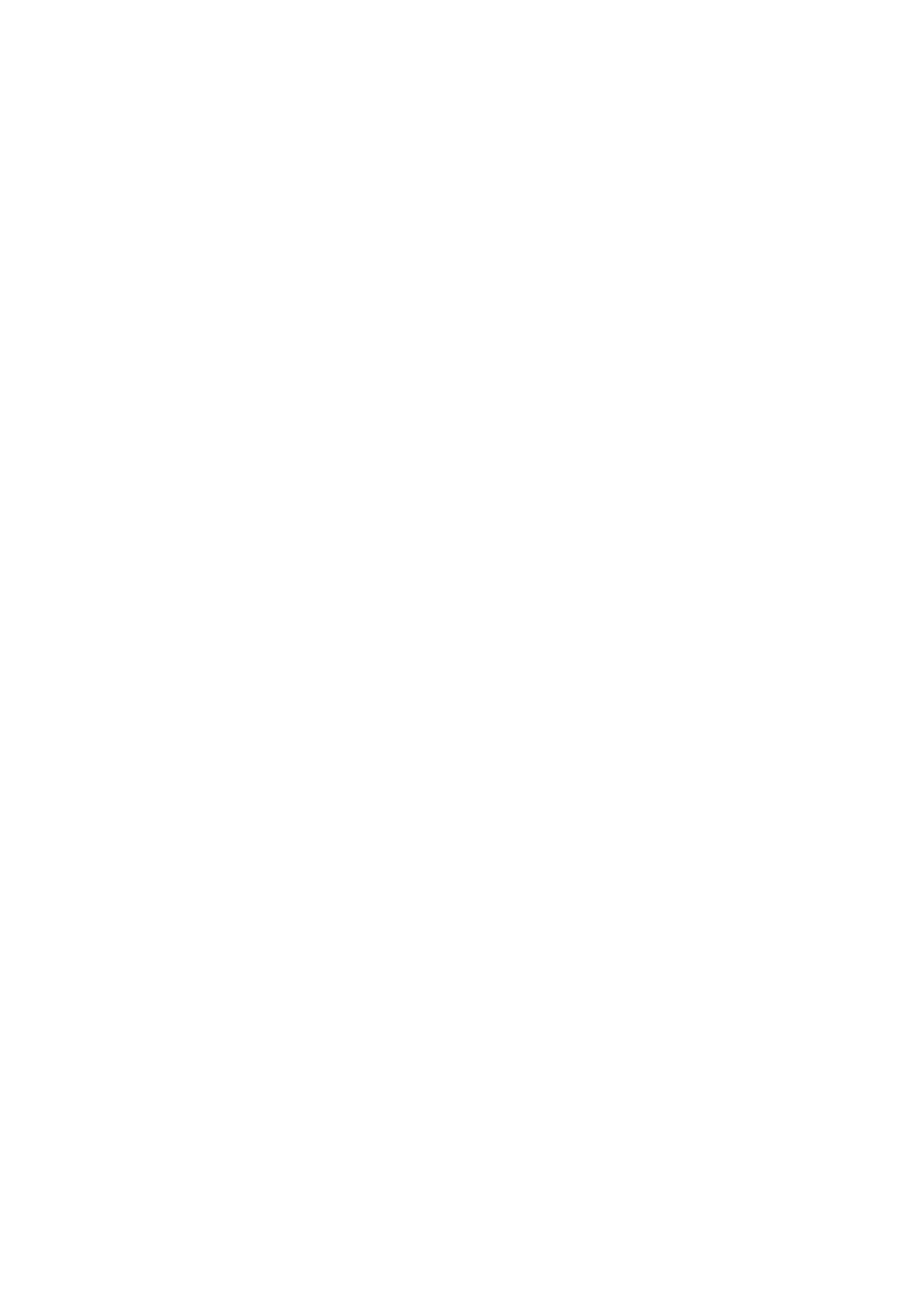01/1349-1.1/7/01